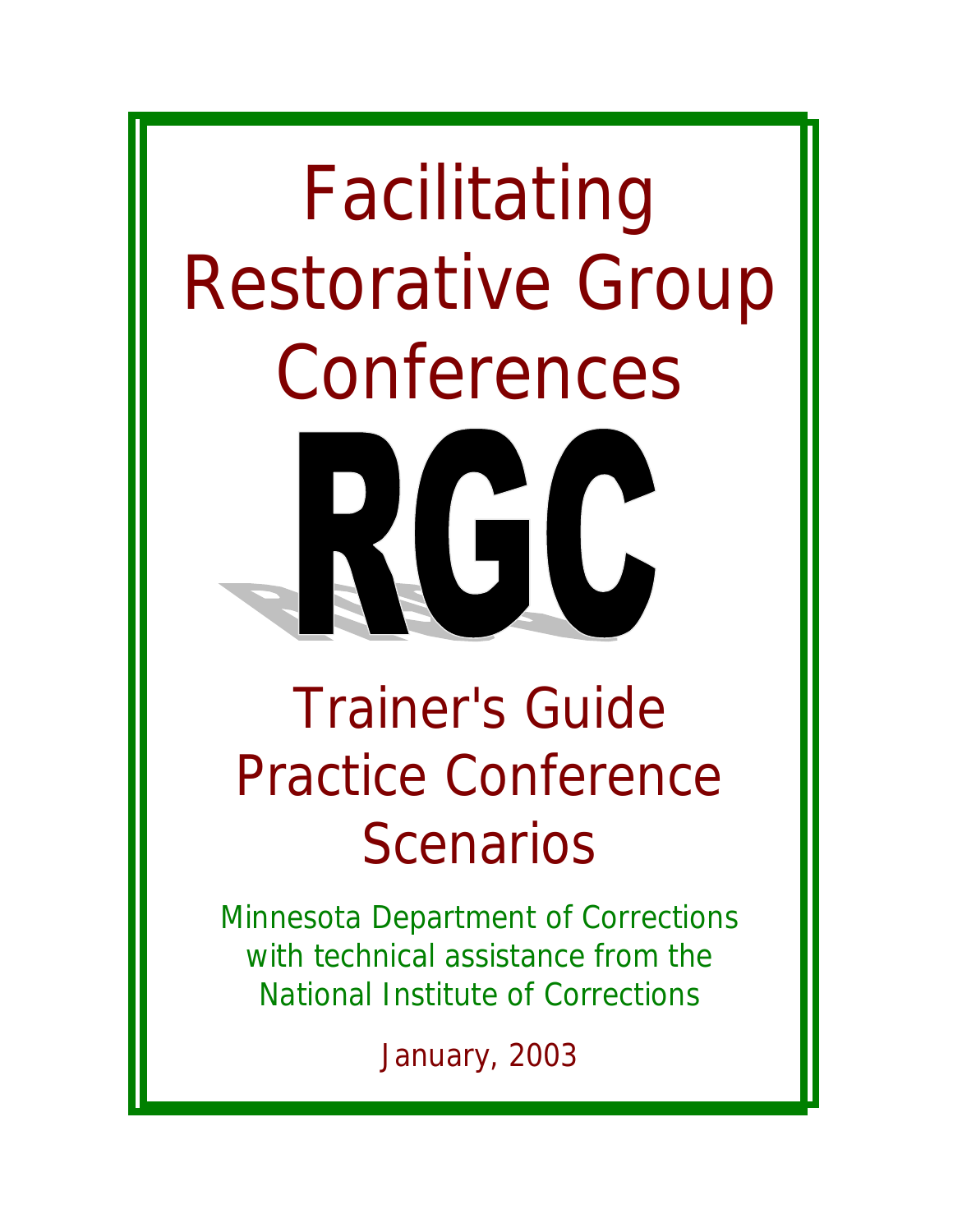# **TABLE OF CONTENTS**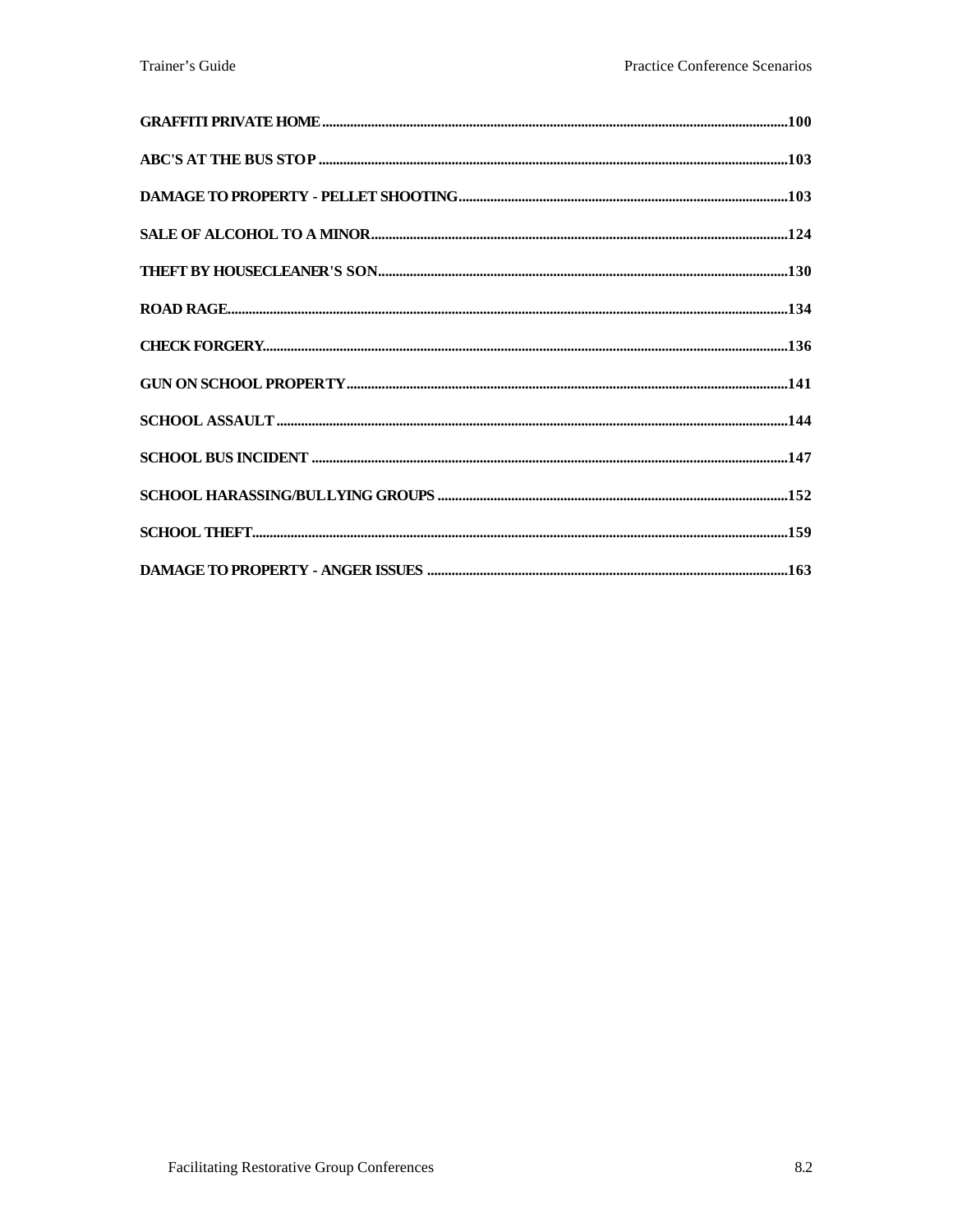# **OVERVIEW OF SOME SCENARIOS BY GROUP AND # OF ROLES**

| Scenario                                          | Adult | School | Juvenile | Facilitators   | Other          |
|---------------------------------------------------|-------|--------|----------|----------------|----------------|
| Soliciting a Prostitute                           | X     |        |          | $\mathbf{1}$   | Roles<br>$5-6$ |
| <b>DWI</b> Probation                              | X     |        |          | $\mathbf{1}$   | 5              |
| <b>Public Urination</b>                           | X     |        |          | $\mathbf{1}$   | 5              |
| <b>Incarcerated DUI</b>                           | X     |        |          | $\mathbf{1}$   | 5              |
| Intoxication, Littering,<br>Damage to a City Park | X     |        |          | $\mathbf{1}$   | $5-6$          |
| Businessman<br>Prostitution                       | X     |        |          | $\mathbf{1}$   | 5              |
| <b>Felony Menacing</b>                            | X     |        |          | $\overline{2}$ | $8 - 10$       |
| Suspension for Knife<br>Possession                |       | X      |          | $\mathbf{1}$   | $4 - 5$        |
| Disrespectful Student                             |       | X      |          | $\mathbf{1}$   | 5              |
| <b>Bullying</b>                                   |       | X      |          | 1              | 6              |
| Truancy                                           |       | X      |          | $\mathbf{1}$   | 5              |
| <b>School Assault</b>                             |       | X      |          | $\overline{2}$ | $5-10$         |
| Damage to Property                                |       |        | X        | 1              | 5              |
| <b>Intrafamial Theft</b>                          |       |        | X        | $\mathbf{1}$   | $4 - 7$        |
| <b>Trail Bike Theft</b>                           |       |        | X        | $\mathbf{1}$   | 5              |
| Theft from a Motor<br>Vehicle                     |       |        | X        | $\mathbf{1}$   | 5              |
| <b>Stolen Truck</b>                               |       |        | X        | $\mathbf{1}$   | 5              |
| DUI with Injury                                   |       |        | X        | $\mathbf{1}$   | 5              |
| Tobacco                                           |       |        | X        | $\mathbf{1}$   | 5              |
| Damaged Helmet                                    |       |        | X        | $\mathbf{1}$   | 5              |
| <b>Vacation Burglary</b>                          |       |        | X        | $\mathbf{1}$   | 5              |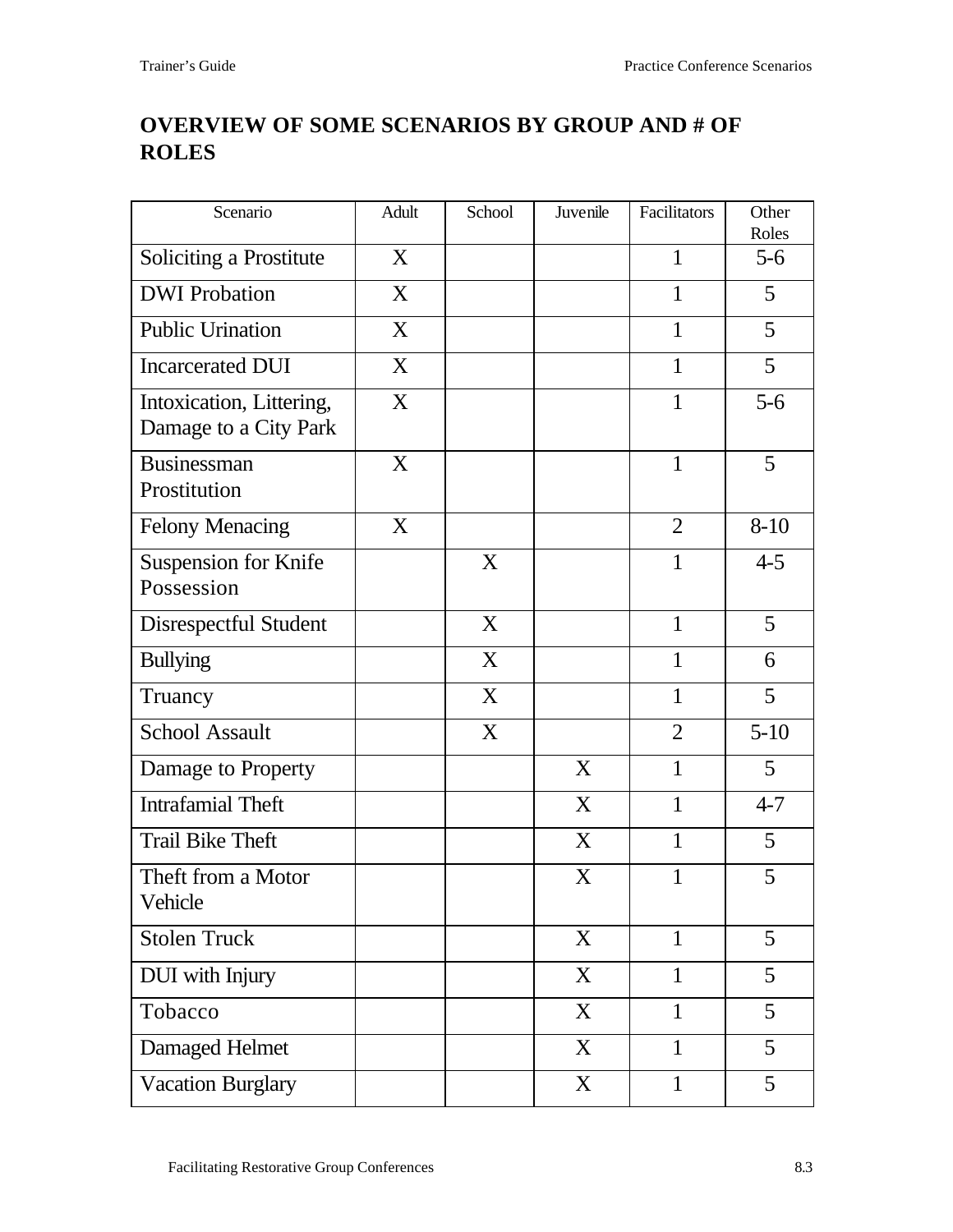| <b>Flying Missile</b>                         | X |                             | $6-9$   |
|-----------------------------------------------|---|-----------------------------|---------|
| <b>Bike Theft and Minor</b><br><b>Assault</b> | X | $\mathcal{D}_{\mathcal{L}}$ | $6 - 7$ |
| <b>Construction Break In</b><br>and Fire      | X | $\mathcal{D}_{\mathcal{L}}$ | $6-10$  |
| Burglary of a Dwelling                        | X | $\mathcal{D}_{\mathcal{L}}$ | $7-11$  |
| Graffiti Private Home                         | X | $\mathcal{D}$               | $6 - 7$ |
| ABC's at the Bus Stop                         | X | $2-6$                       | 18-20   |

Contributors to this section include Gena Gerard, Stephanie Haider, David Hines, Diego Hunt, Carolyn McLeod, Nancy Riestenberg, Susan Stacey, and others upon whose examples the team built several of these scenarios.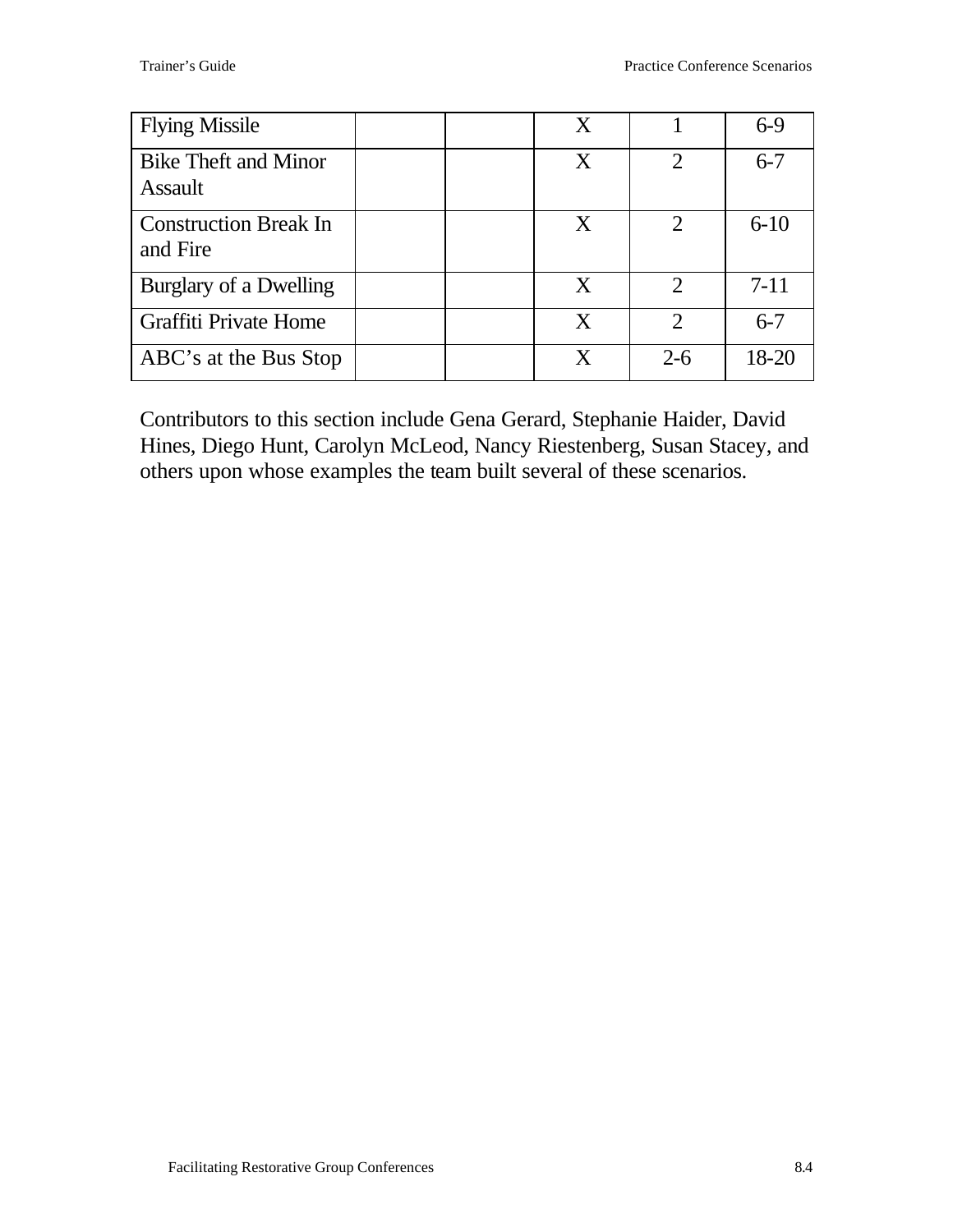#### **SOLICITING A PROSTITUTE (COMMUNITY WAS HARMED)**

#### GENERAL INFORMATION

An adult male has been arrested for prostitution in the neighborhood in a police sting operation. He does not feel that his action hurt anyone. There is no one specific individual who was harmed by his action, but a number of community members see that his action did harm the community overall.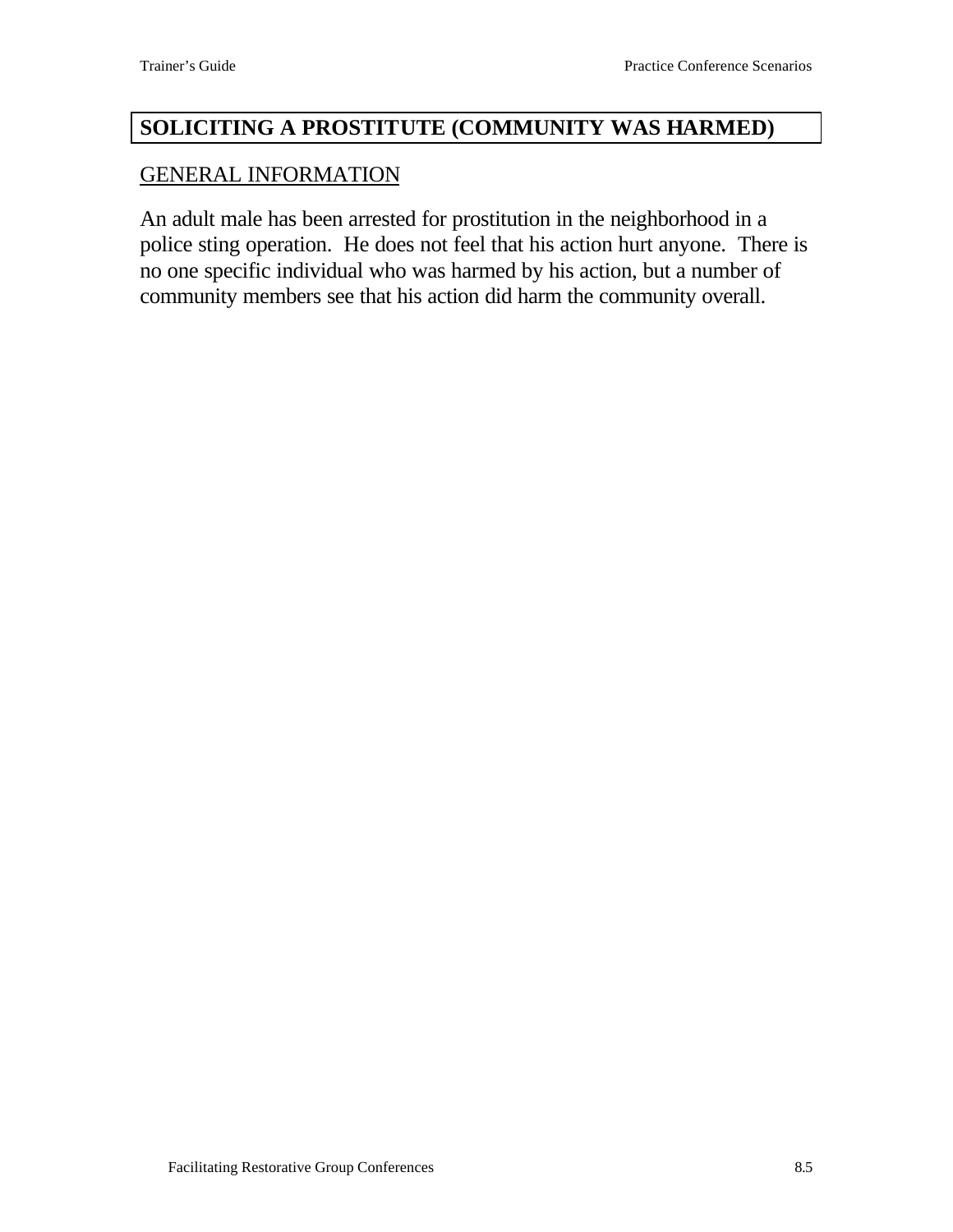#### $ROLES - 6-7$  including facilitator

# 1. **FACILITATOR**

#### 2. **OFFENDER**

30 years old, has no idea how actions have affected community, has retrieved car, unemployed at present, has chef and janitorial experience, lives alone four blocks outside the neighborhood

#### 3. **SUPPORTER 1**

Offender's friend who picked him up after his car was impounded, basically indifferent and minimizing actions

# 4. **COMMUNITY MEMBER 1**

Male resident for 15 years, feels prostitution is an invasion of space, hard to be a male in the neighborhood, neighbors don't know whether men in the area are safe or not, resentful, wants apology

# 5. **COMMUNITY MEMBER 2**

Female counselor at a group home in the neighborhood, has been solicited on the street, feels uneasy, knows co-workers who have also been harassed, is concerned for mentally ill clients, wants community service as restitution

# 6. **COMMUNITY MEMBER 3**

Civilian employee of local law enforcement, has helped run sting operations, works hard to improve situation and reputation, feels frustrated that the problem continues, concerned about local drug dealing that prostitution brings with it, wants donation to non-profit helping prostituted women)

# 7. **SUPPORTER 2 (Optional)**

Offender's 26-year-old brother/sister, is more understanding of their brother's behavior and doesn't think it should be a crime.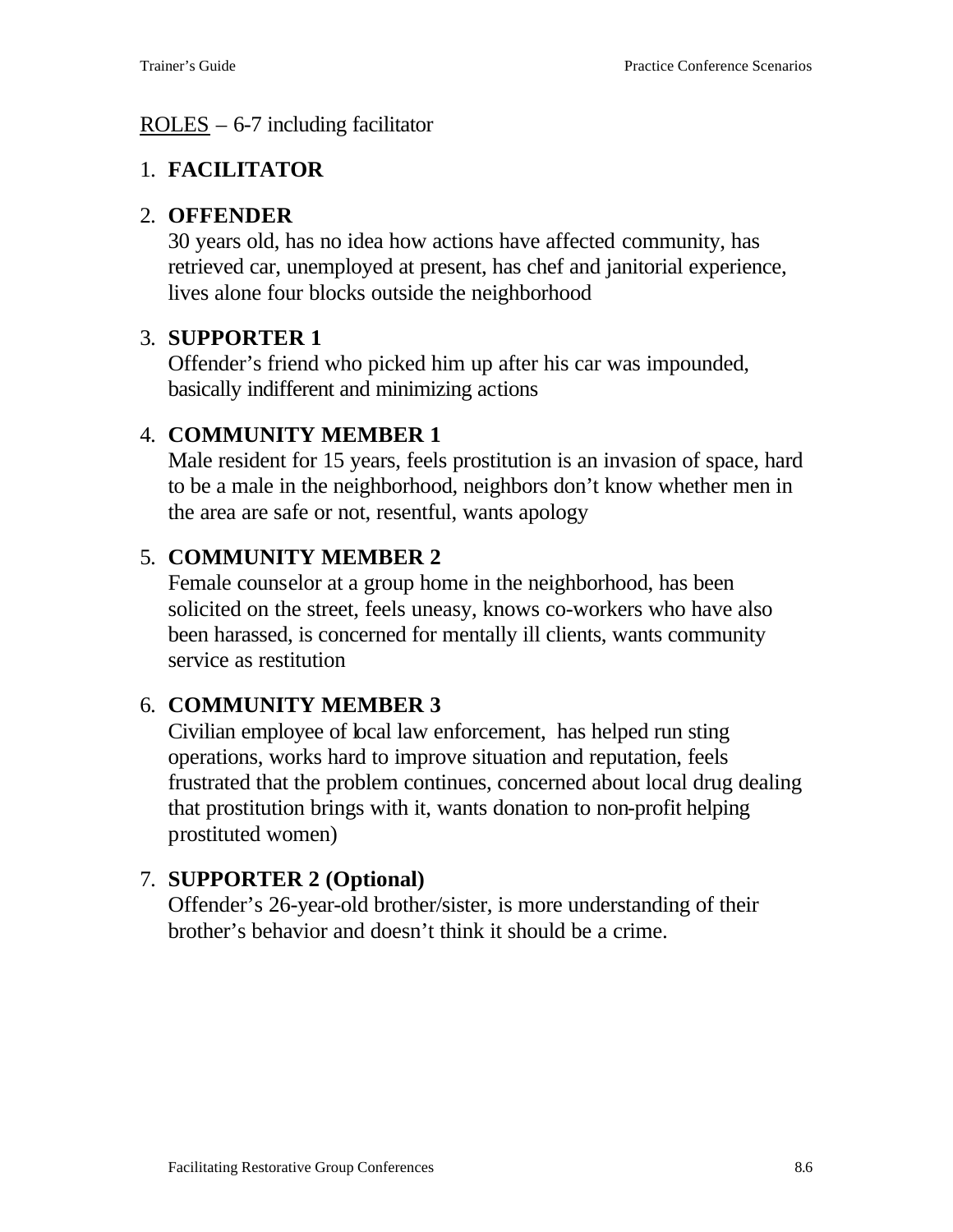#### **DWI PROBATION**

#### GENERAL INFORMATION:

The incident was a Driving While Intoxicated (DWI) offense. It happened in Middletown ten months ago. The offender is Bill, a 23-year-old male. He had a prior DWI three years ago for which he was placed on probation and he successfully completed.

Bill was on his way home from work and had a flat tire. He was on the side of the road changing the tire when a police officer pulled over to assist. Noticing that Bill was intoxicated, the officer cited and processed Bill for DWI. He registered a Blood Alcohol Count of .12

The case went to court and Bill was found guilty and sentenced to 6-18 months. The sentence was suspended, he was placed on probation and he was referred to community conferencing.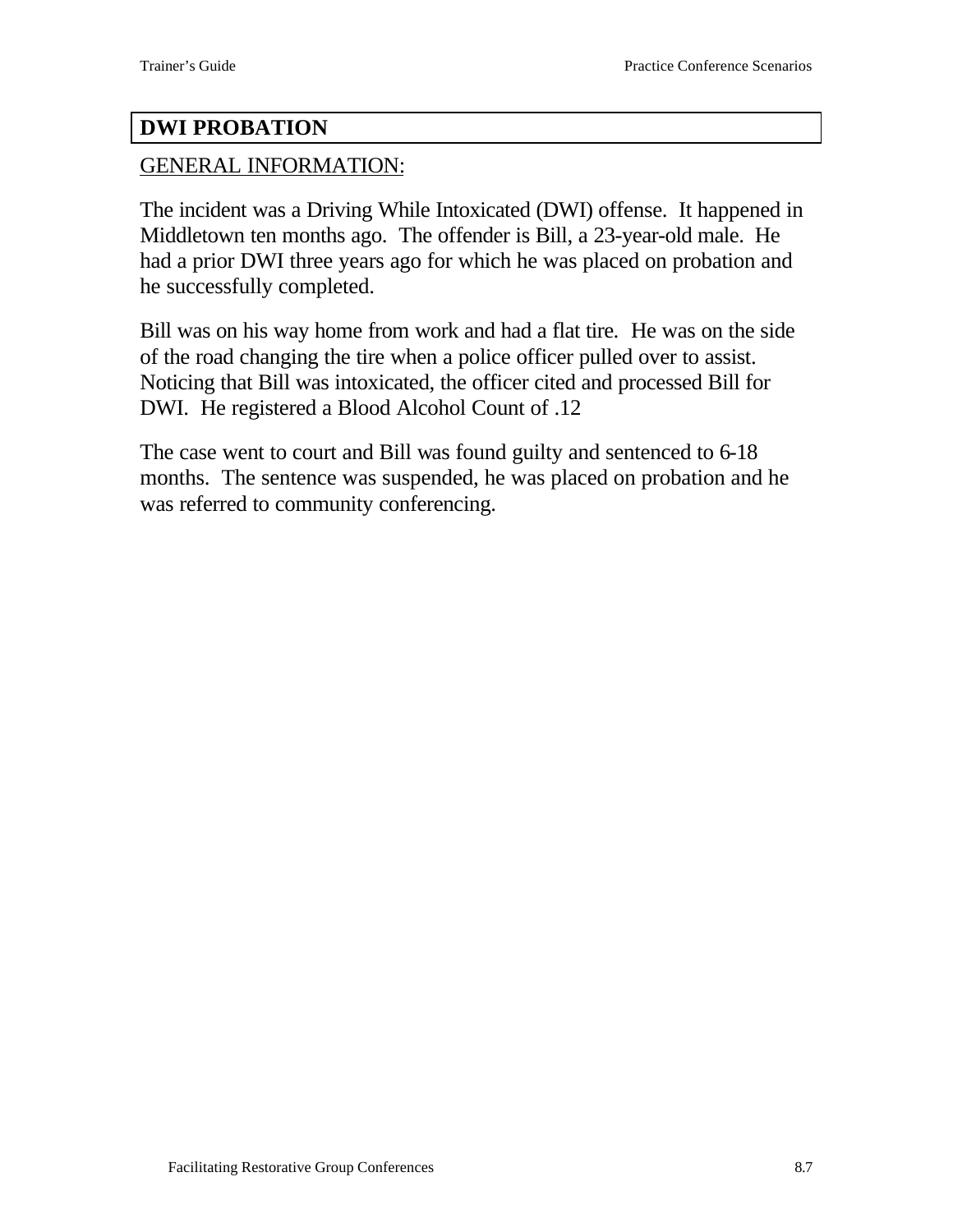#### ROLES - 6 including facilitator

# 1. **FACILITATOR**

# 2. **BILL, OFFENDER**

Bill is 23 years old, working, and lives with his girlfriend. He has one previous DWI conviction from three years ago. He doesn't feel he deserved the sentence he got since he was only on his way home from work, and did not cause anyone any harm.

# 3. **BANK OFFICER, BILL'S EMPLOYER**

You knew that Bill had a prior probation for a DWI when you hired him, but he has been a good worker for the year he's been at the bank. You do notice, however, that several mornings each week he seems to be coming to work tired, perhaps hung over. As long as he does his job, you figure it is not your business what he does on off-hours, but if his off-hours activity begins to interfere with work, it will be your problem. You're not sure if he has a drinking problem or not.

# 4. **MEMBER OF THE TOWN SELECT BOARD AND PARENT WITH FOUR CHILDREN**

You are very concerned about the increase in DWIs in the community and about the number of alcohol-related accidents. Although Bill is an adult, you are afraid that this dramatic increase in alcohol use and driving under the influence is going to impact upon your children. You have been advocating a crack down on drunk drivers at the Town Select Board.

# 5. **INSURANCE UNDERWRITER**

Bill is not one of your clients, but you have seen a real increase in DWIs and your company is making it harder and harder for young men to get insurance. The rates have gone out of site and you can hardly sell a policy any more because young adults can't afford it.

# 6. **SANDY, BILL'S SUPPORTER**

Sandy is Bill's girlfriend and she came with him to the meeting. She is very concerned, and just wants Bill to get this behind him. Her father has a drinking problem, which has affected her. She doesn't think Bill is an alcoholic, but she does think he's been drinking a lot lately.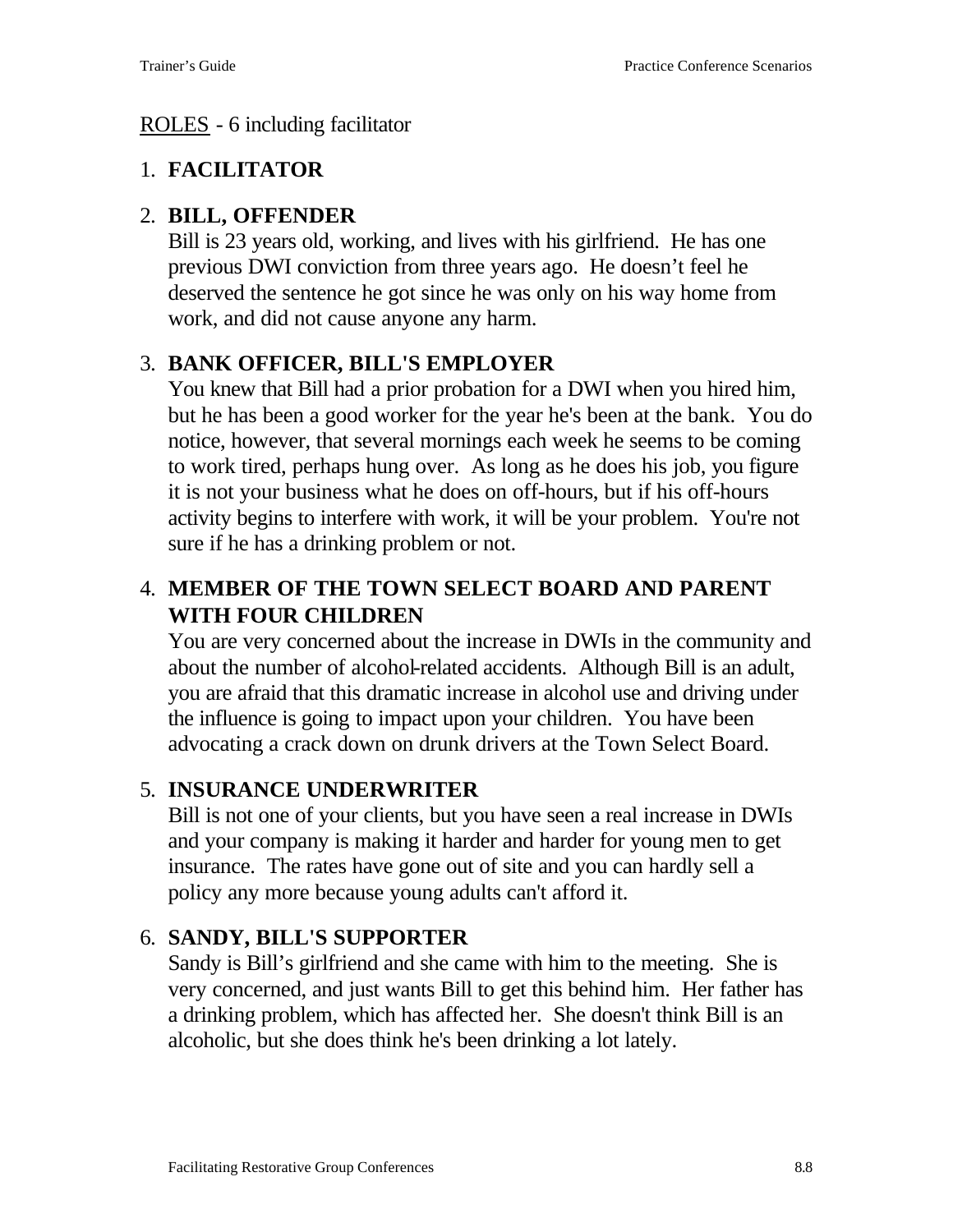#### **PUBLIC URINATION**

#### GENERAL INFORMATION

A hard working young adult male was partying with friends in the city. After the bar closed, he urinated in the alley outside. He was ticketed for the action, but doesn't see it as doing harm 'to' anyone. Several members of the community see the ordinance prohibiting the behavior as important to the overall community.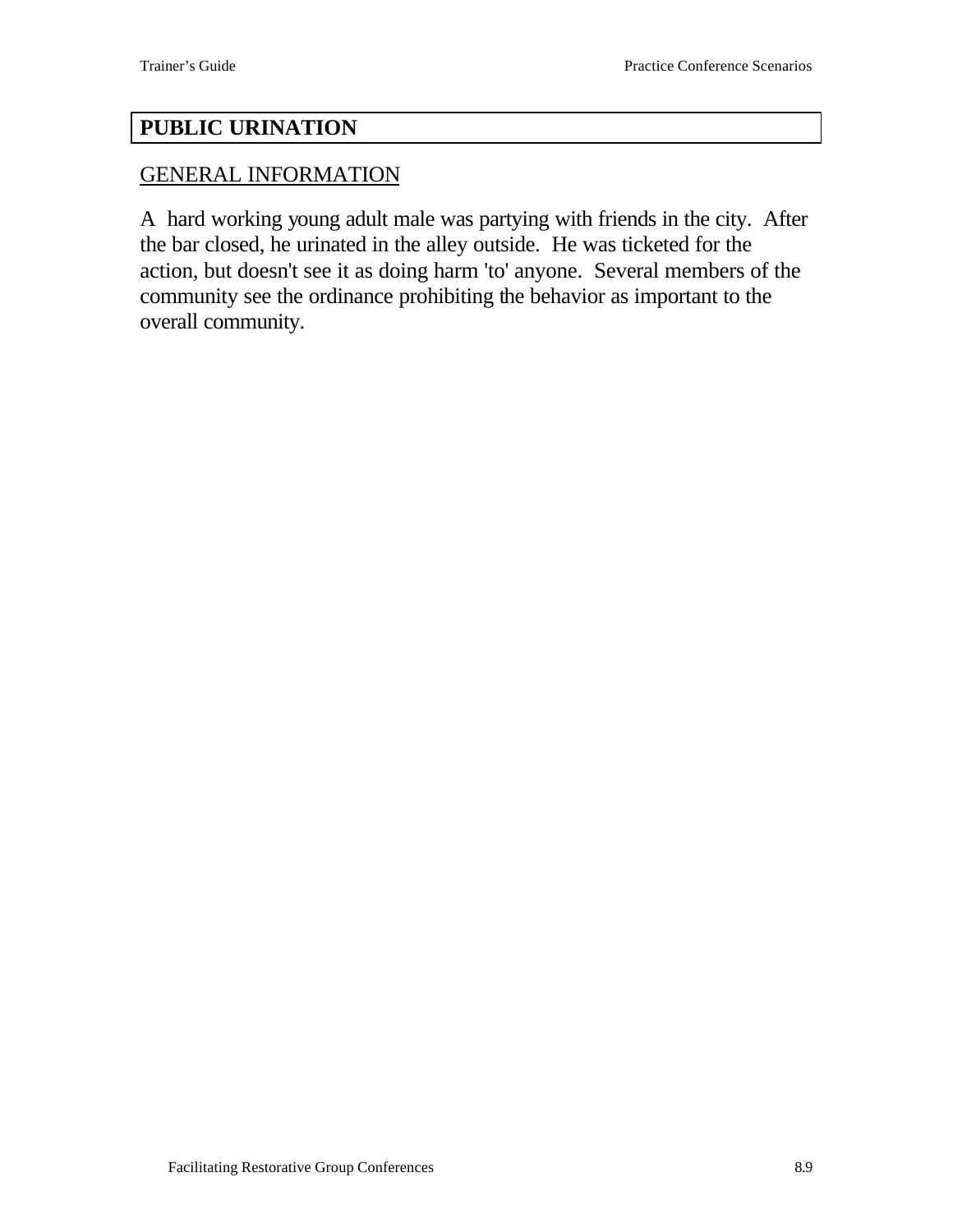#### ROLES - 6 including facilitator

# 1. **FACILITATOR**

# 2. **OFFENDER**

22 years old, works two jobs in the suburbs, was downtown partying with friends, urinated outside after bar closing, is minimizing at first because he doesn't think it's any big deal, but is later apologetic

# 3. **OFFENDER'S SUPPORTER**

21 years old, was with the offender when this occurred, has done the same thing in the past but never caught, is concerned about an agreement that interferes with offender's busy work schedule

# 4. **VICTIM/COMMUNITY MEMBER 1**

Security manager of the property, an office/retail space that must clean the alley daily and has had to install lights outside, wants to keep rent-paying clients, desires an apology

# 5. **COMMUNITY MEMBER 2**

Resident who lives in a high-rise three blocks away, sees this kind of behavior while walking through the area, considers this neighborhood home, does not want it treated as a public toilet, wants community service

# 6. **COMMUNITY MEMBER 3**

Downtown worker who rides the bus, complains about the smell of urine in bus stops, explains that personal safety is a concern since this behavior shows disregard for others, asks for letter of apology to the Downtown Business District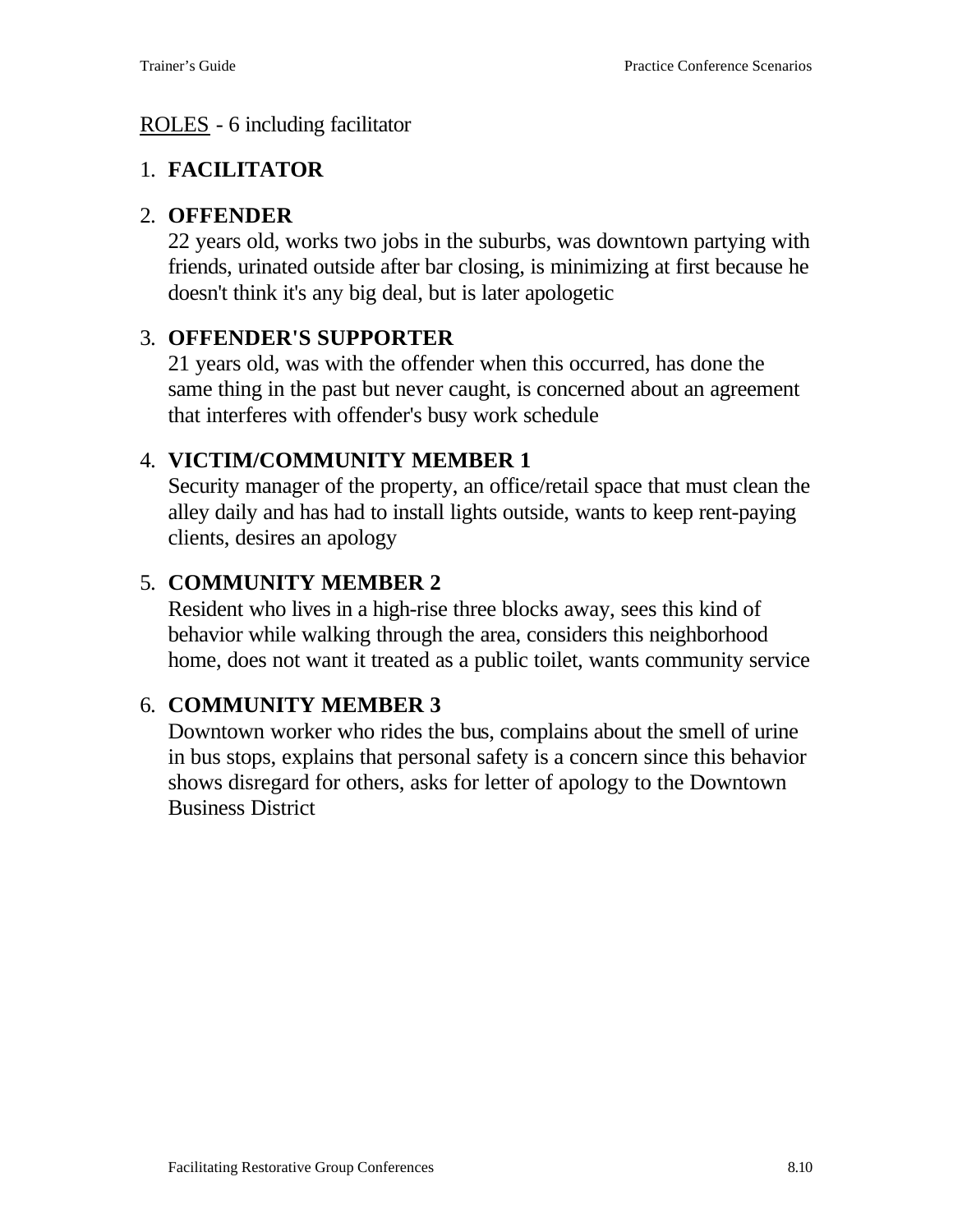#### **INCARCERATED DUI (POST SENTENCING)**

#### GENERAL INFORMATION

Kurtis, a young adult man, ran head on into a police patrol car after drinking heavily. The officer in the car was injured severely, had three months of painful rehabilitation and was still in a cast for a broken arm that had required multiple surgeries. Kurtis was sentenced to six months in jail and ordered to pay several fines. Workmen's comp had taken care all of the other medical costs

In jail for four months, Kurtis had participated in substance abuse counseling and had entered a twelve-step program that he planned to continue upon release. He had been spent time with the Chaplain and participated in a religious fellowship as well.

The officer had referred cases to conferencing and knew about the process in the community. He asked if a conference could be arranged with Kurtis in jail.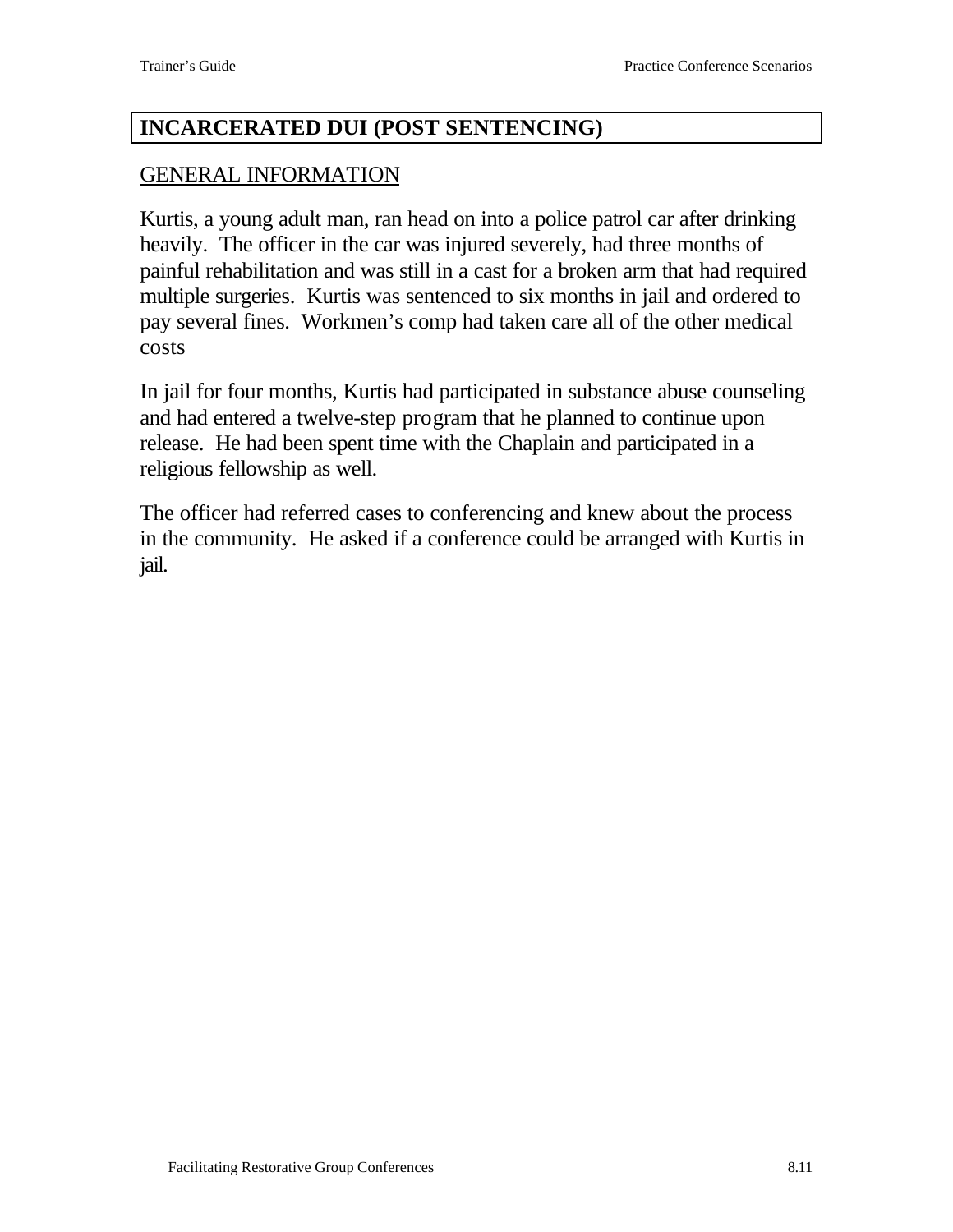#### ROLES – 6 including facilitator

# 1. **FACILITATOR**

# 2. **KURTIS, OFFENDER**

You are a 20-year-old young man who drank heavily and one night hit a police officer in a cruiser head on. You've been in jail for four months and have learned a lot about your problem drinking. You've been sober for all of that time and have entered the twelve-step program which you plan to continue when you get out in two months. You have spent a lot of time speaking to your counselor, the chaplain, and to the conference facilitator and you feel ready to speak to Officer Brown.

You are sorry for what you have done and you want to turn your life around. You and your girlfriend are expecting a baby and it has made you think about how important it is to clean up your act. You are apprehensive, however, about meeting the officer. When he walks in, still in a cast, and with assistance from his wife, you are overcome by emotion.

# 3. **OFFICER BROWN**

You are a ten-year veteran of the police force. You were hit head on by a drunk driver and the injuries were serious. You requested the conference, not for any specific follow p agreement, but because your experience has shown you that drunk drivers will drink and drive again. You think a conference might make an impact on this young man and you want to do all you can to be sure he knows how much harm his behavior has caused.

In the conference you will tell him about how you had been on routine patrol in his squad when all of a sudden you saw the headlights coming at you from the side. You will recall waking up a day later in the hospital with your family and other officers around. You will recall the three months of rehab work and the hours of pain. You will recall wanting to be present for your daughter's birthday but not being able to get released from the hospital. You will recall questioning your choice of occupation and the hours his wife spent worrying about him.

You ask nothing of Kurtis other than to maintain his sobriety.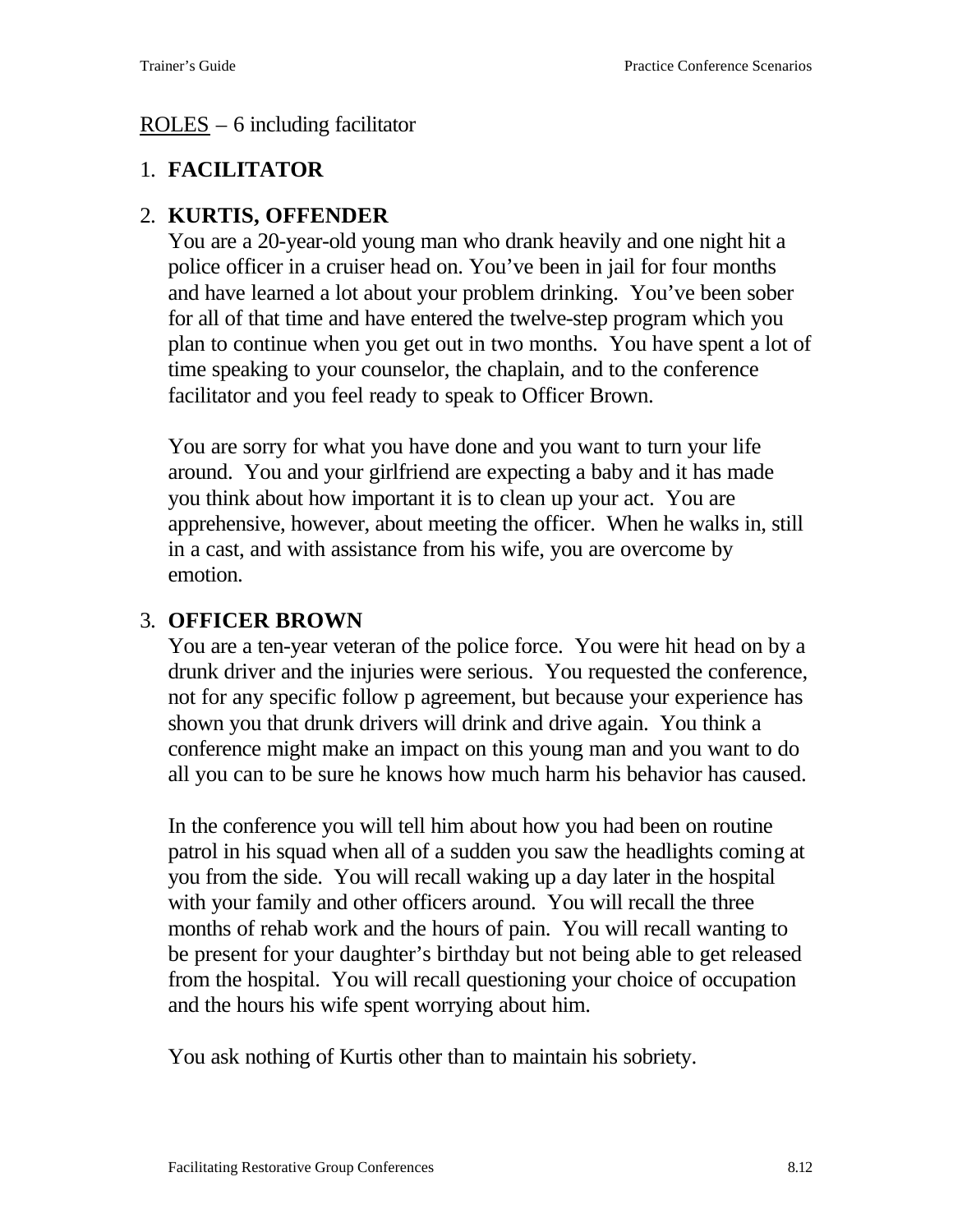# 4. **OFFICER BROWN'S WIFE**

You are not really sure why you are here. Your husband said it was to support him, but he didn't seem to need much support. Still, you wanted to meet the person who put your husband in the hospital. As the wife of a law enforcement officer, you worried all the time that he might be injured. When the call came about the accident, it was as if your worse nightmare had come to pass.

# 5. **KURTIS' COUNSELOR**

You are there to support Kurtis. He has been clean and sober for four months now and seems to sincerely want to understand his drinking problem and stop. You know that most alcoholics who stop do relapse and go back to drinking and you're hoping that this conference will help Kurtis to face his responsibility for his behavior and help him stay sober.

# 6. **PRISON CHAPLAIN**

You have been assisting the local Victim/Offender program for a while and you believe in the mediation process. The idea of using a group conference is a new one for you, and although you understand it's potential, you have some concerns about such a large group getting together at one time. Still, you know that alcoholism is tough to beat and anything that might help men stop drinking and stay sober is worth a try. You think Kurtis wants to take responsibility for his actions and turn his life around.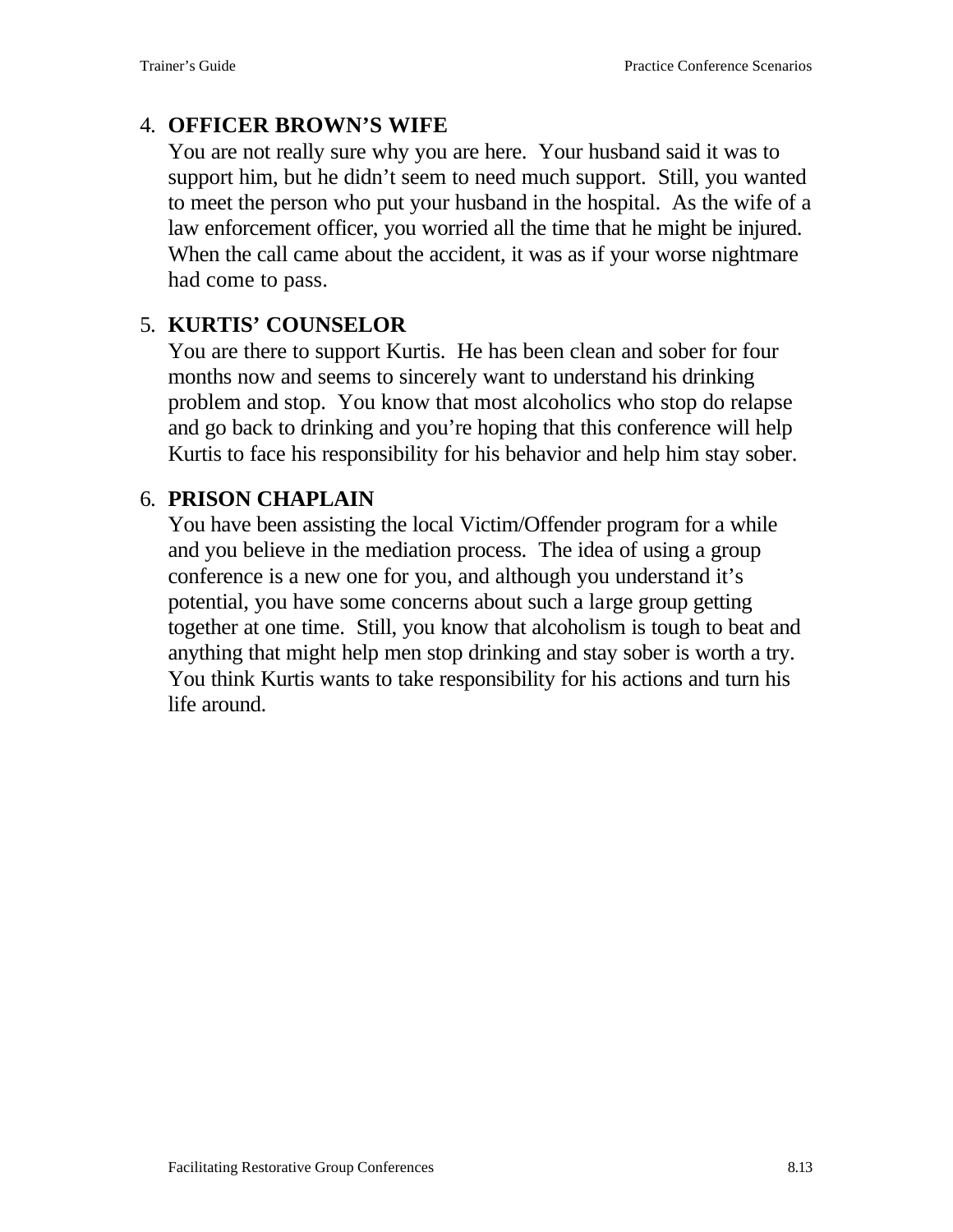# **INTOXICATION, LITTERING, DAMAGE TO A CITY PARK.** GENERAL INFORMATION

Two men in their mid-twenties are drinking from bottles in a neighborhood park one night at about 10:30 PM. The men where obviously intoxicated, very loud and smashed their liquor bottles against rocks lining the park walking path. They also broke a park bench in what appeared to be a display of anger and aggression as they left the park. A person living across from the park called police who arrested the two men a block away from the park.

One man is a Bosnian native who does not understand why people think his behavior was so bad. In the country he came from this was the usual behavior of most people. He still does not understand that the detox center, in which he spent 24 hours, was not a jail. The other person is a white working class male who grew up in the neighborhood and is not anxious to face his neighbors.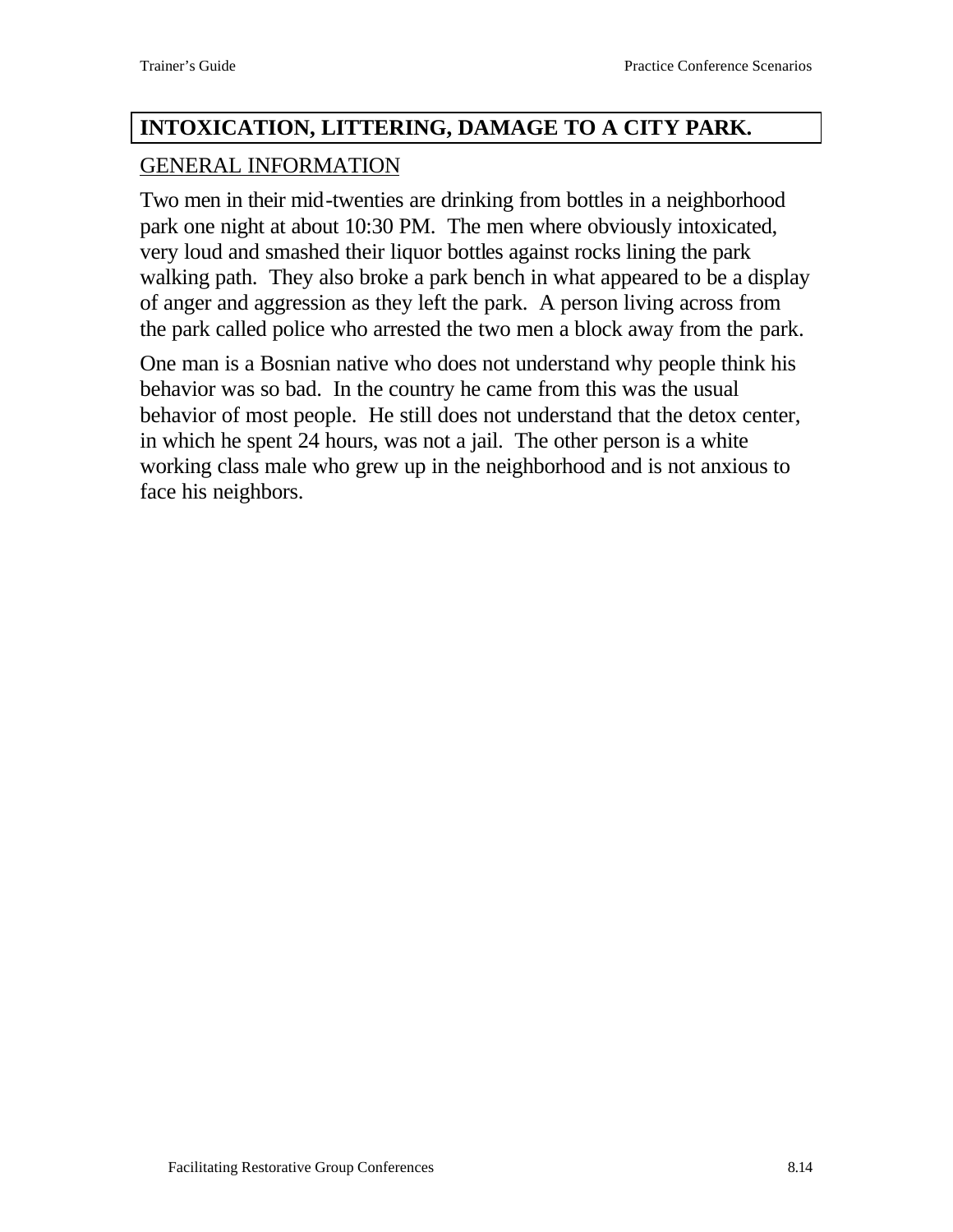#### ROLES - 6-7 including facilitator

# 1. **FACILITATOR**

# 2. **BORIS, OFFENDER**

A 24 year old Bosnian who grew up with war, alcoholism and lack of respect for all property or people outside the family. You are shocked by the reaction of others to this incident. You think detox was jail and you are now convinced you will be deported. You express great remorse as you come to realize how you affected others and how different it is here. You want to do whatever you can to repair the harm and set things right.

# 3. **MIKE, OFFENDER**

You are 22 and work in a suburban office complex earning a very good income for someone just beginning your career. You grew up just three blocks from this park and you do not want to meet your old neighbors. You do not want people to know you came from here. You think the whole thing is way out of proportion. It is not that big of a deal and people who live here should expect this type of thing---after all it is "that kind of a neighborhood. You come around slowly, after hearing from your parent and your old teacher.

# 4. **MICHELE, BORIS' SPONSOR**

You are a 32-year-old nurse who met Boris while serving in Bosnia. You are sponsoring him in this country and blame Mike for what happened. You try to relieve Boris of all responsibility and place all blame on Mike and the world situation (ala Bosnia).

# 5. **MR./MRS. JONES MIKE'S PARENT**

You have come as a supporter for Mike and a neighborhood representative. You are appalled by Mike's attitude and feelings toward the community. You want both men to work with the neighborhood on park cleanup and local park programs for neighborhood children.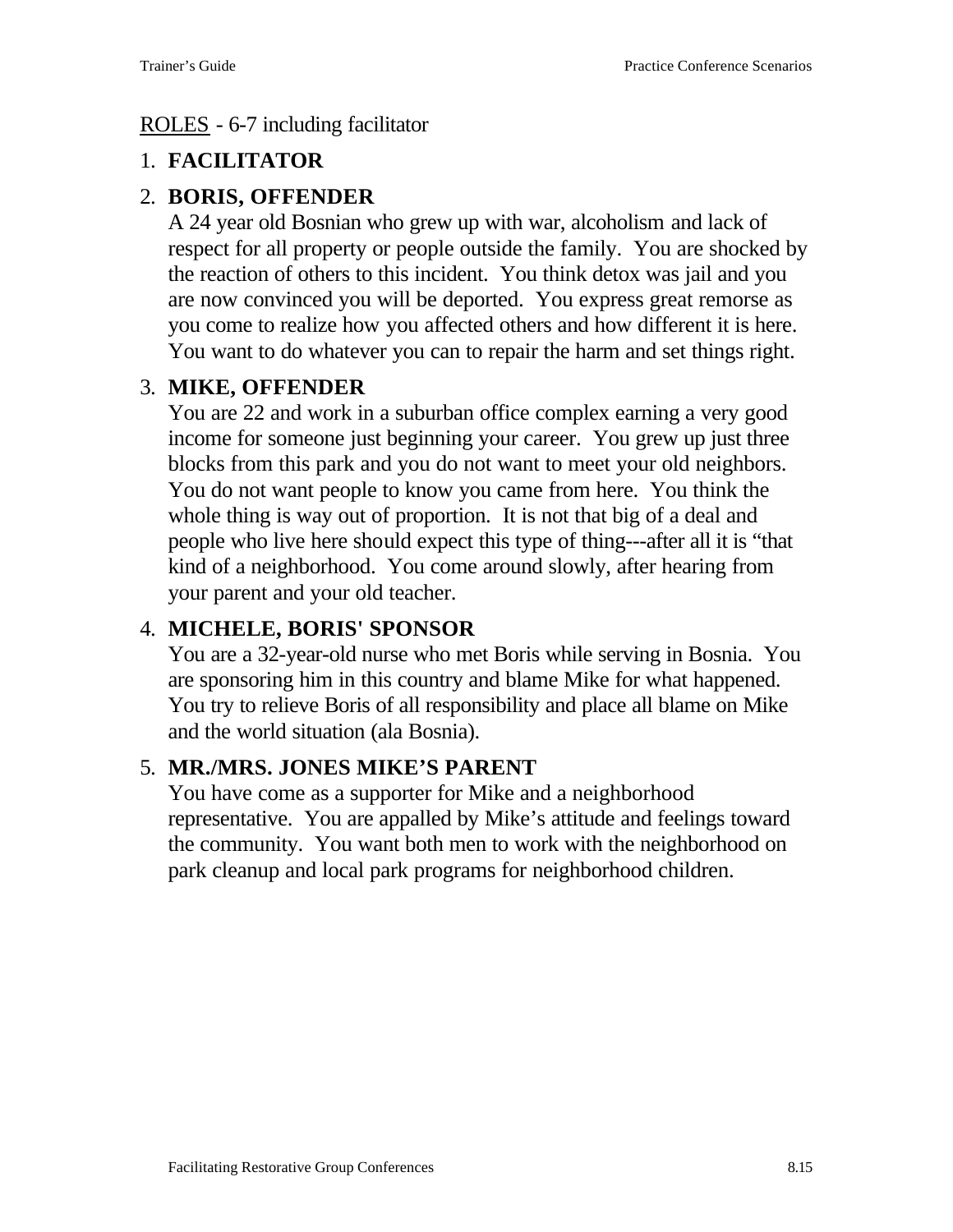# 6. **MR./MRS. WHISTLER, COMMUNITY, VICTIM**

You called the police and were once Mike's  $4<sup>th</sup>$  grade teacher. You have lived across from the park for over 30 years and have watched it deteriorate. You believe Mike has deteriorated too, if he truly believes what he says. You have great empathy for Boris but do not dismiss his actions because of it. You speak of how Mike used to play in this park and suggest he return to help the current young people who want to use it find a way to develop the resources the park enjoyed when Mike was young. You want money and community service in the park from both men.

# **7. ADDITIONAL NEIGHBORS (Optional)**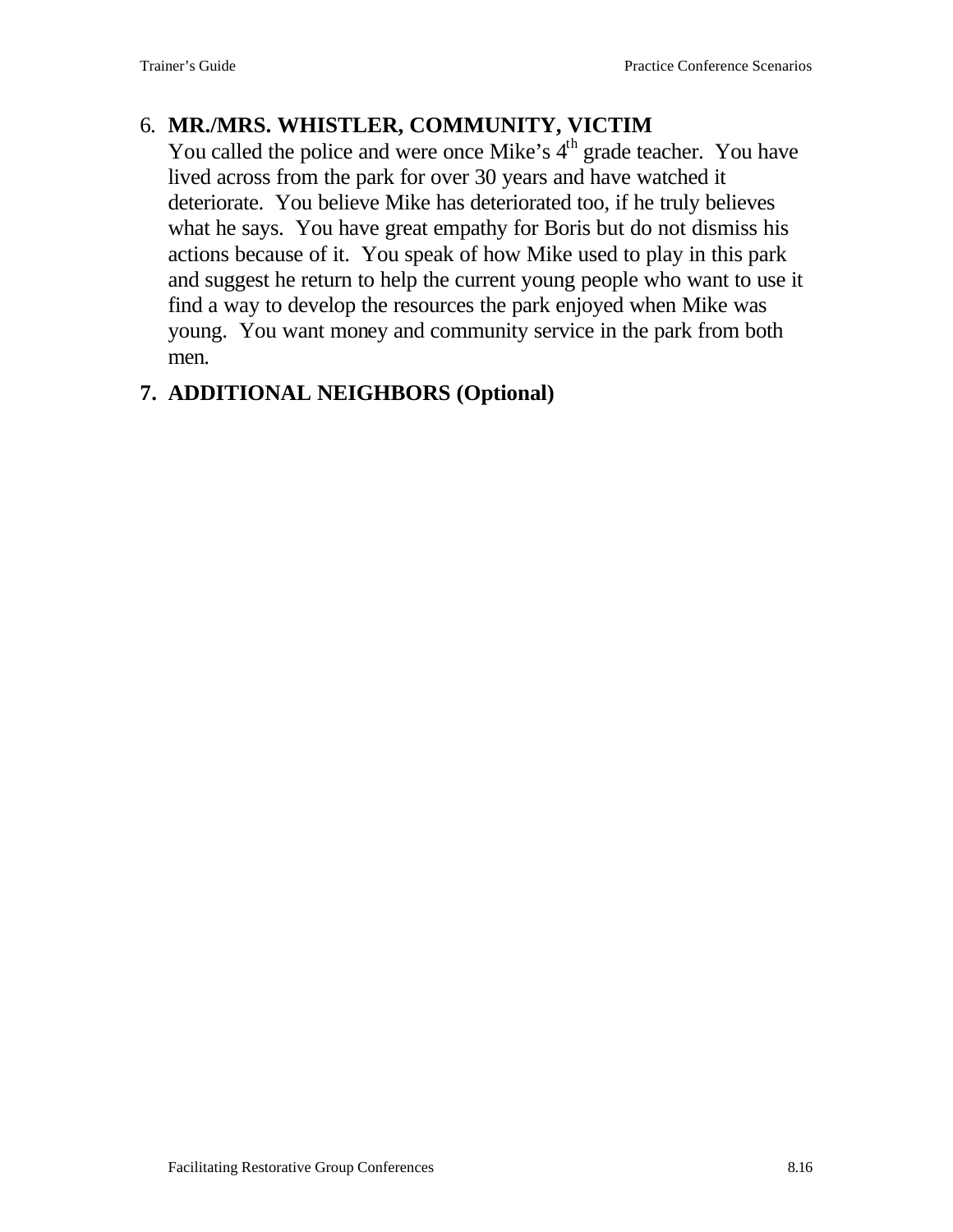#### **BUSINESSMAN PROSTITUTION**

#### GENERAL INFORMATION

On a late afternoon in early August (4:30 PM) two blocks from downtown on the edge of a quiet residential area with tree lined streets and well cared for homes, a city undercover vice officer arrests a 32 year old white male from a nearby affluent suburb for soliciting prostitution. The man is a well to do professional who works downtown and says he came here on the advice of friends. He is having trouble with his wife and sought solace from a woman for hire, saying it was better than an affair in his mind. He begs for a break from the officers working the sting. The officers suggest he meet with the affected community, though they doubt he will find it to be much of a break. Thinking he will get off free this way he agrees. A community conference is arranged.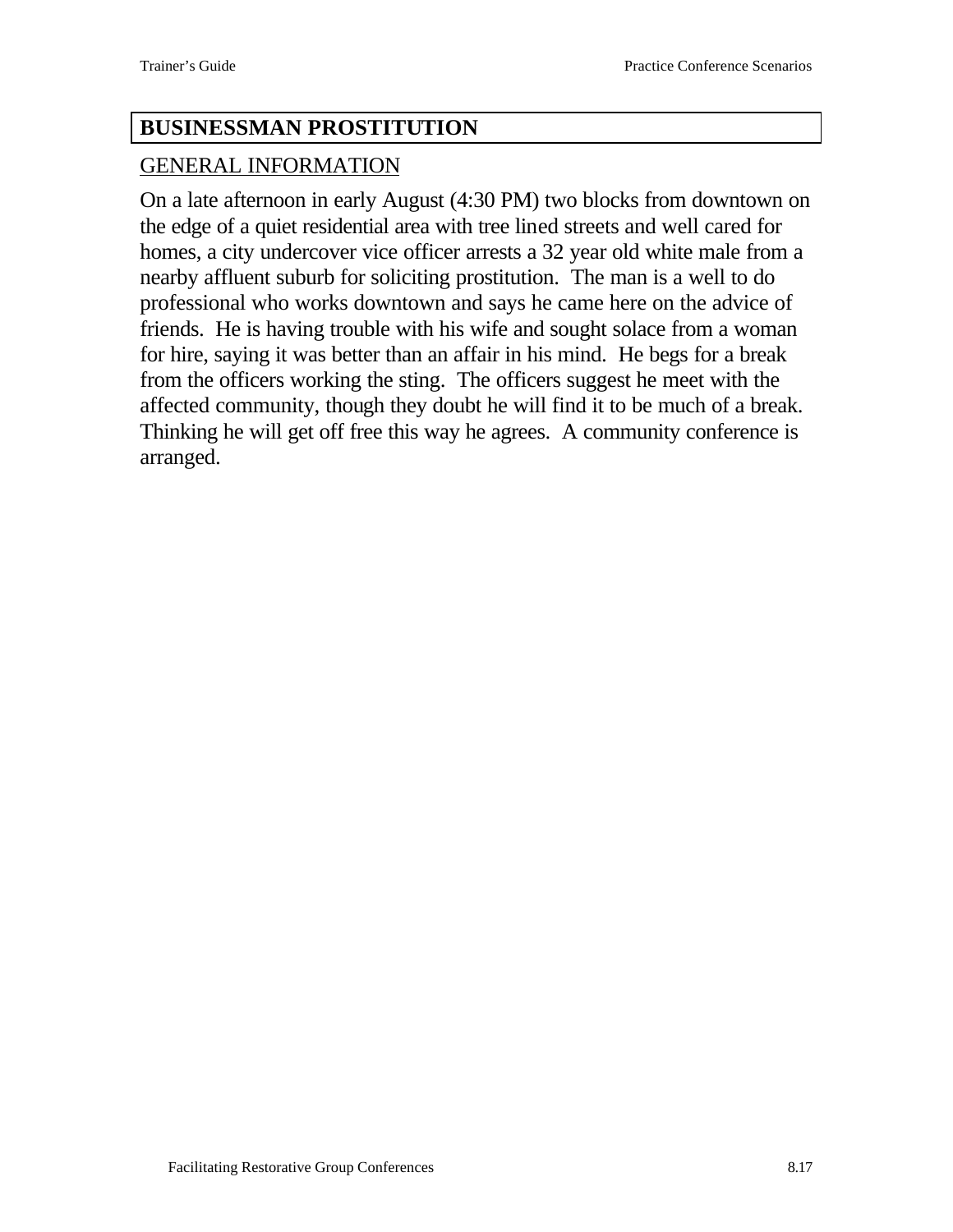#### ROLES - 6 including facilitator

# 1. **FACILITATOR**

# 2. **CHAD, OFFENDER**

You are a business consultant in a downtown office site. You live in a \$400,000 house in the suburbs and drive a \$40,000 SUV. You have "enjoyed" the company of prostitutes since college but were never caught before. You are going to stick to your story of "first time" and wife trouble to throw the blame on the wife and the system that overreacts and really wants to catch "low-life bad guys" not fine upstanding citizens like you. You don't budge much until your wife speaks.

# 3. **AGNES, COMMUNITY MEMBER, VICTIM**

A 70 year old resident of the area where you have lived all your life. Even though your home is just 2 blocks from the downtown area of a city of 700,000 people your area is a well cared for quiet neighborhood. A mixture of older people and young families this is not a poverty stricken area but an area of solid working class people who must put up with prostitution and drug sales on the outer rim of the community. By 4 PM the traffic is so bad you cannot walk across the street to a neighborhood store on the fringe of the downtown area. That traffic is all related to drugs and prostitution. Last year, as you stepped off the curb, you were struck by a car racing to the corner to pick up a prostitute. You broke your arm and only recently healed. The driver fled and was never found. You are happy to unload 20 years of frustration on Chad who you despise because of his attitude and what he is doing to his wife and family.

# 4. **LEE, COMMUNITY MEMBER, VICTIM**

You are a resident of the area have two children and at 24 are hoping to stay here as you really like the area and neighbors. But if the situation continues to get worse you will be forced to move. You are ready to fight for your block and you view this as a war against bad people. You consider Chad a bad person, a low-life, and believe he is exactly the right person to be arrested for this. You think his wife is too good for him and encourage her to get away. You want Chad to pay \$1000 dollars to a neighborhood clean up fund, work a month of weekends cleaning the sidewalk and boulevard on the block he was soliciting. You also think he should be forced to work with the undercover operation all summer.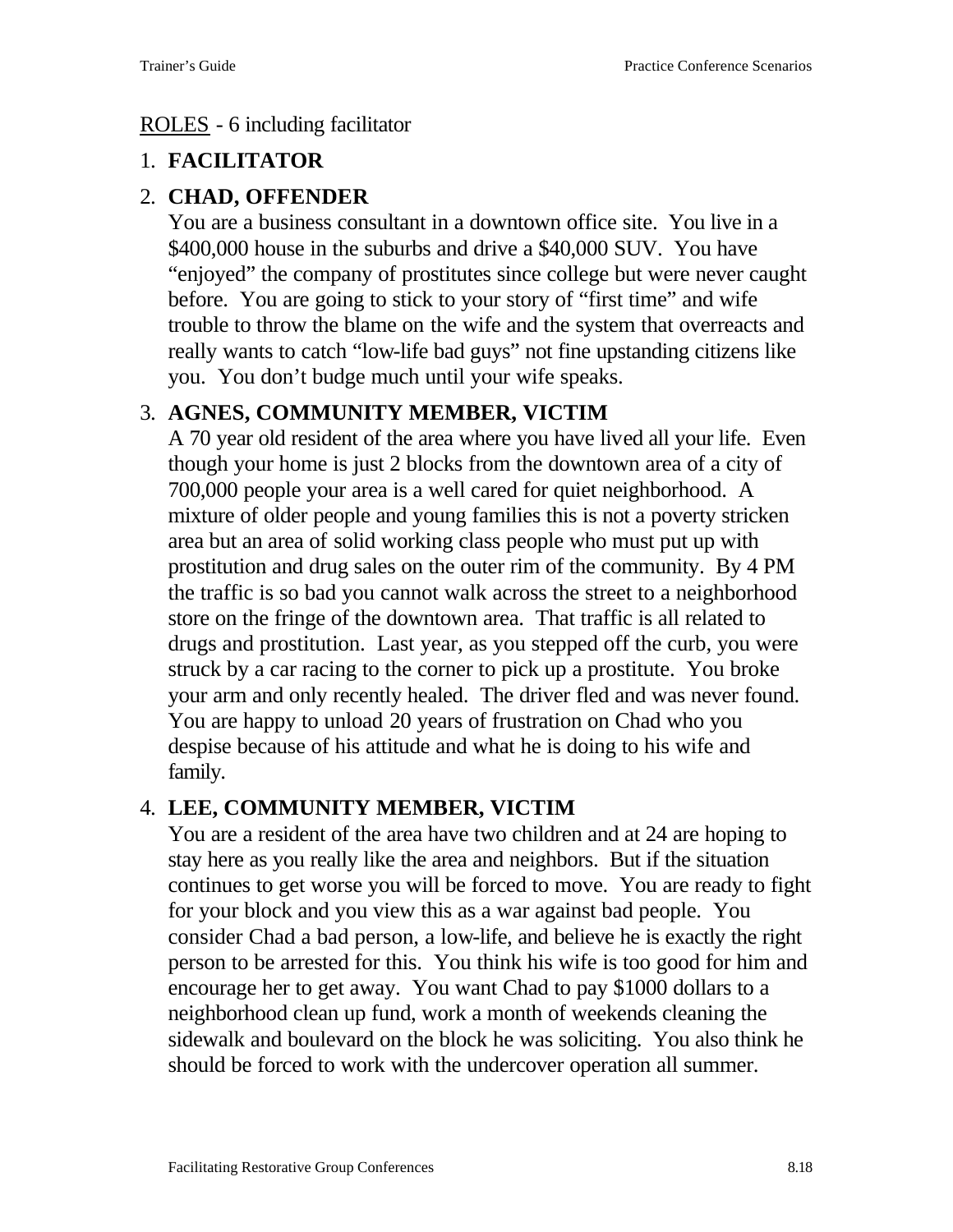# 5. **MAGGIE, CHAD'S WIFE**

As Chad's wife you are totally embarrassed by this whole situation. This is the worst experience of your life. You loose composure and cry briefly. After regaining your emotions you apologize to the neighborhood and the officer saying you are to blame. You were aware of many of Chad's past excursions with prostitutes but never confronted him. You should have stopped this long ago. You tell Chad he is sick and needs help. You are disgusted by his attitude as you grew up in a large city "back east" in a neighborhood just like this. You announce that you are taking your two children to your parents' country home in New Hampshire and you have written a letter to Chad's boss explaining all of this and suggesting the workplace get him some professional help. You agree with Lee's ideas on reparations.

#### 6. **OFFICER SCOTT**

You have worked vice for 12 years and you really like this community conference idea. You tell Chad about all the lives and neighborhoods you have seen ruined by this kind of behavior. You tell Chad he had better change his attitude and get some help or he will loose everything, as he should, considering what he is doing to all these other people. You agree that Chad is not a bad guy, but he is the person who the sting operation is meant to catch. He is the problem and he alone is accountable for his behavior. You tell Chad he needs help and he needs to repay the community and repair his family.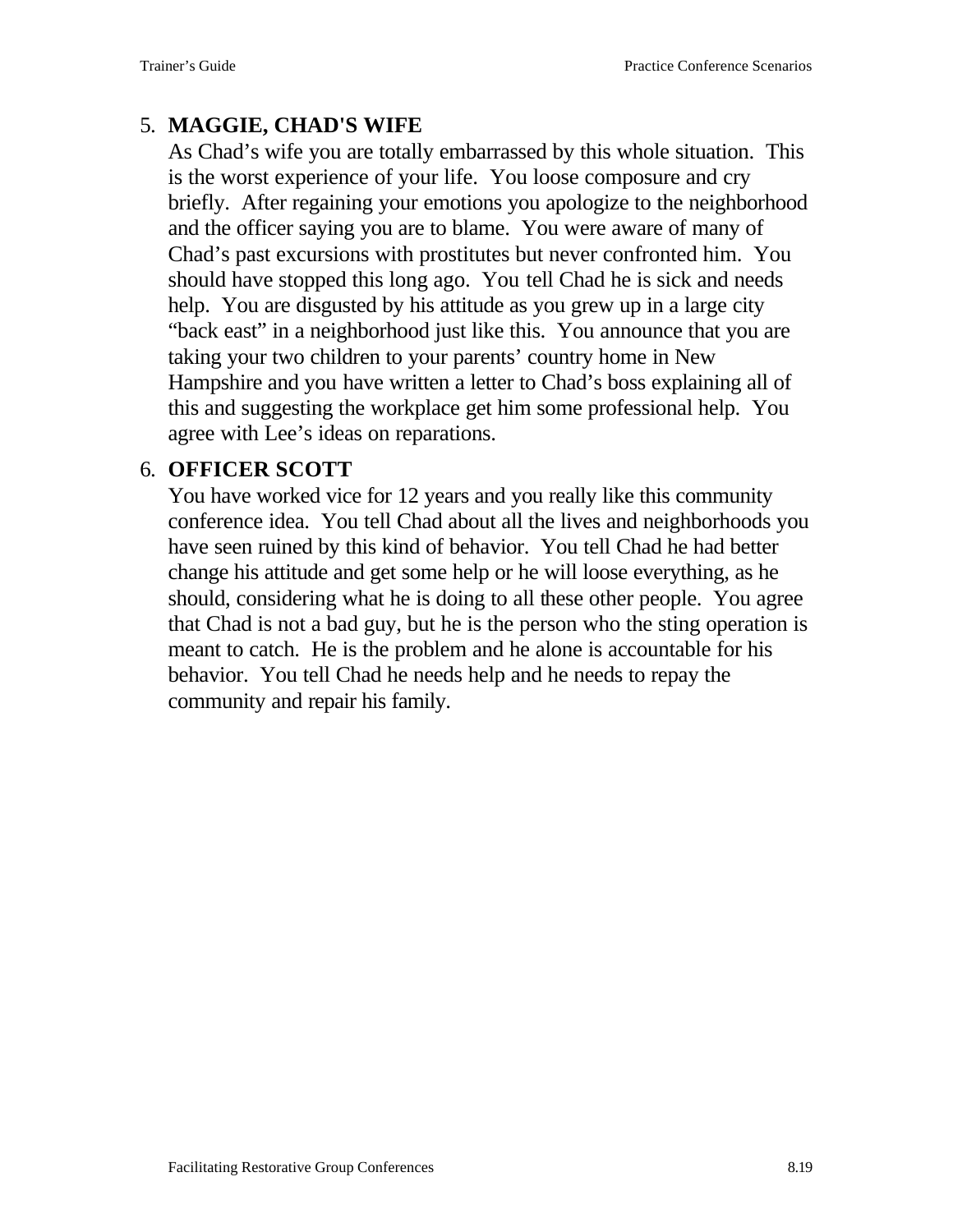#### **FELONY MENACING**

#### GENERAL INFORMATION

On February 10, 1998, at about 4 in the afternoon, two 18 year-old men, Ricardo and Paul were driving a pickup truck around the streets of Longmont, Colorado. Ricardo was behind the wheel. As they pulled up at a stop sign, a woman in a blue Ford sedan pulled up behind them. The woman, Verna, 30 years old, later stated that she was about 20 feet behind their pickup truck when the young man in the passenger seat of the truck, Paul, jumped out and stood in front of her car. He pulled the hood of his sweatshirt over his head. whipped out a pistol and, using a double handhold, pointed it directly at Verna's face. Paul pointed the gun at her for about 3 or 4 seconds. He then lowered the gun, ran back to the passenger side of the truck, jumped in, and the truck sped away. Although Verna was quite frightened, she had enough presence of mind to note the license plate number of the pickup.

When the police pursued the license plate lead, they quickly located the two young men involved. According to the young men. Ricardo had a BB gun on the truck seat. The gun looked exactly like a 45-caliber pistol. When they pulled up at the stop sign and glanced in the rear view mirror, they saw the blue Ford pull up behind them. They thought it was their friend Juan, who owns a Ford of the same color. Ricardo told Paul to take the pistol, jump out, and 'prank' Juan by pretending this was a gang hit. Paul says that as soon as he saw the driver of the Ford was not Juan but a woman he didn't know, he put the gun down and got back in the truck.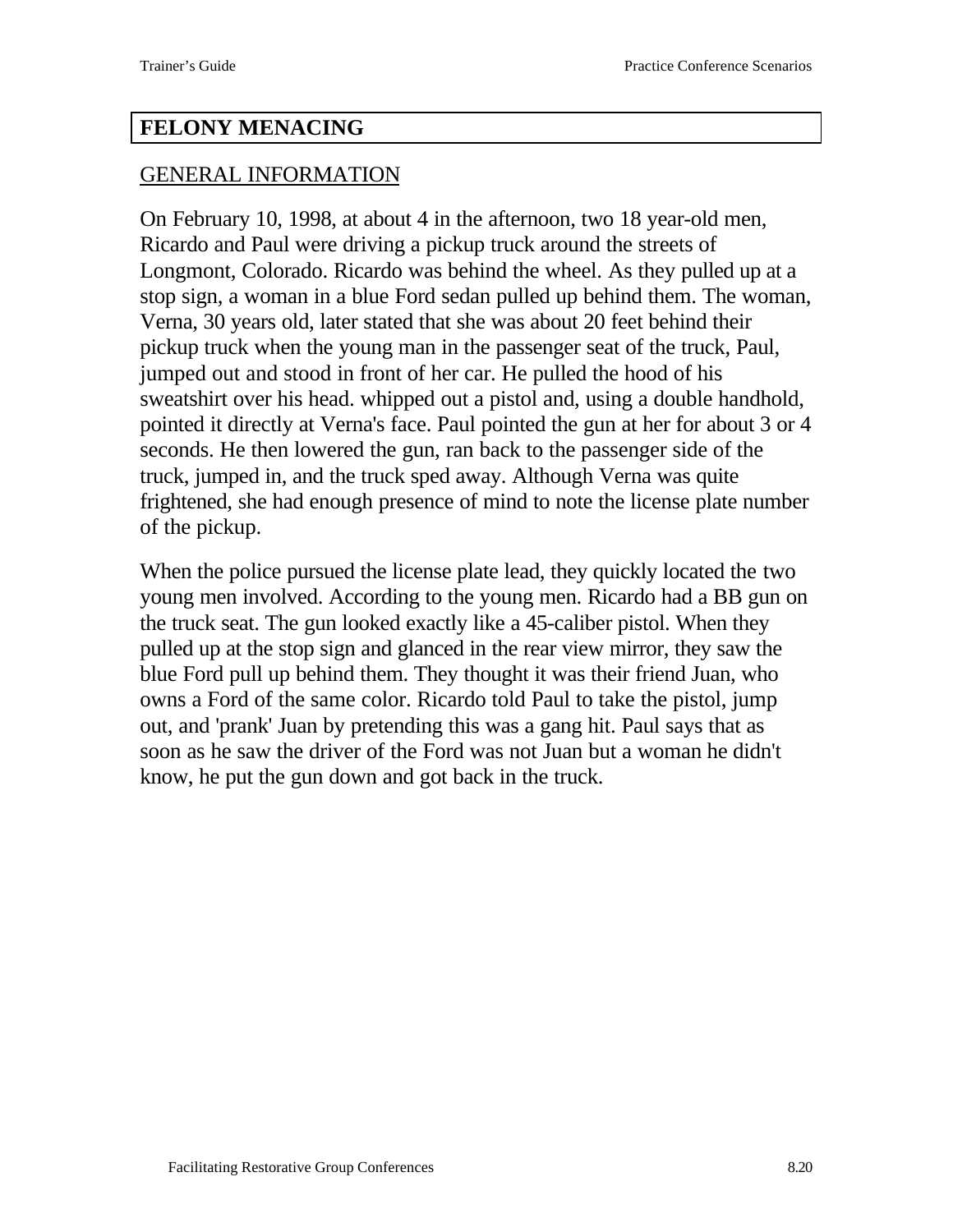#### ROLES – 10-12 with co-facilitators

# 1. **CO-FACILITATOR**

# 2. **CO-FACILITATOR**

#### 3. **RICARDO, OFFENDER**

You are Ricardo Sandoval. You're 18 years old and in your last year in high school. You like to drive around town in your pickup truck with your friend Paul, sometimes pretending you both belong to a street gang and are passing through hostile territory. You consider yourselves 'good boys' and expect to graduate respectably from high school in June and get good jobs and maybe even take college courses. On the day of the incident, you had your BB gun on the seat between you and Paul. When you stopped at that intersection and the blue Ford pulled up behind you, you were sure it was your friend Juan, so you told Paul to grab the gun and 'prank' Juan. Only after Paul jumped back in the truck and told you to get the hell out of there did you find out it wasn't Juan in that blue Ford, but some woman.

You're worried about this situation, and feel somewhat torn. You're smart enough to realize that this woman, Verna, who is now sitting in the circle across from you, might have been really frightened. On the other hand, you know that you and Paul just meant this as a prank between friends, and you didn't have any criminal intentions. You are willing to apologize and take reasonable responsibility for this incident, but you also feel some pressure from your parents to hold up the family image of not being pushed around. Your parents are very protective, even appearing hostile in the conference.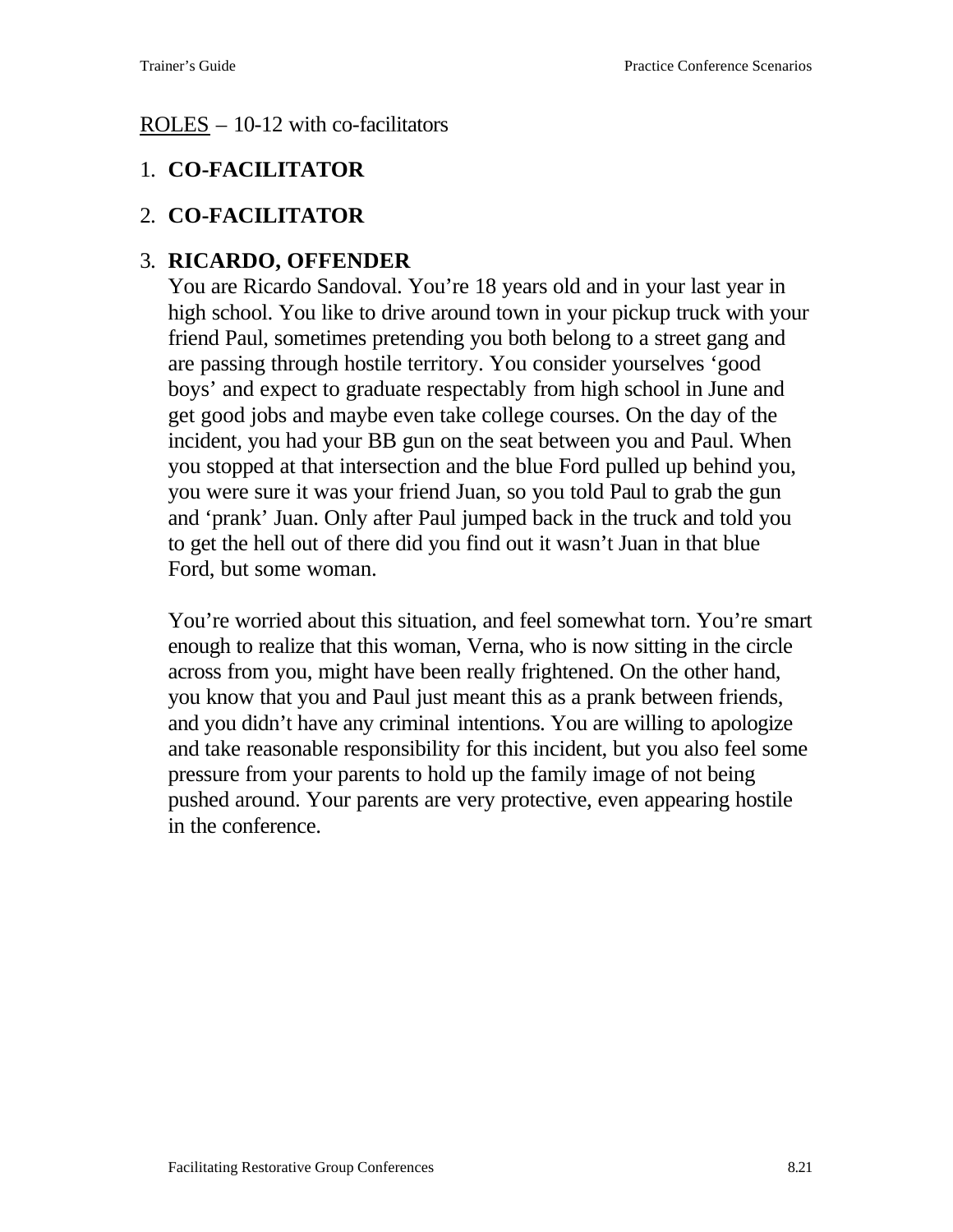# 4. **MIGUEL, RICARDO'S FATHER**

You are Miguel Sandoval, Ricardo's father, and Angela's husband. You are a proud and protective parent who believes his son is being described as a serious criminal when he just pulled a stupid prank. You've had a tough life and believe you have to stand up for yourself and your family. You also believe that as a Hispanic family, the police are coming down harder on you than they would on Anglos, and you can't quite see why everyone is making such a big deal out of something that was basically a misunderstanding. As you look around the circle, you see another teen Hispanic boy, Jesus, who is sitting in as affected community, and you try to get him on your side, figuring at least he won't be biased.

You want to convey the message to your son that he should not let these people push him around and should stick up for himself and not admit that this harassment was all that bad.

# 5. **ANGELA, RICARDO'S MOTHER**

You are Angela Sandoval, Miguel's wife and Ricardo's mother. You're a no nonsense woman with a tough demeanor. You agree with your husband that Ricardo is being treated too harshly. You are very proud that all of your older boys have graduated from high school and you don't want anything to stand in the way of Ricardo also graduating honorably in just a few months. You strongly believe that your boys are all good boys and you insist on making that known. You think the victim, Verna, is a bit of a crybaby, and is making too much of this incident. When Verna is telling her story, you cross your arms, huff and roll your eyes. You interrupt several times, saying that it wasn't all that bad, even after the facilitator tells you to wait for your turn to speak.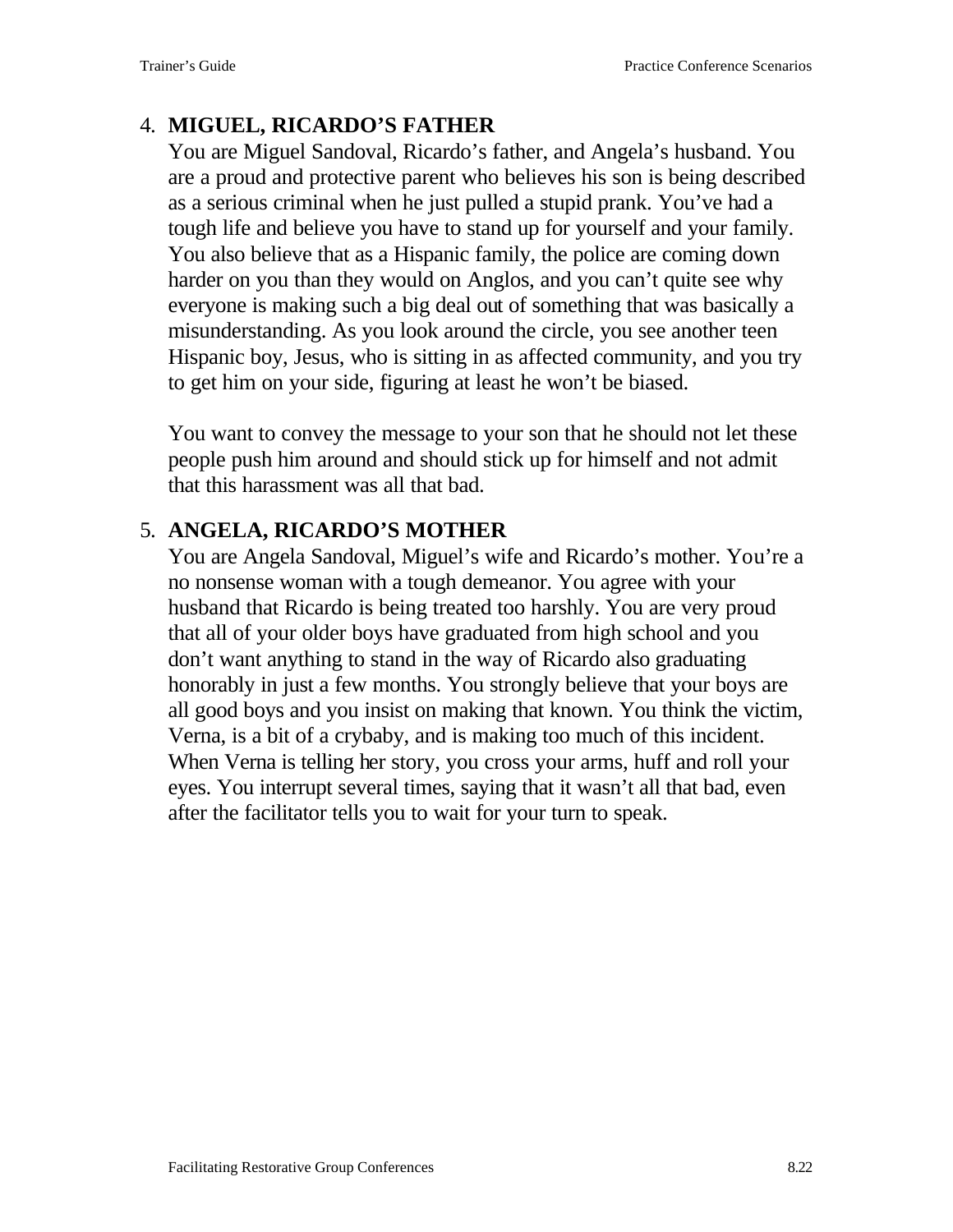# 6. **PAUL, SECOND OFFENDER**

You are Paul Ramirez, a high school student. You're 18 years old and in your last year in high school. You like to drive around town with your buddy Ricardo in his pickup truck, sometimes pretending you both belong to a street gang and are passing through hostile territory. You consider yourselves 'good boys' and expect to graduate respectably from high school in June and get good jobs and maybe even take college courses. On the day of the incident, upon the urging of Ricardo, you took his BB gun, jumped out of the truck, and pointed the gun at the blue Ford that was stopped behind, thinking it was your friend Juan. When you saw it was not your friend Juan, but this woman Verna, you ran back to the truck.

You are compliant and contrite. Your parents pointed out to you the seriousness of the effect on the victim and they have urged you to be respectful and remorseful. You consider yourself a good friend of Ricardo, but you are worried because Ricardo's parents seem to be quite confrontational and may make this even situation even worse.

#### 7. **RUBIN, PAUL'S FATHER**

You are Rubin Ramirez, father of Paul and husband of Maria. You're a soft spoken man who works hard and expects his son to "do what's right." You've never been in a conference like this before, but you are all for it if it can resolve the situation and let Paul keep a clean record, since he's a good boy and has never been involved with the law before.

You seem a bit embarrassed by the attitude of Ricardo's parents. You want to know if the contracts can be written separately, so one's completion is not dependent on the other's performance, since Ricardo's parents seem to be driving the conference toward more confrontation rather than apology and solution.

8. **MARIA, PAUL'S STEPMOTHER:** You are Maria Ramirez, wife of Rubin. You are a well-educated and well-spoken woman. You have a great deal of empathy for the victim. At one point you say, "If this had been me, I'd hate to think what Rubin would have done." You want Paul to take full responsibility for his action and to have strict but fair consequences for his behavior.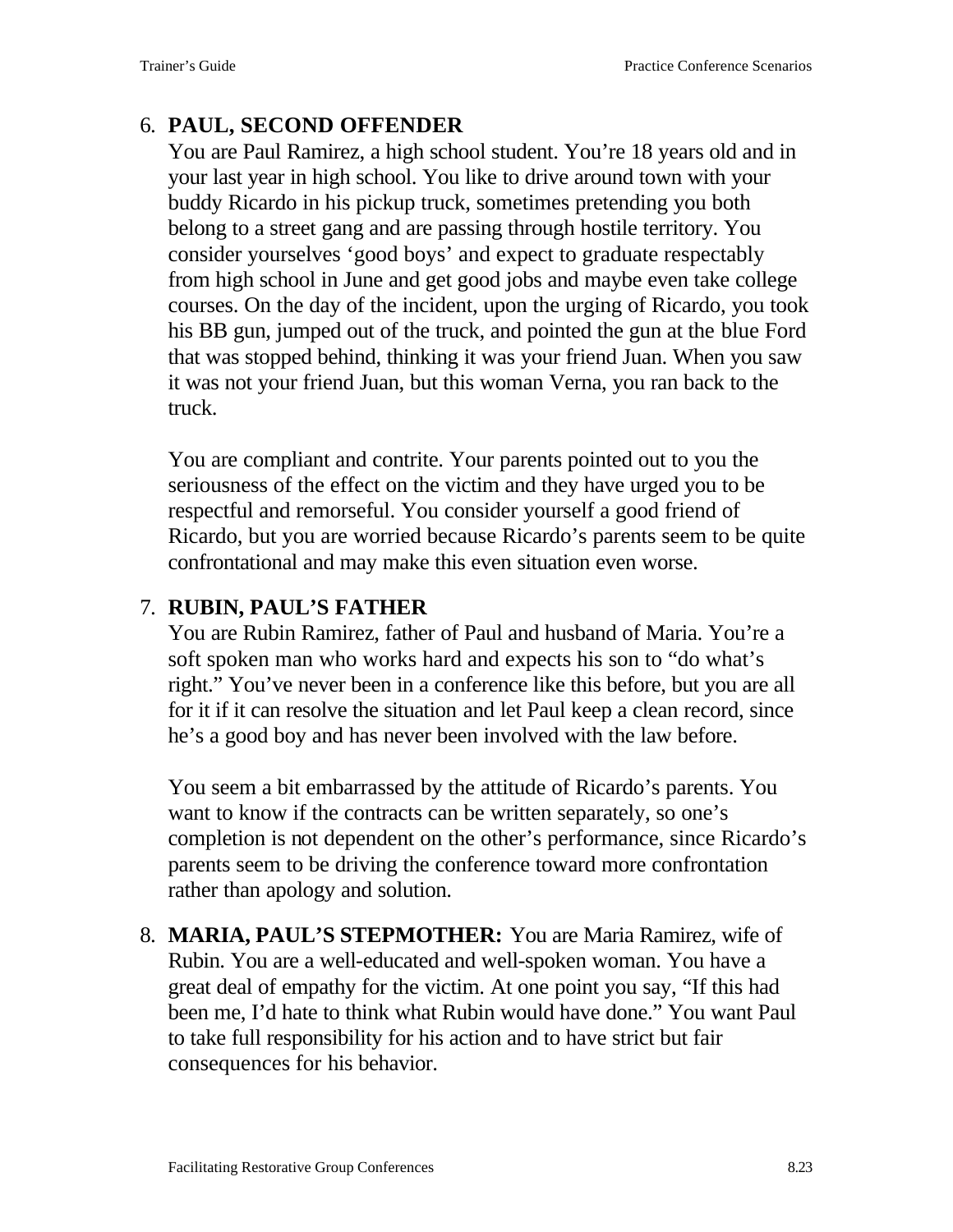# 9. **VERNA, VICTIM**

You are Verna Walters, a gentlewoman of 50 who works in human services. You are a bit fragile and have been very upset by this incident. You consider this as an assault with a deadly weapon since you believed that Paul was pointing a real gun at you. You are shocked to realize that you were actually considering running him over to save your own life. Now you are horrified that you might have actually hurt or killed him. This has been a hard time, and you have relied on your husband Dan to support you through this process, and you are glad that he is here with you, although you realize you're not quite as sure as he is that these boys need to be severely punished.

#### 10.**DAN, VERNA'S HUSBAND**

You are Dan Walters, husband of Verna. You're a very angry man who has become fed up with all the irresponsibility of young people these days. You feel that so many parents aren't as strict as they should be, as they were when you were young. You are ready to make these boys accountable for a felony. You understand that the conference is an alternative to the regular court system, which is often ineffective, so you are willing to go through this process. But you want these boys to do some very serious and extensive community service to repair the harm they did to Verna, and not just walk out of here with a slap on the wrist. You are very protective of Verna, and find yourself becoming furious when Ricardo and his parents keep insisting that this was just a prank.

#### 11.**CARL, SCHOOL RESOURCE OFFICER (Optional)**

You are Carl, a school resource officer at the high school where the offenders, Ricardo and Paul, are students. You went to the homes of the boys and talked to their families. You felt that these were really good boys who made a bad choice. They both had good grades and neat rooms. They had Bible quotes on their mirrors and basketball posters on the walls. You feel like they were just playing around and that this wasn't that serious. During the conference, you try to counteract the talk that is making these boys out to be felons. These are really good boys, and it was no big deal.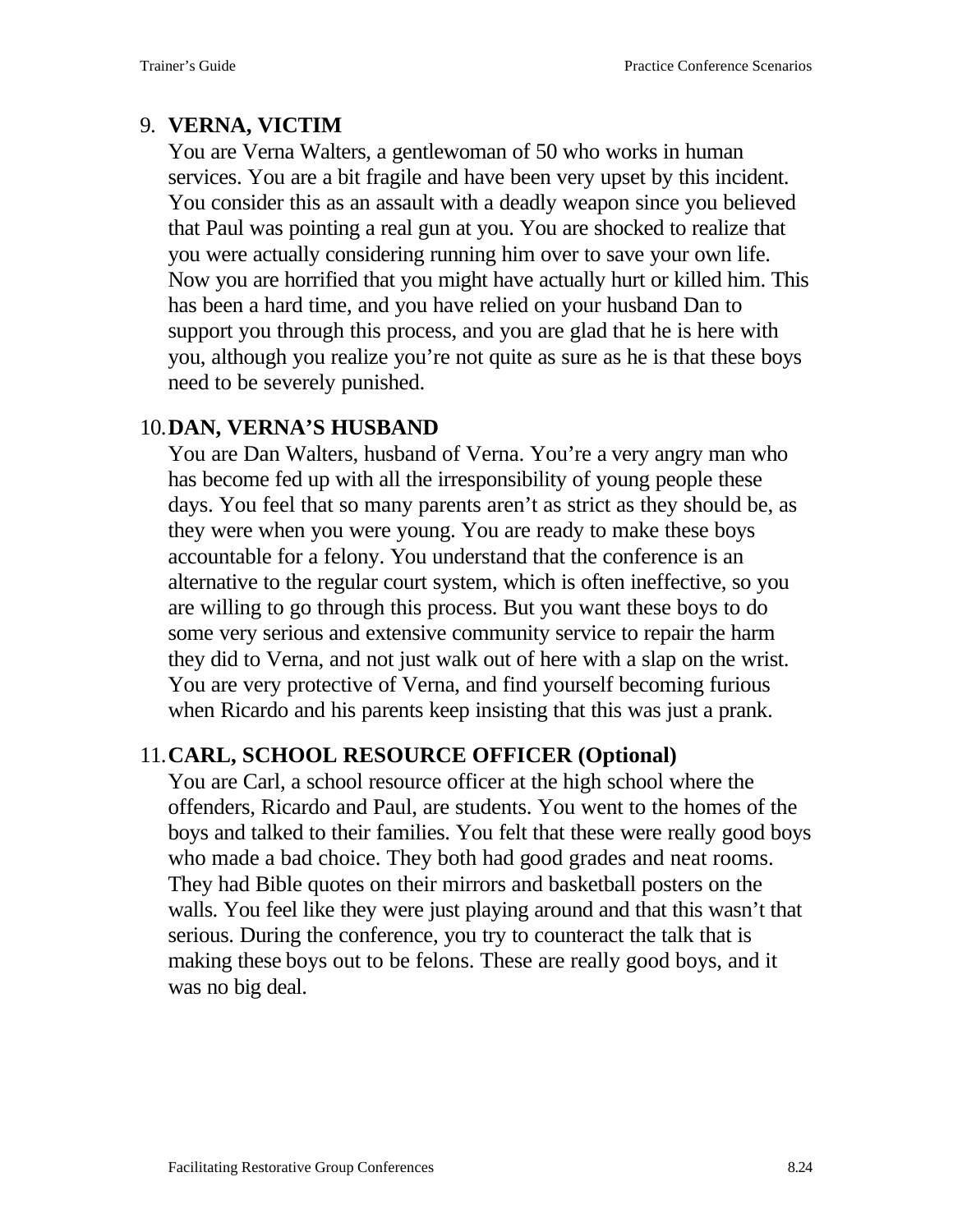#### 12.**JESUS MARTINES, AFFECTED COMMUNITY (Optional)**

You are Jesus Martinez, an 18 year old senior at another high school across town. You don't personally know Ricardo and Paul, but you feel like you understand them pretty well. You have had a history of delinquent behavior but have found a positive outlet for your anger in being a part of a teen theater company. You understand both sides of the story and are the only one that Ricardo's family will interact with. They see you as an ally. You want to support the boys but you don't want to be sucked into taking sides with Ricardo's family against everybody else. You believe that Paul and Ricardo still need to take responsibility and repair the harm they have done.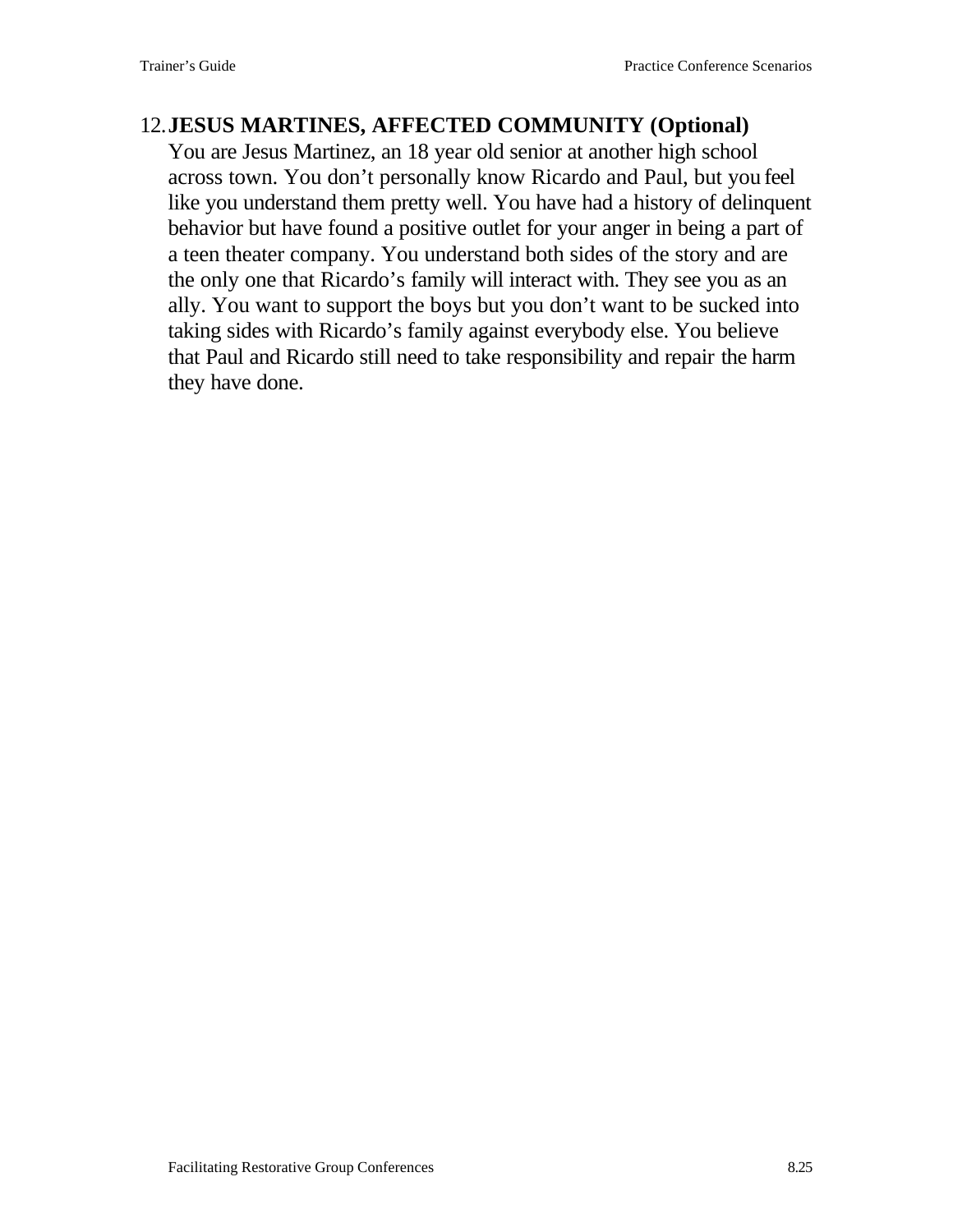#### **SUSPENSION FOR KNIFE POSSESSION**

#### GENERAL INFORMATION

Derrick is a 16-year-old Anglo boy. He lives with his mother who is 32 years old and his three younger siblings. Derrick recently brought a switchblade knife to school and was suspended. The school and family decided to hold a conference about the incident.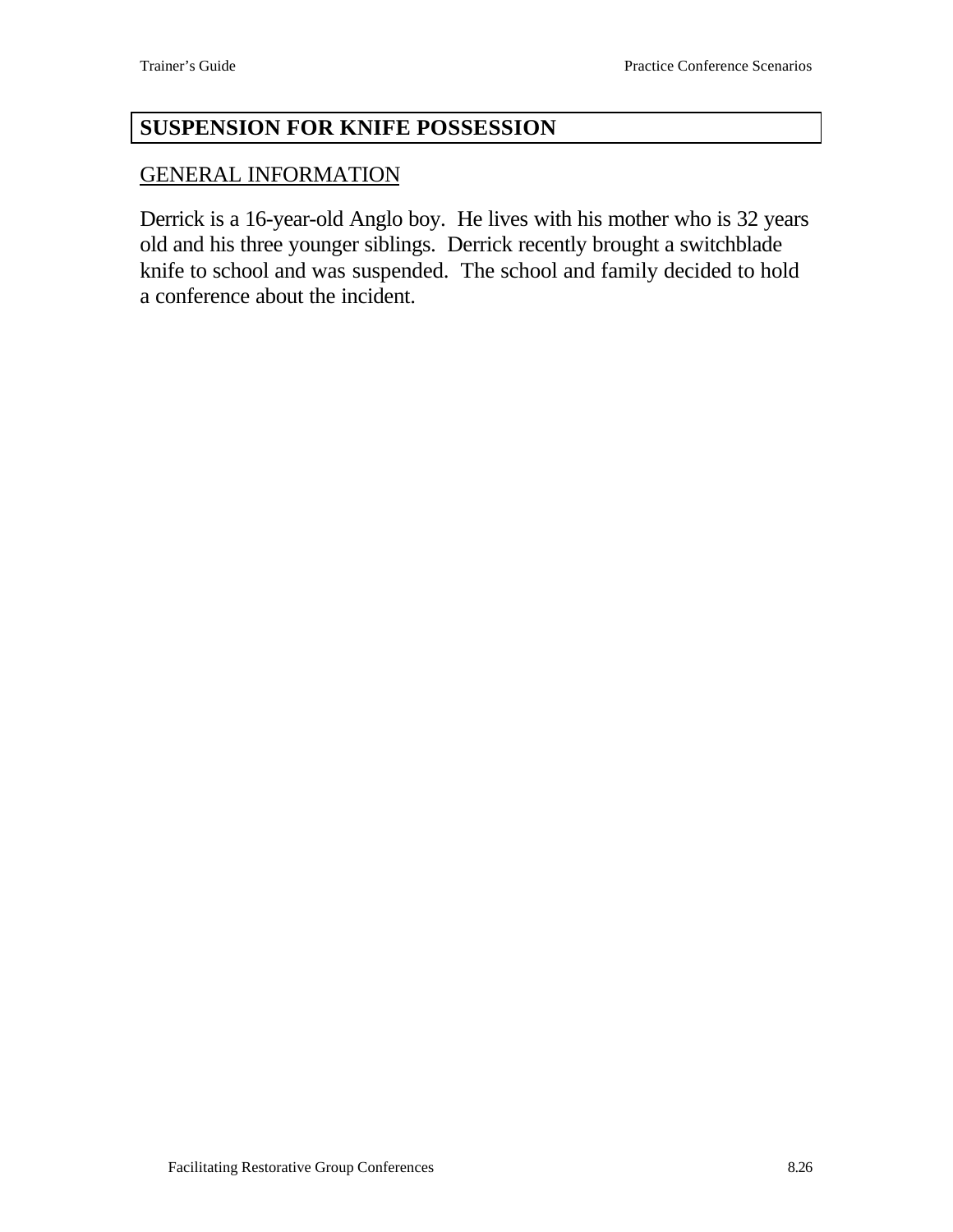#### ROLES - 5-6 including facilitator

# 1. **FACILITATOR**

# 2. **MRS JENELL - PERSON WHO DID HARM'S MOTHER**

Derrick is a 16 year old Anglo boy. He lives with you (age 32) and his three younger siblings. You work as a cook at a cafeteria. Derrick recently brought a switchblade knife to school and was suspended. The school and family decided to hold a conference about the incident.

You believe Derrick has a job at a local grocery store. You are very proud of him and thankful for all the help he gives you. Derrick has brought home for the family a large TV and a microwave, and he helps you out by buying some of his siblings' school clothes and supplies. He also stays home with the younger kids when they're sick so you can work.

You don't think his having the knife at school was such a big deal. You feel the school picks on Derrick and that the school set him up so they can either get rid of him or transfer him to Jefferson, a school for troubled youth. You believe the teachers are jealous and resent a hard-working, enterprising youth like your Derrick.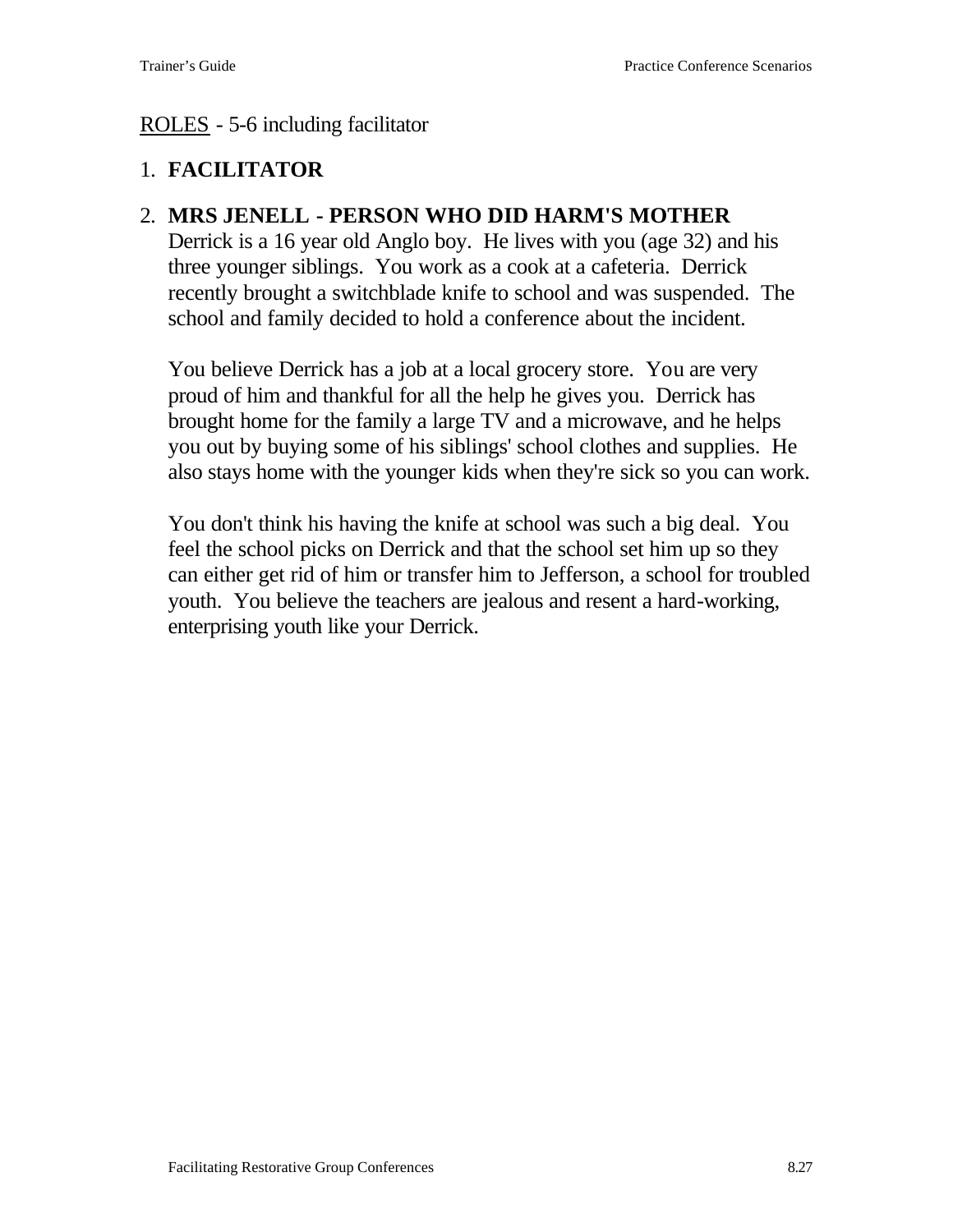# 3. **DERRICK - PERSON WHO DID HARM**

You are a 16-year-old Anglo boy. You live with your mother who is 32 years old and your three younger siblings. You recently brought a switchblade knife to school and were suspended. The school and family decided to hold a conference about the incident. You're not happy about going but don't want to get expelled from school.

You have always had erratic school attendance, and you've stayed home to take care of your younger siblings when they were sick so your mom could work at the cafeteria where she's a cook. You know she works really hard so you try to help out by getting the family what they need. You've been shoplifting and stealing purses for almost a year now but your mother thinks you've got a job at a local grocery store. You've brought home a large TV and a microwave and you help buy the younger kids' clothes and school supplies.

You got the switchblade knife from a friend and took it to school to get some respect from some youth that were disrespecting you. You don't think it was any big deal but the school people seem to feel they have to act real tough about it.

You used to like the teacher who saw you with the knife -- you thought s/he liked you -- but then s/he told on you to the vice-principal anyway!

4. **VICE PRINCIPLE FERRERRO/PERSON WHO WAS HARMED** You are appalled at Derrick bringing the knife to school and you are angry about what could have happened if a he'd gotten into a fight with it at school! You are ready to expel Derrick but you are willing to try this conference as a last resort.

You feel helpless to do your job, which is to make the school safe enough that the good students can actually learn something! If this conference thing doesn't work you're thinking about instituting immediate expulsion for similar incidents.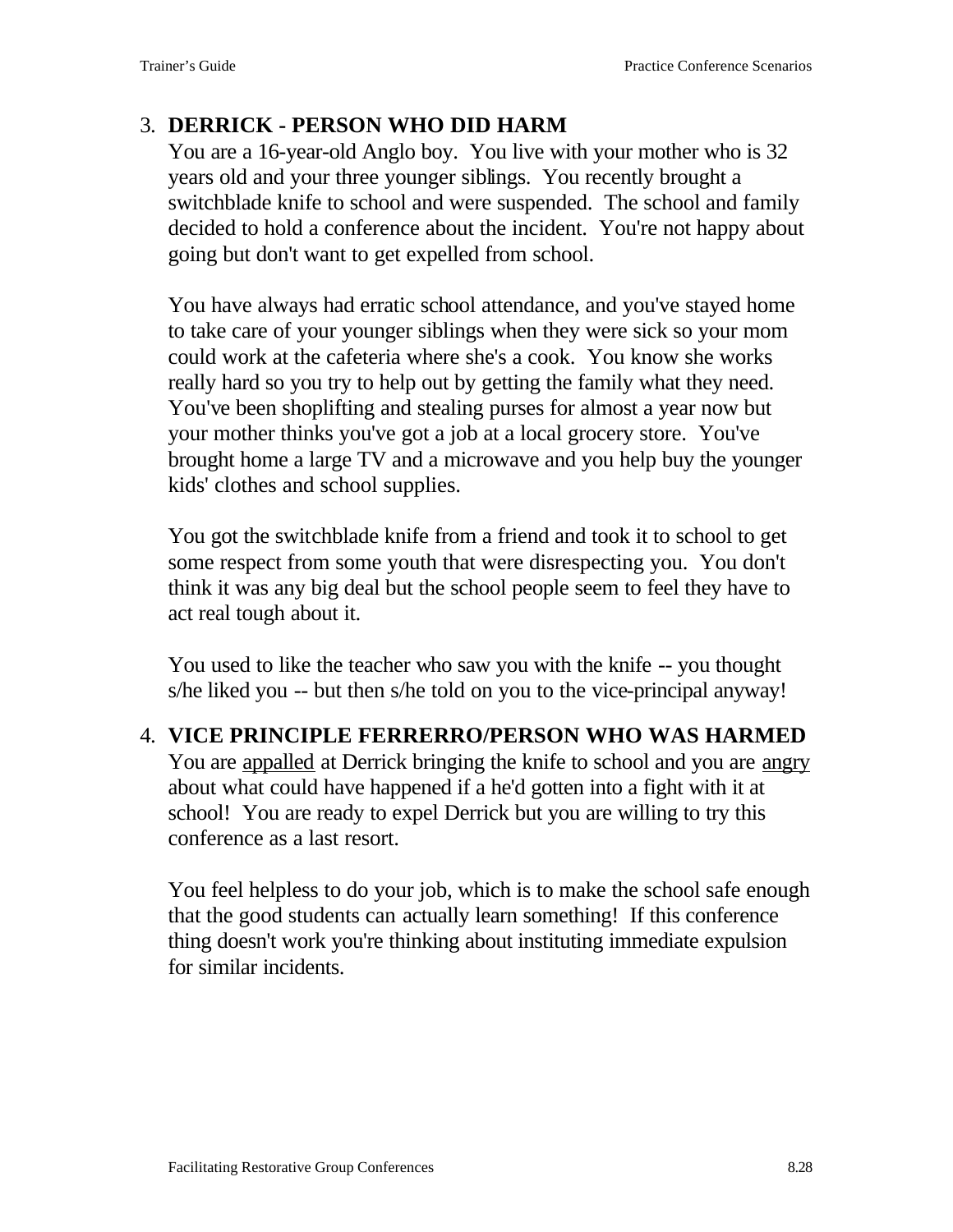# 5. **TEACHER MR./MS. WONG - PERSON WHO WAS HARMED**

You were the first one to realize Derrick had the switchblade knife at school when you came across him showing it off to some other youth in the hallway. You had Derrick as a student last year and you've always liked him but now you are scared of him.

This thing with Derrick has made you feel hopeless! You feel things have gotten so bad at the school that it's only a matter of time before a student or staff members gets seriously injured at school. You're even thinking about quitting your job because of this.

6. **POLICE LIAISON OFFICER ANDERSON** (Optional 6th Role) You've heard Teacher Wong is actually thinking about quitting because of this and that makes you sad and angry.

You are disgusted about this conferencing thing but you will be at the conference because the Vice-Principal says to be there. You think kids with knives and guns shouldn't be tolerated in schools; they belong in locked juvenile facilities where they can't do anyone any harm.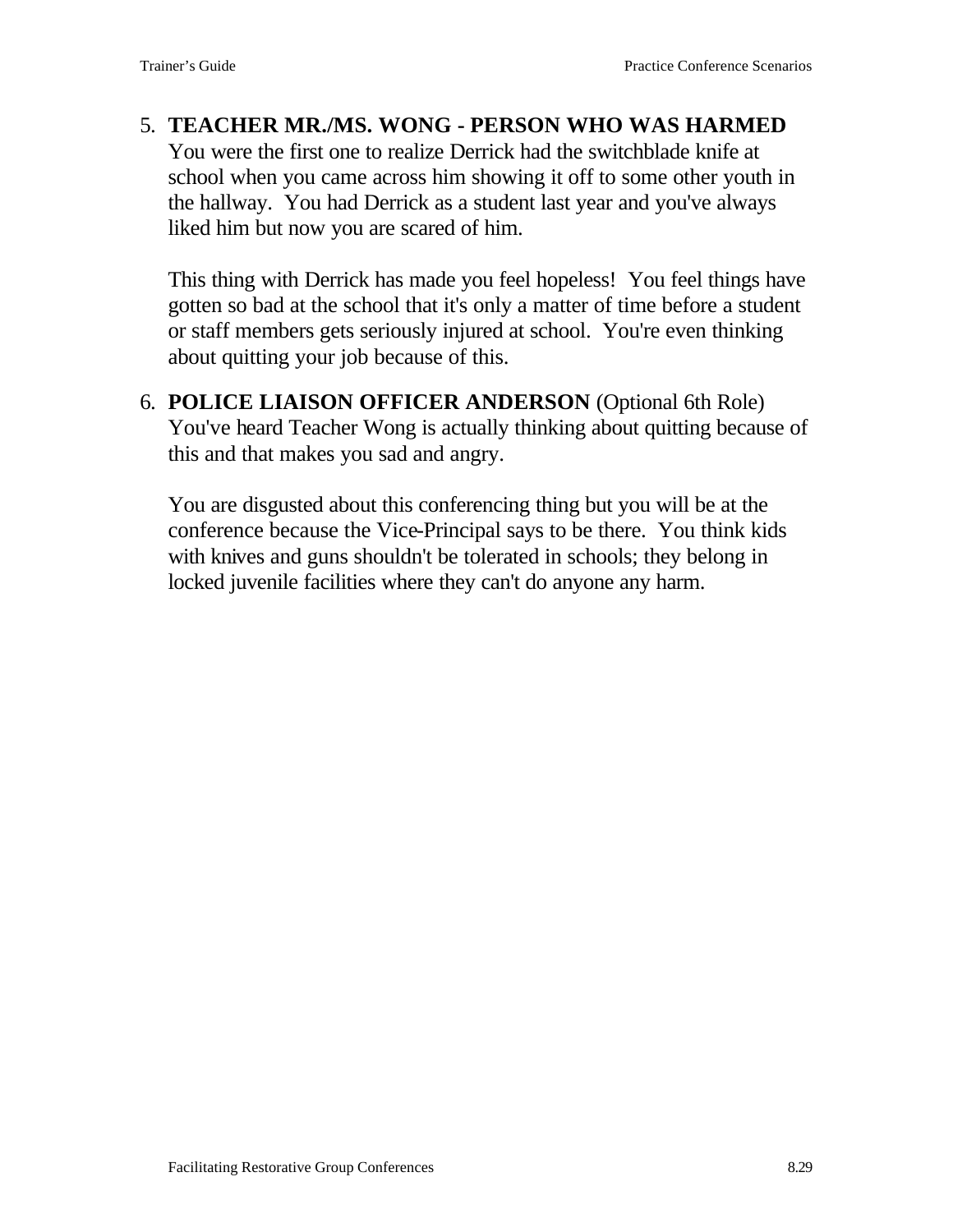#### **DISRESPECTFUL STUDENT**

#### GENERAL INFORMATION

A junior high school student had an enduring habit of talking to his friends during class making flip remarks when called upon. He gets others involved in his disruptive behavior and seems to enjoy interrupting the teacher's instruction and the students work time.

After a month of unsuccessful attempts to intervene in the behavior, the teacher sent him to the assistant principal. It resulted in a two-day suspension. Conferencing is an alternative to serving the suspension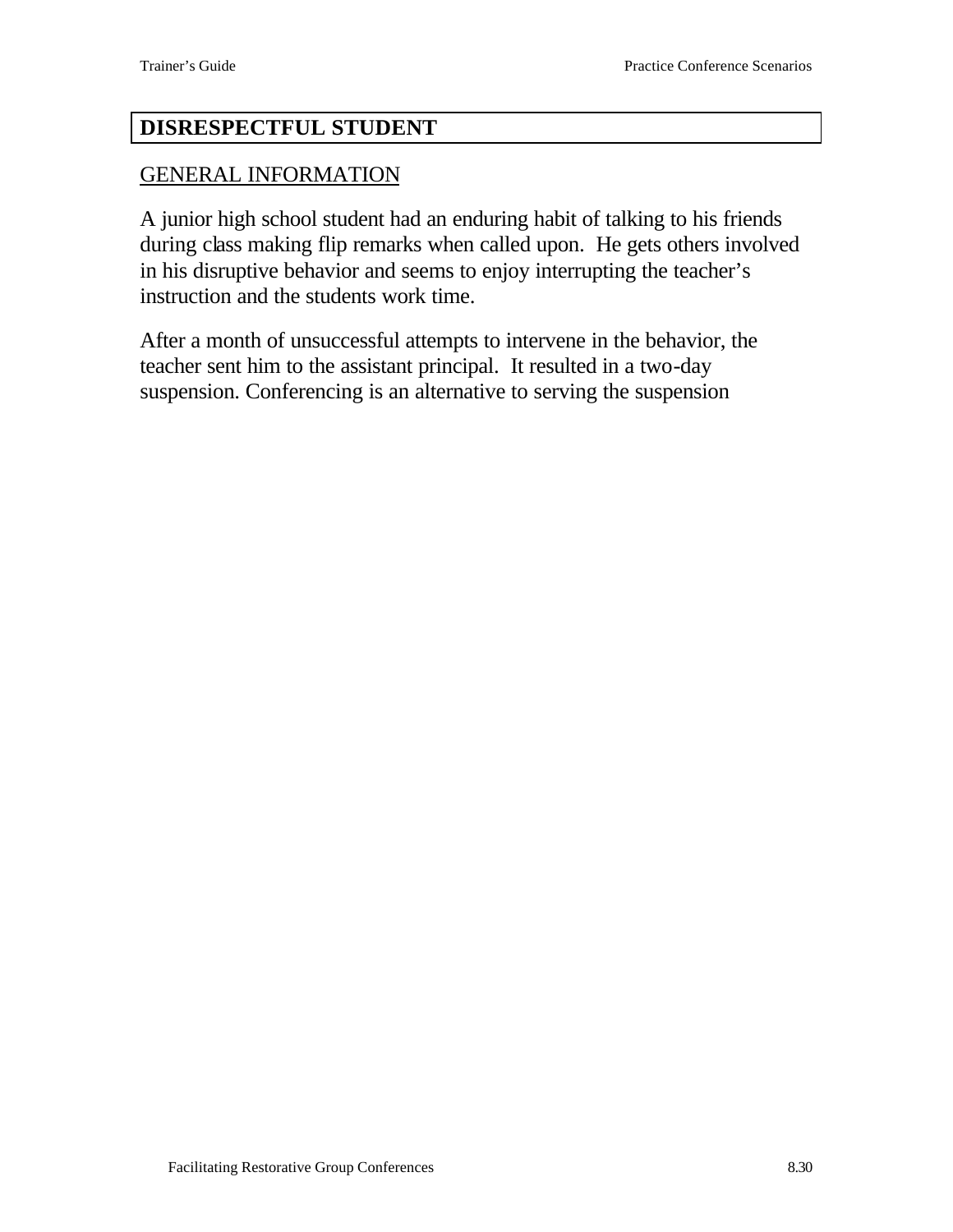#### ROLES – 6 including the facilitator

# 1. **FACILITATOR**

# 2. **LEONARD, PERSON WHO HAD DONE HARM**

You are a junior high school student who gets B's and C's with little effort. You could do better, but your primary interest in school is social. Your algebra teacher is a demanding and structured person, and she seldom smiles or relaxes at all. You distract others in the class by talking when you're supposed to be working and by making jokes whenever you get called on in class. You like to get a laugh when responding to teachers.

Last week, after asking you many times not to talk during class and not to make jokes when answering a question, your teacher sent you to the Assistant Principal. Your teacher had documented talking to you about your behavior several times, so the Assistant Principal gave you a two-day school suspension. You had heard about the conferencing program and asked if you could do that instead.

# 3. **MRS. MURRAY, ALGEBRA TEACHER**

You are a junior high school algebra teacher. Leonard is in your fourth period class. Since the first day of class he has disrupted students while working and made jokes when called upon in class. You talked to him several times about his behavior, first just as in-class feedback, then, twice meeting with him one-on-one after class. Still, he persists to be disruptive.

Although many of his fellow students enjoy his humor, it is disrespectful and it makes it hard for slower students to pay attention and stay on track.

You warned him that the next time you would send him to the Assistant Principal's office, so when he got the whole class laughing at another student's wrong answer, you followed through on your warning.

You think he's probably a good kid, but he could be doing much better in algebra if he applied himself.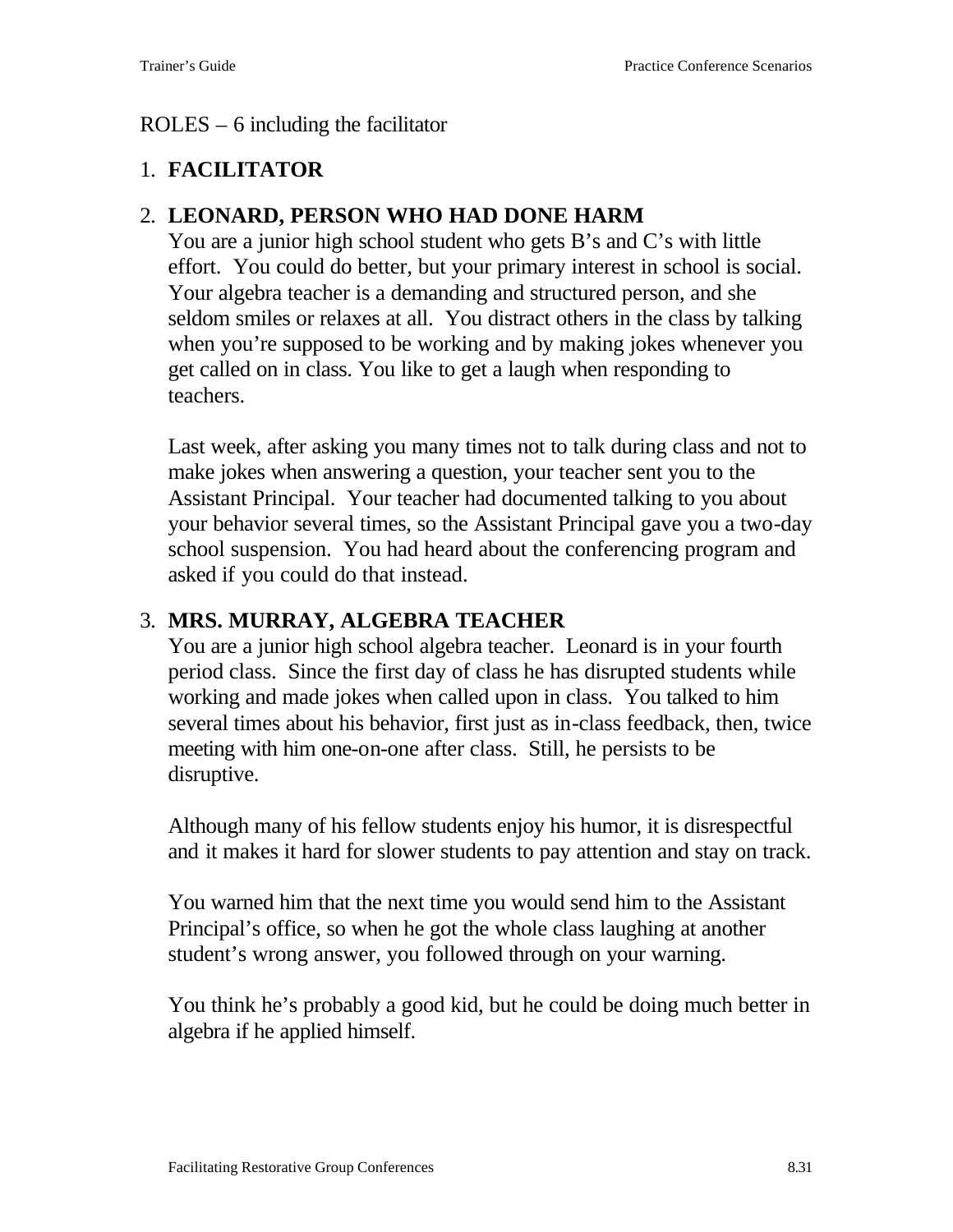# 4. **MR. WRIGHT, ASSISTANT PRINCIPAL**

You have talked with Leonard several times over the school year. Other teachers have mentioned his behavior as a problem, even though they haven't sent him to your office for intervention. You hate to use suspension for classroom behavior management, but you can't allow the disrespect to continue. You talked to Mrs. Murray about conferencing as an alternative and she has agreed.

# 5. **BUD, LEONARD'S FRIEND**

You were in algebra class when Leonard was sent out yesterday. He's a fun person and you enjoy being around him, but he seems to be pushing it a little in Mrs. Murray's class. You think Mrs. Murray is pretty up-tight about people working hard and being quiet, but algebra is pretty hard and you think maybe that's why she gets so upset. You want to support Leonard, but you hope he'll stop horsing around.

# 6. **FELICIA, A FELLOW STUDENT**

You are a student in a different section of the algebra class and you have also been trained as a school peer facilitator. You don't facilitate conferences when teachers are involved, but you understand that sometimes two people see the same situation in a different way. You think Mrs. Murray is a very smart person and you're learning a lot in her class. You also think that Leonard is cut and lots of fun to be around. You are a little uncomfortable being in a conference with a teacher, but you will do your best to be fair and honest.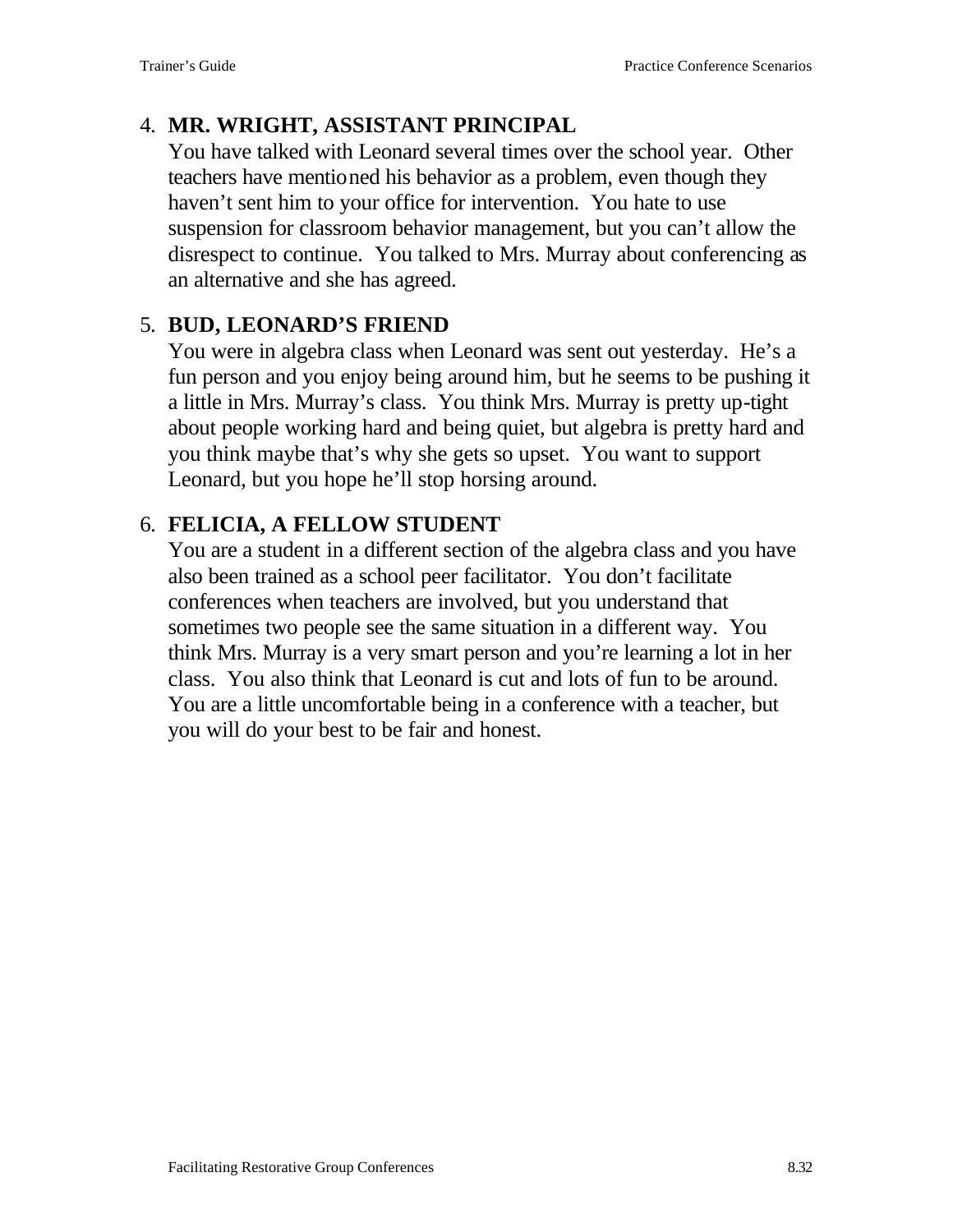#### **BULLYING**

#### GENERAL INFORMATION

A sixth grader who just moved to the middle school this year is being bullied and harassed by an eighth grader from his neighborhood. He has been called names and the older boy has used lewd hand gestures to taunt him. He can't sit in the cafeteria at lunch, or wait in line for the bus without being taunted by the older boy. He won't use the restroom at school unless he absolutely has to, and then he tried to make sure a teacher is nearby. No one wants to sit with him anymore because whoever is with him is subject to the same abuse.

Although teachers have seen it once or twice and intervened, most of the harassment is when teachers aren't able to see.

His mother called the principal about it and she offered conferencing as an alternative.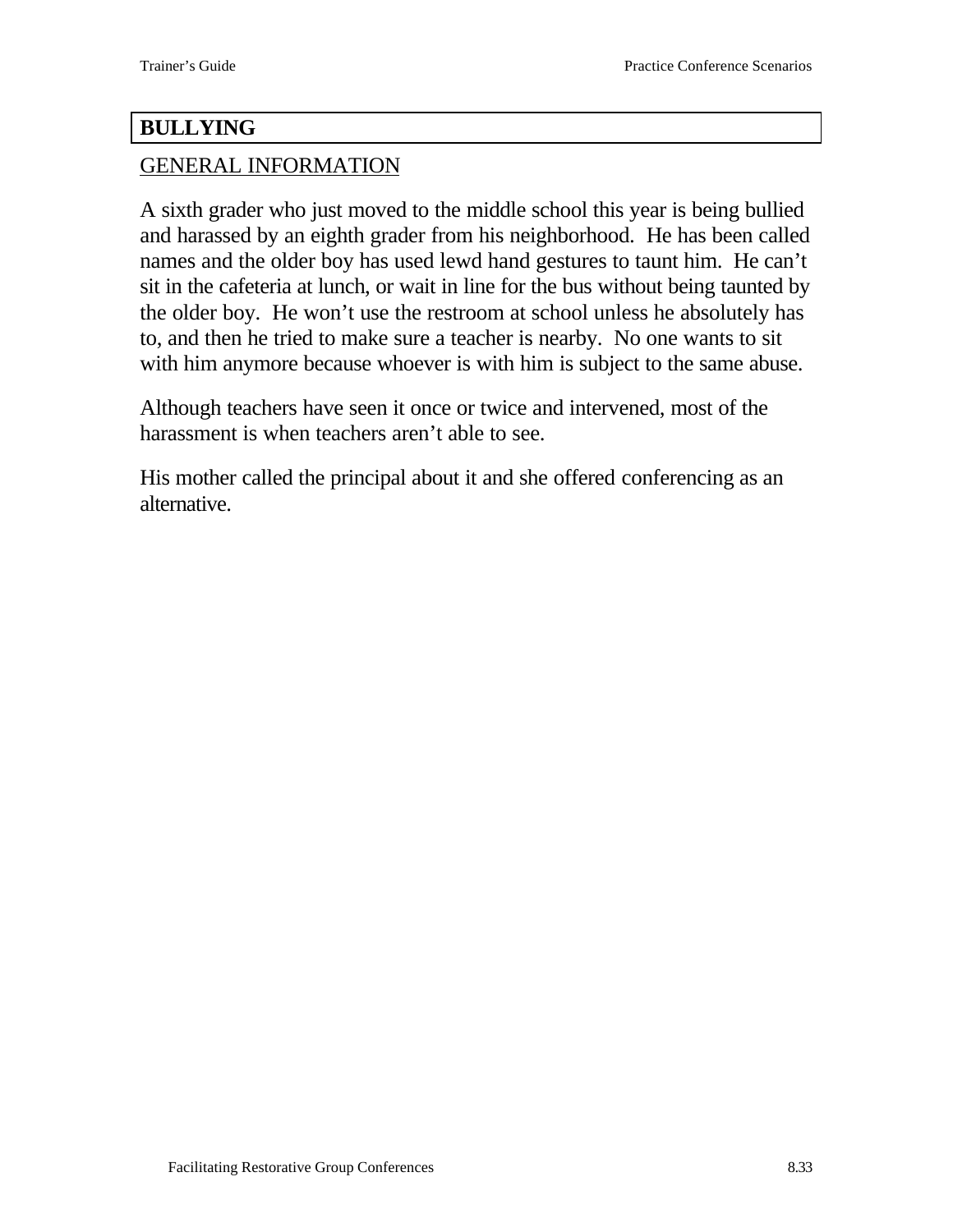#### ROLES  $-7$  including the facilitator

# 1. **FACILITATOR**

# 2. **JON, THE PERSON WHO HAS BEEN HARMED**

You are a sixth grader who has just entered middle school this fall. You are small for your age and you were afraid to move to the bigger school and you don't feel like you have any friends there. The second day an eighth grader saw you at your locker, pointed and laughed and called you a 'fag'. You asked your parents what that meant and why he called you that, but they told you to ignore him and didn't want to talk about it. Since that day, the bigger boy has called you names, made lewd hand gestures, and made fun of you every chance he gets. Once he told you to stay out of his sight or you'd be sorry. If anyone sits with you at lunch, he calls them names too, so now nobody seems willing to talk to you at all.

You finally broke down and told your mother about it and she called the principal. You're not very comfortable with meeting him face-to-face but you need to find something to do about it.

# 3. **JERRY, PERSON WHO CAUSED THE HARM**

You are an eighth grader in middle school and you are the leader of a group of great guys. They all dress well, play sports, and have girlfriends. You feel as though the sixth graders are just little kids and it is your job to give them a hard time. You like the respect people show you when you and your friends walk down the hall.

You pick on Jon just because he takes it. He never fights back and it's easy to get other people to laugh at him. You don't really know him or anything about him, but once you started, everyone expects you to keep making fun of him.

You agreed to the conference because you would lose face if you didn't. You don't really hate Jon or want to have it out for him, you just can't back down now without losing respect.

# 4. **MARY, JON'S MOTHER**

You want the bullying to stop so that Jon can sleep at night. You are upset that his grades are dropping and he hates to go to school. He loved school until this year. He also seems to have lost all his friends. You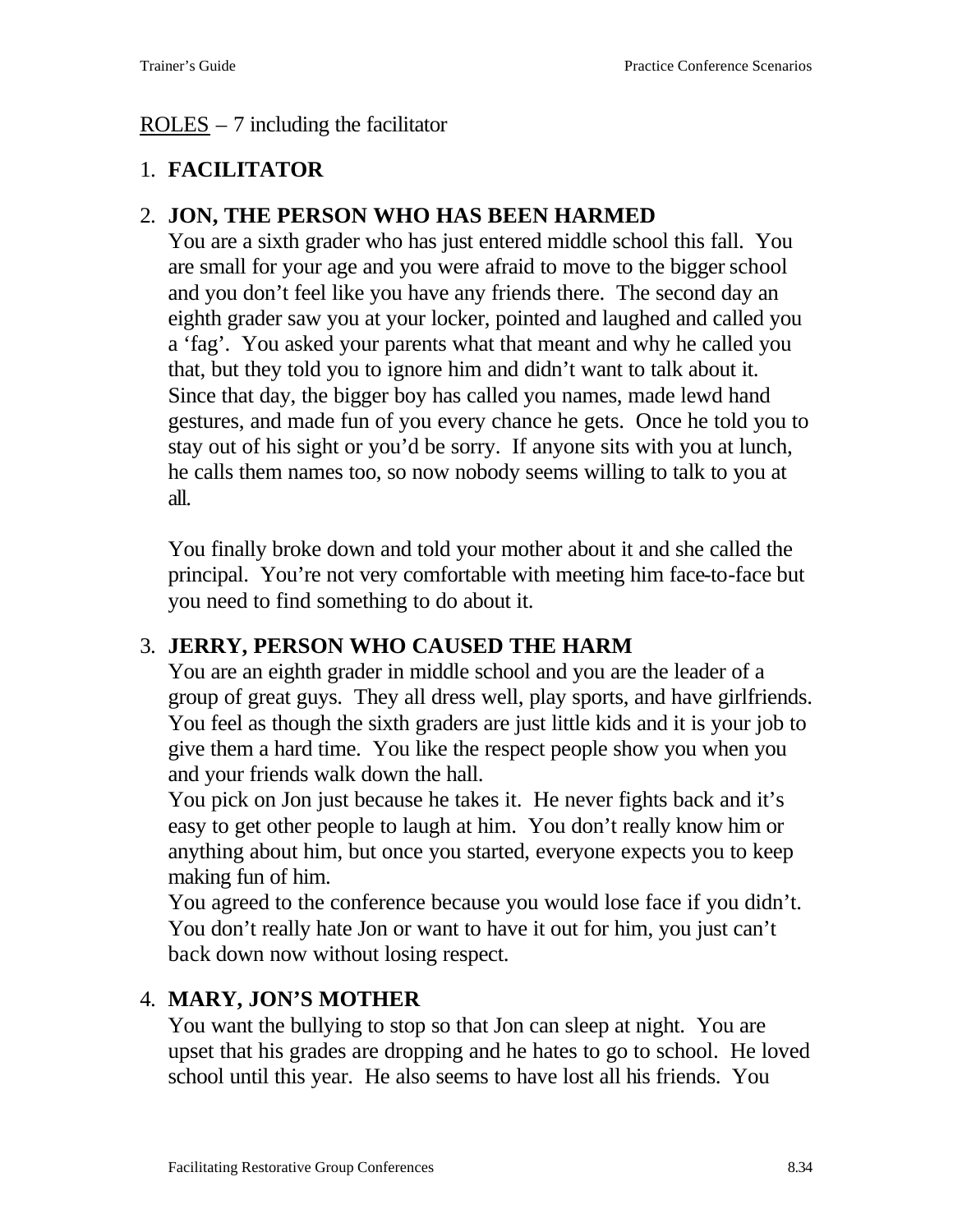think this Jerry should be thrown out of school for what he's been doing. You are glad to have a chance to talk about this.

# 5. **CHUCK, JERRY'S FATHER**

You are there to support your son. He's a little rough around the edges but he's a good looking boy, does well in sports, and has a lot of friends. You're proud of him. He lives with your mother since you and your wife split up, and you see him as much as you can and talk to him almost every day. His grades are okay. You are not sure what the big deal is anyway.

# 6. **DAPHNE, JERRY'S GRANDMOTER**

You are there to support your grandson. He's a good boy and you've tried hard to teach him the important things. He's a big kid now and spends most of his time playing sports and hanging out with his friends, but you can't believe he'd do anything wrong. The most important thing is to keep him in school.

# 7. **MR. JONES, TEACHER**

You have seen Jerry harass Jon a few times. Twice you actually intervened but you didn't follow up with the administration or anything. It makes you uncomfortable to be standing in the halls when the kids talk and act that way, but you don't know what you can do about it.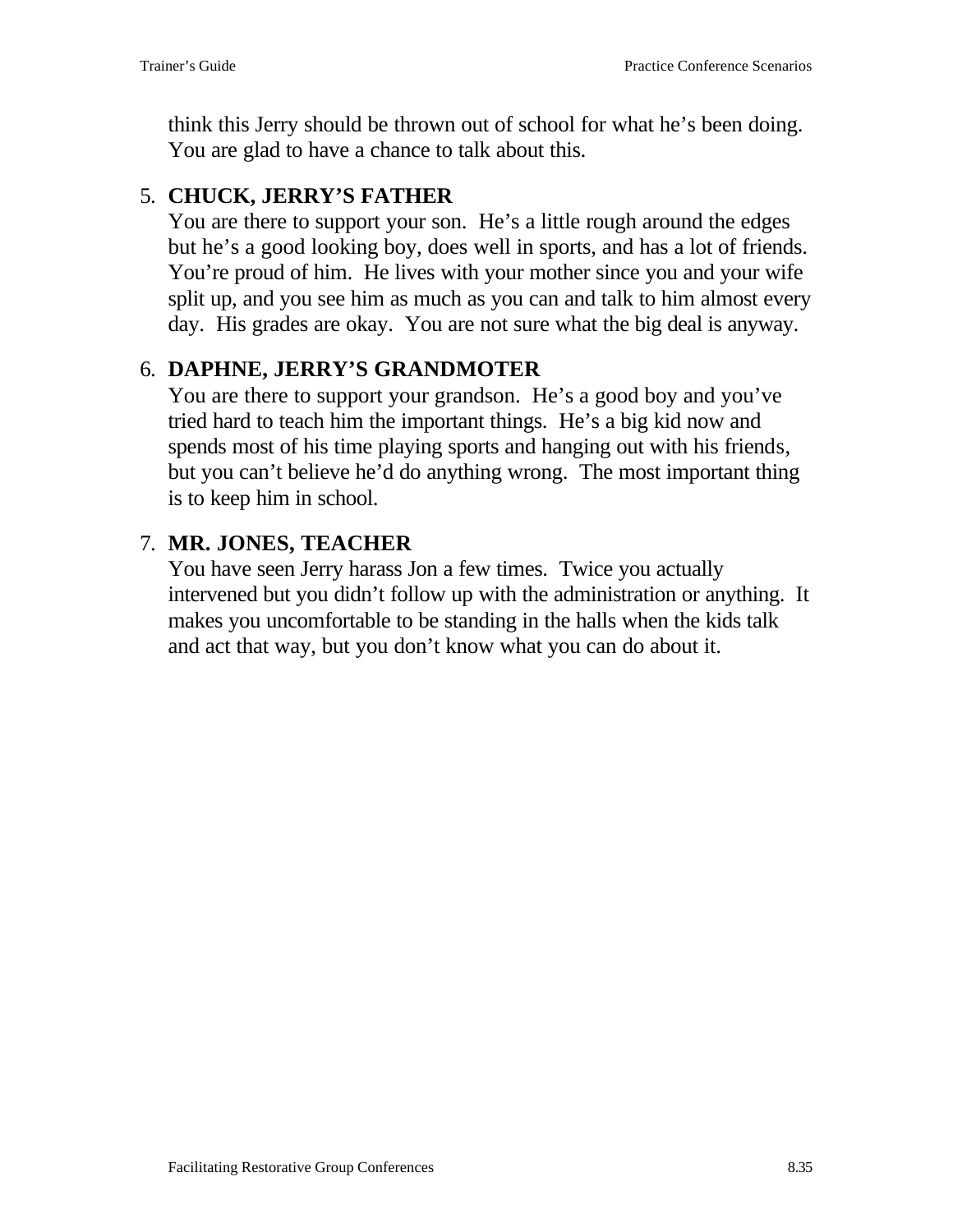# **TRUANCY**

## GENERAL INFORMATION

Gale has been truant 9 times in the last month. Gale's grades are still adequate but they are not as good as they have been in the past. He is creating no other discipline problems in the school or the community but his home life is rapidly deteriorating. Gale once had a goal of college and career but seems more and more disinterested lately. A truancy conference is being held per the policy of the district. Gale cannot return to school until this conference is completed. Gale has agreed to the conference instead of placement in an alternative school setting.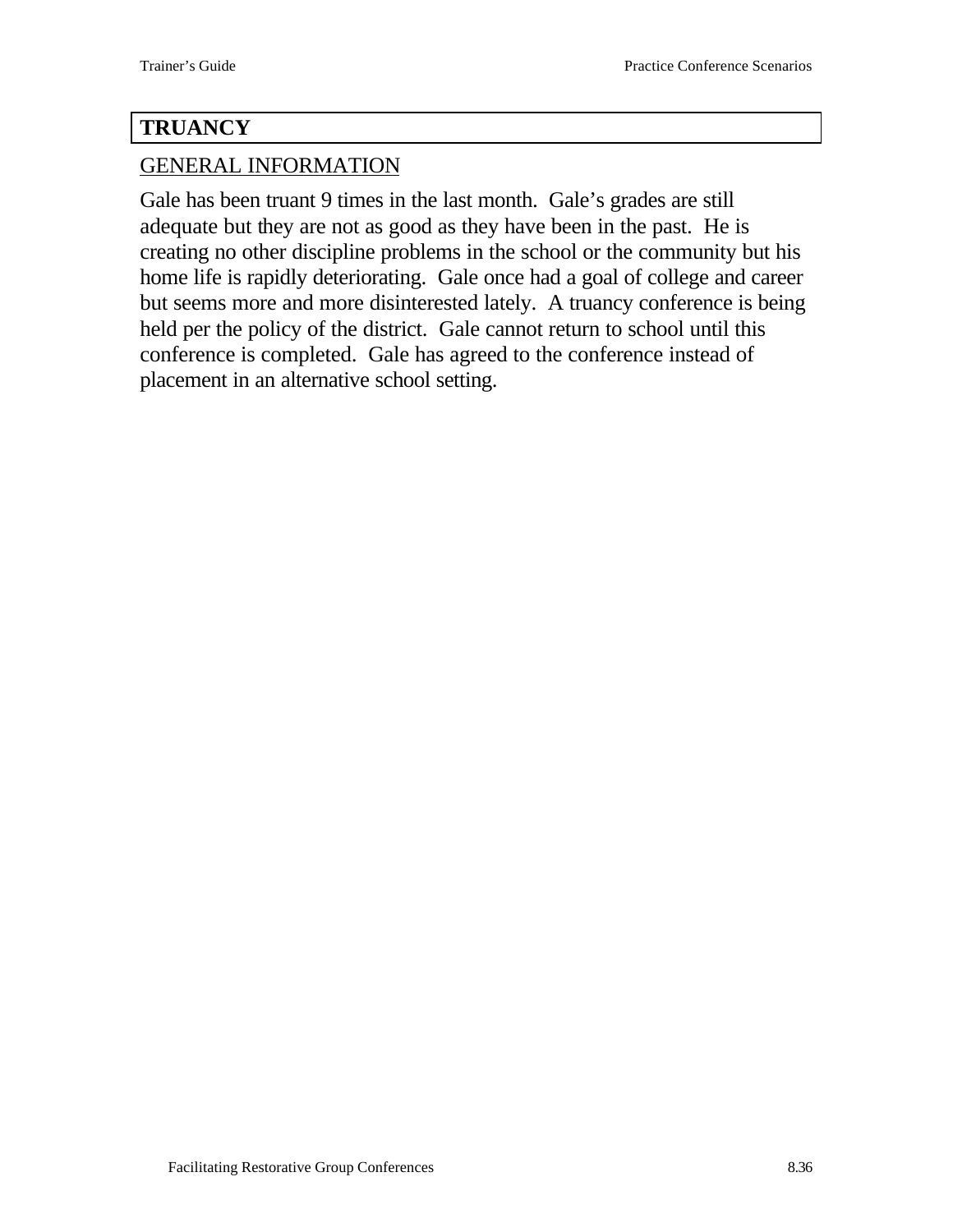### ROLES - 6 including facilitator

# 1. **FACILITATOR**

# 2. **GALE, PERSON WHO DID HARM**

You are not that interested in this whole matter. You do not think this is a matter worth wasting all this time on. You are doing okay at school and you hate being there so who cares if you take off once in a while. You have decided you cannot afford college anyway and with all the problems in the world plus the millenium coming you won't live long enough to make any difference anyway. You are hoping that nobody knows about your recent experimentation with drugs and alcohol because you really do not want to get into that. You don't use, you only have tried it or partied with it.

# 3. **MR./MRS. WATTERS, GALE'S PARENT**

You are very concerned with Gale and do not understand what is happening. Gale does not talk to you anymore but you are glad he is not into drugs, guns or "weird" cult groups. You hope the group can help find a solution to Gale's recent behavior changes.

# 4. **MICKEY, SCHOOL COUNSELOR**

You want accountability from Gale. You believe this is very important. You have had students tell you of Gale's chemical "experimentation" and this concerns you. You want it addressed. You want Gale to have a strict reporting requirement so that you will know Gale is in school and going to class. You want to begin counseling for planning realistic goals and you want Gale involved in some meaningful extracurricular activities. You also suggest a parenting group for Mr./Mrs. Watters.

# 5. **MR./MRS. NERDLINGER, ASSISTANT PRINCIPAL**

You want Gale to clearly understand that if there are any more truancies this year Gale will be suspended for thirty days and will have to make up missed credits during the summer or repeat the year. You have 1783 students to deal with and you do not have time to hand- hold any student who begins feeling sorry for themselves. It is a necessary lesson of life that nobody waits for you. You keep up or get passed by. The message is "get in step or get out of the way!" You agree to allow the counselor to do whatever they wish but make it clear it won't be allowed to interfere with the rest of the workload.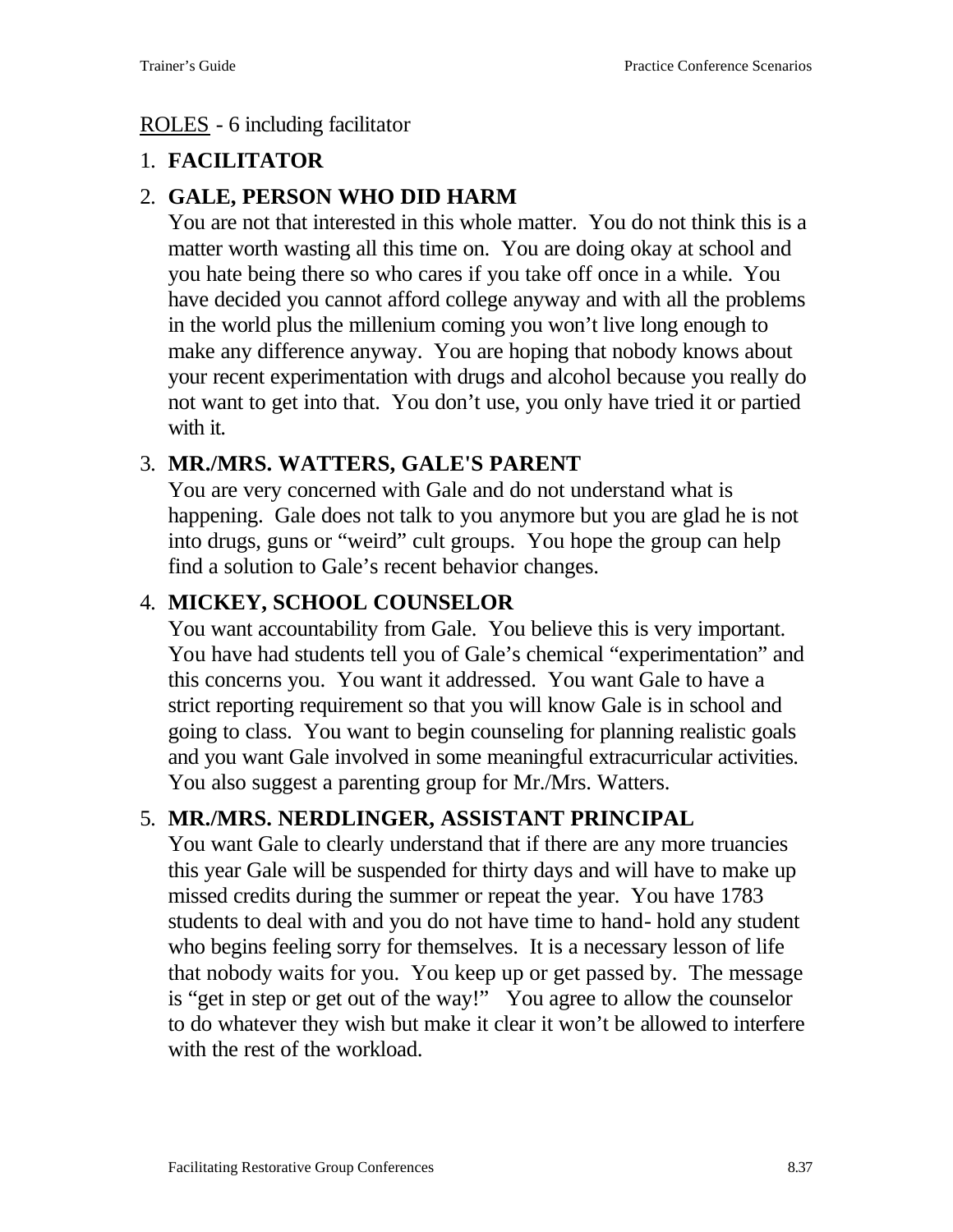## 6. **JAMIE, PROBATION AGENT ASSIGNED TO SCHOOL**

You want to find a solution to Gale's truancy before things get worse. You point out that many criminals begin with school truancy. Keeping people out of school only worsens the problem of feeling defeated and creates an attitude conducive to wrongdoing. You paint a picture of the life Gale could be opting for by the poor decisions he/she makes today. You agree he/she needs more positive activities within the school to restore pride in him/herself and gain a vested interest in the school. You think he/she should be reporting daily to a counselor and working on goal development. You suggest a class you run for both Gale and parent that helps teach better ways to think through problems and feelings.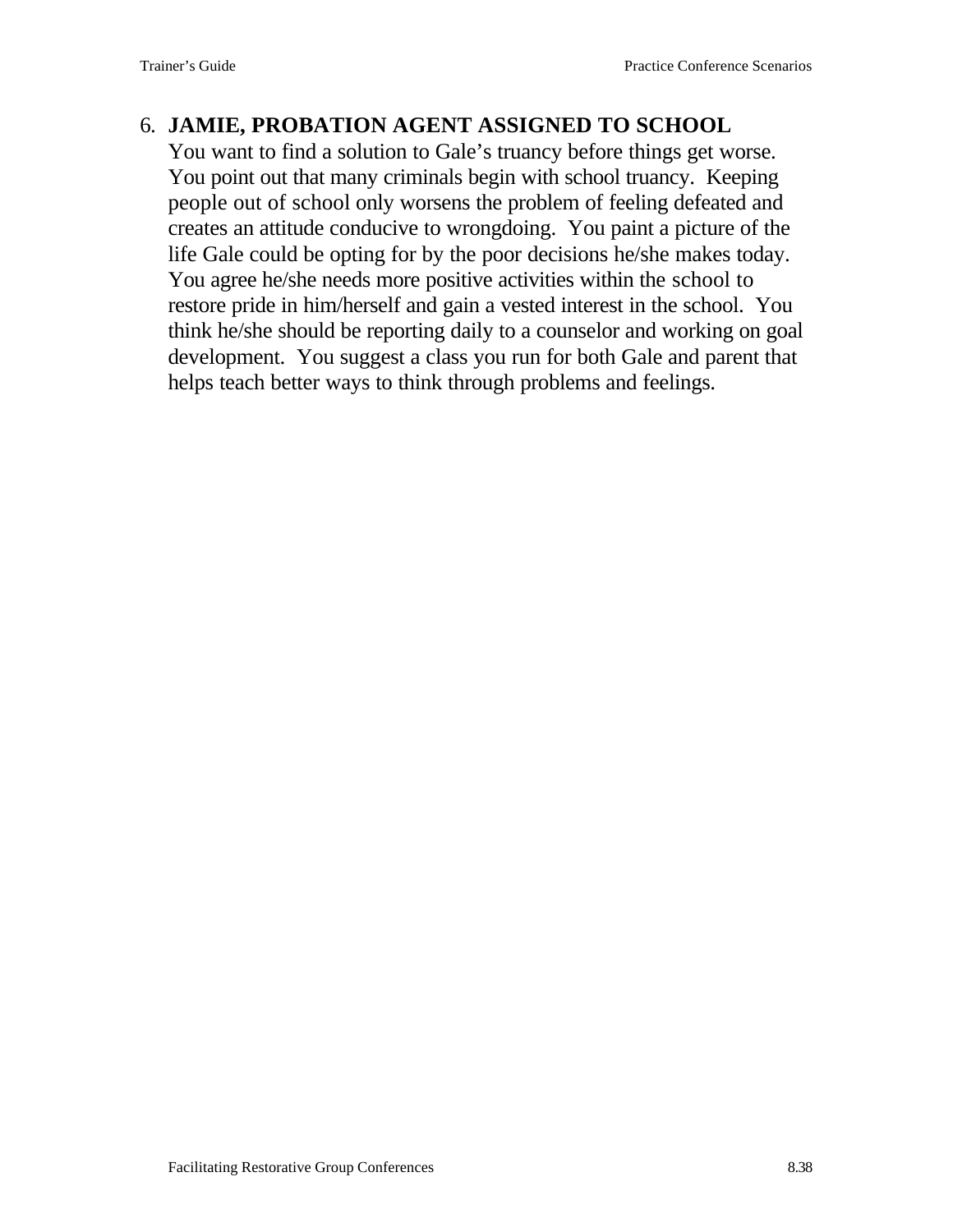# **SCHOOL ASSAULT**

## GENERAL INFORMATION

At the beginning of the school year Maria, a 17-year-old student who was 4 months pregnant, was assaulted by her friend, Sara (age 18), in the classroom. The two young women got into a verbal fight during lab in their science class and then the fight proceeded into a physical confrontation. Maria ended up on the floor and had stomach pains afterwards so she had to go to the school nurse, who sent her home. The fight was witnessed by Sara's twin sister, Kaia, as well as other students in the class.

Now it's April and Maria has turned 18 years old. She has had her baby and she is finishing out her senior year, as are Sara and Kaia.

Sara could potentially be charged with assault but the case has been diverted by the county attorney's office for a conference. Confidentially, the county attorney's office has told you they won't file the charge if this dialog does not work out because it's too minor a matter for them to charge.

ROLES - 7-12 including co-facilitators

# 1. **CO-FACILITATOR**

# 2. **CO-FACILITATOR**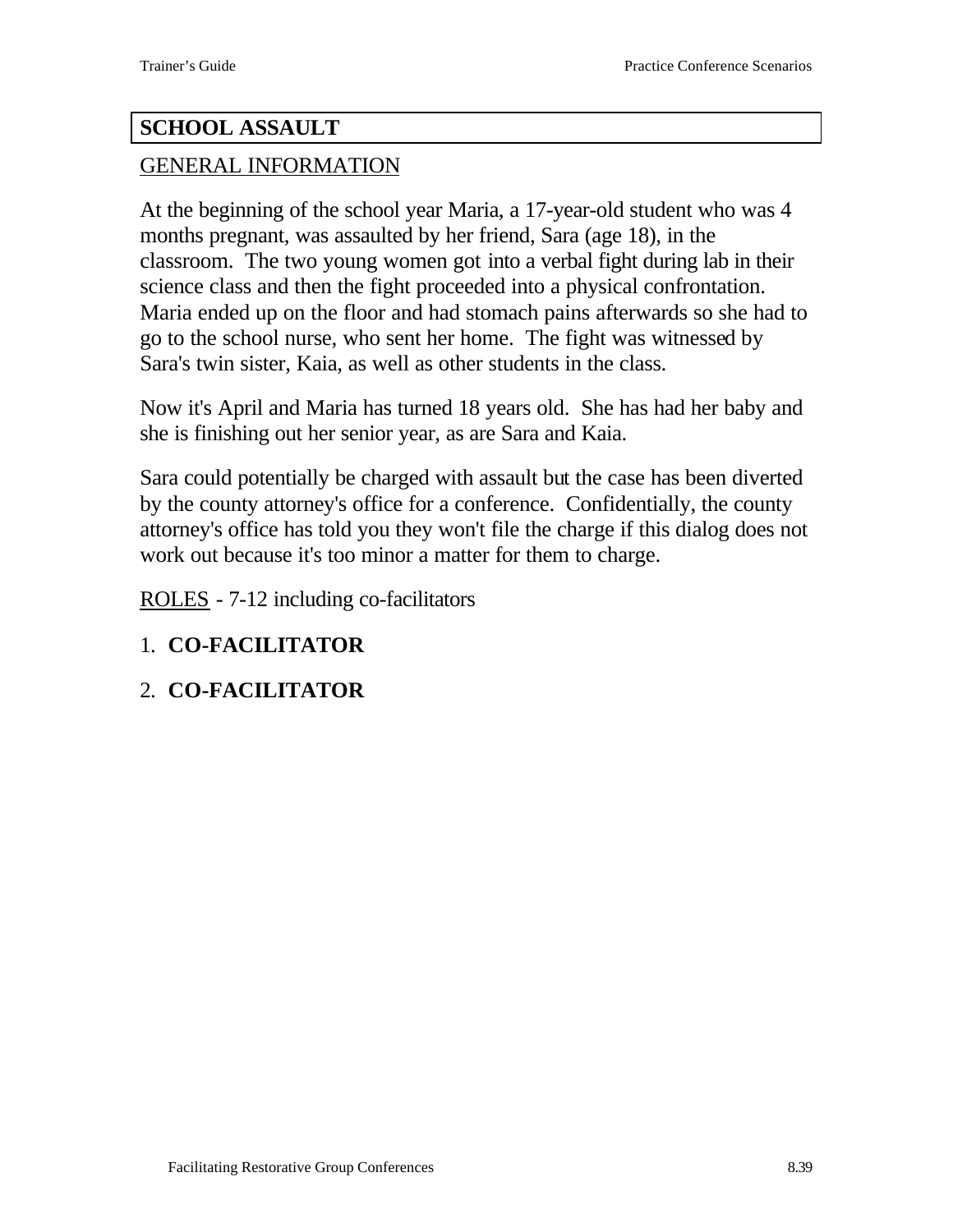# 3. **MARIA (PERSON WHO WAS HARMED)**

You are 18 now but you were 17 at the time of the assault in your high school science class last September. Then, and now (April), you lived with your 26-year-old boyfriend, William. Sara used to be a very good friend of yours, but she and her twin sister, Kaia, were circulating bad rumors about you before the fight and now you can't stand either of them. Sara came over to you during lab in science class and started in on you again about your boyfriend, William. You started to get up out of your chair to walk away from her. Sara shoved you back down in your chair, and as you flailed your arms at her you punched her hard in the side of her head. Sara then hit you back and your chair went over backwards, landing you pretty hard on the floor. Sara hit you a couple more times around your head and chest before the teacher stopped the fight. After the fight broke up you were having a hard time getting up and Sara's twin sister, Kaia, came over and kicked you in your (pregnant) stomach without the teacher seeing it. The teacher sent you and Sara, but not Kaia, to the principal's office. While you were in the principal's office you started to have stomach pains and you were worried about the baby so they sent you to the school nurse, who sent you home on a city bus. Your stomach pains continued for hours and you had a little vaginal bleeding so your live-in boyfriend took you to the hospital emergency room. You were terribly worried that Sara or Kaia might have injured the baby in punching you and you were scared you were going to lose the baby. At the emergency room you were examined and then sent home. Your pregnancy continued, your worry about it continued, but the baby was born healthy 5 months later (in February).

You are mad at Sara for punching you and mad that the teacher sent you to the principal as well as Sara, but you are especially mad at Kaia punching you when you were down, and punching you in the stomach where she could have injured the baby or caused you to miscarry. You say the fight started because they were mad at you for hanging out with your boyfriend instead of them and they were spreading rumors around school that you were just using your pregnancy as an excuse to skip school.

Your parents' insurance covered the emergency room expenses. You want an apology from Sara and especially from Kaia because of all the fear they caused you about your baby. You will bring your boyfriend to the dialog, not your mother who disapproves of the boyfriend.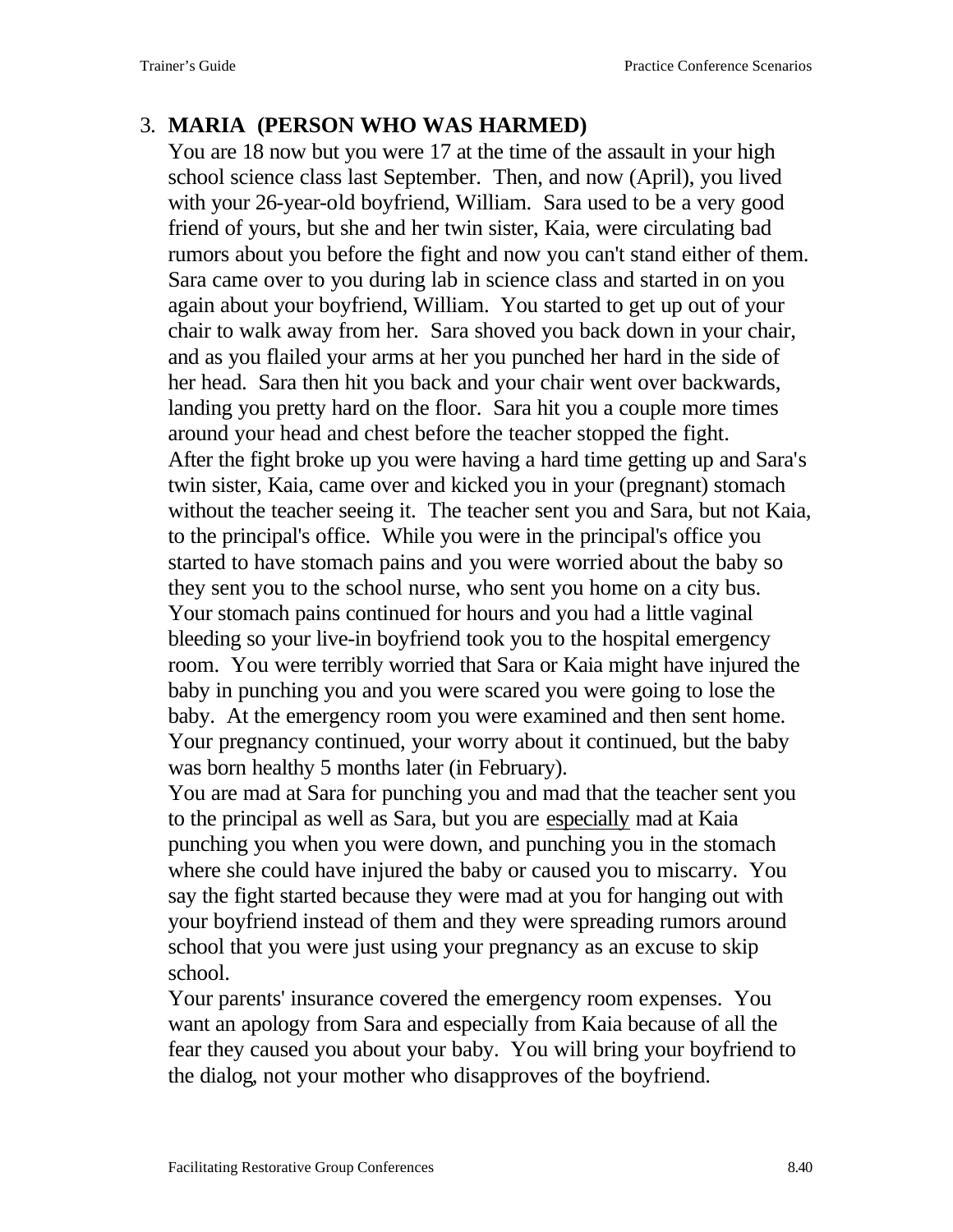# 4. **SARA (PERSON WHO DID HARM)**

You are 18 years old and a high school senior. Maria used to be a really good friend of yours but not since the fight last September in science class! You and your family feel you and your sister are the real persons harmed in this case. The two of you were worried about Maria and the 'hold' her 26-year-old boyfriend had on her: he wouldn't let her hang out with you or her other friends anymore and you thought maybe he was intimidating her. You and your sister had not been the only ones who noticed all the school Maria was missing and how bad she looked when she did come to school.

When you tried to talk to Maria about it in science lab she started to get up to walk away and when you shoved her back down in her chair Maria punched you in the head (hard!). You hit her back and Maria continued to punch at you as her chair went over backwards. You never punched her in the stomach because she was pregnant. Your twin sister, Kaia, came running over to defend you and may have hit Maria but you didn't see it for sure.

The teacher came over and stopped the fight. The teacher sent you and Maria to the principal. It wasn't fair for you to get into trouble when Maria started the fight!

You want Maria to apologize to you and your sister.

## 5. **KAIA (PERSON WHO DID HARM'S TWIN SISTER)**

You are 18 years old and a high school senior. In science class last September you saw your twin sister, Sara, try to talk to Maria about her boyfriend and then you saw Maria punch your twin sister in the head. You went over to help your sister and you might have hit or kicked Maria; you don't remember. If you did hit or kick Maria you are not sorry about doing it -- Maria was the one who assaulted your sister.

You were concerned about Maria and her boyfriend before the fight, but now you think she deserves whatever she gets with him because she wouldn't listen to you or Sara. You think Maria should apologize to you and your sister for punching Sara, starting the fight, and getting Sara in trouble at school.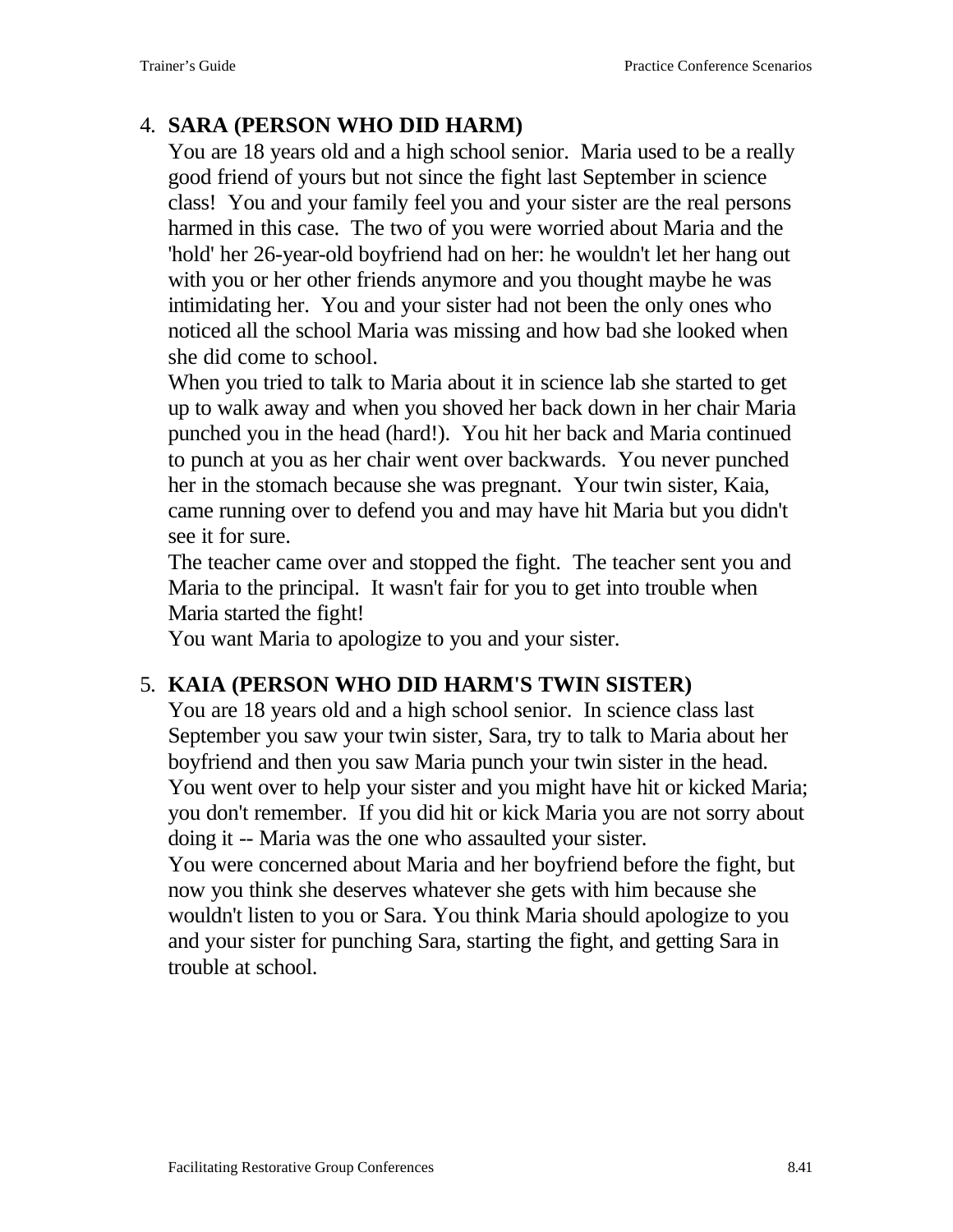### 6. **WILLIAM (MARIA'S BOYFRIEND)**

You are 26 years old, going to vo-tech school, and the father of Maria's baby. Before the fight you thought Maria's friend Sara and her sister were silly and just jealous of her relationship with you; now you think they're purely troublemakers.

You are angry with them for hitting Maria, especially when she was 4 months pregnant. You're glad the baby was born healthy and you think Maria deserves a big apology from each of them.

#### 7. **BEN (SARA & KAIA'S FATHER)**

You are 40 and the father of two younger children as well as Sara and Kaia. You used to tell your daughters not to fight but they were always getting beaten up so you started telling them to fight back and they stopped getting beaten up.

You think your daughters acted appropriately in the situation with Maria in the science class last September. From what the girls have told you Sara was just trying to talk to Maria about her boyfriend cutting Maria off from her friends and Maria started the fight by punching Sara in the head. Then Sara got in trouble because of it.

You are mad at the school and the police for holding assault charges over Sara's head for this incident.

You think your daughters were the real persons harmed in the situation with Maria, and that Maria should apologize to them.

#### 8. **TEACHER**

#### 9. **MARIA'S COUSIN**

#### 10.**PRINCIPAL**

#### 11.**SCHOOL NURSE**

#### 12.**OTHER STUDENTS**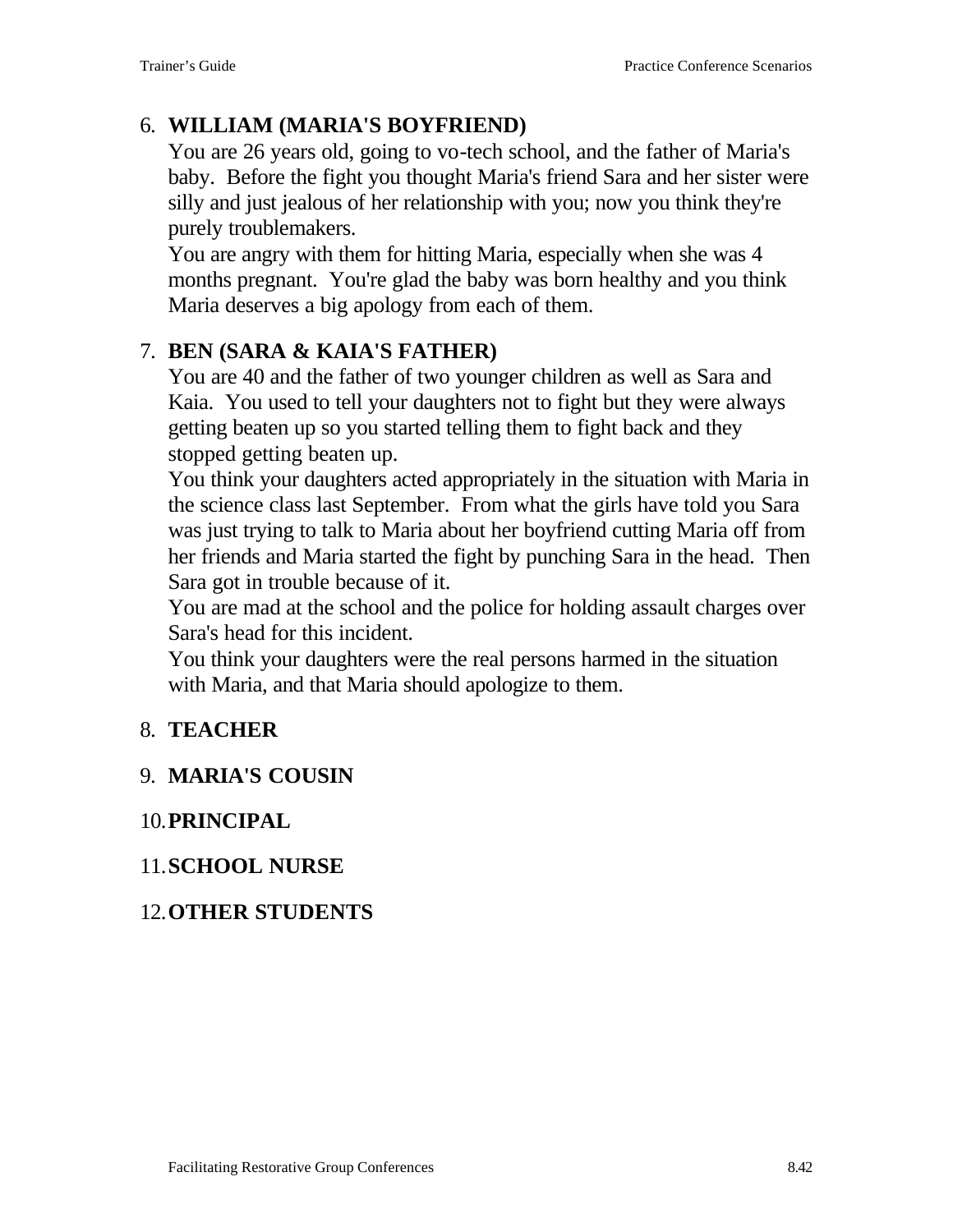# **DAMAGE TO PROPERY - BUICK (DIVERSION)**

## GENERAL INFORMATION

Maya Henry, just turned 18, was arrested for damage to property. She was diverted to the conferencing program to determine restitution. She has priors including truancy (3 incidents) and curfew (2 incidents).

The 12th of last month, this juvenile was witnessed throwing rocks at a 1965 Buick Skylark vehicle parked on the grass at 1111 Sexton Street. The witness was Joe Neighbor, who lives next door to the address. Juvenile ran when confronted by witness, who called the police. Juvenile was apprehended by officers a few blocks from site and identified by witness. Juvenile confessed to the rock throwing.

Damage was to the rear windshield and left rear passenger window. Both were broken out. There was paint damage to left rear quarter panel and trunk. The total damage estimated at \$1,800.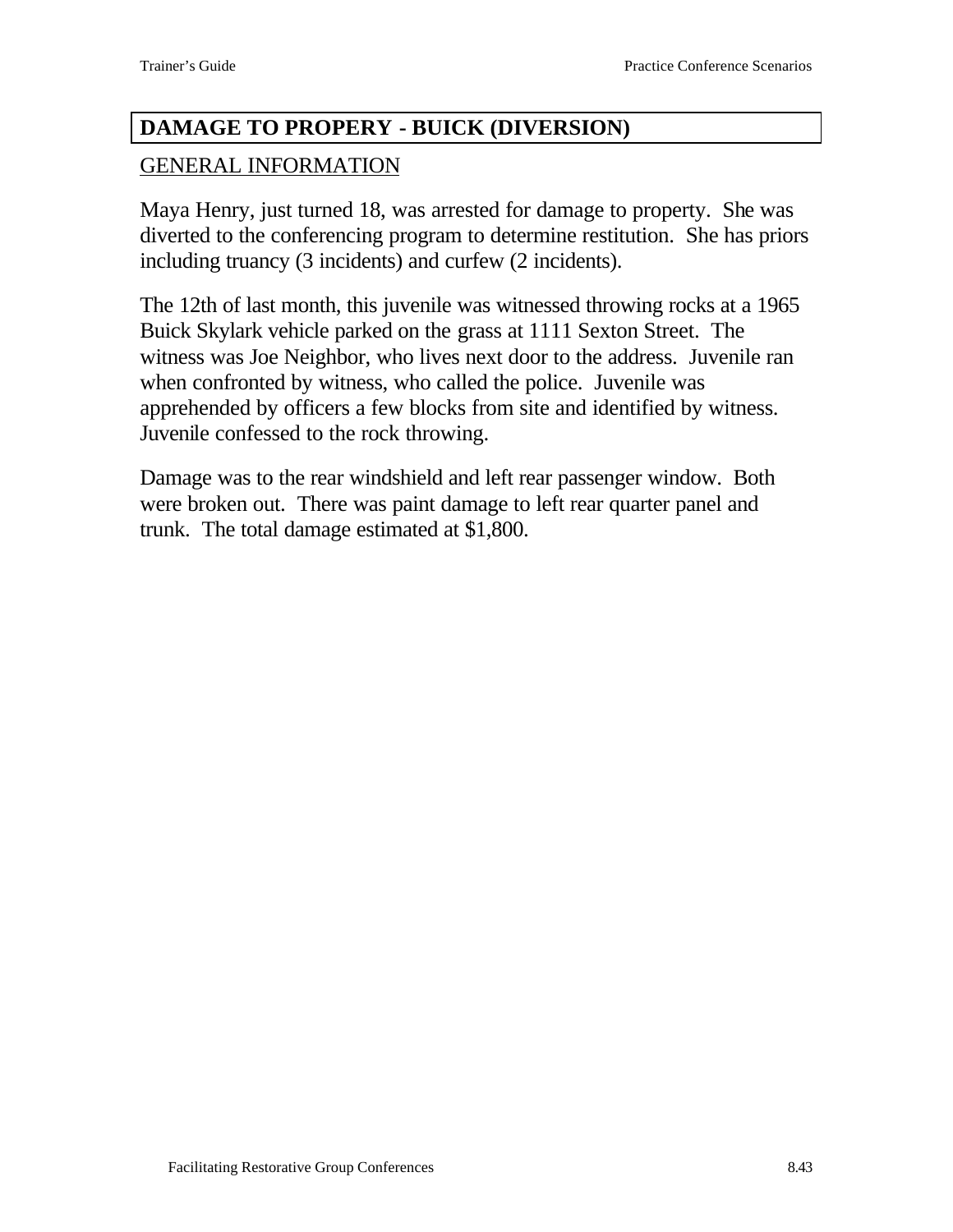#### ROLES - 6 including facilitator

# 1. **FACILITATOR**

## 2. **VICTIM**

You are a 68 year old man, never married. The house where the car was damaged is your house, which you have rented out to people for 4 years, since you moved in with your elderly parents to take care of them. The house is standing empty now because you haven't had time to deal with renting it out for the last year. Your father died 14 months ago and your mother died 3 months after he did. You still live in your parents' house - about 4 miles from where this happened -- and your 65-year-old sister (who also took care of the parents with you) still lives there, too.

You are madder than heck at this hooligan young girl for damaging your vintage car! You have never understood young people, and today's kids are worse than ever with their drugs and delinquency. Six or eight weeks ago you caught some young people smoking in the trees at the back of the lot where your (empty) house is  $-$  just another example of kids being dangerous to you and your property!

You wonder where that girl's mother was when she was busting your car's windows. The police say it looks like she was there on more than one day throwing rocks. It's mothers letting their kids run wild that are causing all the problems today! You are especially upset because it never occurred to you before that someone could do something so mean to you.

You are now worried that this girl might come back and do more harm. You can't keep an eye on that house because you live 4 miles away and you've been tied up with trying to settle your parents' estates since they died. You've got too much on your mind to have to deal with worrying about hooligans like this!

You got reimbursed by your insurance company for all but the \$250 deductible, but you want the full amount of money (\$1,800) back so you can reimburse your insurance company so your rates won't go up and you feel you should have some compensation for all the trouble of dealing with the police, car repair shop, towing service, and insurance company.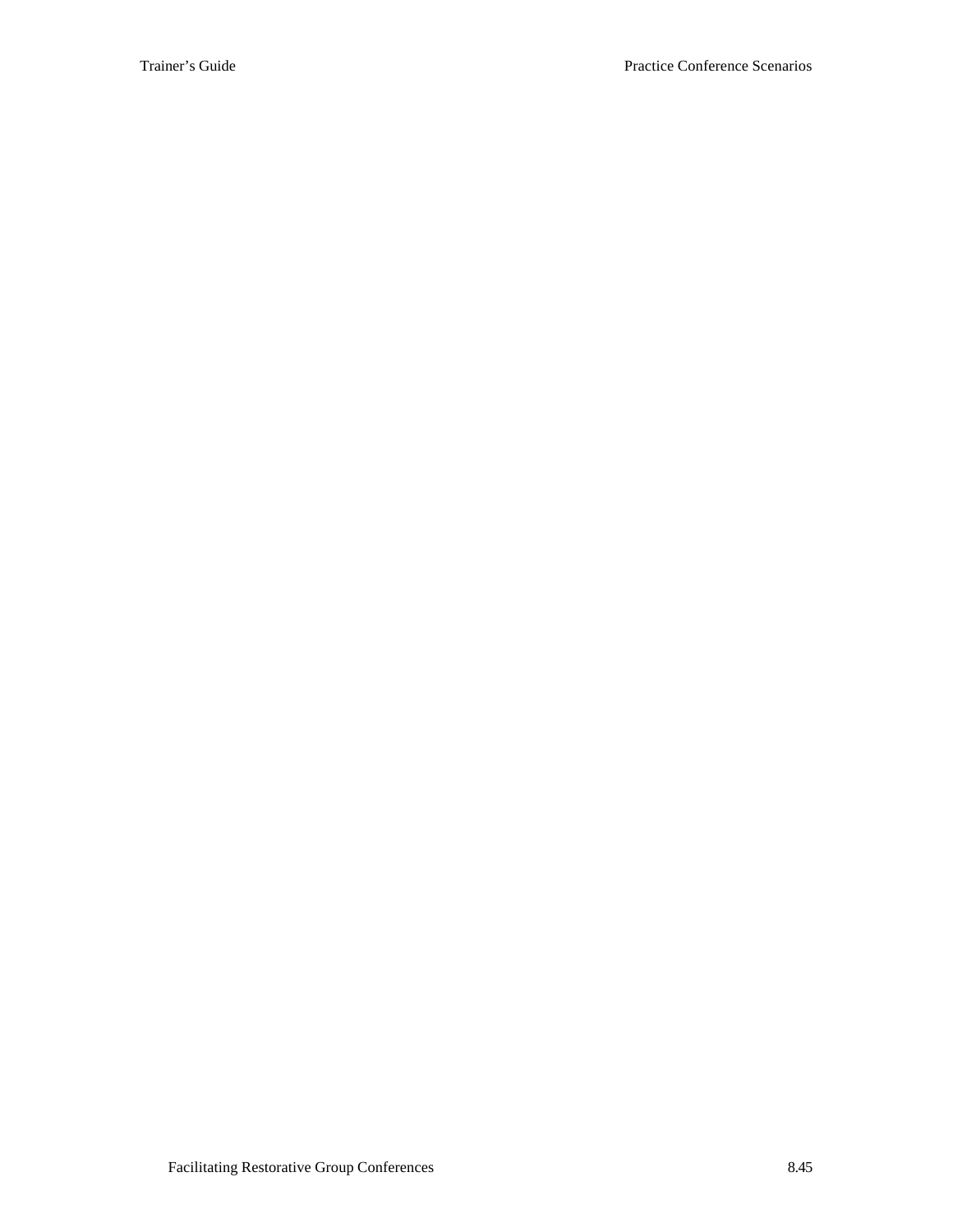# 3. **OFFENDER**

You are now 18 but you were 17 when you threw the rocks at the car. You live with your mother in a small house about a mile from the place where the car sits. You admitted throwing the rocks and damaging the car. You're sorry you got caught but only somewhat sorry you threw the rocks.

You felt nobody cared if you damaged the old car because it had sat there for years without anyone ever driving it. It's just an old wreck.

You know the old man owns the car because about 6 weeks before then he'd caught you and your friends smoking in the woods at the edge of that yard and charged at your group yelling at all of you that you were trespassing and he was going to call the cops. (You'd thought the woods were nobody's property.) It was in the back of your mind when you went back there that it'd serve him right if you got back at him by throwing a few rocks at his car.

Your mother's latest boyfriend left her not long before you started throwing rocks at the car. You felt she was taking out her anger at him on you; she even said "Maybe he would have stayed if I didn't have you around."

You didn't get caught the first time you threw rocks, so you went back the next week and threw some more. You didn't intend to break any windows, but the cracks turned into holes. Your mother is extremely angry and refused to come to the dialogue.

# 4. **AUNT OF OFFENDER**

Mother's sister, there to support your niece and mad at your sister for not supporting her, even if she did lose her temper.

# 5. **SISTER OF THE VICTIM**

There to support your brother, you think it's terrible that kids are so irresponsible today. Still, at 65 and just having recently lost your parents, a little damage to the car is not your top priority. You are much more concerned about feeling safe walking through the neighborhood and going to the grocery store. You don't know how the conferencing program can help, but you know it can't hurt.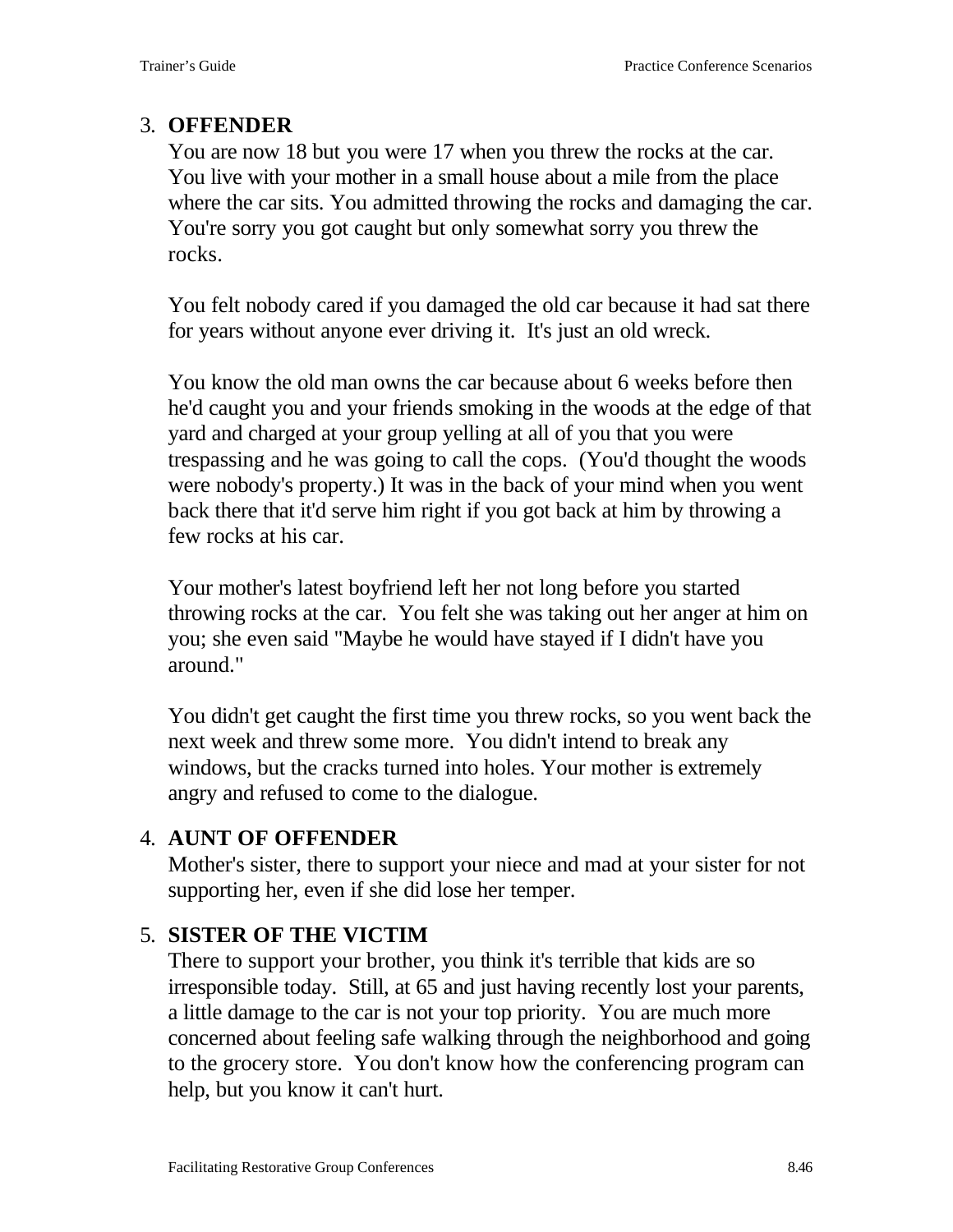# 6. **MINISTER TO THE VICTIM**

You have known the victim for more than 10 years. He attends church regularly with his sister, as did his parents before they got sick. He doesn't get involved in other church activities, even though most are aimed at older adults like him. The congregation has gotten smaller and smaller over the last few years and many of the older members are afraid to be out after dark or to walk through the neighborhood.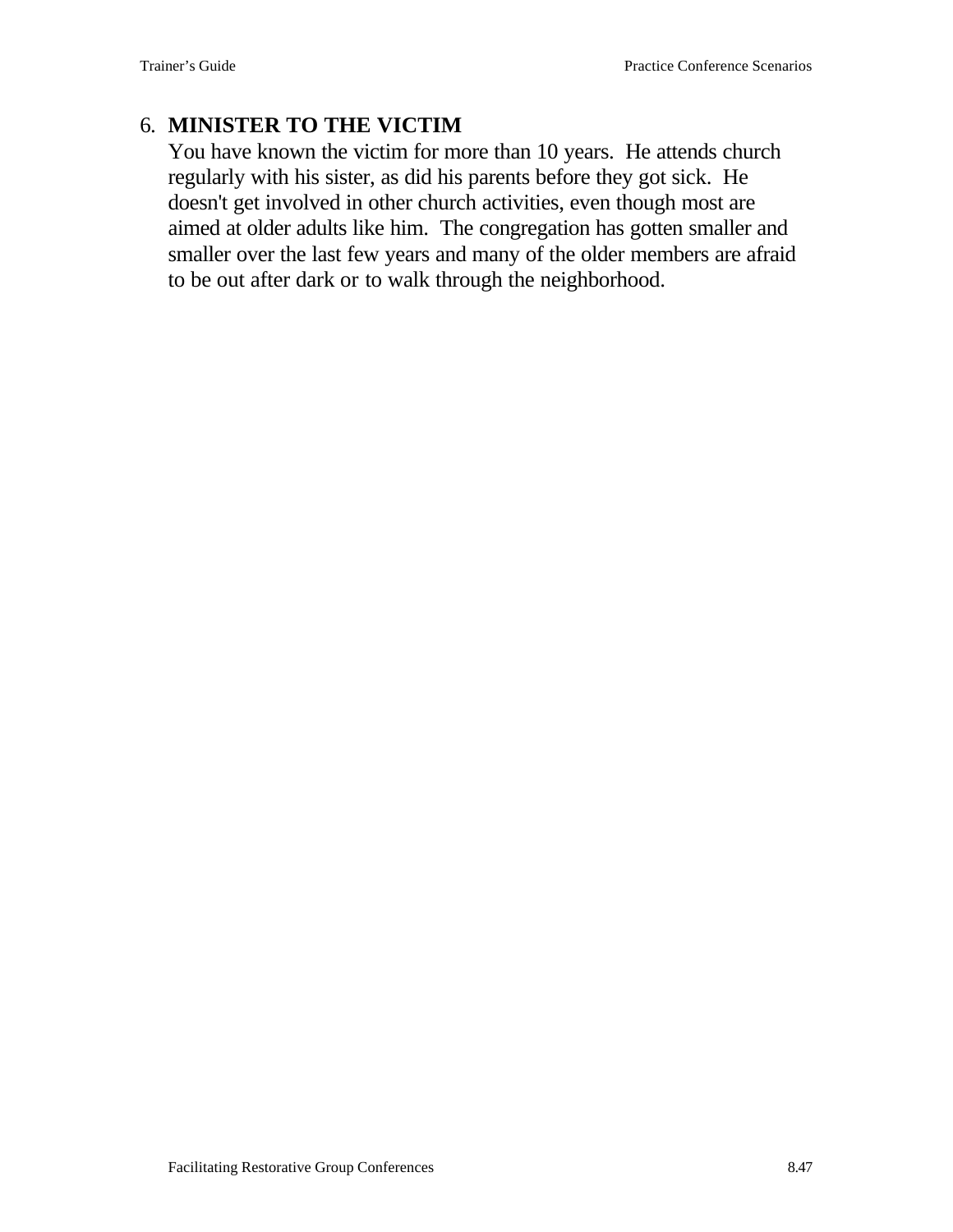### **INTRAFAMILIAL THEFT**

#### GENERAL INFORMATION

Sara, a 15 year old daughter of an Anglo mother and African American father, stole her mother's cash card out of her purse and used it to withdraw \$500. By the time her mother discovered the card was gone Sara had spent the \$500 on clothes, CDs, and goofing around with her friends. Her mother was very upset and called the police. It was decided that a group conference would be held to deal with the incident.

Sara's background is that she has two half sisters (Tanisha and Kamala) from her father's first marriage who define themselves as Black; her family moved to an all white neighborhood a year ago and she has had difficulty making new friends; she misses her old neighborhood and she was referred to a school counselor with depression last year; she frequently skips school with her 17 year old African American boyfriend from her old neighborhood; and she wants to move back to her old neighborhood to live with her father's sister (who is African American).

Her mother, Julia, feels Sara just needs to adjust to the move and make new friends, and Julia disapproves of Sara's continuing relationship with her boyfriend but will not say why. The parents' relationship is strained and the father is frequently absent from the house. The mother works at the suburban mall as a sales clerk and the father works at the post office.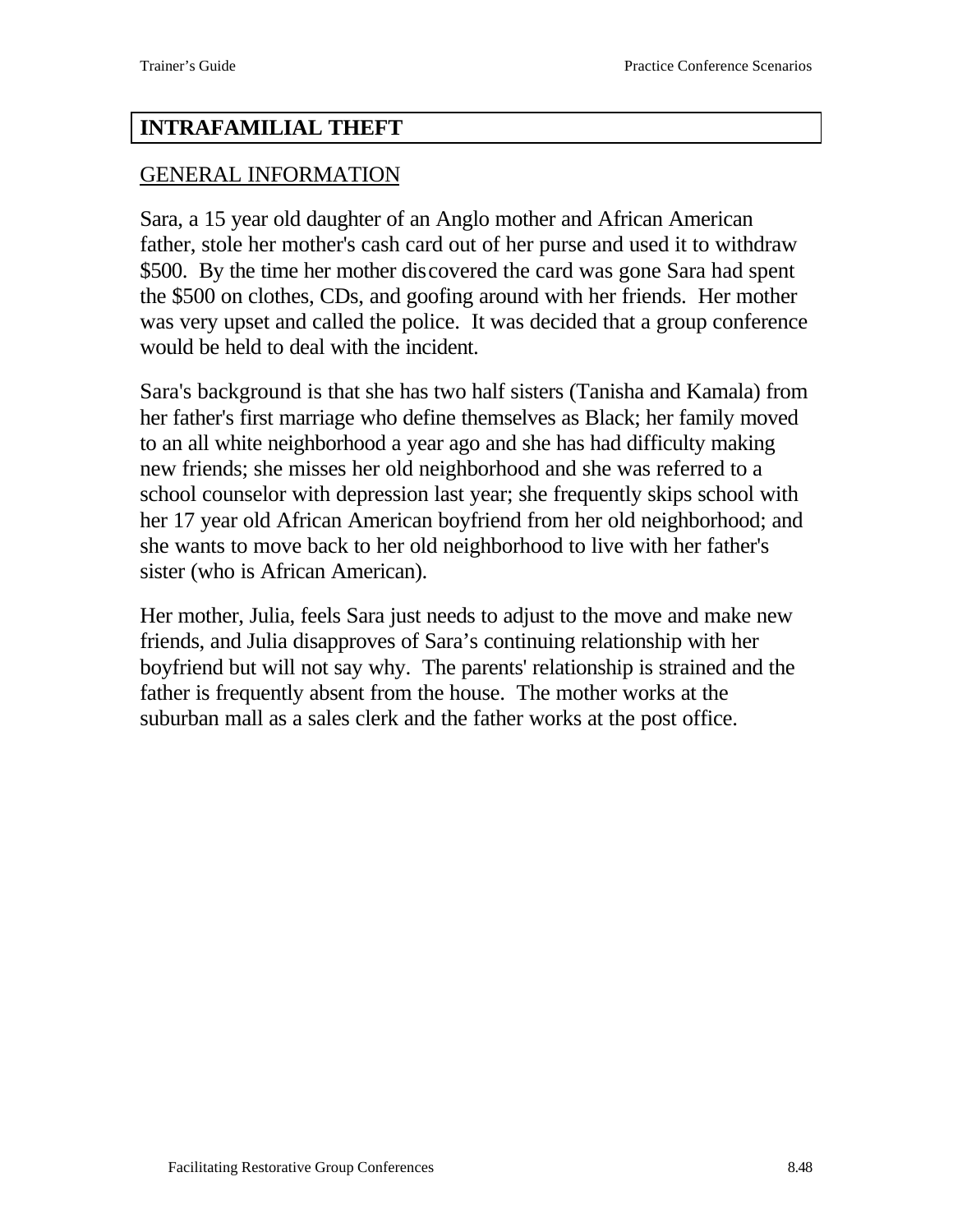### ROLES - 5-8 including facilitator

# 1. **FACILITATOR**

## 2. **JULIA - VICTIM AND OFFENDER'S MOTHER**

You are Anglo and work as a sales clerk at the mall. You and Sara's father were involved for a couple of years before Sara was born and you got married when she was 7 years old. He works at the post office but your relationship with him is strained and he is frequently gone from the home. Your family includes your husband's two daughters from his first marriage (Tanisha and Kamala - 18 and 19) who define themselves as Black; they say Sara picks on them all the time.

Your family moved to an all white neighborhood a year ago to get the girls into a safer neighborhood and into a better school. Sara has had difficulty making friends in the new neighborhood and she was referred to school counselors with a history of depression last year. Sara frequently skips school with her African American boyfriend from her old neighborhood and she wants to move back to her old neighborhood to live with her father's sister.

You feel she just needs to adjust to her new neighborhood and make new friends, and you disapprove of her continuing relationship with her boyfriend but you won't tell her why (he's been picked up a couple times on suspicion of theft but never charged; you think he's a bad influence and fear he's going to get her pregnant or into criminal activity but you don't tell her because you want her to think you don't trust her).

You love Sara but are very upset with her. You are tired of her attitude; this theft was it for you! Your feeling is: THIS HAS TO STOP NOW! You deserve her respect and you want her to start taking responsibility for her life.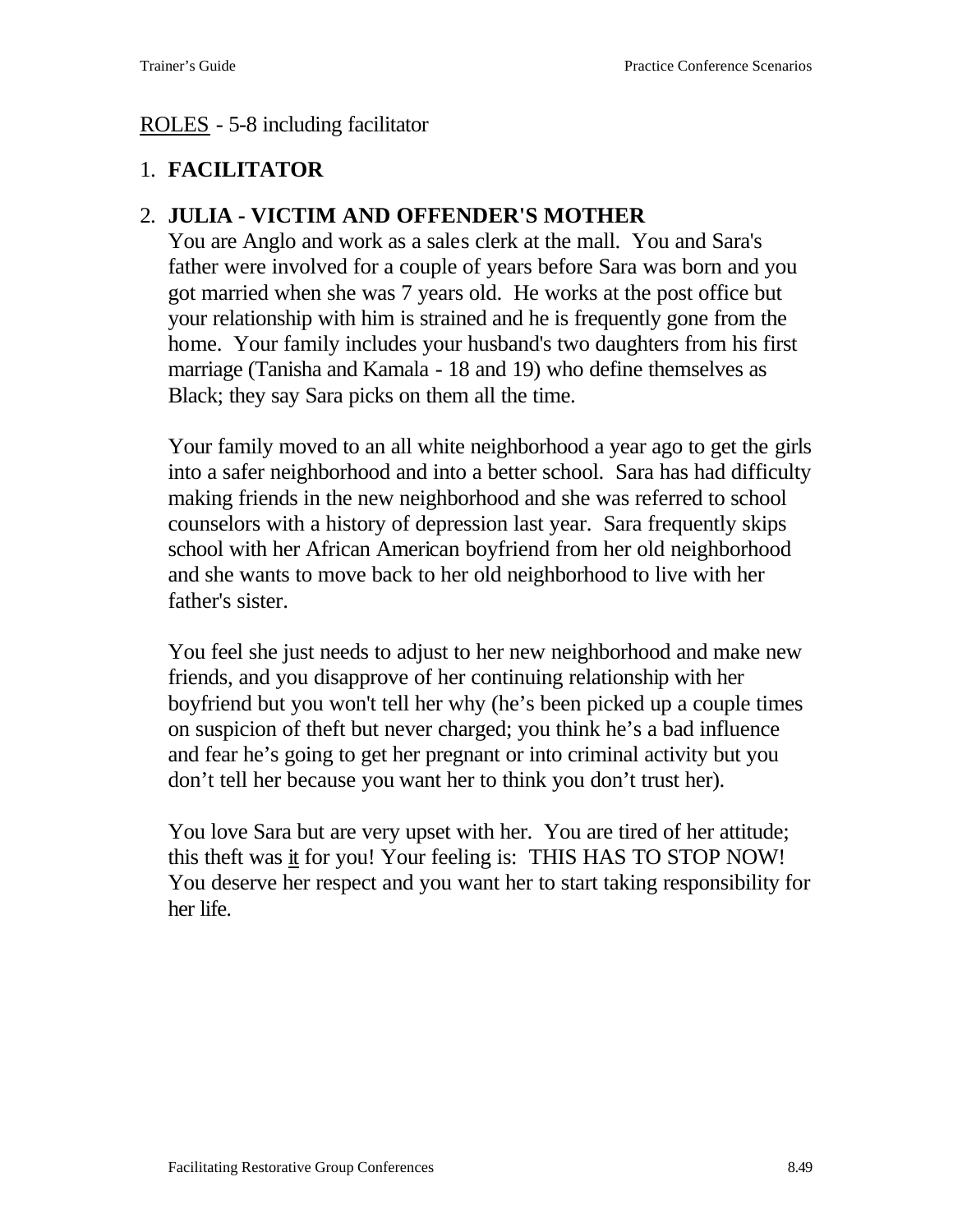# 3. **SARA - OFFENDER**

You are 15. You admit you stole the cash card out of your mother's wallet, got \$500 out of the cash machine and spent it on clothes, CD's, and goofing around with your friends at the mall. You know it was a dumb stunt, but you're still mad at your mother for driving your father away from the family and for the family moving to this white neighborhood and "better" school!

Your mother is Anglo and works at the suburban mall as a sales clerk. Your father is African American and works at the post office. You have two half sisters from your father's first marriage who define themselves as Black; you don't get along very well with them.

Your family moved to an all white neighborhood a year ago and you have had difficulty making new friends there. You miss your old neighborhood and you had to go to the school counselor because they said you were "depressed" last year. You frequently skip school with your African American boyfriend (age 17) from your old neighborhood, and you want to move back to your old neighborhood to live with your father's sister, who is African American.

Your mother feels you just need to get over the move and make new friends in this stupid new neighborhood, and she disapproves of your continuing relationship with your boyfriend but won't say why. You wonder if it's because he's Black.

Your parents' relationship is strained and your father is frequently away from the house. You love your dad and you miss him. You don't get along well with your mom and you blame her for your dad being gone from the house so much now.

You're upset about your parents talking about separating. If they do separate you don't know what will happen to you because you feel like you don't fit in with your mother, who's Anglo. You're also jealous of your half sisters because they're Black and not "some half breed" like kids at school call you, so you pick on your sisters regularly and then deny it to your mom.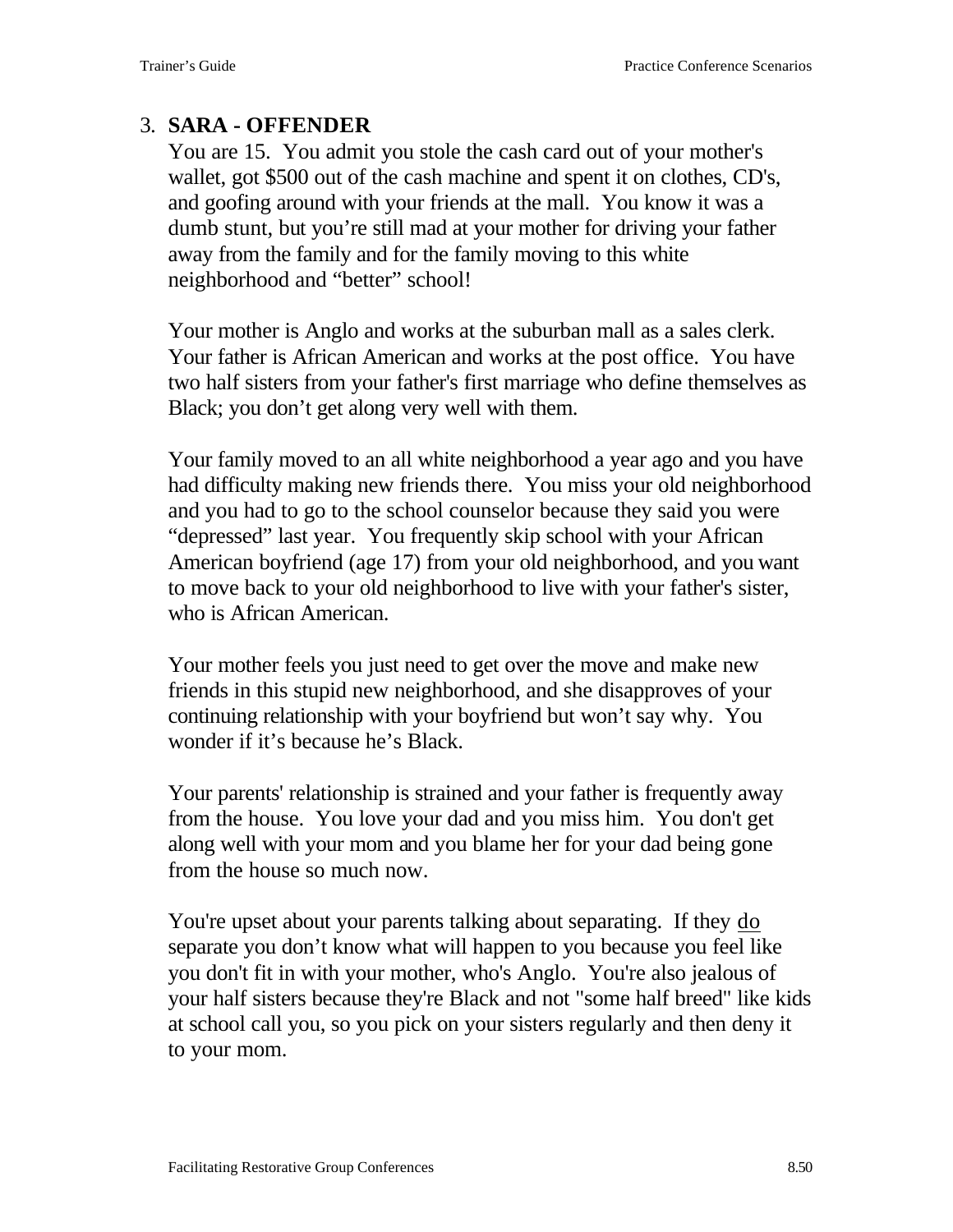### 4. **ROGER - OFFENDER'S FATHER AND VICTIM'S HUSBAND**

You are 45 years old, African American, working at the post office, married to Julia (who's Anglo), and you have two daughters from your first marriage who define themselves as African American (Tanisha and Kamala - 19  $\&$  18). Your relationship with your wife is strained and you're discussing a separation. You stay away from the home a lot.

You and your wife Julia got involved 2 years before Sara was born (she is your daughter with Julia), and you and Julia got married when Sara was 7 years old (8 years ago).

Your family moved to an all white neighborhood a year ago to get your three girls into a safer neighborhood and for the better school there. Sara has had difficulty making friends in the new neighborhood and she was referred to a school counselor last year because she was depressed. She frequently skips school with her African American boyfriend (who's 17) from the old neighborhood and she wants to move back to the old neighborhood to live with your sister.

You are very angry about Sara's theft but you blame your wife for it happening, not Sara. It's Julia's job to keep track of the girls and she knows Sara's had a hard time since the family moved to this neighborhood. You feel Julia could have done more to help Sara adjust to the new neighborhood and to deal with her hard feelings about the move.

Sara's always been a handful -- not like your other two girls, who came to live with you after you married Sara's mother 8 years ago -- but her high spirits are part of her personality. You love her very much and want to support her through this.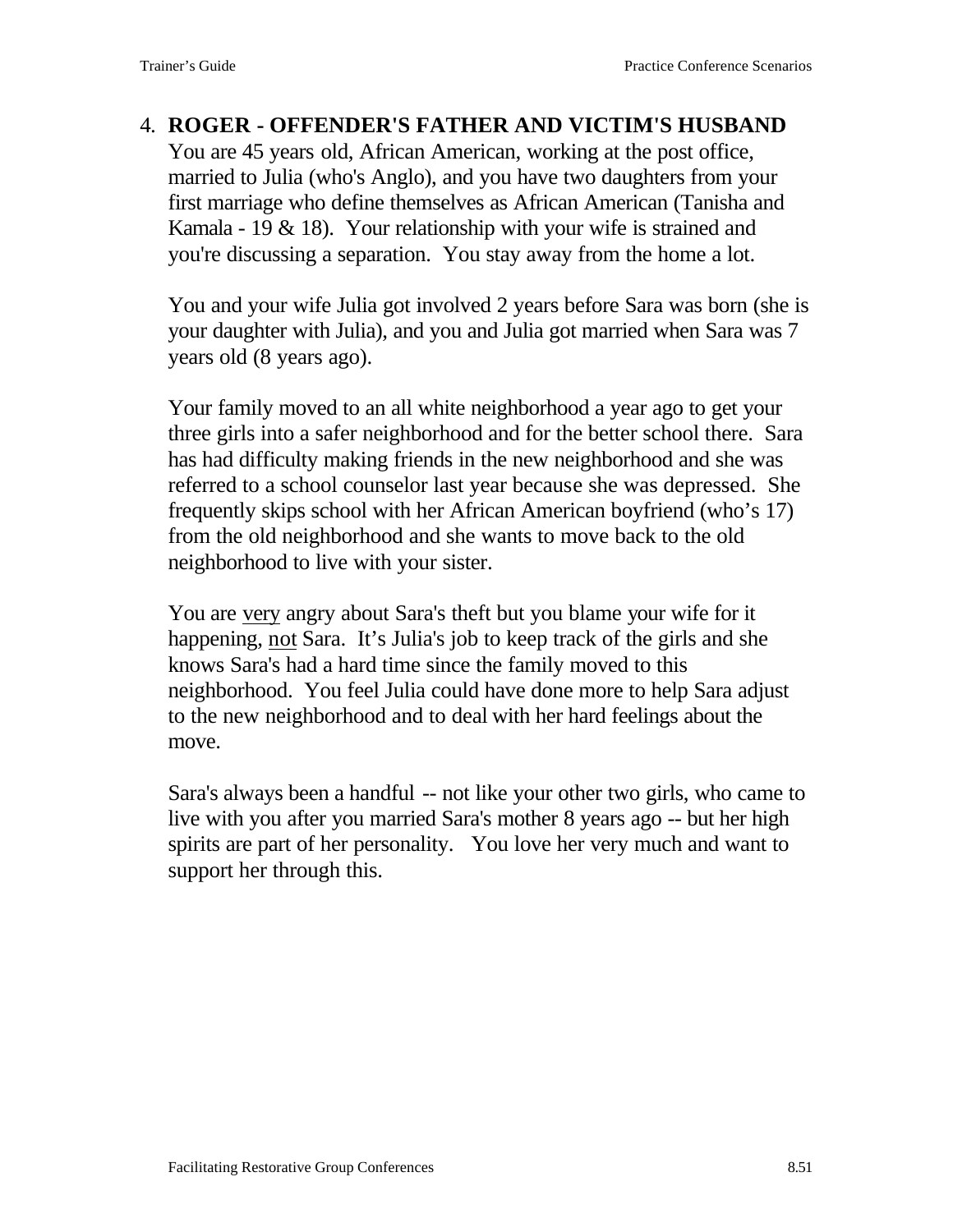#### 5. **OFFICER WASHINGTON**

You are familiar with the family and were the officer who responded to Mrs. Huber's phone call to the police about the cash card theft.

You have spoken with the parents, Sara, and social services and learned the following: Sara, a 15 year old daughter of and Anglo mother and African American father, stole her mother's cash card out of her purse and used it to withdraw \$500. By the time her mother discovered the card was gone Sara had withdrawn \$500 and spent it on clothes, CDs, and goofing around with her friends. Her mother was very upset and called the police. It was decided that a family group conferencing would be held to deal with the incident.

Sara's family background is that she has two half sisters from her father's first marriage who define themselves as Black; her family moved to an all white neighborhood a year ago and she has had difficulty making new friends there; she was referred to school counselors for depression last year; she frequently skips school with her 17 year old African American boyfriend (who's been picked up a couple times on suspicion of theft) from her old neighborhood; and she wants to move back to her old neighborhood to live with her father's sister. Sara's half sisters, who are age 18 and 19 but smaller than her, say she picks on them all the time. Although Sara denies picking on them, when you were at their house you saw Sara tear into them in front of you; you're concerned about the possibility of Sara having an anger and/or abuse problem.

You're interested in seeing what this conference thing might result in with this family.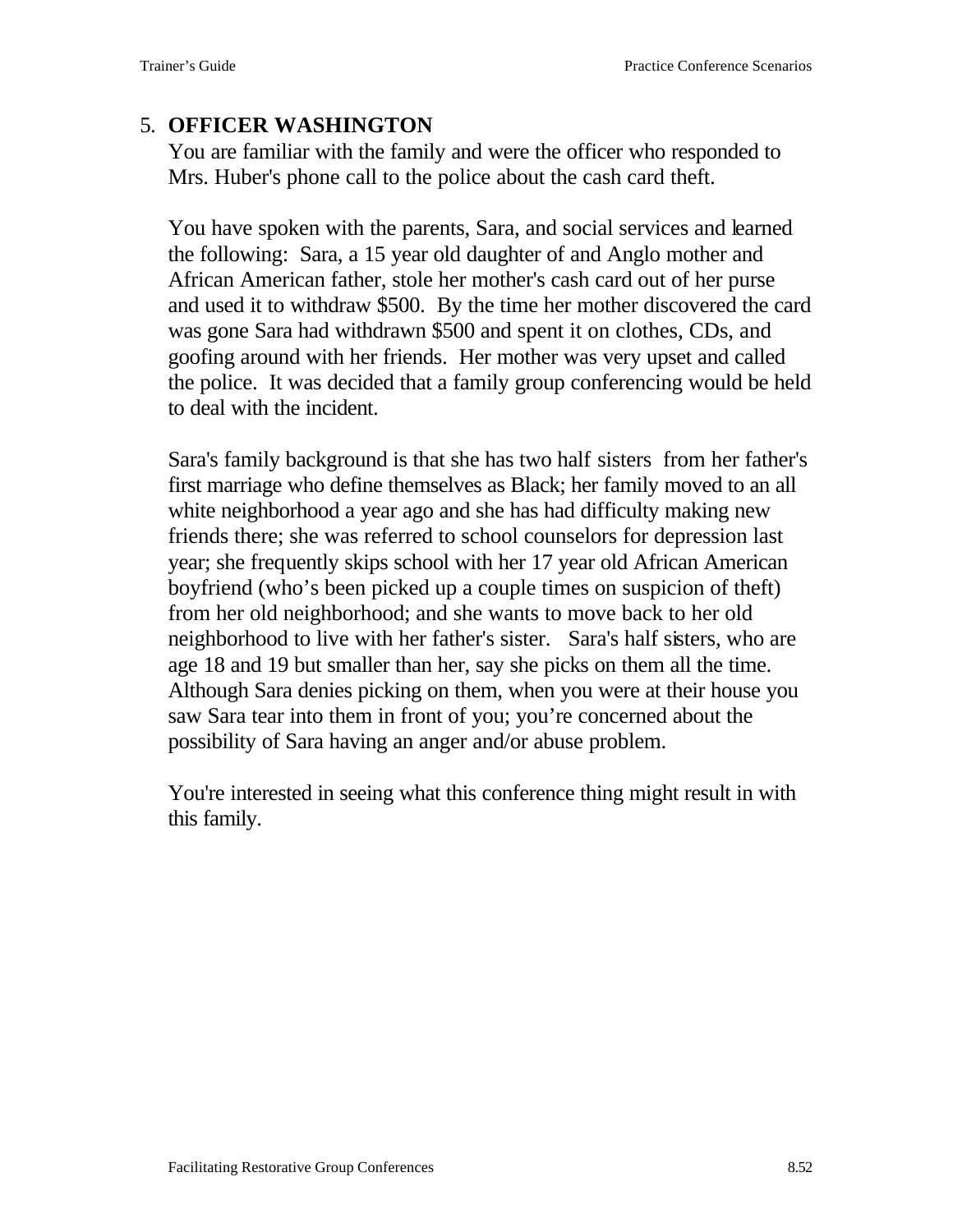# 6. **TANISHA - OFFENDER'S HALF SISTER AND VICTIM'S DAUGHTER** (Optional Role)

Your stepmother is Anglo and works at the suburban mall as a sales clerk. Your father is African American and works at the post office. You are 18 and your full sister, Kamala, is 19; you are Roger's daughters from his first marriage, you both define yourselves as Black, and you've lived with your father, Julia and Sara for the last 8 years. You love Sara but she really gets on your nerves when she picks on you and Kamala! You feel sorry for her -- she seems so unhappy all the time and her boyfriend's a jerk -- and you wish you could help her.

Your family moved to an all white neighborhood a few years ago and Sara has had difficulty making new friends there but you and Kamala are doing okay. Sara was referred to a school counselor with depression last year, she often skips school with her boyfriend (age 17 and African American) from the old neighborhood, and she wants to move back to the old neighborhood to live with your father's sister, who is African American.

Julia, your stepmother, feels Sara just needs to adjust to the new neighborhood and make new friends. Julia also disapproves of Sara's relationship with her boyfriend (the jerk!) but she won't say why.

Your father's relationship with Julia is strained and your dad is often gone from the house. You're worried about the family staying together and getting along better.

You think Sara is being stupid and doing "stupid kid stuff" and you don't know why. You're tired of her always picking on you and your sister but you also wish you could help Sara find some peace.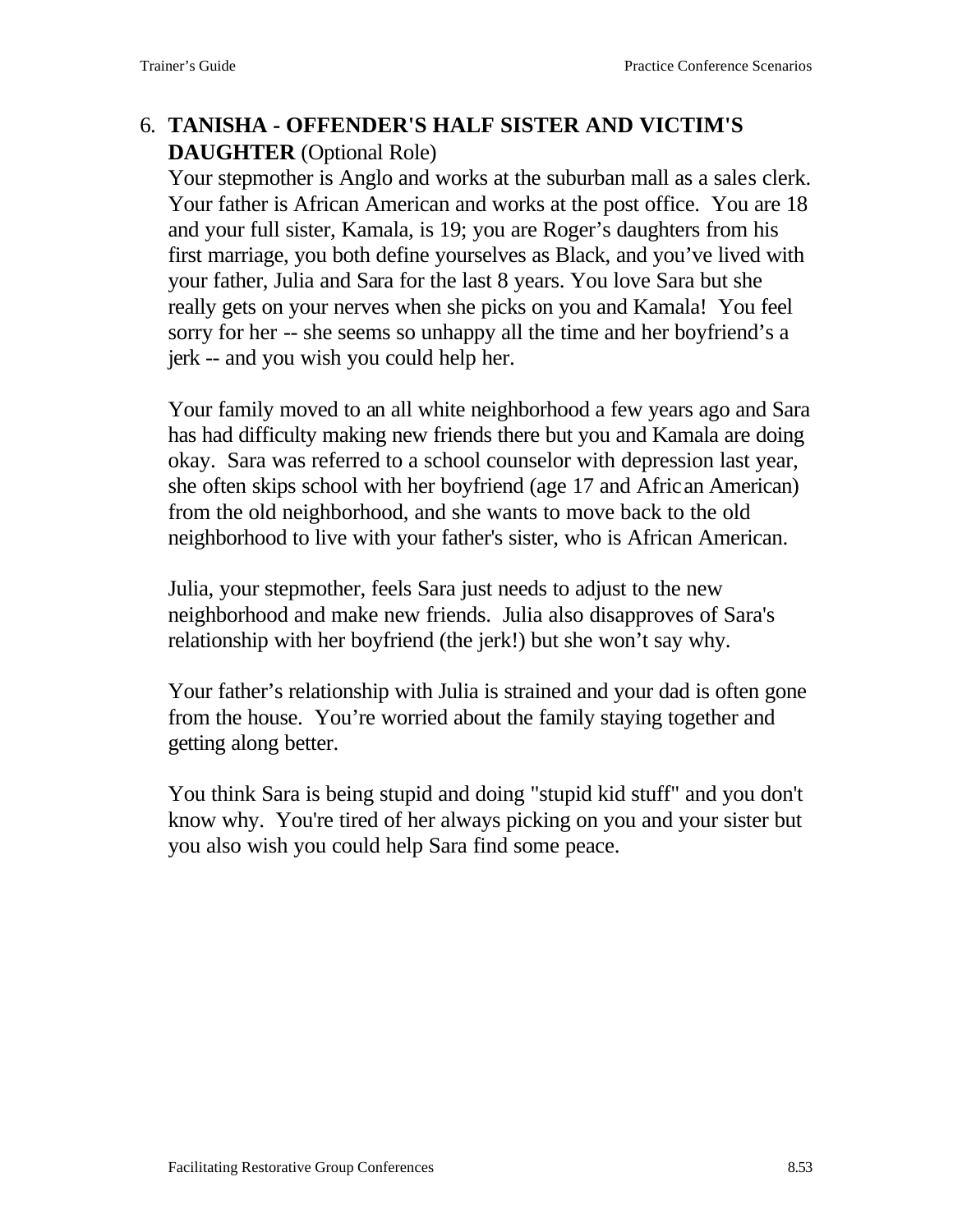# 7. **HANNAH SUPPORTER/BEST FRIEND OF VICTIM (OPTIONAL ROLE)**

You are Julia's best friend; you've known her forever because you grew up together. You were there in the room with Julia and Roger when Sara was born and you have known Tanisha and Kamala since they moved in with Julia, Roger and Sara. You know Julia has been pushed to her limit by Sara's stunts and you think it is shameful that Sara stole the card and money from Julia.

You are shocked that Roger is taking Sara's side when she was the one who did the crime -- and against her own mother!!

You're at the conference to support Julia. Your feelings are so strong that you interrupt the conference several times at the beginning.

# 8. **MR. OR MRS. JONES - SARA'S HOME ROOM TEACHER FROM HER OLD SCHOOL** (Optional Role)

You were Sara's home room teacher for two years at her old school and you and she have a good relationship still. She cares about your opinion and has asked you to be at the conference for her.

You were surprised when you heard that Sara stole her mother's cash card and money from the cash machine because you know Sara is basically a good kid. You supported her when she was in the alcohol dependency treatment program three years ago and you think she did okay in it even though she didn't finish the program.

You agree to come to the conference to support Sara and her family. You hope something can be worked out for Sara to avoid being prosecuted and having a criminal record.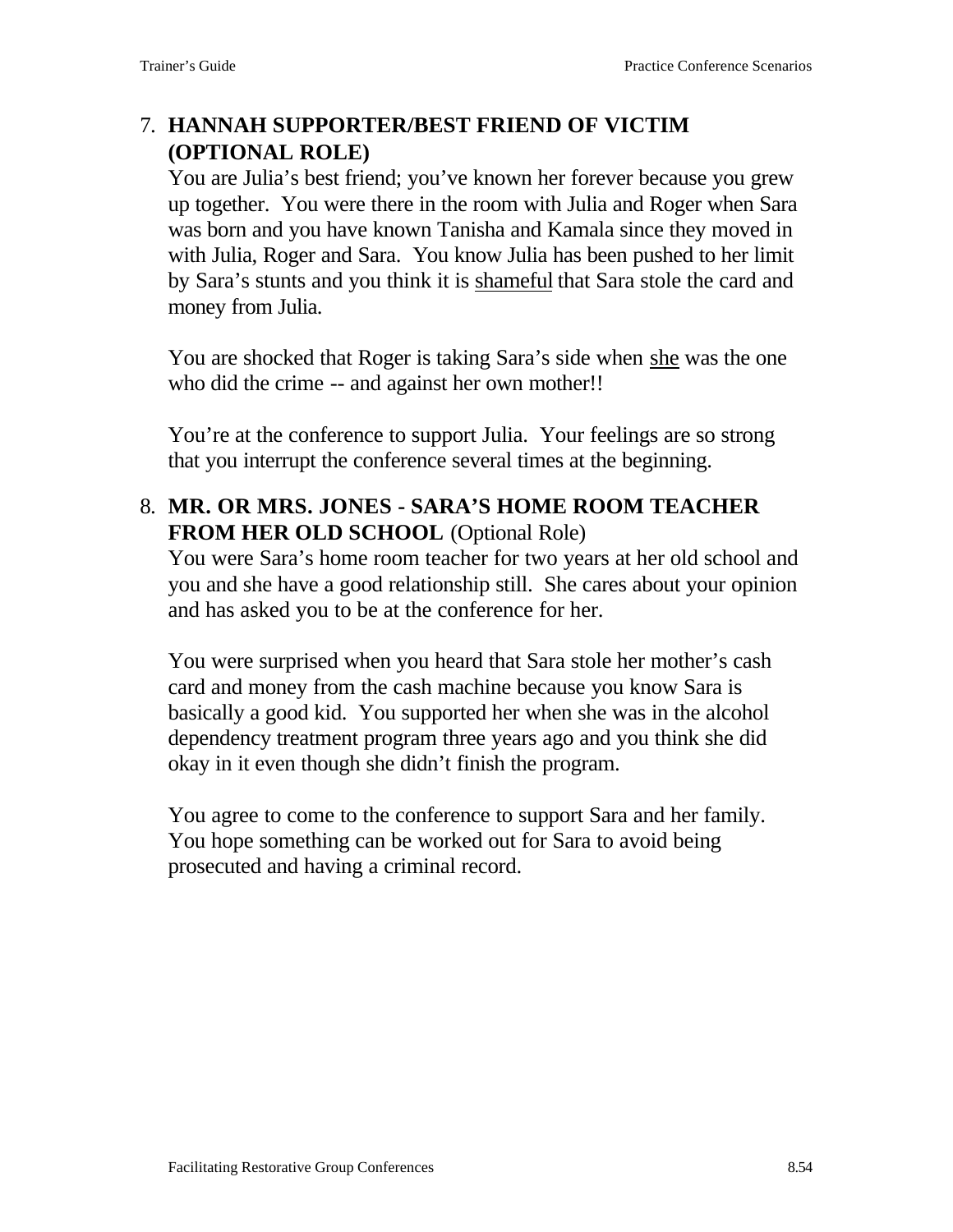### **TRAIL BIKE THEFT**

#### GENERAL INFORMATION

A 14-year-old stole a bike from in front of Pizza Hut. The bike's owner claims the bike was locked in the garage and that a 35-mm camera was in a case under the seat. The youth feels bad about stealing the bike but s/he denies there was a camera in the seat pack and s/he feels strongly that s/he should not have to pay for the camera. Her/His parent, who will come with her/him to the conference, is highly embarrassed about their child stealing the bike and yelled at the child in front of you at the pre-meeting about what a terrible embarrassment it is to the family. On the other hand, the parent strongly believes it would not be fair to make his/her daughter/son pay for the camera since s/he did not take it. You believe the parent may have trouble keeping quiet.

The victim is furious about the bike theft wrecking her plans to go on a 3 week bike trip with her friends that she planned for so long. She wants to meet with the offender so she can "give him/her a piece of her mind!" She is absolutely certain her camera was in the seat pack and she wants to be paid for it as well as her other losses.

There is an apparent discrepancy: The victim says the bike was left in her locked garage when she left town on a business trip, but the juvenile and Pizza Hut employees say it was parked, unlocked, outside Pizza Hut for 2 days before offender stole it from there.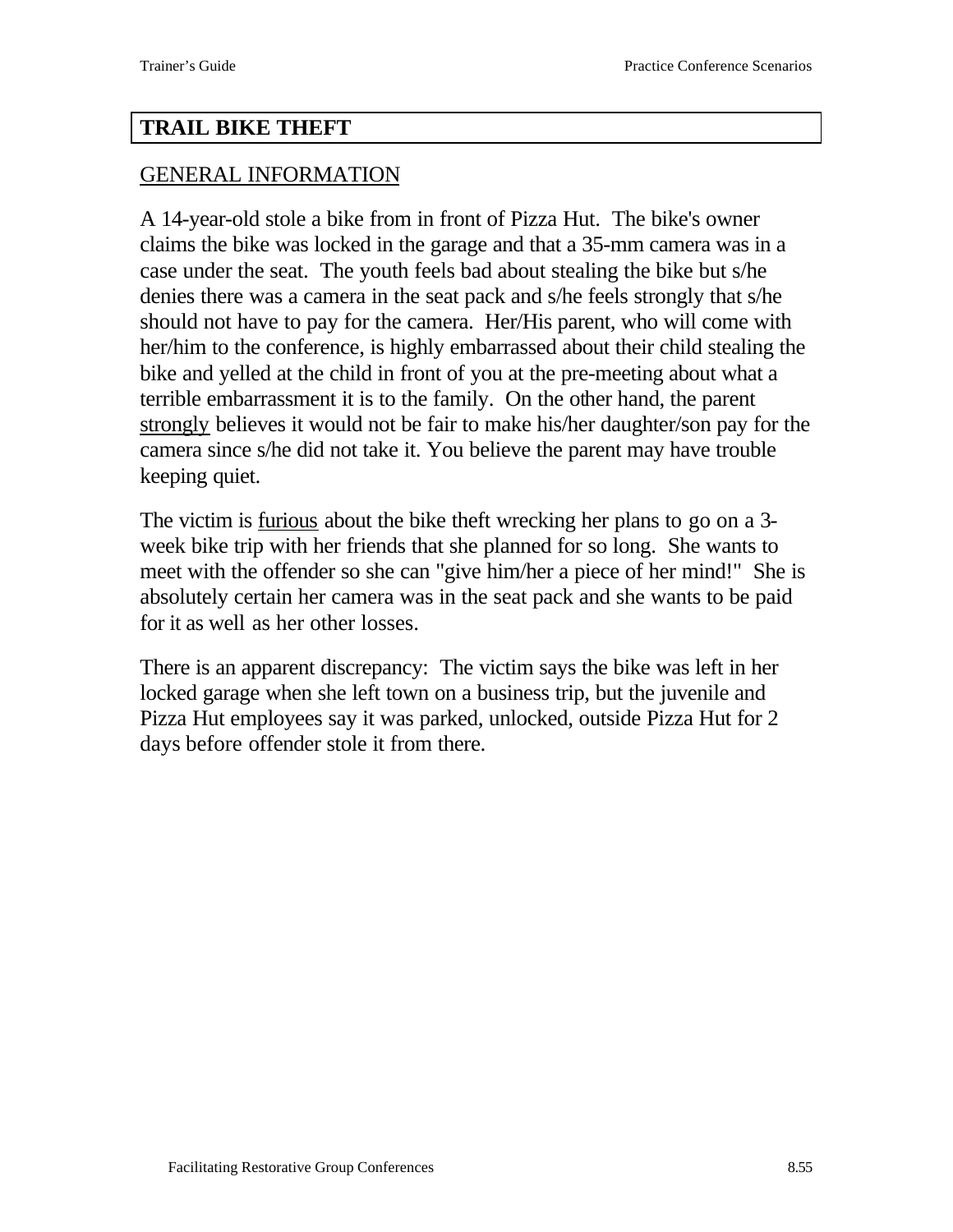#### ROLES - 6 including facilitator

## 1. **FACILITATOR**

## 2. **VICTIM**

You and your friends have been planning a long bike trip across several states for over a year. Because your bike was stolen and damaged you can't go on the trip now, so you are VERY angry and VERY upset.

You left for a business trip on a Tuesday and returned home on Thursday. You didn't discover your garage door's lock had been jimmied and the bike stolen until Saturday. When you called the police they already had the bike at the station because they had caught the offender with it on Friday after a Pizza Hut employee saw the offender take it.

You've been training extensively for months for the trip and you were going to leave to start the 3-week trip cross country a few days after you discovered the theft.

Your bike was too badly damaged for you to be able to ride it on the trip. After all that training you had finally gotten your leather bike seat molded to a comfortable state and your bike's seat, handlebars and pedals adjusted to the best places for you for long rides, so you couldn't just go out and buy another bike to ride on the trip.

You bought a pack that fit under the bike seat for the trip, and your 35mm camera was in the seat pack when the bike was stolen from where it was parked in your garage.

You didn't take a vacation last year so you could save up enough vacation time and money to go on the long bike trip with your friends. You paid in advance for the hotel rooms for the bike trip but you were able to get that money back. Your out of pocket expenses were \$500 for the bike and equipment on it and another \$150 for the camera.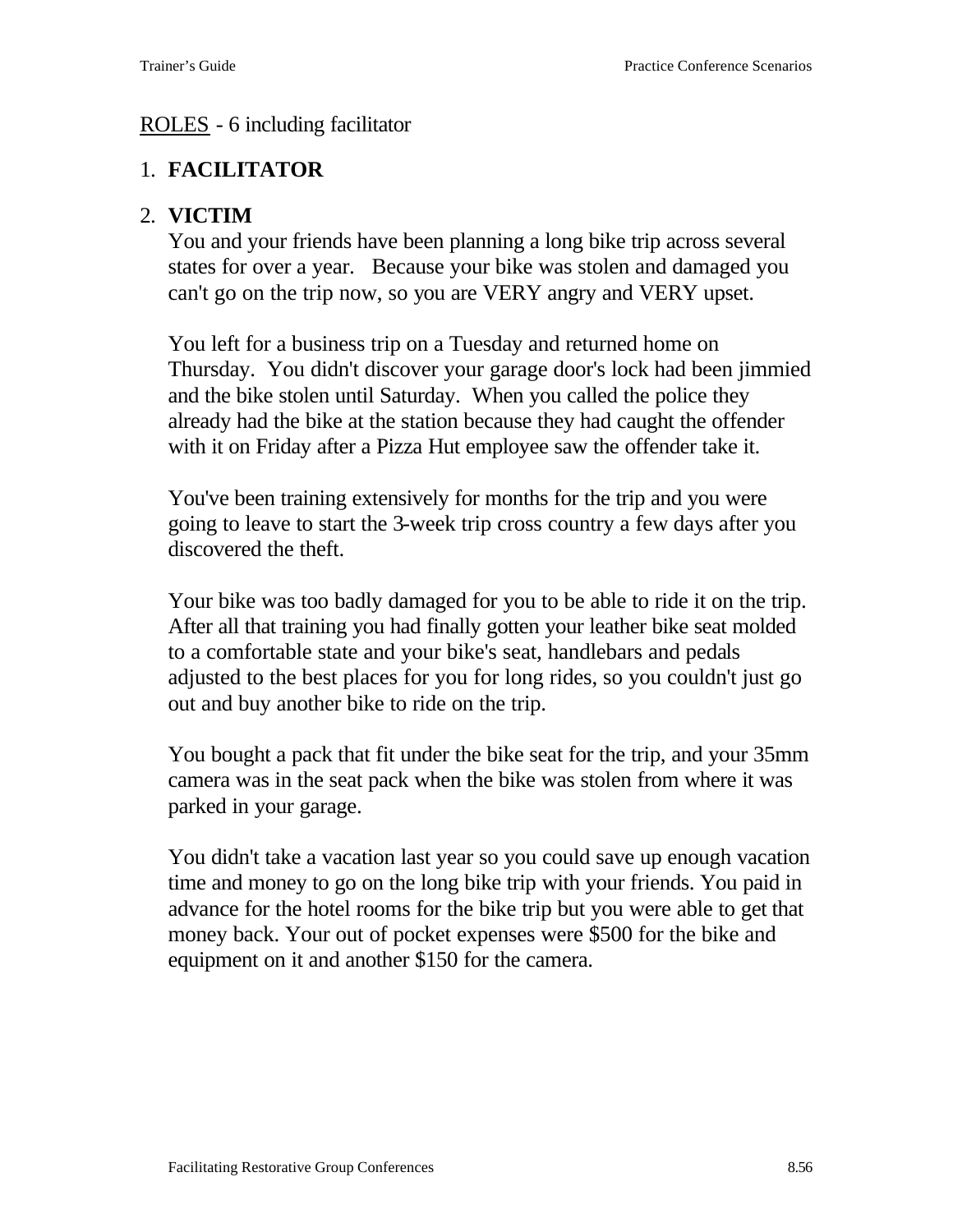## 3. **OFFENDER**

You are a 14 year old, white, suburban resident. You live with both of your parents and two younger brothers in an apartment.

You have never been in trouble before and your parents are very angry with you. You've been grounded for two months and your parents have worked your tail off around the house during that time. You are not allowed to talk on the phone or hang out with your friends who were with you when you stole the bike.

You know what your victim feels like because the whole reason you took the bike in the first place was because your bike had been stolen and you were the only one of your friends that didn't have a bike. Your friends dared you to do it. You didn't think you'd get caught because the person who stole your bike never got caught.

You know stealing is wrong. You know you did a "bad thing". You took the bike on Friday after you and your friends had seen it parked outside the Pizza Hut, unlocked, for two days. When you got caught you crashed with the bike and it got damaged (but you were not injured).

You are willing to work to earn the money to pay for repairs to the bike if it's possible to repair it, but you never saw a camera with the bike. It wasn't in the seat pack when you took the bike from the bike rack at the Pizza Hut. You are not willing to pay for something you didn't do.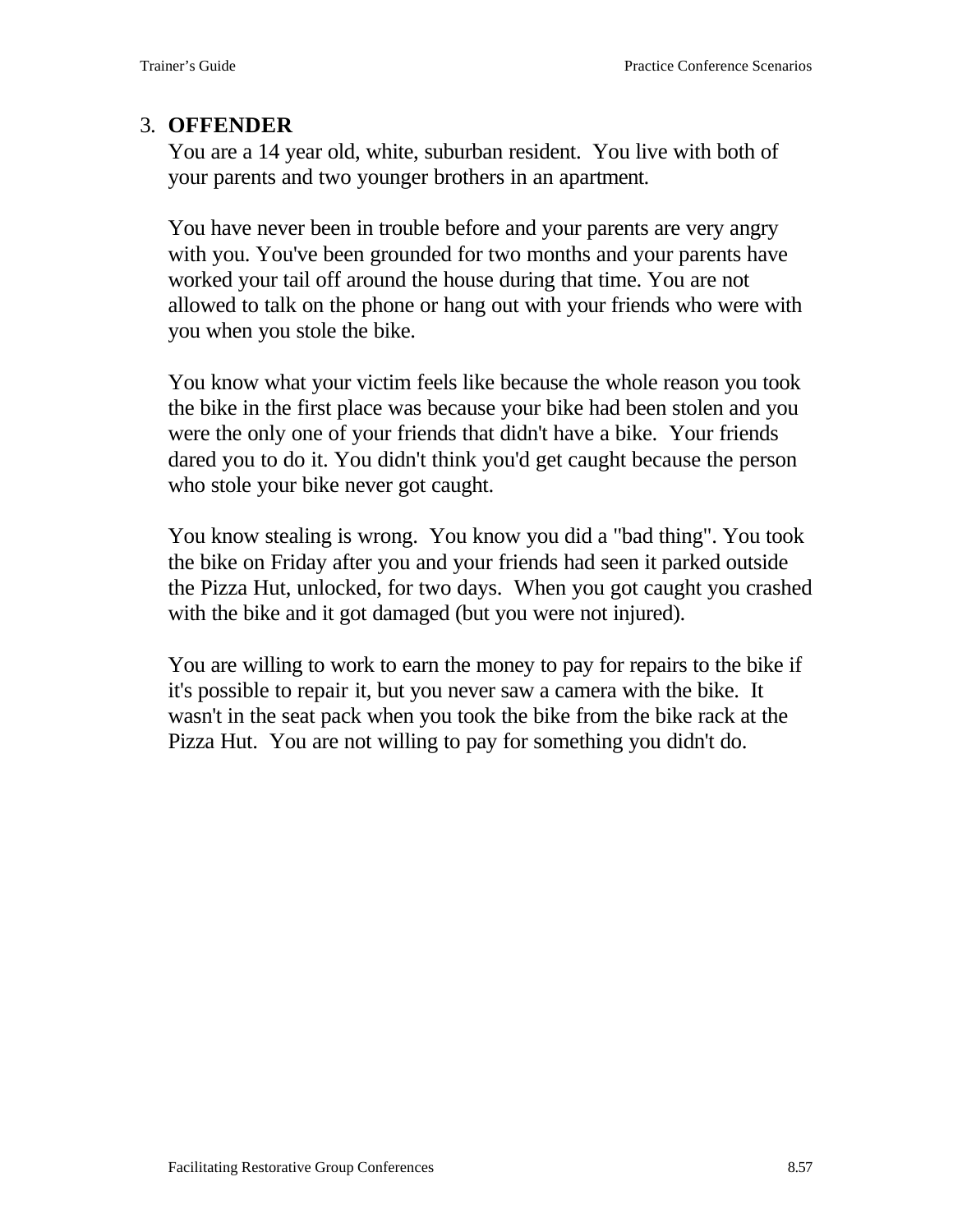# 4. **OFFENDER'S PARENT**

You have very strong feelings about two aspects of this case: 1) You are absolutely mortified that a child of yours would be caught like a common thief riding a stolen bicycle! Your first thought when you heard about it from the police officer who brought your child home in a squad car is still your primary thought, "The neighbors will think it's my fault s/he did this!"

2) It's bad enough that your son stole an expensive bicycle; you believe her/him when s/he says s/he did not steal a camera from the bike, and you wonder if the bike owner is trying to get compensation for something that really wasn't there.

You grounded her/him for 2 months, during which s/he was kept constantly busy doing cleaning and maintenance around the house. S/He was never out of the sight of you or your spouse except while s/he was at school for those two months.

## 5. **COWORKER OF THE VICTIM**

You have been working with her for several years and training with her to help her get ready for this bike trip. You offered her your bike to take on the trip, but it was not good enough quality and didn't fit her quite right. You know she's a little compulsive about details and you believe her when she says it was behind a locked door and it held the camera. You just want to support her because she's so upset about the loss.

# 6. **PIZZA HUT EMPLOYEE**

You know the child who took the bike was wrong, but you thought there was something funny about the bike being outside unlocked for two days. You were accused once of taking money when you didn't and you don't want this child to be accused of something they didn't do.

Also, if someone else stole the bike, it might be a regular customer at Pizza Hut and that's a little scary to you.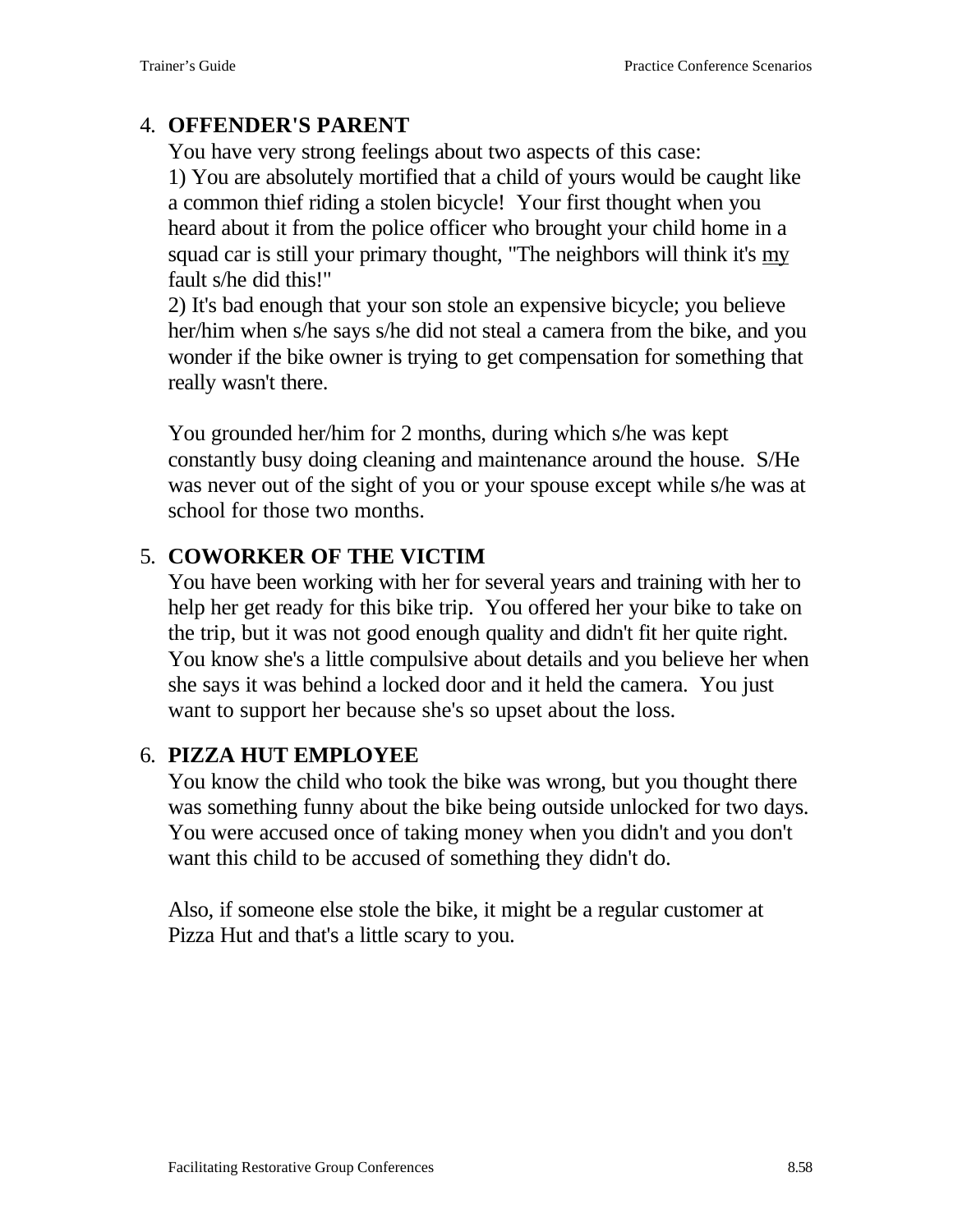#### **THEFT FROM A MOTOR VEHICLE (POST ADJUDICATION)**

#### GENERAL INFORMATION

At 9:00pm last Saturday night a neighbor saw an African American youth breaking into a car parked on the residential street under the street light. The neighbor called the police. The 15-year-old boy was picked up and confessed to the police on Tuesday. It was decided that a group conference would be held to deal with the incident.

These items were taken from the car:

- Not recovered Briefcase and contents: \$436 cell phone and battery, appointment calendar, electronic calculator, pager, and important papers
- Recovered but with a ripped sleeve Black leather jacket: \$350.
- Recovered Three CD's: \$60

Additional loss - Driver's side window: Insurance paid all but \$100 (the deductible) of the cost.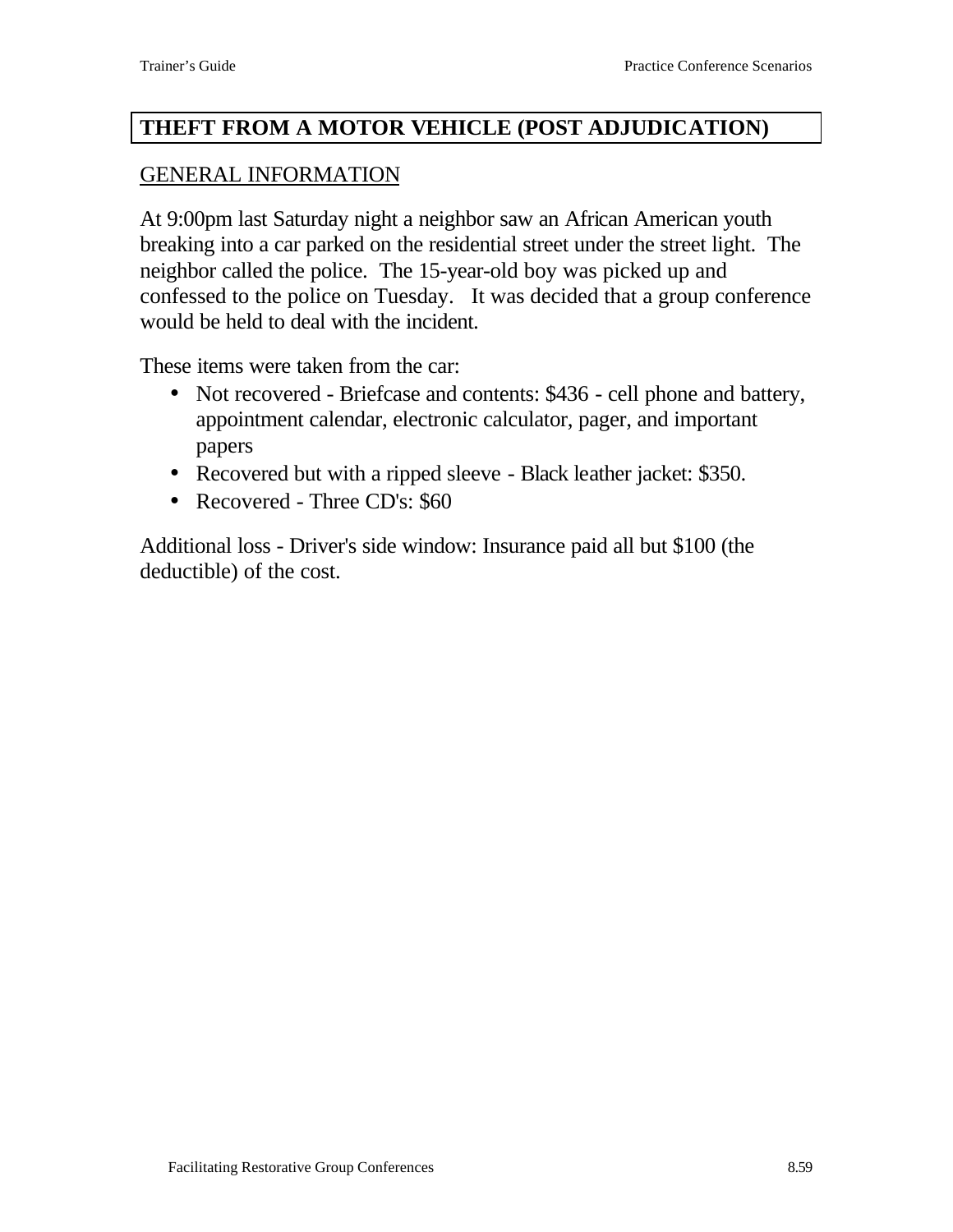### ROLES – 6 including facilitator

## 1. **FACILITATOR**

## 2. **MR/MRS COLE, MARIO'S PARENT #1**

Mario is 15; this was his first offense although he was picked up at age 12 for drunk and disorderly conduct but the charges were dropped. Mario lives with you, the other parent, and his two older sisters who are both high school graduates (one is in beauty school and the other one is a secretary). You live in a solid, working class neighborhood. If you are Mario's father: You are a teacher. If you are Mario's mother: You have never worked outside of the home but you graduated from high school.

Mario and his mother are very close. When he was younger they had many interests in common such as singing and painting. Mario is short and has never been athletic. His father lettered in football in college and has pushed Mario to take up some sport. His mother often takes his side because she feels his father is too hard on him and expects too much from him.

Mario and you and your spouse frequently fight over his choice of friends, who are all African Americans from the poorest neighborhoods in the city. None of them are in school and they do not appear to have jobs. Since hanging around with this crowd Mario's appearance has changed. He walks very slowly, leaning to one side and appearing to drag his foot, he has pierced his ear and often wears a black scarf-like turban. He wears his pants so low on his hips that they look like they will fall off. You and your spouse have no idea why he would choose to hang around with that crowd, and you can't talk to Mario about it without fighting.

You were shocked at the crime and you want to make sure Mario understands the seriousness of his actions. You are disgusted with Mario.

In the conference at first you are very angry. After hearing from all the participants you look at Mario and admit "I was surprised by what happened." Then you talk about your disappointment with his behavior and your worry about how this will affect Mario's future (school, jobs, etc.).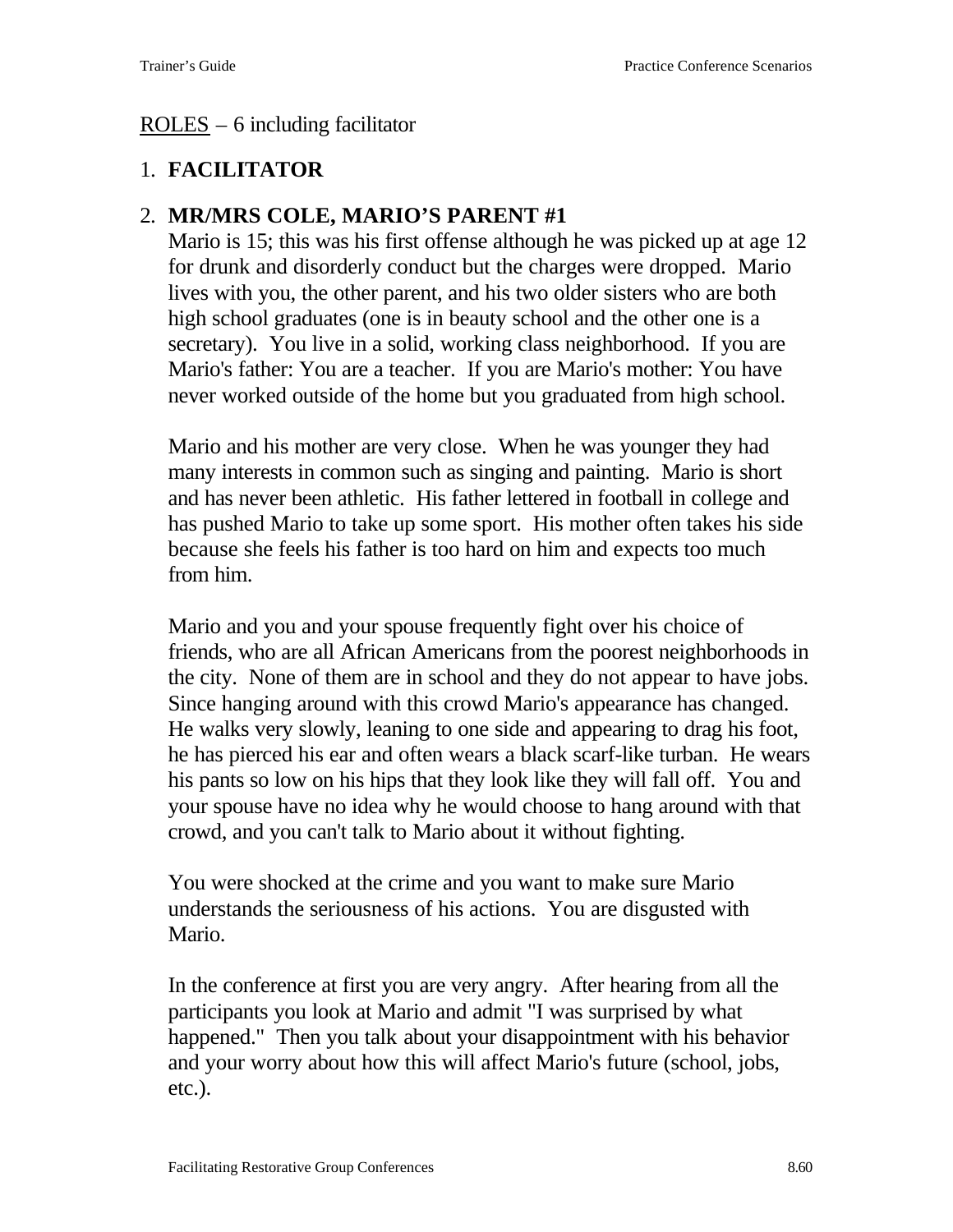# 3. **MARIO, OFFENDER**

You are 15; this was your first offense although you were picked up at age 12 for drunk and disorderly conduct but the charges were dropped. You live with your parents and your two older sisters who are both high school graduates (one is in beauty school and the other one is a secretary). You live in a solid, working class neighborhood. Your father is a teacher; your mother, a high school graduate, is a full time homemaker.

You and your mother are very close. When you were younger you had many interests in common such as singing and painting. You are short and have never been athletic. Your father lettered in football in college and has pushed you to take up some sport. Your mother often takes your side because she feels your father is too hard on you and expects too much from you. You have told people that your father has hit you, but no one else has ever seen it or any bruises.

You and your parents frequently fight over your choice of friends, who are all African Americans from the poorest neighborhoods in the city. None of them are in school and they do not appear to have jobs. Since hanging around with this crowd your appearance has changed. You walk very slowly, leaning to one side and appearing to drag your foot. You have pierced your ear and often wear a black scarf-like turban. You wear your pants so low on your hips that they look like they will fall off. Your parents have no idea why you would choose to hang around with that crowd, and they and can't talk about it without fighting.

You admit you did it but you don't see what the big deal is about the car break-in. When caught, you still had the 3 CD's and gave them back. You had sold or given away to friends the pager, cell phone and calculator in the briefcase and thrown away the briefcase with its papers. You still had the black leather jacket but somehow one sleeve has gotten ripped. In your heart you know the reason you did it, and the reason you're hanging out with those particular friends, is because it's the opposite of what your family expects of you and it's a way to get even with your dad.

At first at the conference you are smiling and acting very nonchalant. Then, after hearing from the others you realize how you'd feel if you had a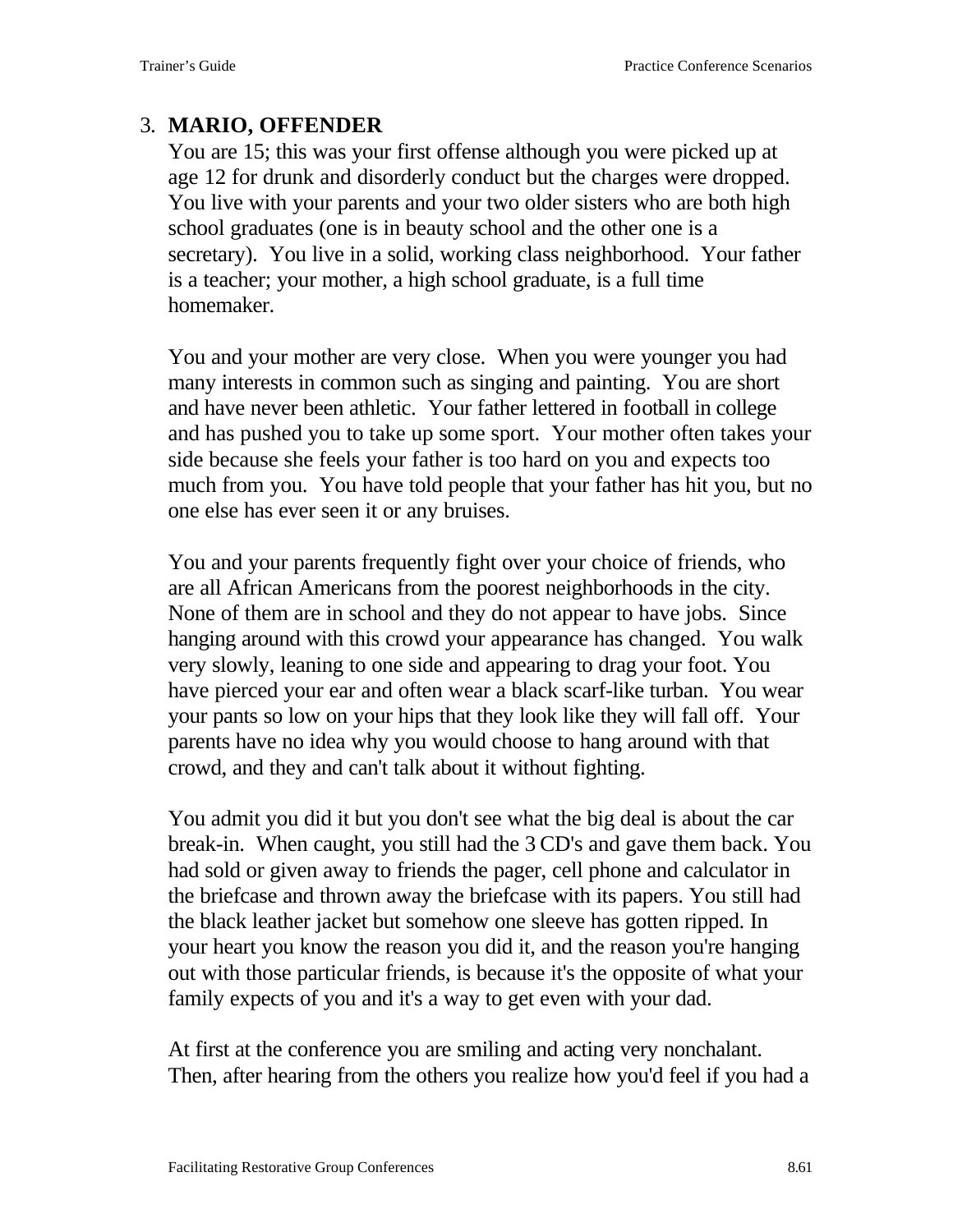car and it was messed with. You feel ashamed, realizing the harm you have caused to everyone.

#### 4. **BRAD, VICTIM**

You are the 23 year old, unmarried, Anglo car owner. You are outraged by the theft and think the conference is a good idea.

You are particularly pissed off by the car break-in because it's the 3rd time your car has been broken into in the past two years! You don't have a garage to park in at your apartment so you have to park it on the street, where Mario found it and broke into it.

At the conference: You start out really mad at Mario and about the other two car break-ins you've had and you're there to give Mario a piece of your mind! Later, after you see Mario come to understand what you've suffered with this you realize how brave it was for him to come here and face you and you admire that.

### 5. **CINDY, VICTIM'S GIRLFRIEND**

You are angry about the theft; it's the 3rd break-in to Brad's car in the past 2 years! You are doubtful that anything much will come out of the conference but you have agreed to come to support Brad because he wants to do it.

You lecture Mario at the conference a little bit about how he should learn to treat other people's property with respect and how he should pay Brad for what he did.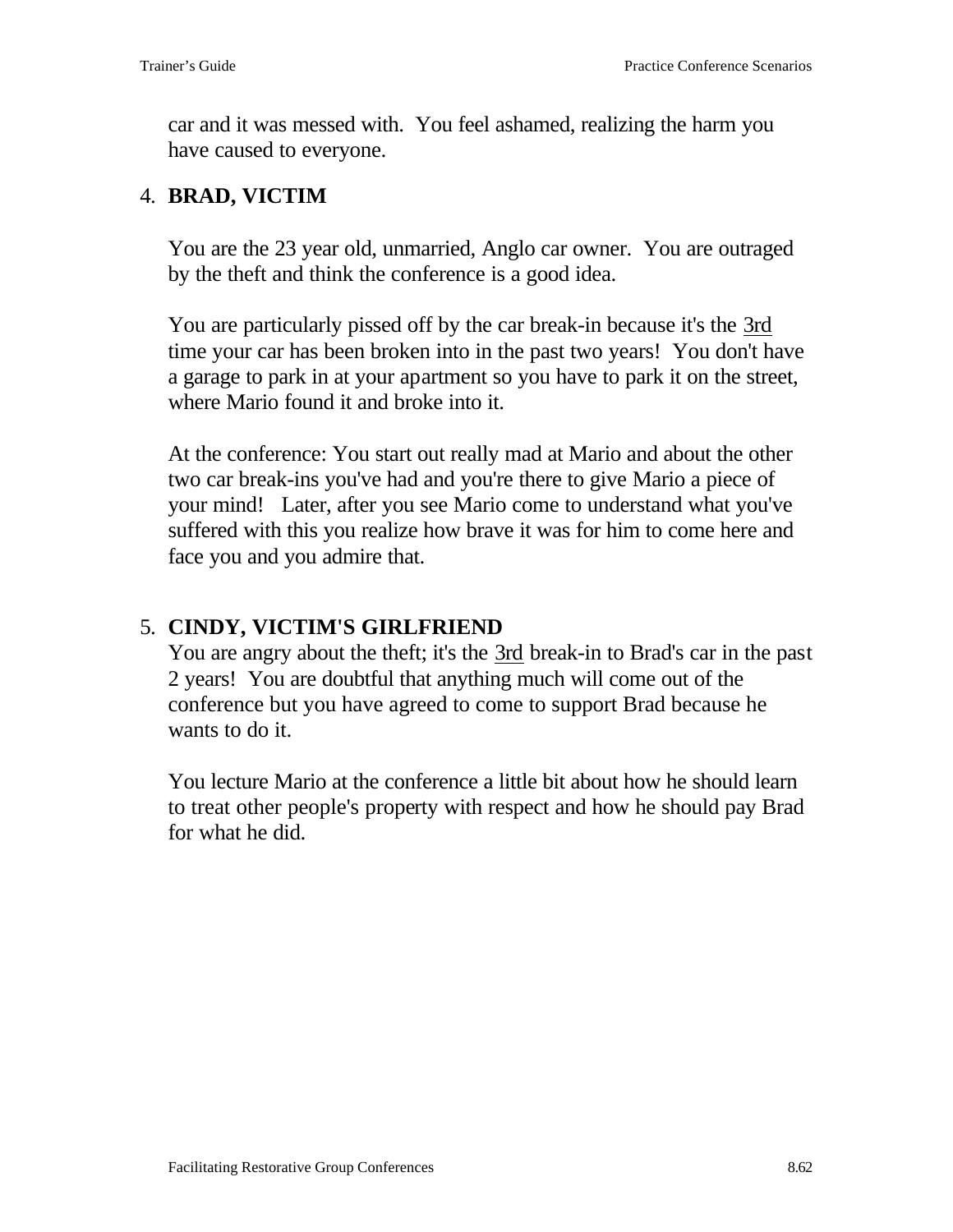### 6. **MR/MRS COLE, MARIO'S PARENT #2 (Optional 6th Role)** Mario is 15; this was his first offense although he was picked up at age 12 for drunk and disorderly conduct but the charges were dropped. Mario lives with you, the other parent, and his two older sisters who are both high school graduates (one is in beauty school and the other one is a secretary). You live in a solid, working class neighborhood. If you are Mario's father: You are a teacher. If you are Mario's mother: You have

never worked outside of the home but you graduated from high school.

Mario and his mother are very close. When he was younger they had many interests in common such as singing and painting. Mario is short and has never been athletic. His father lettered in football in college and has pushed Mario to take up some sport. His mother often takes his side because she feels his father is too hard on him and expects too much from him.

Mario and you and your spouse frequently fight over his choice of friends, who are all African Americans from the poorest neighborhoods in the city. None of them are in school and they do not appear to have jobs. Since hanging around with this crowd Mario's appearance has changed. He walks very slowly, leaning to one side and appearing to drag his foot, he has pierced his ear and often wears a black scarf-like turban. He wears his pants so low on his hips that they look like they will fall off. You and your spouse have no idea why he would choose to hang around with that crowd, and you can't talk to Mario about it without fighting.

You still can't believe Mario did this, but you are willing to come to the conference because you understand that Mario is in trouble.

In the conference, at first you cannot believe Mario really did it of his own choice; you think that at most his friends made him do it. After hearing from all the participants you realize that Mario chose to commit the crime and has caused a lot of harm to everyone, including your family. You tell Mario that his doing that has hurt you, your spouse, his sisters, and the other family members and friends who have such high hopes for his future.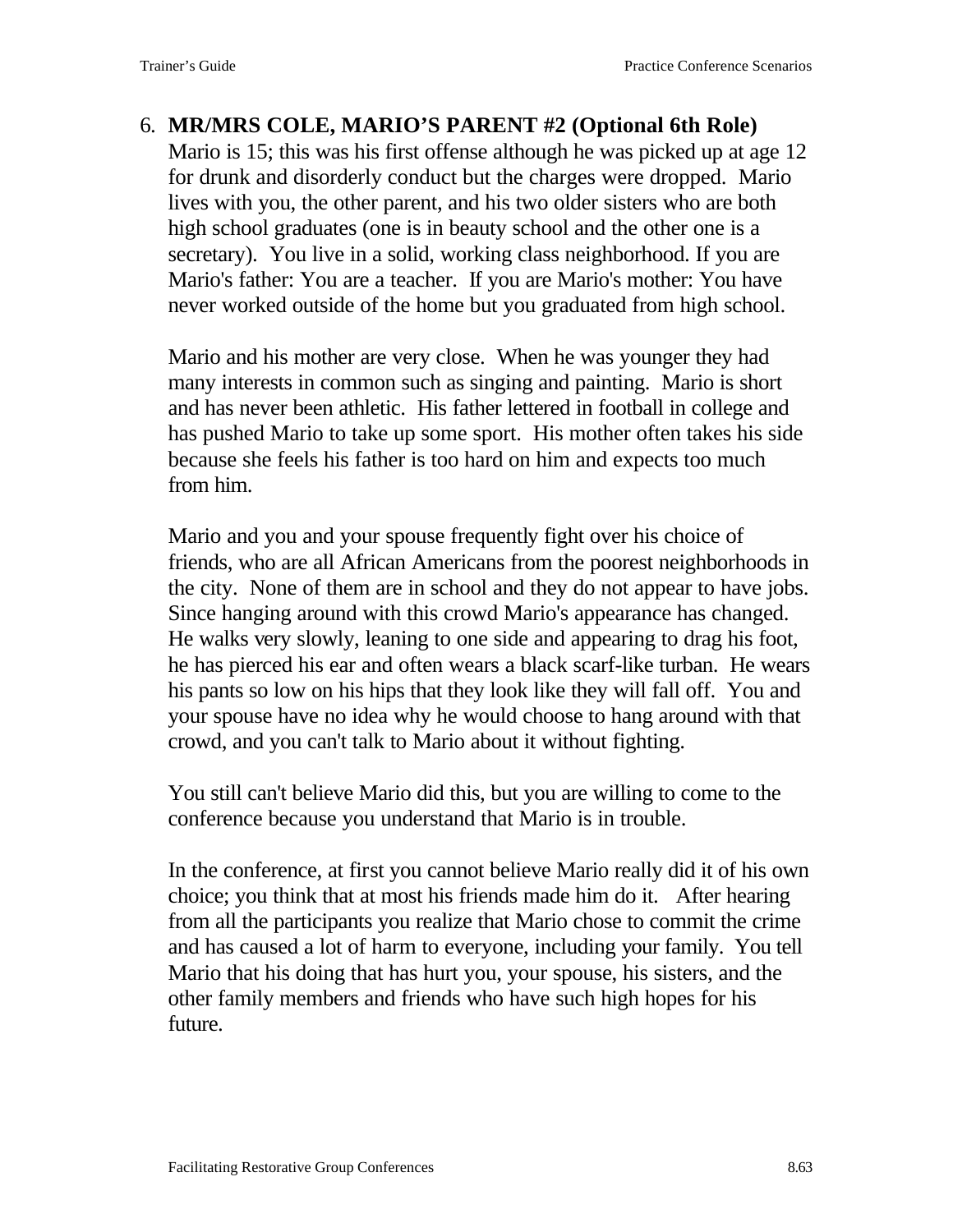#### **STOLEN TRUCK**

#### GENERAL INFORMATION

Erin, a 15-year-old boy who lives with both parents, stole a truck from a driveway in a nearby neighborhood. Although two friends were nearby, he was the only one who actually got into the truck. He drove it through a local fast food restaurant drive through, then took it for a ride and when trying to put it back where he got it, misjudged a turn and ran it into a neighbor's tree. It cost \$600 beyond insurance to fix the truck and it took a week. The owner is a freelance roofer and was unable to work while the truck was in the shop.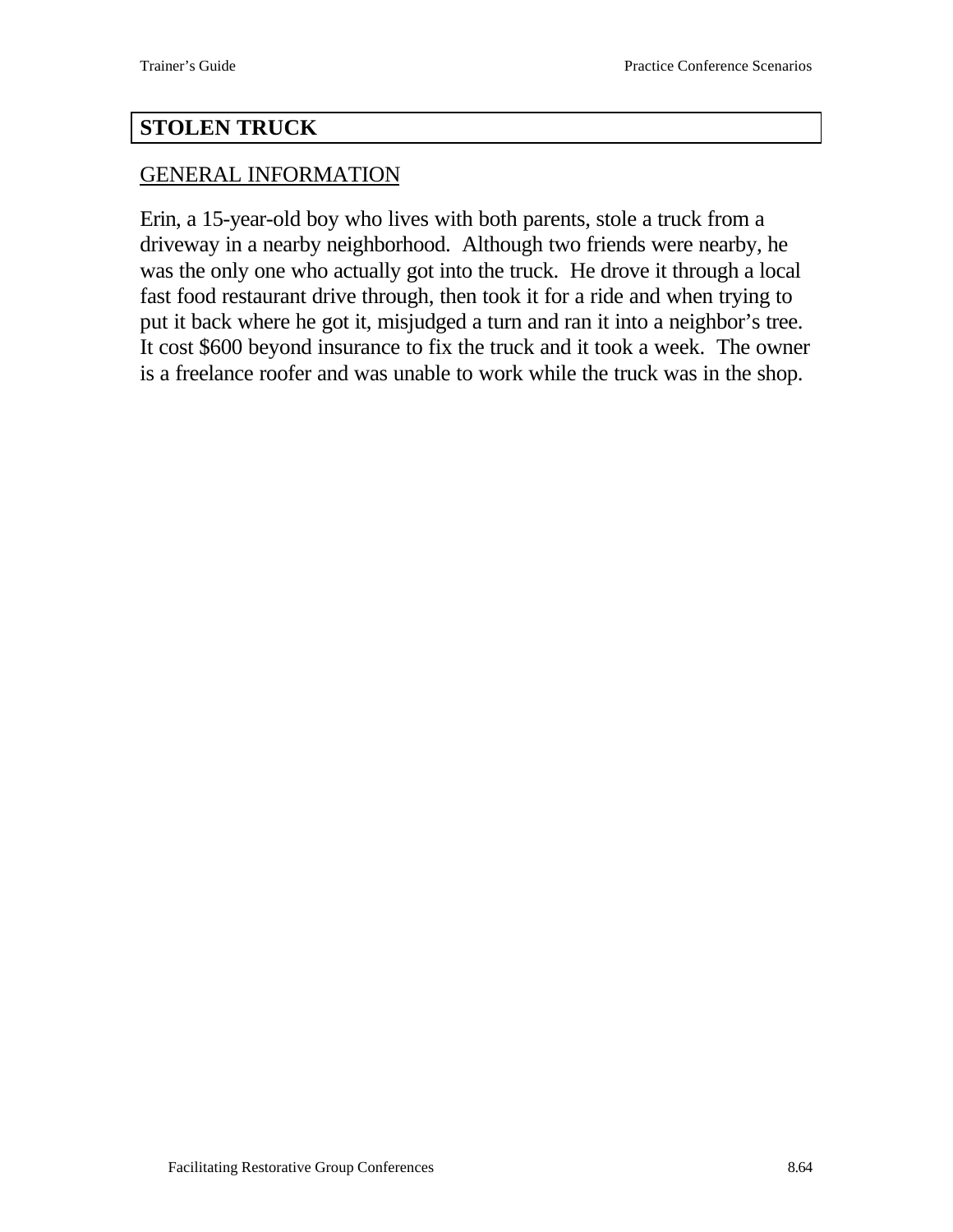### ROLES – 6 including facilitator

## 1. **FACILITATOR**

## 2. **ERIN, OFFENDER**

You are a 15-year-old boy who lives with his parents. You go to school, but don't do so well grade wise. You don't get into much trouble at home or at school, but you spend most of your time with your friends, some of whom have broken into cars, trespassed and shoplifted beer and cigarettes. You don't think those things are right to do, but you don't think they're a big deal either. Your friends dared you to steal the truck and it was exciting at the time. Now you wish you had never done it.

## 3. **ERIN'S MOTHER**

You are there to support Erin, but don't understand why he would do such a thing. He's never been much trouble to you, but lately he seems remote and out of touch. You don't know his new friends and he doesn't seem to spend any time at home anymore.

## 4. **ERIN'S FATHER**

You are angry with Erin for stealing the truck, but you don't think it's a big deal – boys will be boys. Still, it doesn't seem like Erin to do something so wrong. You are there to support him, but also to make sure he doesn't get railroaded into doing more than he has to.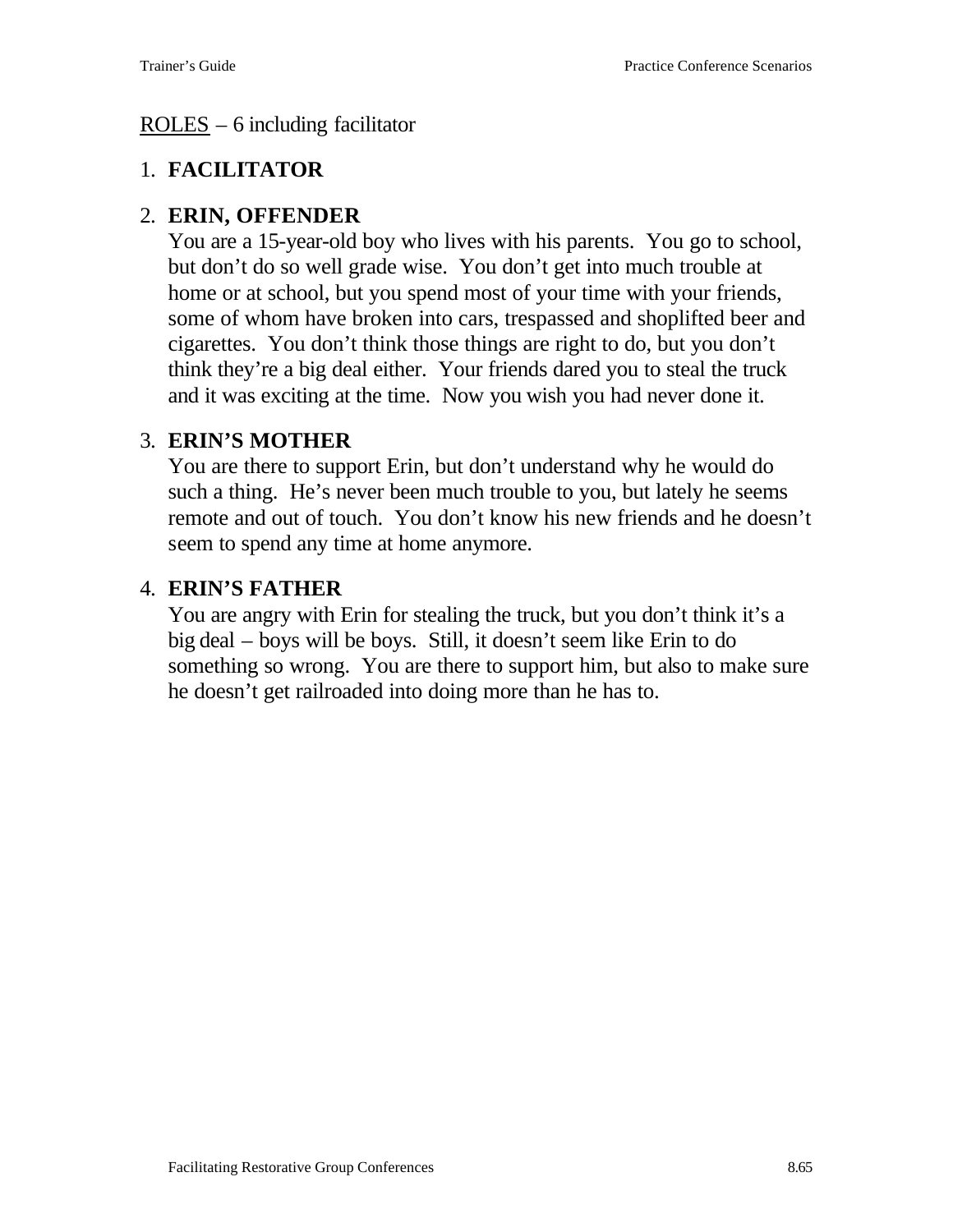# 5. **JOEL, VICTIM**

You are angry that your truck was stolen and damaged. It cost you five days of work as a roofer. You intend to let Erin know that what he did was a big deal, at least to you.

At the conference, you find yourself looking at Erin and worrying that he might follow in your footsteps. So, with some hesitation you tell him your story. You, too, had stolen a vehicle when you were fifteen, but you did not stop at that. You told him that over the past fifteen years you had spent eight of them in juvenile institutions or prisons. You told him that you have been out of prison for four years now and had gotten a good job and are working hard to be an honest citizen. You tell Erin how you hoped for a better life for him than he had had.

You explain to Erin that the money to repair the truck was not as important as Erin getting something from this was was.

## 6. **JOEL'S WIFE**

You are upset about the truck being damaged and the loss of work. After a long time trying, Joel finally has steady work and the two of you want to start a family. You met Joel through a church group and the two of you are very active in the local church. Joel donates building repairs and you help some elderly folks who can't get out much.

Money is still tight and this is a real blow to you. Still, when you look at Erin, all you can think of is that he could have killed somebody in that truck. You want to shake some sense into him.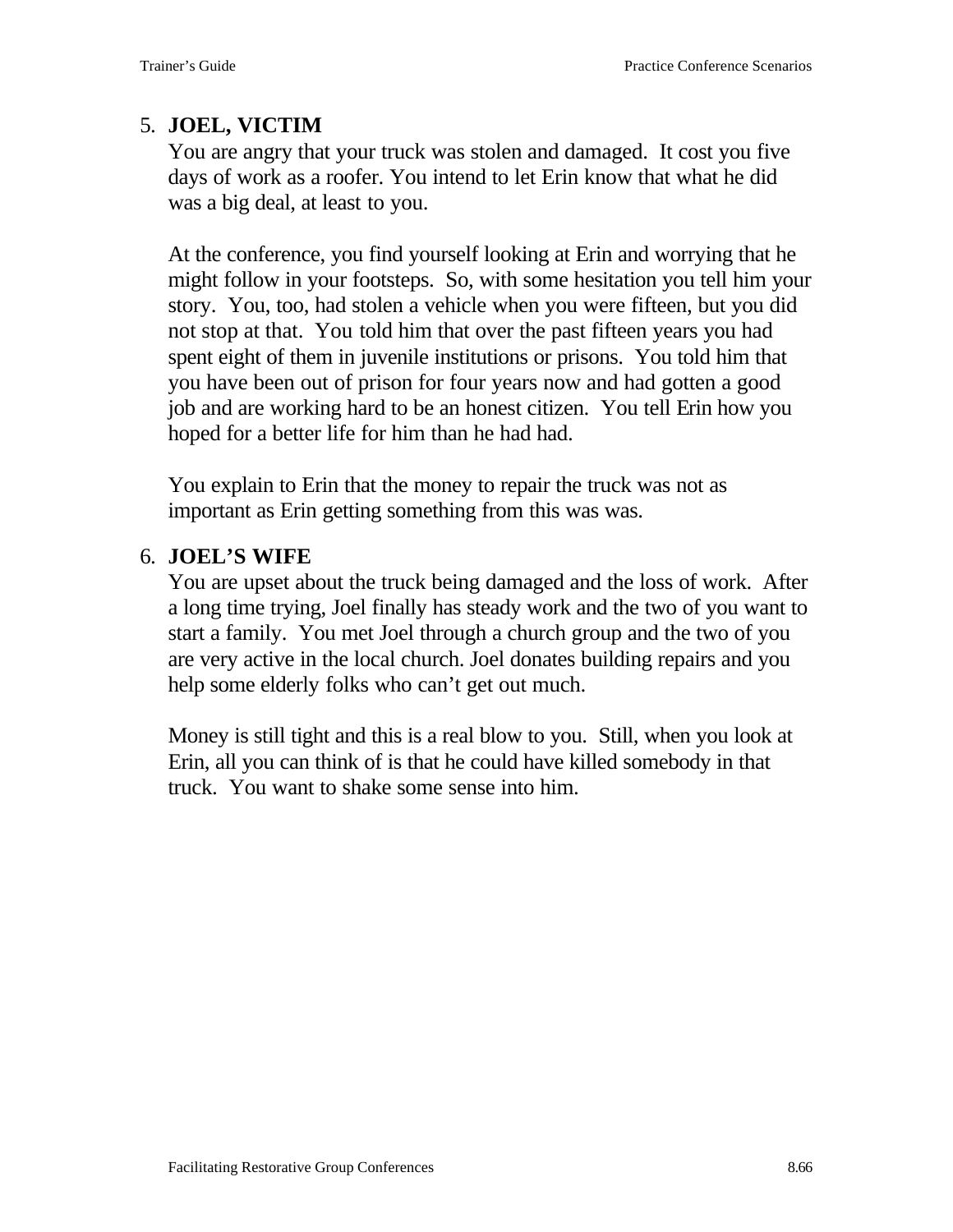# **DUI WITH INJURY (POST DISPOSITION)** GENERAL INFORMATION

Jason, a 17-year-old was driving his newly purchased car around with two other friends. They had been drinking beer for about two hours when they pulled into the neighborhood McDonalds around midnight because they knew some friends would be there. Jason was already in trouble with his mother for breaking curfew and drinking on another occasion and he wasn't supposed to be using the car at all. He knew that she was out with her boyfriend for the evening but figured they would be home shortly after midnight. He knew he had to get his car home and pretend that he had been home all evening. Jason told his friends to get out of the car and ride home with another friend, which they did.

As Jason was backing out of the parking lot, he felt like the car had hit something. He turned around to look and saw people running towards his car. Jason got scared. He put the car in gear and took off.

About 2 hours after he got home, the police came to the door. He was questioned because a 25-year-old man had been hit at the McDonald's and the driver and taken off. The police officer took Jason down to the station and administered an intoxilator test. Jason showed .12 alcohol.

Jason was held in detox for the night, seen in court the next day and released to his mother. Two months later Jason was seen in court for DUI He was placed on probation and ordered to have a chemical assessment. He was also ordered to either a written apology or a conference depending on the victim's wishes. The man that he hit, David Jones, was not in court. Not much was said to Jason except that the man had a badly broken leg and had been in the hospital for quite some time.

The conference takes place after two preparation meetings with Jason and two with David and his supporters. It is 5 months after the incident at McDonalds.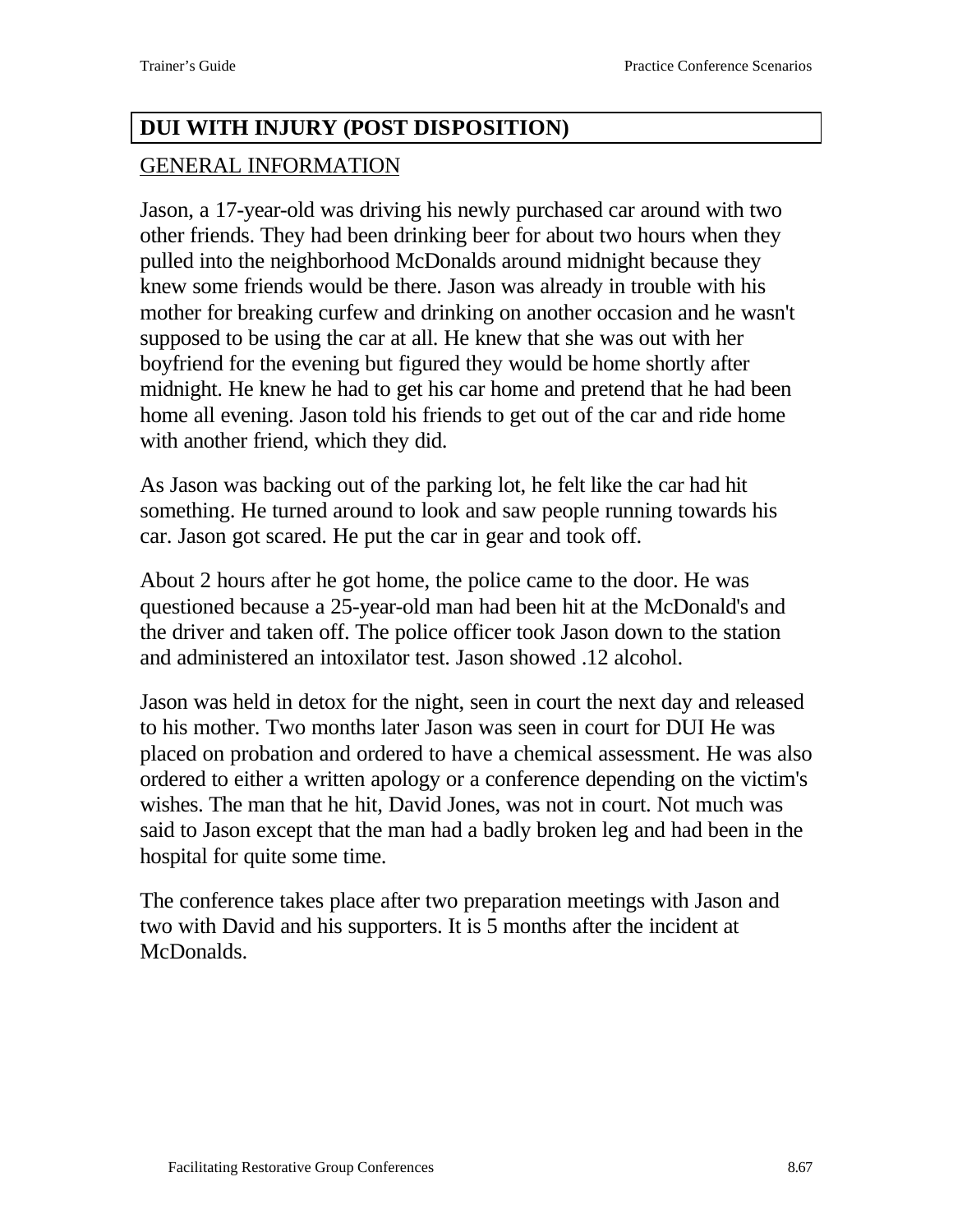### ROLES – 6 including facilitator

# 1. **FACILITATOR**

### 2. **JASON**:

He feels that it was only an accident. It could have happened to anyone because it was late at night, the parking lot was not well lit and after all, he was in a hurry because of his mother. He is trying to minimize the issue of drinking from his mother because she has threatened to place him in treatment after the assessment showed that he was a problem drinker, He feels bad that he hurt the man but and would like to tell him that he is sorry,

## 3. **JASON'S MOTHER**

She is SO angry and so disappointed in Jason. This drinking has gotten way out of hand. She is particularly worried because Jason's father is a recovering alcoholic. She knew him in high school and this is the way he started as well. She wanted the court to place him in treatment but they would not. Based on the chemical assessment that found Jason to be a problem drinker, the probation officer is arranging for him to attend an outpatient facility. She is extremely worried about having to pay for the man's medical costs. Her insurance company has already contacted her and there is lot of red tape to work out.

## 4. **JASON'S FRIEND**

He had been with Jason that night and they have been friends for most of their lives. He knows that Jason was in a big hurry to get home and feels that Jason wasn't that drunk- at least not that night. However, hie is getting concerned about Jason's binge drinking, He wants to protect Jason but he also is concerned about him.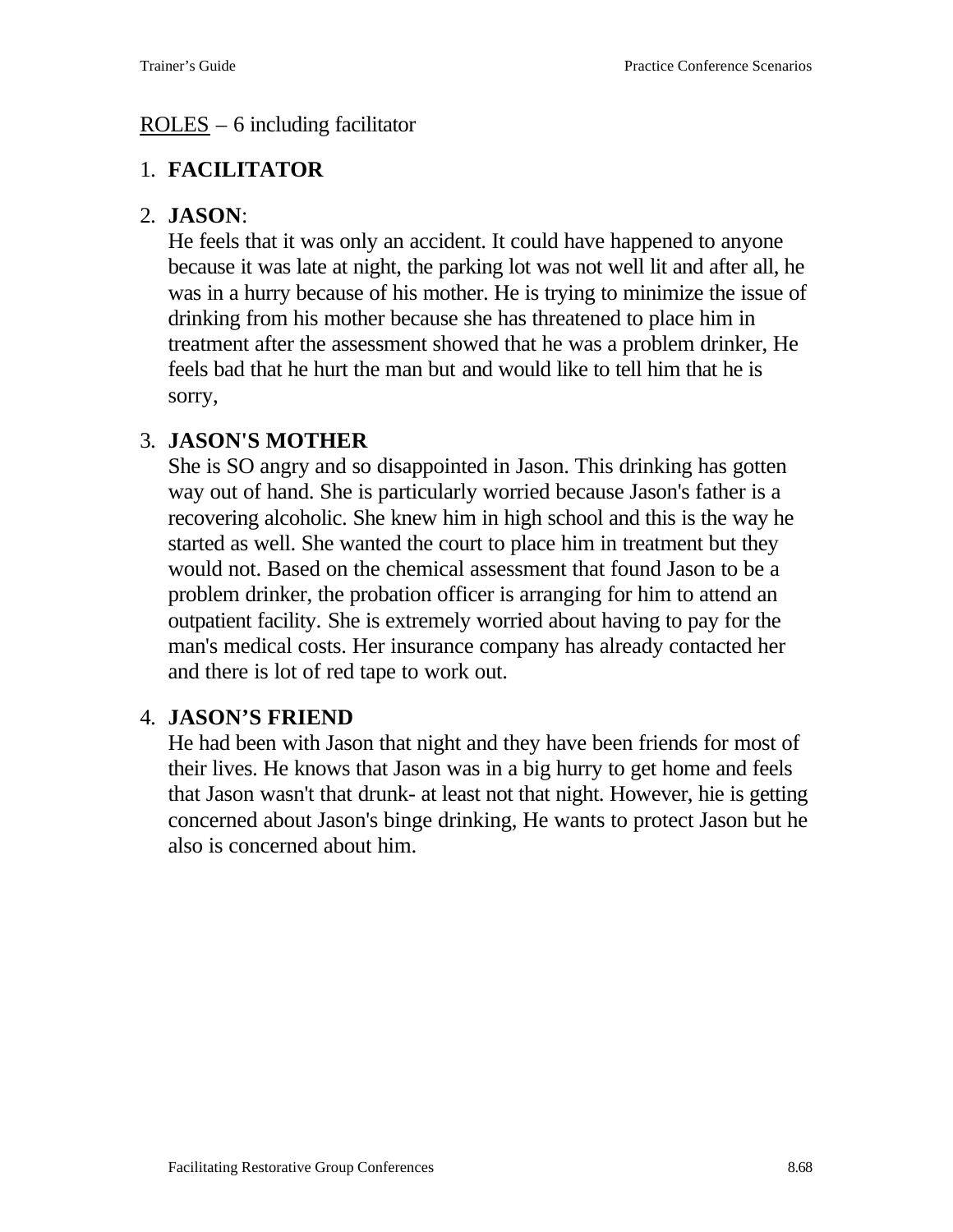# 5. **DAVID JONES, THE VICTIM**

David was taken by ambulance directly to the hospital. His leg was crushed in numerous places and he has had three surgeries in the first three months. Over the past two months he has been in therapy but the doctors tell him that he will never regain normal use of his leg. His auto insurance has paid for most of the hospital bills except he has out-of pocket costs because he ran through all of his sick hours at work and missed about 30 days of work. That means that he has about \$2000 outof pocket cost so far and still more to go. At first he was angry. But he is a pretty introspective guy and feels that perhaps there was a reason that this happened. If he can help Jason with his drinking then all is not lost.

### 6. **DAVID'S GIRLFRIEND**

She is angry and not at all as forgiving as David is, She has been with him for all of the surgeries, driven him to therapy, and basically taken care of him. She has two kids, ages - 2 and 5 and has had day care costs totaling about \$500 so far.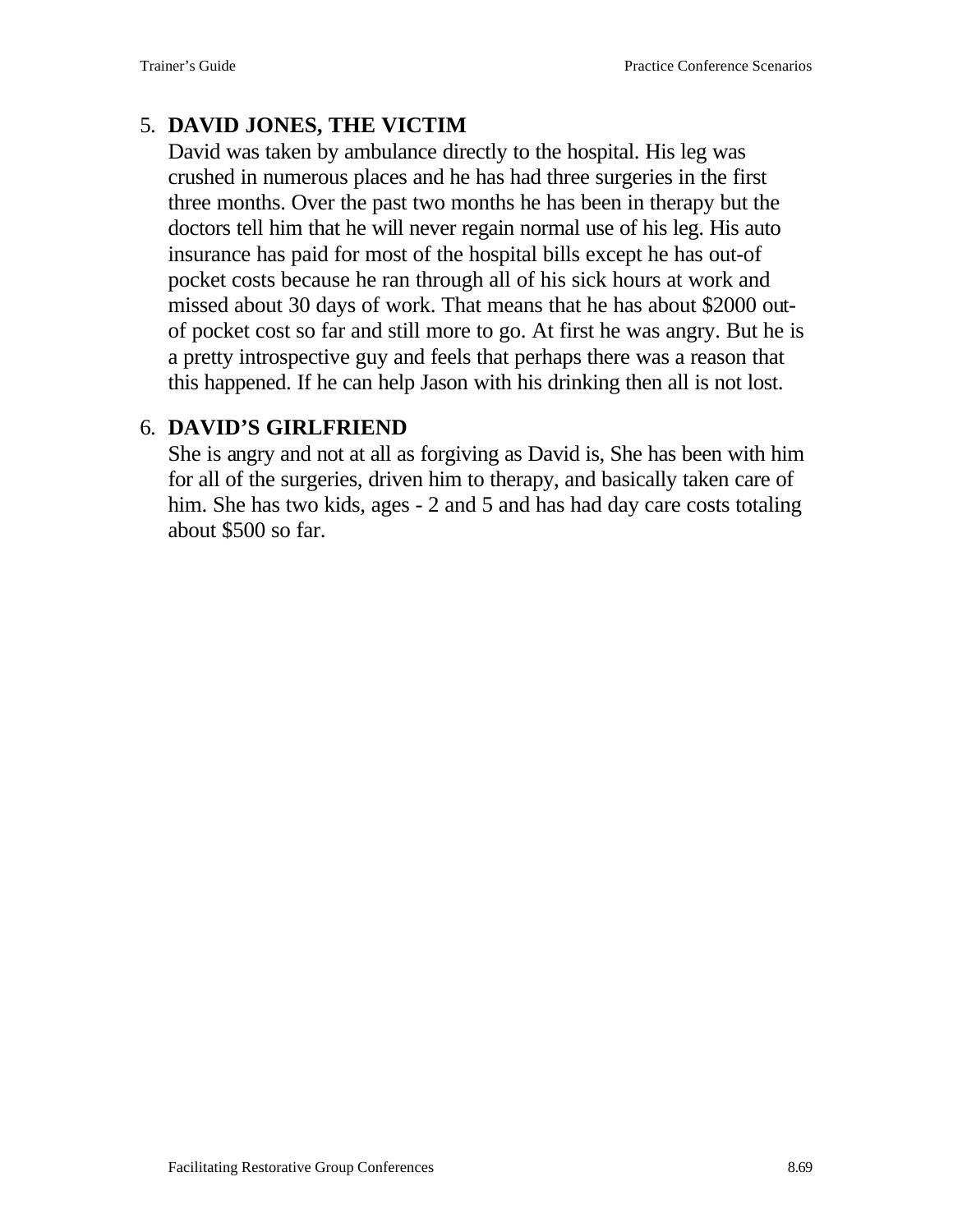# **TOBACCO**

## GENERAL INFORMATION

Angela and Bruce were cited for smoking and tobacco possession outside the local theater last Sunday. Both had cigarettes and Bruce had chewing tobacco. Both are 16 and play soccer at the local high school. A conference is to be held with the following attendees: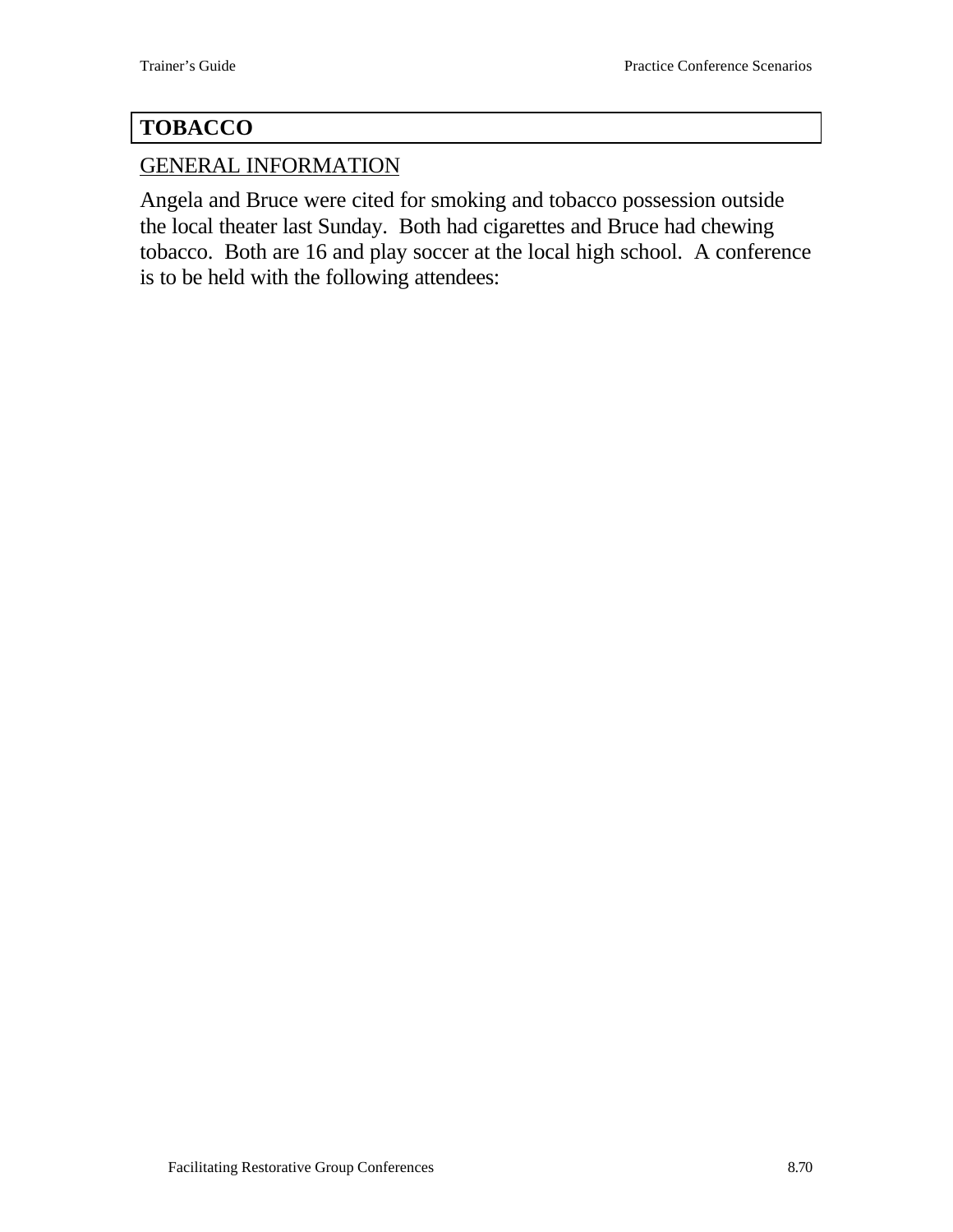### ROLES - 6 including facilitator

# 1. **FACILITATOR**

# 2. **BRUCE, OFFENDER**

You think this is really dumb. You have been using tobacco since you were eight just like everybody else in your family. Most of your relatives die young so you don't think much of the health care scare tactics of the anti's. You want to pay a fine and move on.

# 3. **ANGELA, OFFENDER**

Like Bruce you think this is pretty dumb. Don't people have better things to do? How about all the real crime out there? You have never been in trouble of any kind and now your parents think you are headed for jail or something. You do feel bad about how hurt they are by this. You are also worried about the soccer team and how this will affect that.

## 4. **BILLY, BRUCE'S PARENT**

You are really opposed to these tobacco laws and you are here to vent about this waste of tax dollars. AS YOU COUGH—you say that you have smoked and chewed for over 35 years and are healthy as an ox. Let the boy be and let's go home. You do wind up acknowledging that most of your relatives die young from heart attack, stroke or emphysema.

# 5. **SAM, ANGELA'S PARENT**

You are shocked at Angela. You do not want to think of her as a bad girl but you are frightened she is headed down the wrong path. You want her to stay away from Bruce too. You tell Angela how your friend was recently arrested for selling tobacco to a minor. She had to pay a \$500 fine and do 30 hours of community service. You think Angela should have a fitting penalty as well. You don't much care about Bruce as long as he stays away from Angela.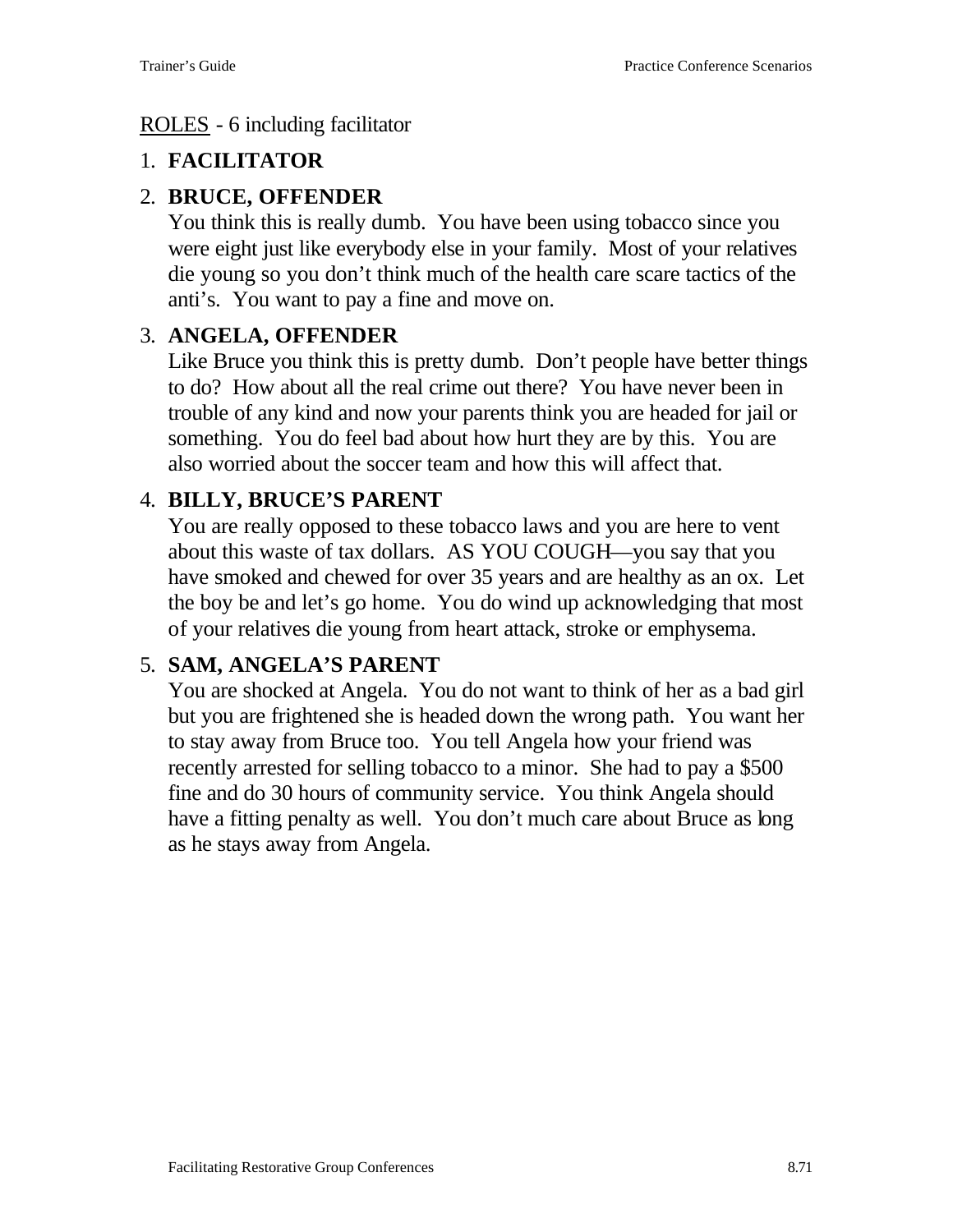# 6. **JIMBO JOHNSON, COMMUNITY REC SOCCER COACH**

You taught both these young soccer stars how to play. You are worried they could get kicked off the school team. You know that the school has found out about this and there will be some kind of sanction. You remind them that your rule is you smoke, chew or play but not both. You are very disappointed in both. You tell Bruce he is good enough to get a college scholarship and that may be the only way he could ever afford college. You show Bruce and his parent a cost sheet you have done figuring out how much money they will spend on tobacco from the time Bruce was born to the time he would start college. You compare that to the cost of the state university for four years. You point out they could have paid for Bruce to become a doctor if they had put that money into investments instead of tobacco. You agree on the idea of a fitting penalty but insist that both get equal treatment. You also think both should write a research paper on tobacco and its affects on the human body and you want both to visit a cancer ward to observe first hand what tobacco can do.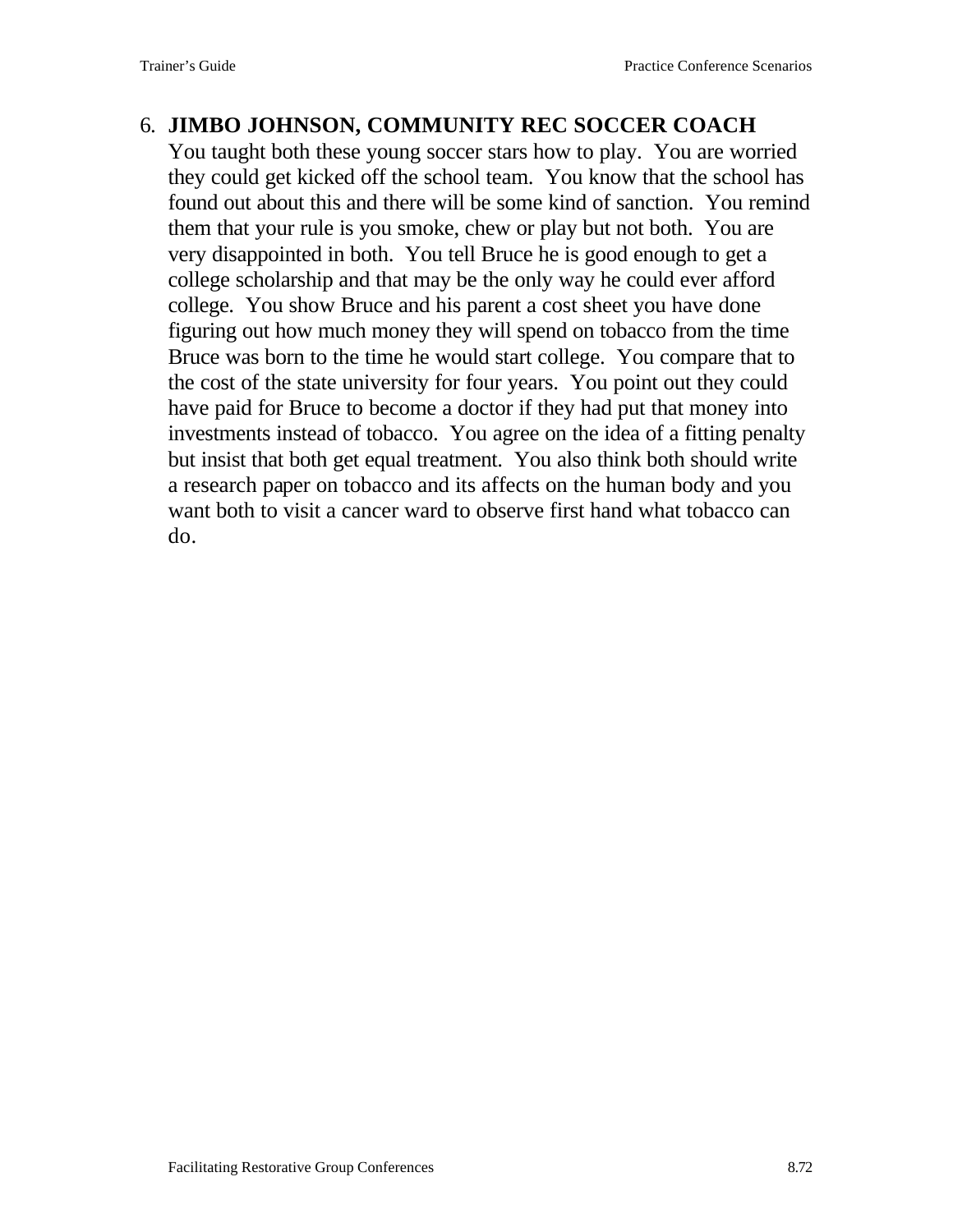#### **DAMAGED HELMET**

#### GENERAL INFORMATION:

Jacob, age 15 admitted to a theft and criminal damage to property. Matthew, the victim, is a 13-year-old boy who attends the same school. Matthew is considered a vulnerable child because he suffered severe medical complications include a stroke as a result of a premature birth. He must wear a helmet when riding his bike because he has poor balance and a failure to wear the helmet could result in a fall that could kill him. The offense involved Jacob pushing Matthew off his bike and grabbing the helmet and then smashing it to the ground. Matthew was not injured.

Matthew's mother had committed suicide two years earlier and Matthew's father was the sole support and parent to Matthew and his 12 and 8 year old brother and sister. Matthew's father was contacted prior to court and he told staff that he would like to meet with Jacob because he would like him to know how this has effected Matthew and his two siblings.

Jacob was court ordered to participate in conferencing.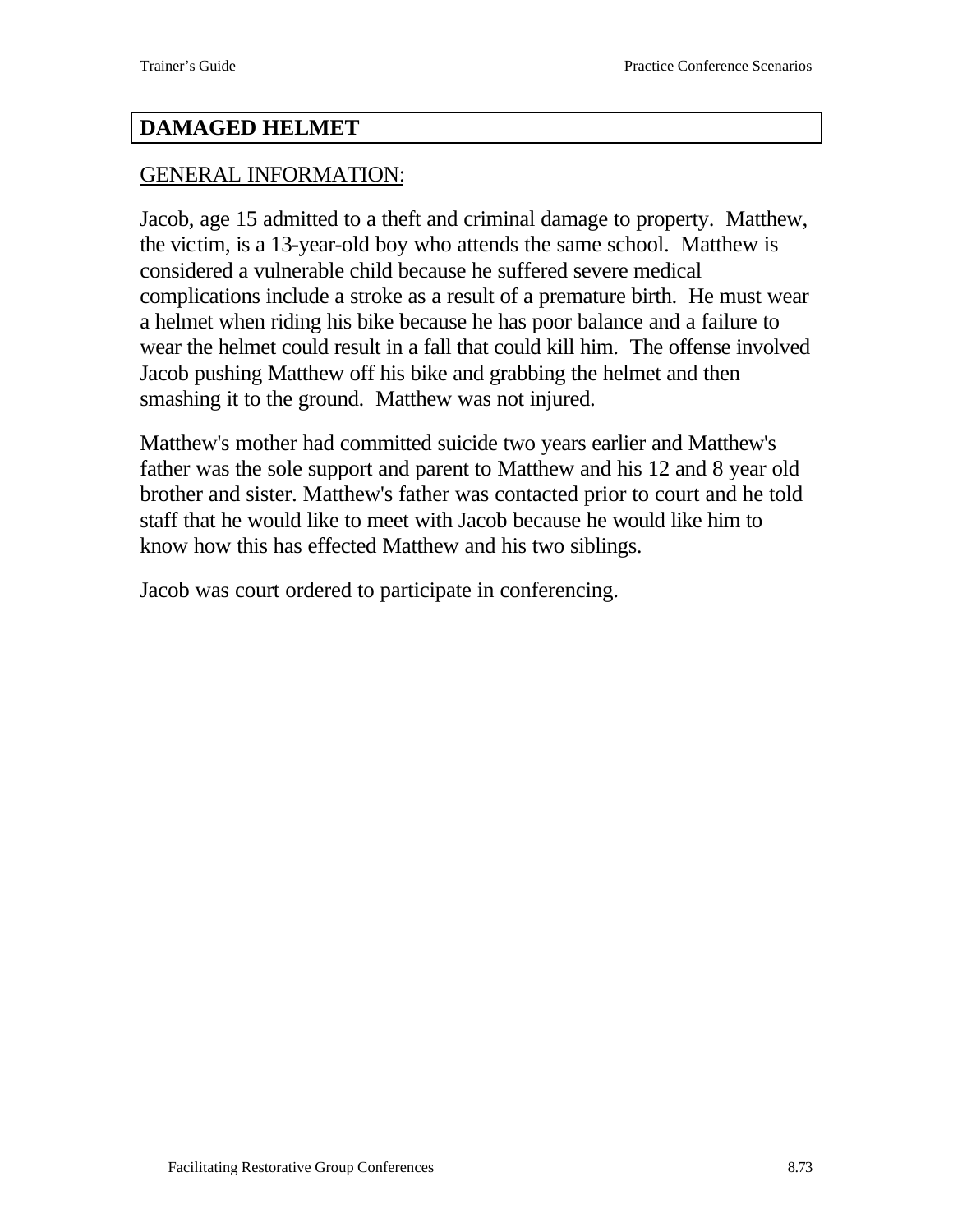#### ROLES - 7 including facilitator

# 1. **FACILITATOR**

# 2. **JACOB**

Jacob took the helmet because other kids egged him on. He has taken full responsibility because he won't 'rat' on a friend. He knows it was wrong to pick on someone with a handicap.

### 3. **JACOB'S MOTHER**

Jacob's mother sees that the incident has affected her family as well. His actions made her and the whole family look bad. She is glad for the opportunity to participate in the conference because it will give Jacob a chance to make up for the trouble he has caused. Kids at school have claimed that Jacob was spreading jokes about Matthew's mother. Jacob has told her that he never did that, and that he has told kids to 'knock it off' but that some of them have persisted. She hopes that he can set this straight with Matthew and his father. Jacob has a friend who has a disability, so she doesn't understand why he did this.

#### 4. **MATTHEW**

Matthew is substantially hearing impaired and lacks motor skills on the left side of his body. He has a hard time walking and can fall over so he must wear a helmet whenever he rides his bike. He is used to people starring at him and making jokes about him, but he is not used to having his things stolen. He tries to blend in and not get noticed. He just wishes people would leave him alone.

# 5. **MATTHEW'S FATHER**

He said that he is a single father and works full time. He had to take off time from work the day that this happened to pick up Matthew from school because Matthew could not ride his bike home without the helmet. He wants Jacob to know about the medical conditions that Matthew lives with and how they complicate his life. He also wanted Jacob to know that he was not angry with him. He understood that he had made a mistake and he wanted Jacob to learn from the mistake. He remembers making a similar mistake when he was young.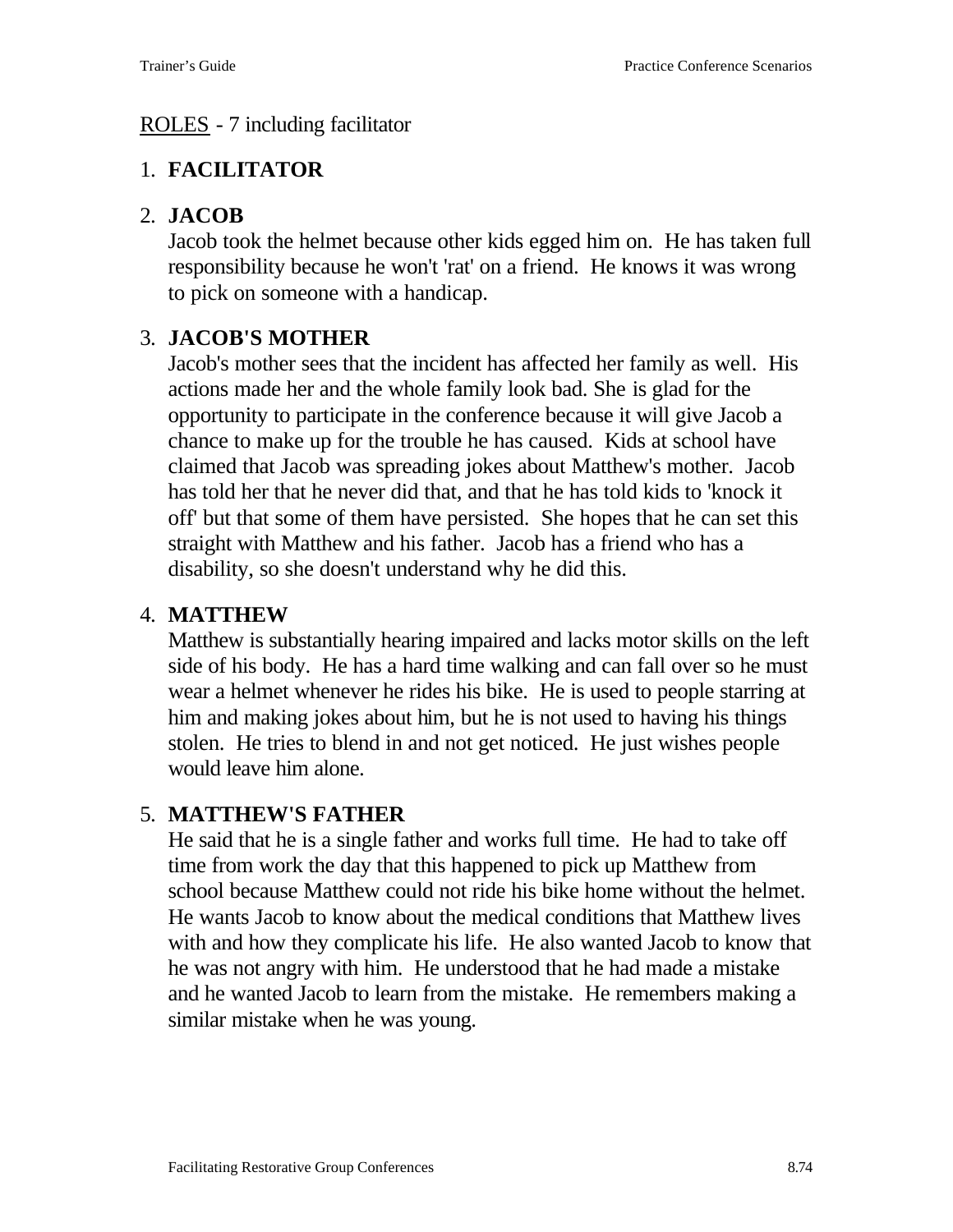# 6. **SCHOOL COUNSELOR**

The counselor knows both Jacob and Matthew. She believes that Jacob is a good person, but is working at being a part of the popular group at the school. She believes that Matthew is fragile and that he works hard to fit in, but that he is traumatized by the teasing of the other students.

# 7. **MARY**

Mary is Matthew's 8 year old sister. She, Matthew, their brother and their father are a very close family, especially since their mother died. Mary is very protective of Matthew and although she is younger and smaller she tries to watch out for his safety. She was angry and scared when she heard about his damaged bicycle helmet. Mary wants to be part of the conference, and Matthew and their father are glad she is attending.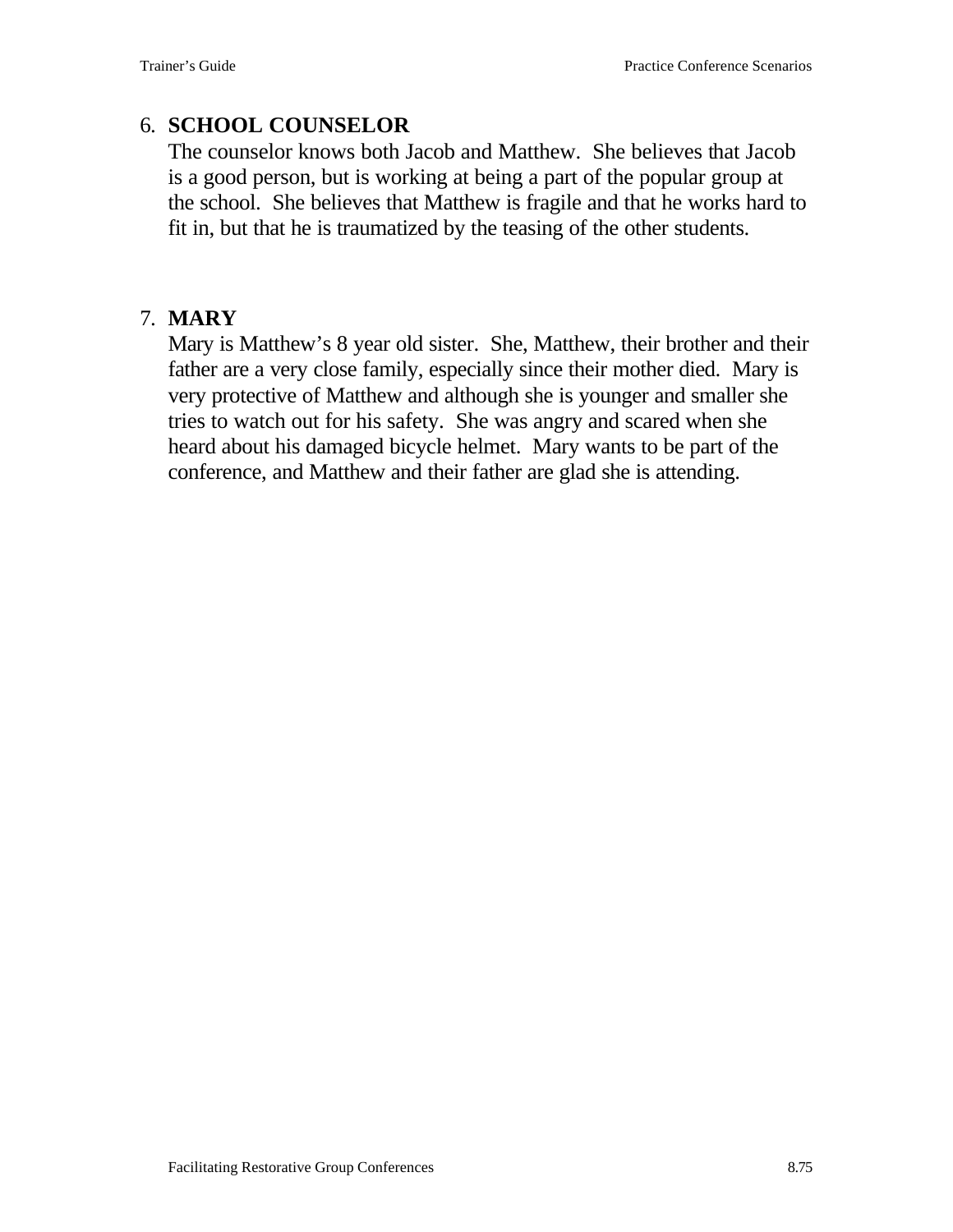#### **VACATION BURGLARY**

#### GENERAL INFORMATION

Mrs. Olson arrived home from vacation without her husband and son who stayed behind. She found that her house had been broken into and both cars were stolen. Other items eventually found to be missing were some jewelry, her checkbook, and items of her son's. Also damaged was the door jam. The vehicles were both found but not damaged and no restitution is required for them. Her biggest issue was the checkbook because three or four checks were written at different businesses like Dominos and McDonalds and she has had a miserable time getting it straightened out. She has been unable to cash checks or use her ATM card because she reported the checkbook stolen and the account has been frozen. She has now opened a new account, but it has been a major headache.

Tom is one of two people charged with the burglary. The second person, Andy, has denied the charges. Only Tom will participate in the conference. Tom is a friend of her son and used to eat dinner at their house and go the lake with them.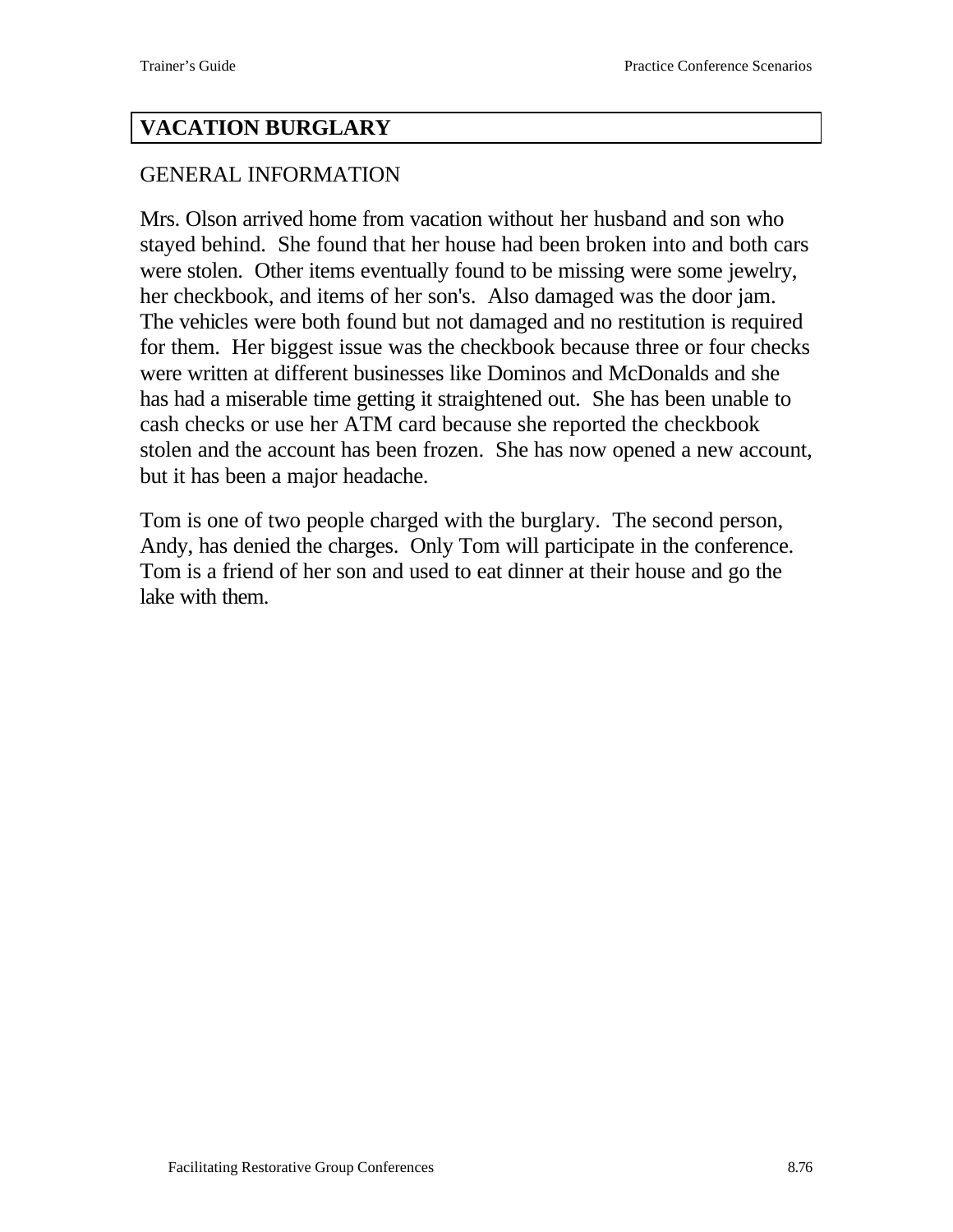#### ROLES - 6 including facilitator

# 1. **FACILITATOR**

# 2. **TOM, OFFENDER**

You are a 15-year-old boy charged with the burglary. You knew that the Olsons were leaving for vacation and you felt you were entitled to go into the house to retrieve a video game that you left there earlier when hanging out with their son. After all, you'd been there lots of times before. When another friend heard you were going over there, he started talking about taking one of the cars for a ride. Since they weren't home to use them, they'd never know. Before you really gave much thought to it, the two of you were entering the house and taking a car. You really didn't break in because you knew the sliding door had a funny latch and that if you played with it a little you could just open it up. You also looked through the house just to find the video game that you eventually found and took. You don't really know of any other things that were missing, but you figure your friend Andy took them. You did remember that he took the checkbook because you and Andy sort of gave the checks to someone else, but you didn't have anything to do with cashing them.

### 3. **BONNIE, TOM'S MOTHER**

You are very upset with tom. You can't believe that he would do this and you vacillate back and forth between defending him and jumping all over him. Life hasn't been easy since the divorce and Tom has really missed his father in his life. Tom frequently mentioned Mr. Olson and seemed to envy not being able to have a dad like that. All that you know is that between trying to work 40 hours a week and sometimes more, on a split shift no less, you feel overwhelmed. Tom and his brothers can be a handful. You just want someone to give you a break. The Olsons have a nice home and two parents and the whole American Dream thing. How does that compare with your life!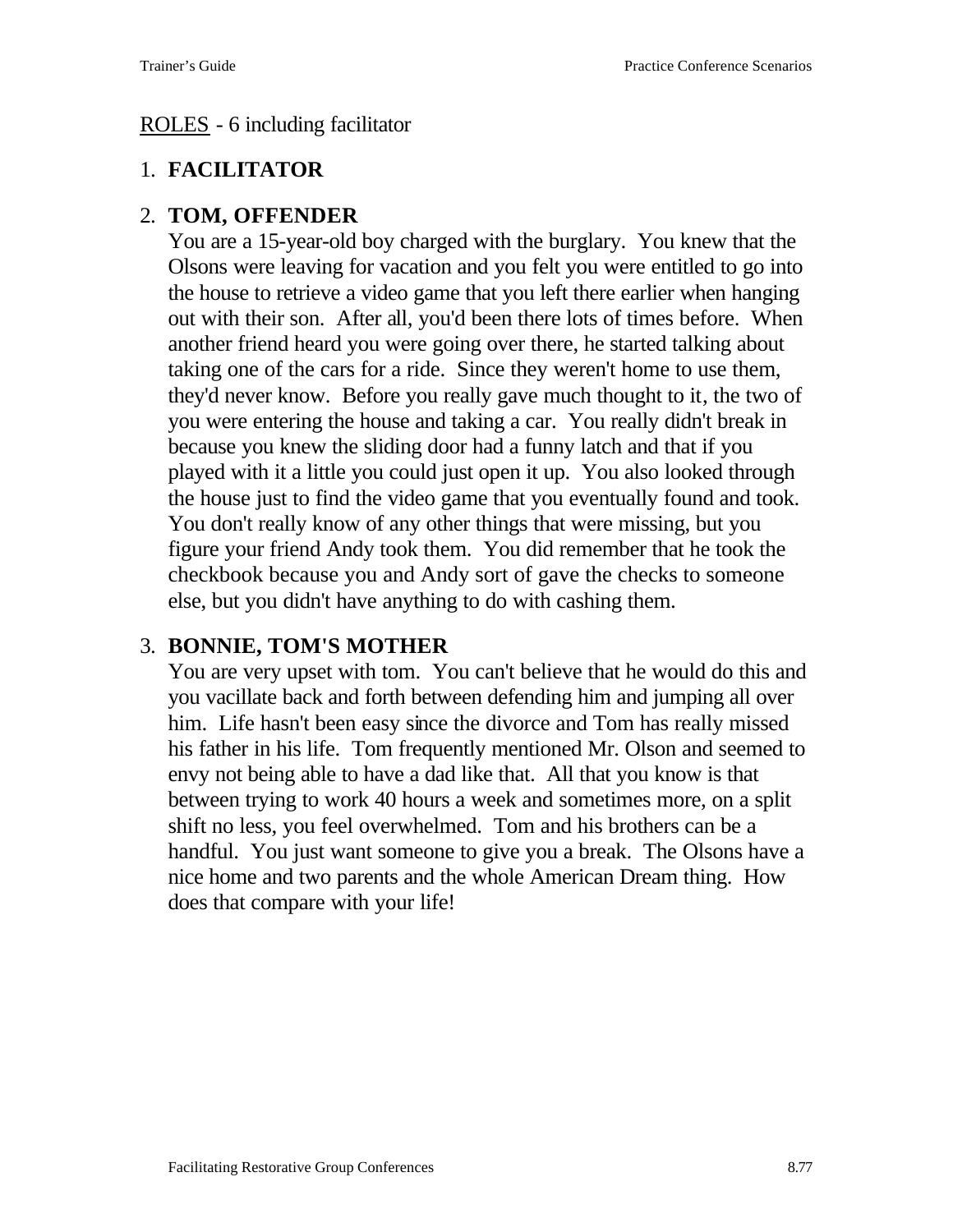#### 4. MRS. OLSON, VICTIM

You feel extremely violated and disheartened by this offense. You feel violated because you do not know where Tom went when he was in the house or what other kids were in the house. Nor do you know what they did in the house. Since some of your jewelry was found on tom, you can only assume that he was in the bedroom. You feel disheartened because you had treated Tom like a son. You even remember taking him to the medical clinic one time when he fell up at the lake and gashed his arm.

And then there are the checks. You know that Tom did not get charged with check forgery because no one knows who cashed the checks, but she believes that Tom either knows who cashed them or did so himself. Either way, it is his fault. Now you have a mess on your hands and you want Tom to know that. The businesses suffered losses due to the check and who is going to pay for that?

Then there are the vehicles. You got home and didn't even have one car to drive. Tom or his friends took both of the cars. Did he ever think about what he was doing? What was he going to do with the cars. And, does he have any idea how hard it was for her to get the cars back? You had to get a friend (two days later) to drive you to the impound lot and then pay an impounding fee and a towing feel (\$125 per car) to get them back. Currently, Tom is not allowed in your house or on your property. You simply do not feel that he can be trusted. You do see him frequently, however, because he hangs out with the neighbor kid across the street.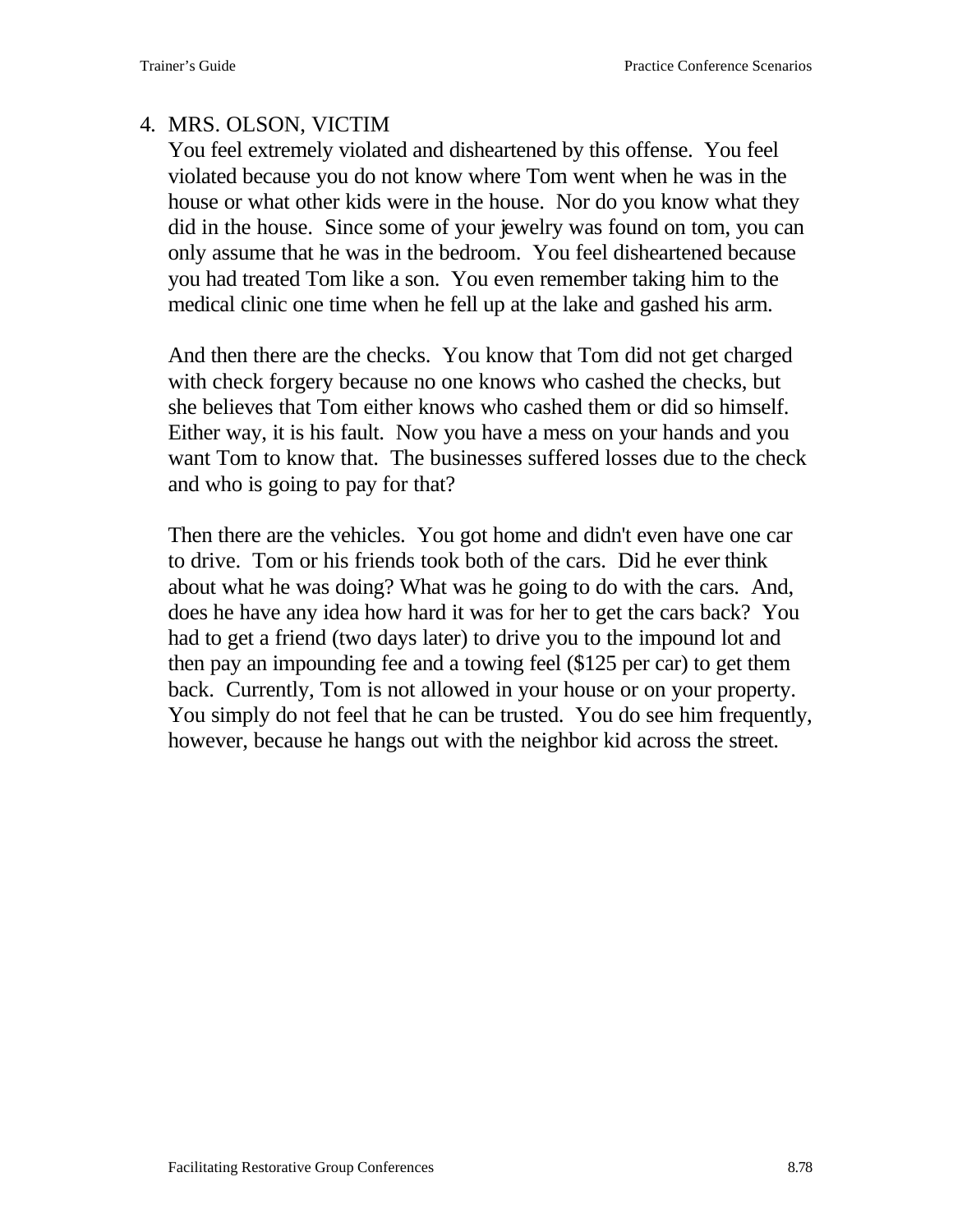# 5. **MR. OLSON, VICTIM**

You were very upset when your wife called and told you that you were burglarized. After all, you were 1500 nukes away and you felt that you should have been there. A day or so later when you found out who did the burglary, you got even angrier because Tom is a friend of your son's. They had done all kinds of things for him in the past. Because of this you curtailed your vacation, which was supposed to be some quality time with your son. Unfortunately, your wife had to take care of all the mess with the cars and deal with the bank because you couldn't get home as quickly as you wanted to because you couldn't get a flight.

You want to know why Tom would do this to you. Right now, you don't want Tom anywhere near your property. Your wife sees him nearly everyday because he visits the boy across the street. She feels badly because they have banned him from their property and because basically she thinks there is a good kid in there somewhere. You want restitution for the costs incurred including the \$250 for the impounding of the cars. He also wants Tom to know that driving their cars without a license was very dangerous and that someone could easily have gotten killed.

#### 6. SAM, THE OLSON'S SON

You are confused. You are upset that your parents are upset and that your vacation was cut short. You love your mother and hate it that she came home and found all these problems to face all by herself. You had been looking forward to the time with your dad for months. Still, you've known Tom for a long time and you thought he was a good guy. Tom's had a lot of problems too - especially since his dad left. His mother works all the time and they still have trouble paying their bills. His brothers are never around and Tom feels pretty alone. You were glad to have him do things with your family, and you thought he was more like a cousin than a friend. You can't believe he would do this to you and your family.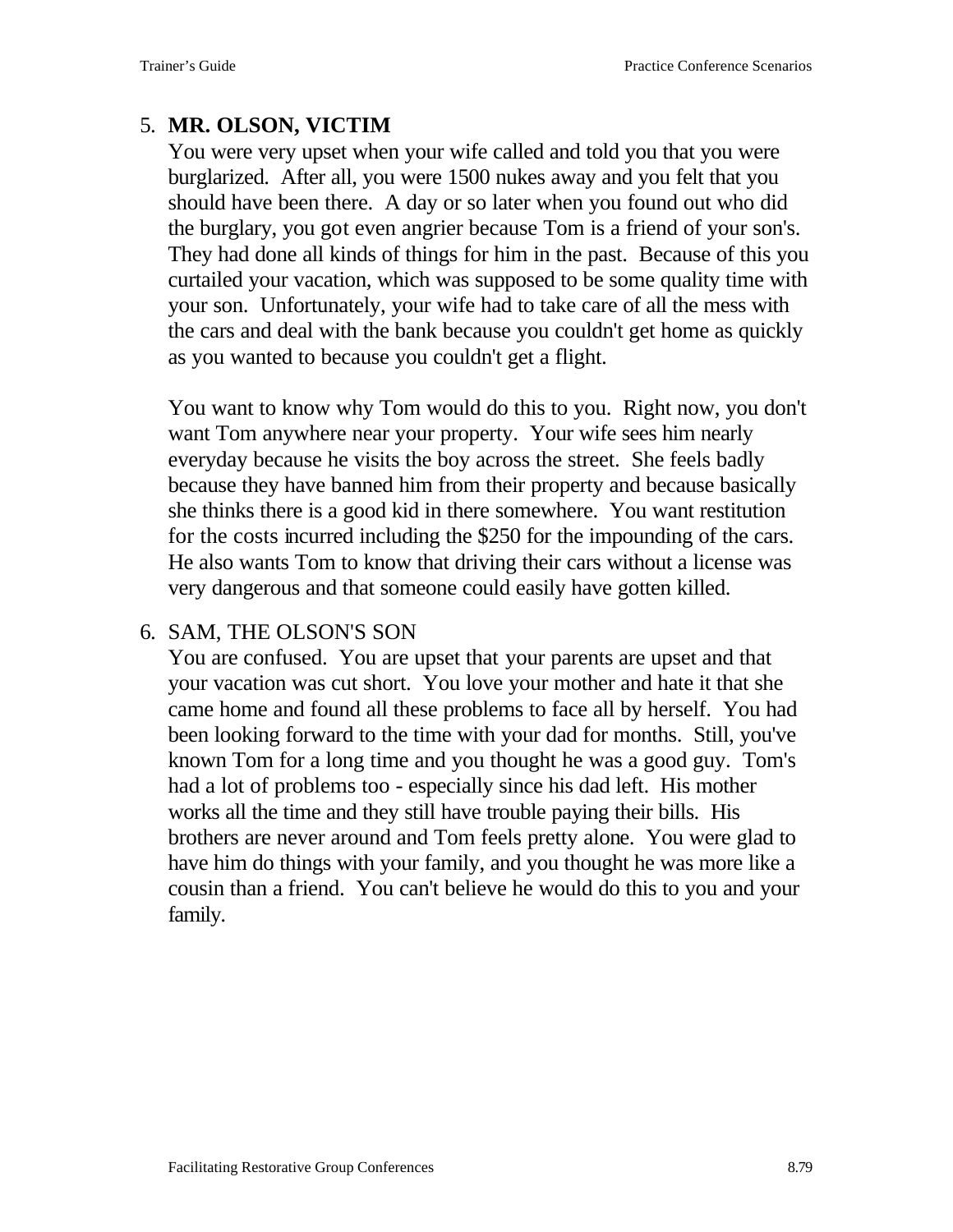### **FLYING MISSILE**

### GENERAL INFORMATION

George, a 13-year-old boy, was living in a modest home with his mother and younger sister. One afternoon, after school, George was up on the porch with a friend when Diane, a 13-year-old girl came walking by with her younger brother and sister. George and Diane had been together in a class several years ago, and they had several conflicts at that time. Since then George had gone to another school and didn't see Diane except when she occasionally passed his house.

At this point some things are not clear. Diane says she was just walking by, minding her own business when George showed her a knife and threatened to kill her. George claims that Diane said some inflammatory comments to him and he became angry, but did not have a knife or threaten her life. They both agree that Diane began to run and George picked up a brick and threw it at her, hitting her in the back.

Diane and her siblings found a public phone and called her mother. Mom picked her up and took her to the police station to file a report. An officer was called in from patrol to handle the case and photographed a bad bruise and swelling on Diane's back. The officer went to George's house and asked him to have his mother call so George could be interviewed in her presence.

George admitted to throwing the brick and claimed he did it in response to the taunts from Diane. The officer cited George, and since George had a prior diversion for some minor shoplifting, he was not eligible for another diversion. He, therefore, had a court hearing in which he was granted a deferred adjudication and was referred for community conferencing.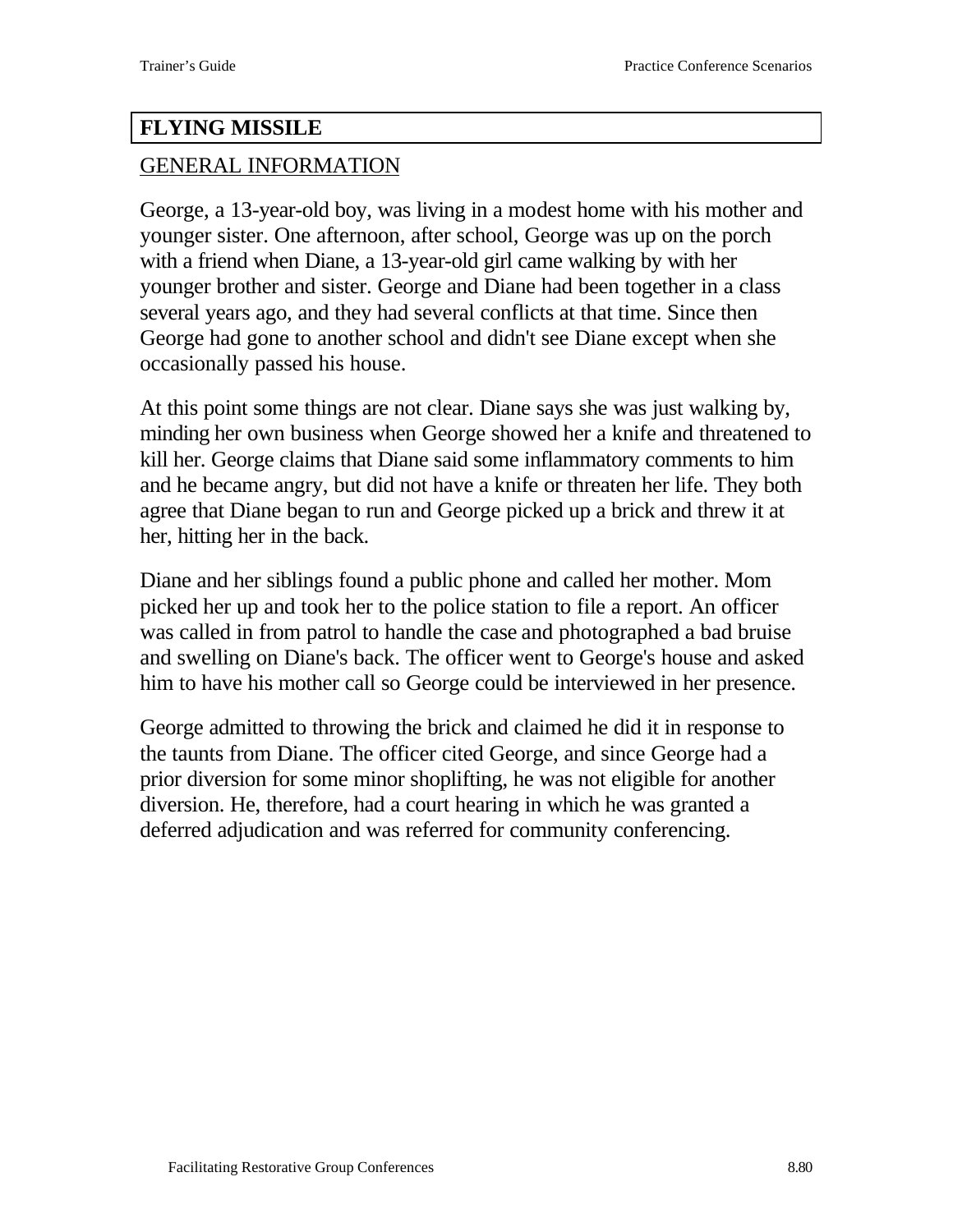#### $\frac{ROLES}{P}$  – 6-9 with one facilitator

# 1. **FACILITATOR**

# 2. **GEORGE, OFFENDER**

Your name is George. You are 13 years old and are enrolled in a public school. You live with your mom in a modest house in a nice neighborhood. Your parents have been divorced for three years and your father is remarried. Your parents get along fairly well now, and you get along well with your stepmother, but you don't see your father very often and your mom is very busy working to support you and your nine-yearold sister. You have to spend a lot of time after school hanging around the house to watch your sister rather than to be out playing with your friends. You are a good student, and except for an incident a few years ago in which you got caught for shoplifting some candy, you have not been in trouble and are considered a good, thoughtful boy. You are generally polite, yet can also be spirited.

You and Diane (victim) knew each other in school a few years ago and never did get along. You always thought she was too "goody-goody" and kissed-up to the teachers. She passes your house regularly, and you have had words with each other before. If she hadn't called you names, you wouldn't have lost your temper. You are sorry for having hurt her with the brick and tried to tell her that fight after you had thrown it. You have already been grounded by your parents, and you don't quite understand why you have to be at this conference.

### 3. **BETTY, GEORGE'S MOTHER**

You, Betty, are a lively, opinionated woman who is working hard to support her family since her divorce three years ago and make a new life for herself There never seems to be enough time. Sometimes you take care of the stress with alcohol. You love your children and are concerned and shamed at George having gotten into this situation. What other people think of you and your family is of great concern. You thought you knew your children well, and this incident shakes you to the core since George came within a whisker of causing great harm and affecting his life forever. You now want to take greater control and really, really make sure that he will never get into trouble again.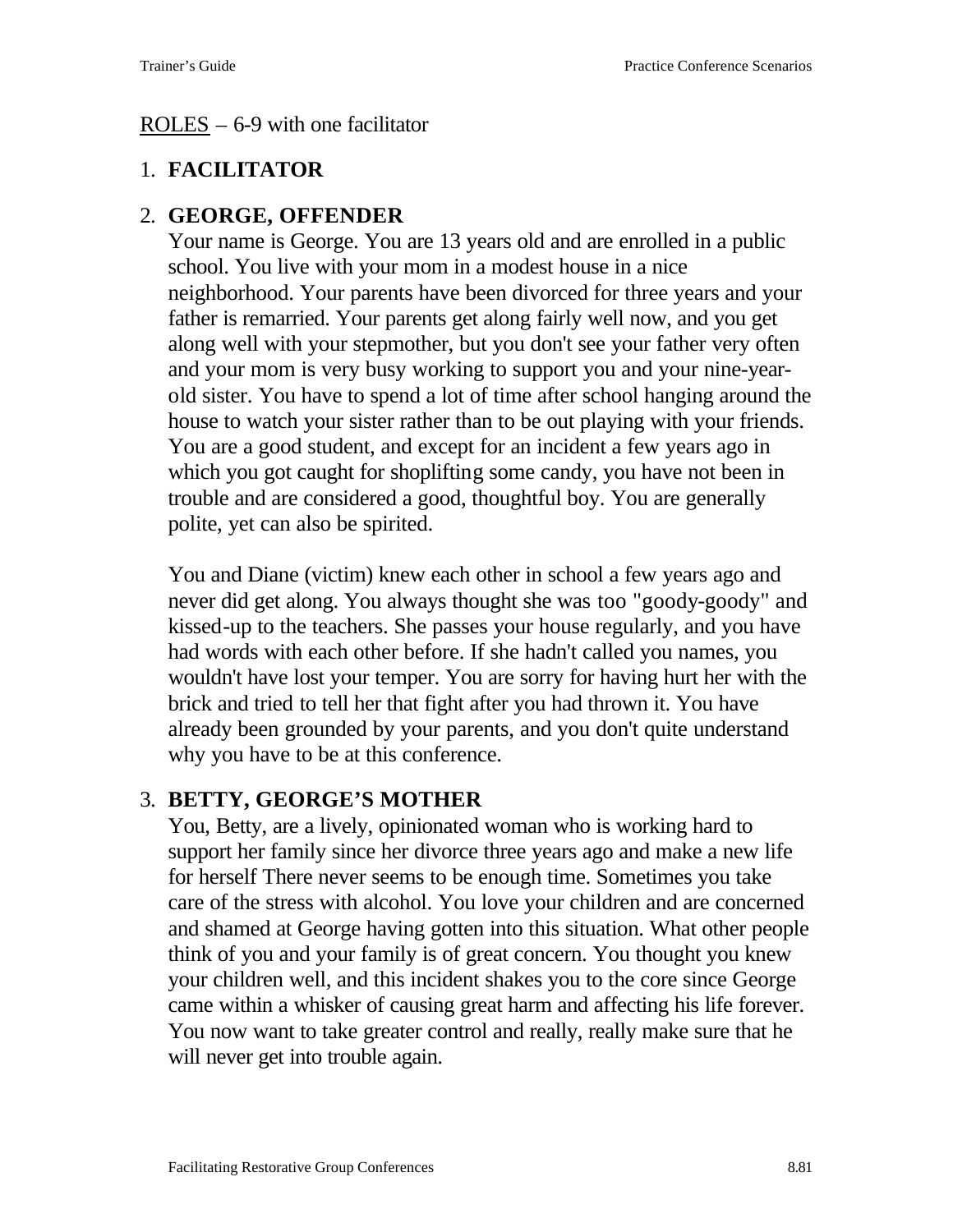# 4. **BOB, GEORGE'S FATHER**

Your name is Bob. You are a truck driver and work long hours. You are trying your best to spend time with your children and to be attentive to your new wife. You are a very rational person who tries to analyze everything. Your method of dealing with anger is to try to analyze the situation and see where different decisions could have been made to head off a confrontation. You try to cooperate with Betty to make decisions regarding the children. You would much rather be taking care of this situation within the family than have it aired out in public. This is very difficult for you. Like Betty, you have become worried about George and the kind of parenting job you have been doing. Trying to help George, you try to keep focusing the attention to the role Diane played by taunting George.

#### 5. **DIANE, VICTIM**

Your name is Diane and you are also 13 years old. You are very studious and might perhaps seem "prissy". You are quiet, polite, and helpful, a "perfect" child. Last year you left the public school system to go to a private school; so although you had been in classes with George in the past, you no longer are. You live with your mom and dad and two younger siblings. Your parents are very loving and supportive, and they do tend to be somewhat over protective. Since this incident, they are hovering over you even more. You wish this situation would go away and all you want from George is an apology. You are embarrassed that your parents want more to happen to George.

### 6. **CAROLE, DIANE'S MOTHER**

Your name is Carol. Being a good mother is the most important thing in the world to you. You have three children: Diane (13), her younger brother (10), and her sister (6). Your husband is a good provider, but you like to get out of the house at times, so you have a part time job. This incident has really upset you. Diane came really close to being seriously hurt. It made you realize that incidents like the shooting of kids in schoolyards could really happen. Now .you are afraid to let your children go out by themselves. You're really scared until they come back safely. Your husband, Dan, has been very supportive, but he's worried too. It's a very anxious time for you. You're angry with George for causing you to feel this way, and while you realize he's just a kid you want to make sure that somehow he realizes how much pain he has caused you and your family.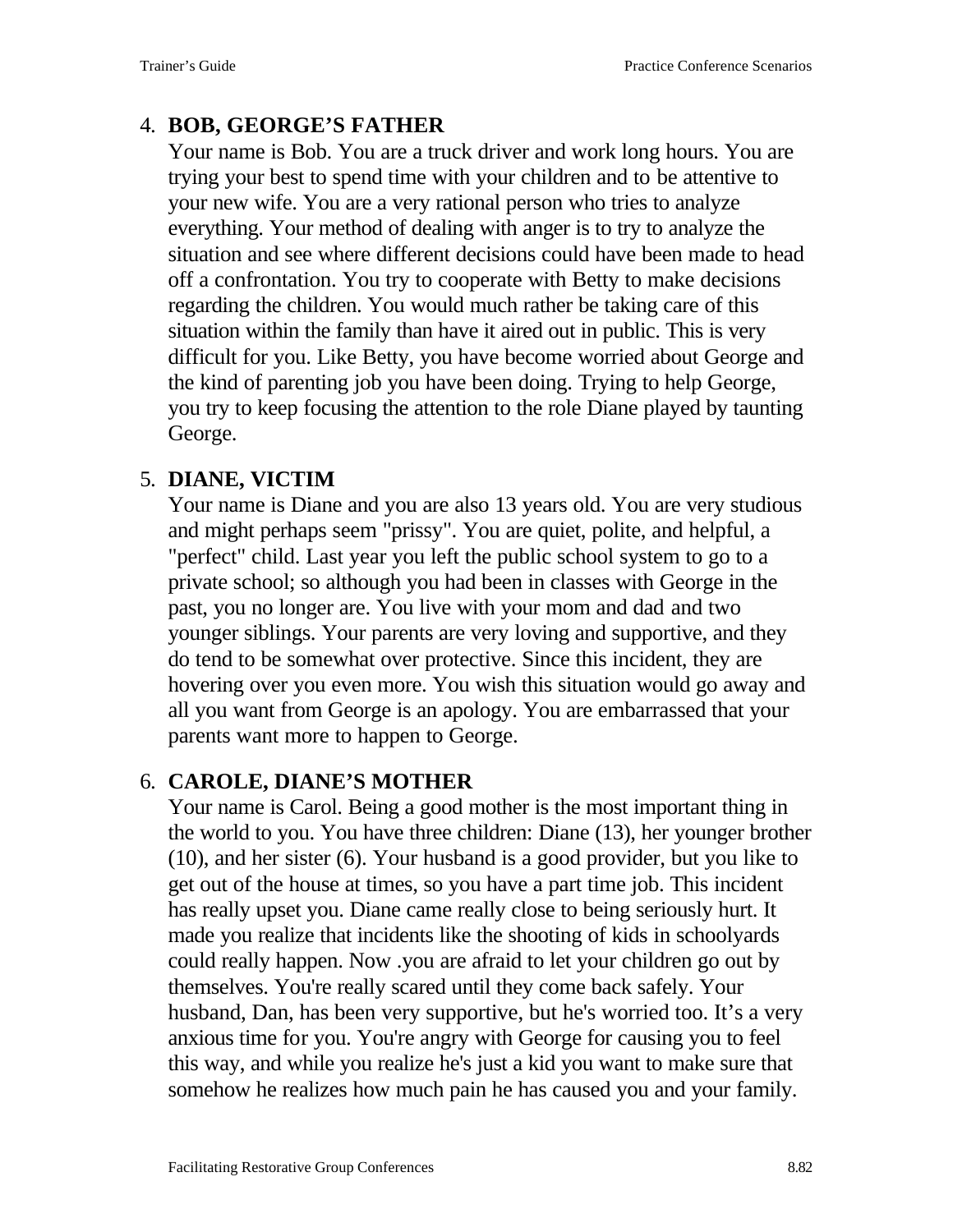# 7. **DAN, DIANE'S FATHER (Optional)**

Your name is Dan. You are a computer engineer and are quite involved in your work. Yet you manage to be a good father and love your children and want to protect them. Like Carol, this incident has made you realize just how easily disaster can strike. However, unlike Carol, as protective as you may feel, you also want your children to become independent. You struggle with being supportive to Carol and at the same time urging her to give the children some freedom. This is causing stress for both you and your relationship. You are really angry with George for having caused you family this pain and stress, and you want to see him punished severely.

#### 8. **ARRESTING OFFICER (Optional)**

You are Officer Steve. You were called off of patrol to take this call. You have two teenagers of your own, so you can relate to the feelings of Diane and her family and at the same time have some empathy for George. With all the really serious crimes you see out there, this really doesn't rate very highly. You are annoyed at the time this incident has taken you away from being on the streets dealing with more serious matters. You're not really too happy being at this conference because it is taking more of your time why can't they just give the some community service and get it over with?

### 9. **SANDRA, GEORGE'S NEIGHBOR (Optional)**

You are a neighbor of George's and a friend of his mothers. You have two children of your own and you do fear for their safety at times. But you also know George and feel protective of him in this situation. You keep trying to get the focus on the responsibility of the community to keep things like this from happening - "where have we fallen short as a society/community?" "What can we as a community do to keep this from happening again?"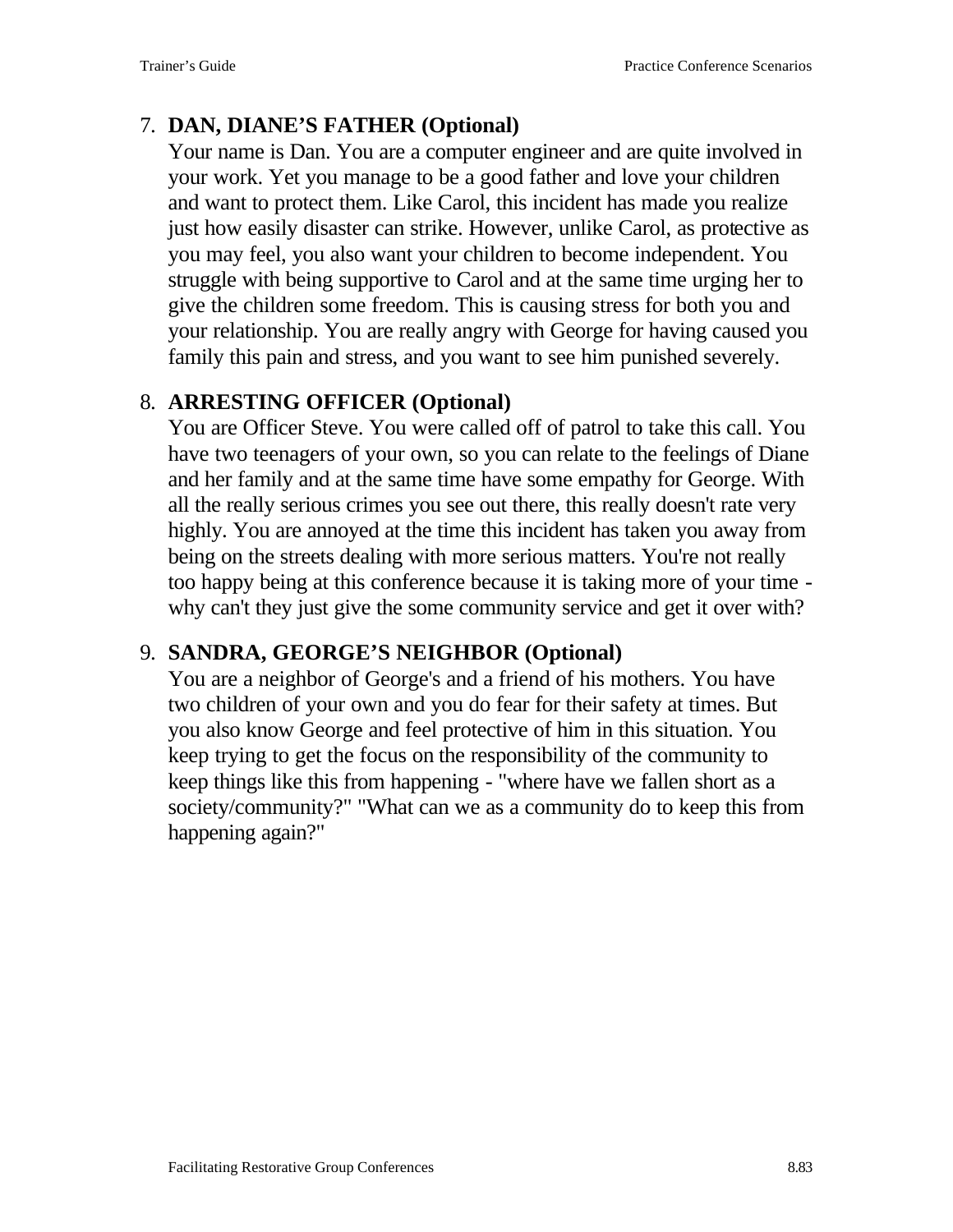#### **BIKE THEFT AND MINOR ASSAULT**

#### GENERAL INFORMATION

One afternoon a few weeks ago a neighbor saw a young Anglo boy boldly walk into a yard and steal a kid's bike which was lying on the ground near the front door of the house. The neighbor called the police. A day later the Southeast Asian American boy who owns the bike caught the offender with the bike and confronted him. The offender admitted he took it, made some racial comments, and hit the bike owner several times, knocking him down. After the police picked up the offender it was decided that a group conference would be held to deal with the incident.

The conference coordinator contacted the following conference participants: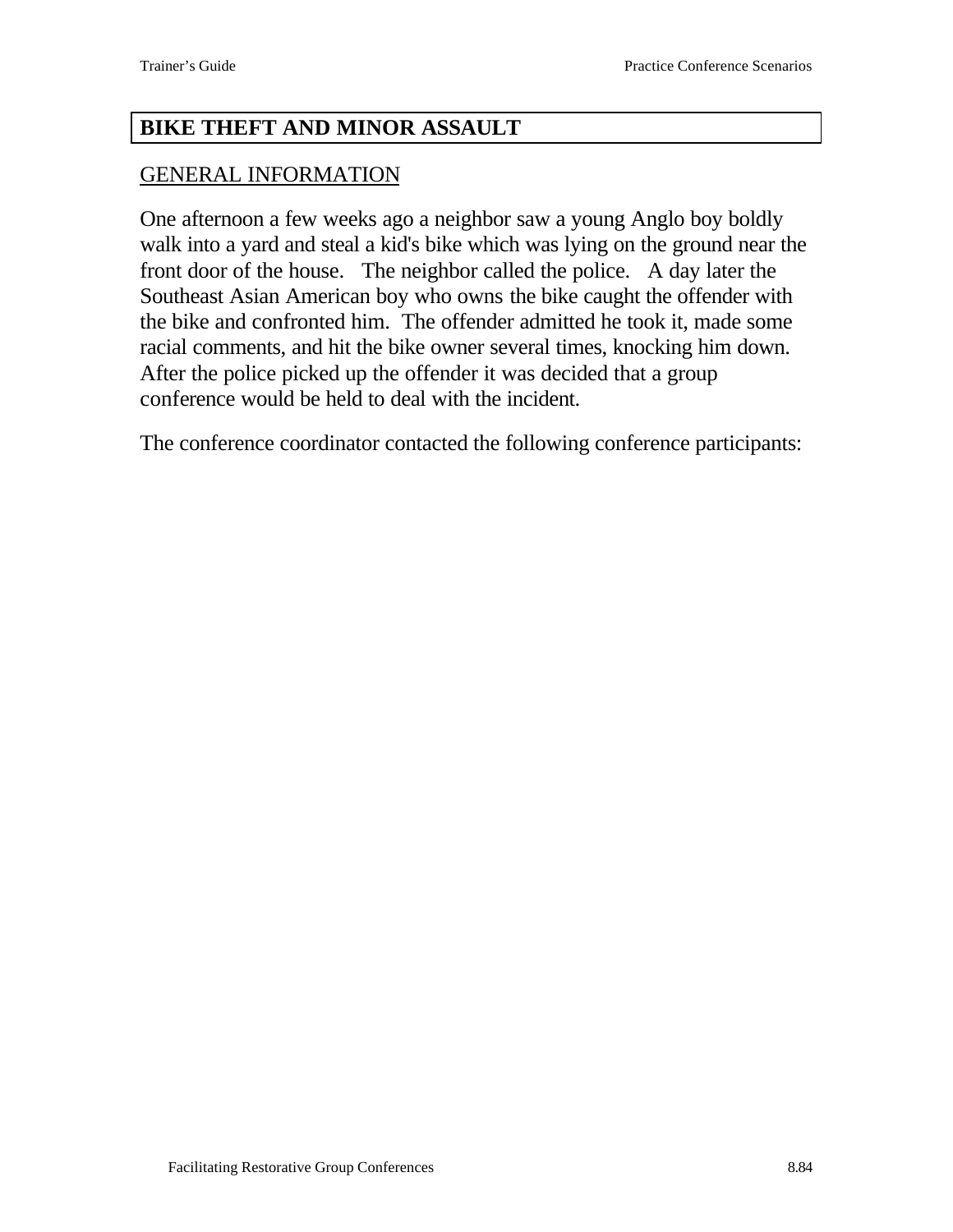ROLES - potentially 8-9 with co-facilitators

# 1. **CO-FACILITATOR**

# 2. **CO-FACILITATOR**

### 3. **NANCY, OFFENDER'S MOTHER**:

You are a single mother of two daughters (9 and 14) and Patrick (12). Patrick has had some attitude problems but no criminal activity before this.

You are extremely concerned about the theft and you can't understand Patrick's attitude at all! (Patrick thinks that because someone of Tran's race may have taken his bike he is justified in stealing Tran's bike.) It is true that he has had two bikes stolen, but it is also true that he asked for it: he had a bike lock for each bike and he was just too lazy to use it. At age 12 he is old enough to be responsible for his things.

It is definitely not okay that he took Tran's bike and you can't believe he beat up on poor little Tran when Tran caught Patrick with the bike. You grounded him from the phone and seeing his friends for a week for his actions and you're wondering what else you should do.

Stealing is bad enough, but hurting Tran like that is terrible! You're not sure what to do with Patrick anymore -- he's getting to be too much to handle.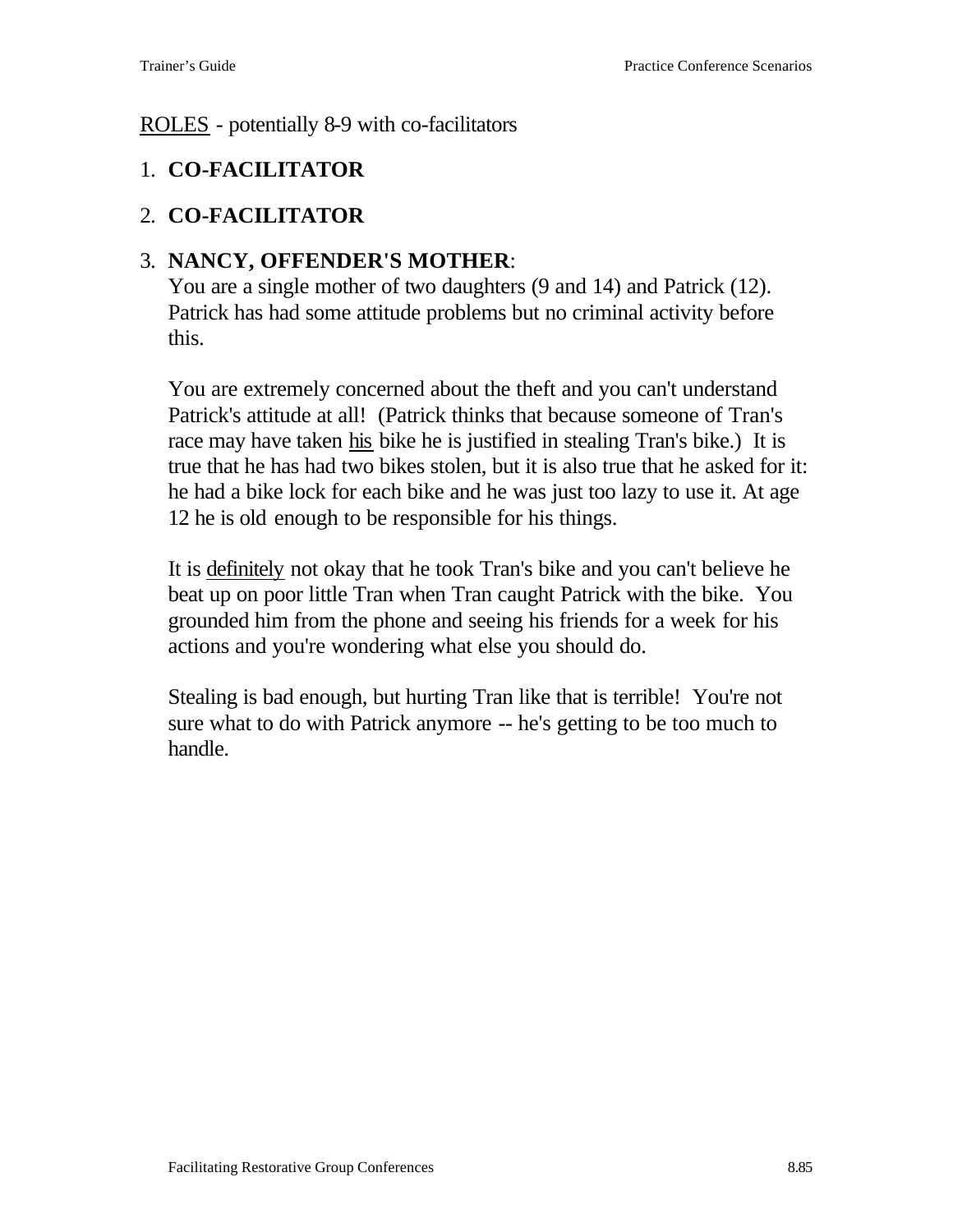### 4. **PATRICK OFFENDER:**

You are 12, Anglo and physically bigger than Tran. You admit to seeing Tran drop his bike outside his house and stealing it. You also admit you hit him a few times when he caught you with the bike a day later, but you think people overreacted a little about the fight.

Your own bike was stolen a month ago. It was the second one that was stolen from you. Everyone else has a bike, so you just took Tran's bike - that's the way it is, kids steal other kids' bikes. You didn't know Tran - you've got nothing against him. Your neighbor told you he saw an Asian kid messing with your bike right before it disappeared from the park. It could have been Tran, but who knows?

You didn't mean to hurt Tran when you hit him (when he caught you with the bike); you just wanted to get away so you knocked him down. At the conference you find out he had to go to the doctor after you hit him. He previously had two bikes of his stolen, and he thinks an Asian kid took the second one.

### 5. **TONY OR TONI - OFFENDER'S 14-YEAR-OLD SIBLING**

(Optional Role): You are 14. You are embarrassed and ashamed of what your brother did to Tran and how he thinks about Asian people! You are into equality and have friends who are Asian and African American. You think maybe Patrick ought to be sent away someplace before he hurts someone really bad.

You're tired of him bullying you and your little sister -- he's a big jerk. And it's embarrassing that people know you are related to him.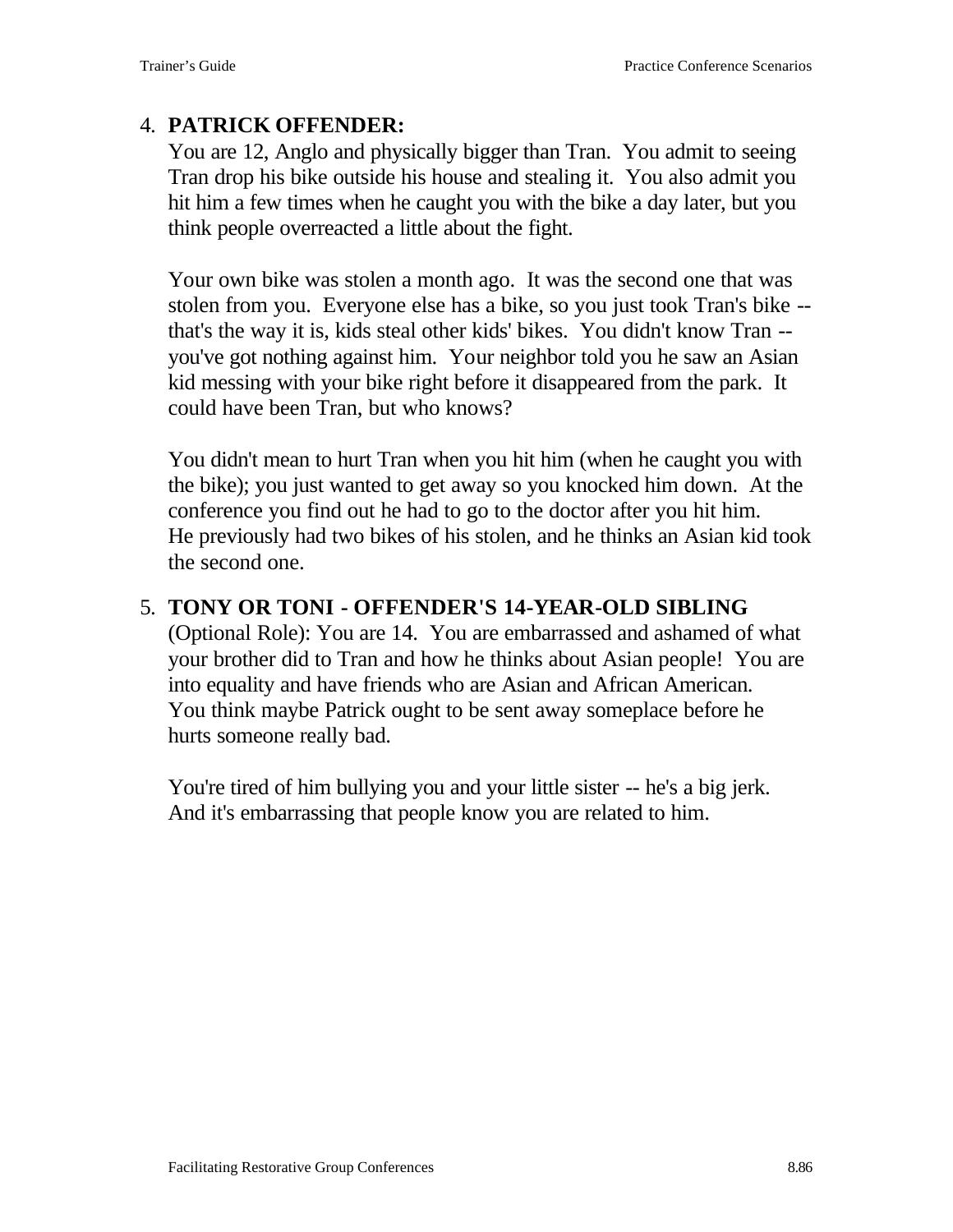### 6. **YE - VICTIM'S FATHER**:

You emigrated with your brother from Laos. You are married and have several other children besides Tran.

You are very angry about what happened to your son and you are very interested in coming to this conference. You are not willing to ignore the facts in the case: theft, assault, and racist remarks to your son.

You are worried about crime in general and you feel anger and sadness that you are unable to protect your family. You came to this country for a better way of life, and now this happens!

You want everyone to know that your son is not involved in gangs. You want Patrick to learn about Asian culture -- to learn the peaceful nature and philosophy of the Laotian culture.

### 7. **TRAN - VICTIM:**

You are 12 years old, small in size, and the son of immigrant Laotian parents.

You just put your bike down for a minute to run into the house when Patrick stole it. You couldn't believe it was gone when you came back out! You were so mad that when you saw Patrick with the bike a day later you went right up to him and told him to give your bike back. He made racist comments and punched you several times in the face, knocking you down, and then took off on the bike. You're glad the police found him.

You are really angry. It doesn't sound to you like Patrick is sorry at all for what he did to you. Just because someone "thinks" an Asian kid took his bike is no reason for him to take yours! You had to earn the money to buy that bike. He could earn money to buy a bike, too!

It really hurt getting beat up like that and your family made you go to the doctor. Just because Patrick is bigger than other people is no reason to think he can do anything he wants!

You think he is a racist.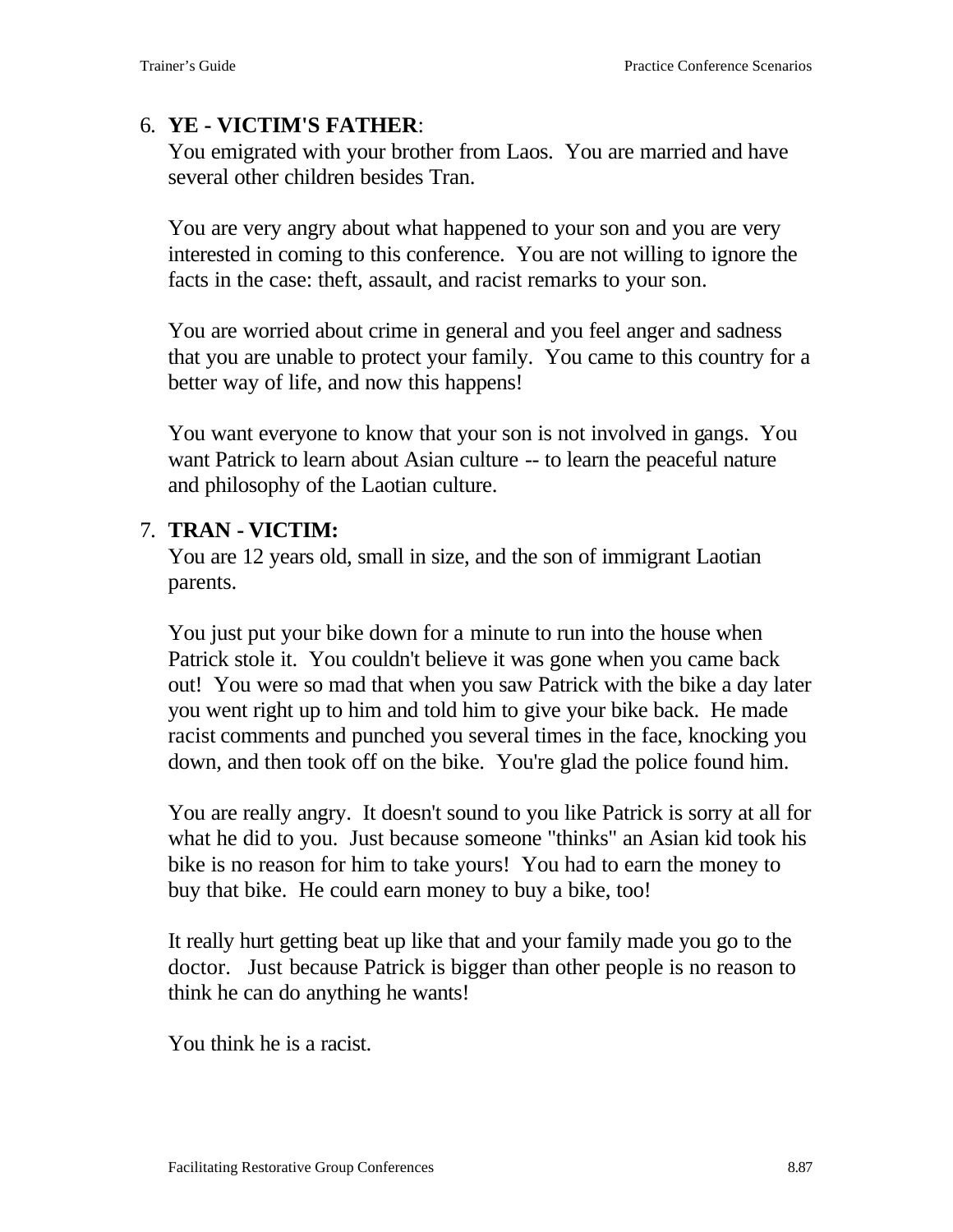# 8. **VAN - VICTIM'S UNCLE**:

You don't understand Patrick stealing the bike and beating Tran, and you are sad about it. You think this conference is probably a waste of time but you agree to come because of your concern for Tran and for the rest of the family.

You are Tran's father's brother. You and Tran's father came to America at the ages of 12 and 14. Tell Patrick that trying to stay alive was your biggest worry, not worrying about having a bike to ride! Tell him that where you came from there was a war and people all around you were dead or dying, and point out how different Patrick's life is. Ask Patrick why he would choose to have violence in his life when people in other parts of the world risk death to escape violence.

#### **9. MRS. ELLER - VICTIM'S NEIGHBOR**:

Is an older person who has lived in the neighborhood for 35 years and now lives alone.

You are an older woman who has lived in the neighborhood for 35 years. You raised your children, your husband died, and now you live alone in the house.

You saw Patrick come right into Tran's yard and grab the bike that afternoon. You called the police and then Tran's house.

You wonder what has become of the neighborhood. You know there is an increase in crime but you always felt safe at home; now you're not so sure. You never saw Patrick before and you couldn't believe anyone could be so brazen as to just go steal something right out of the owner's yard in broad daylight!

You feel so bad that Tran got beat up when he caught up with Patrick! You feel like it was all your fault he got hurt; if you hadn't called the police and Tran's family Tran would be out of a bike but at least he wouldn't have been beaten! He could have been hurt really badly from what you understand.

You are concerned that Patrick may come to get even with you for calling the police, so ask Patrick about that.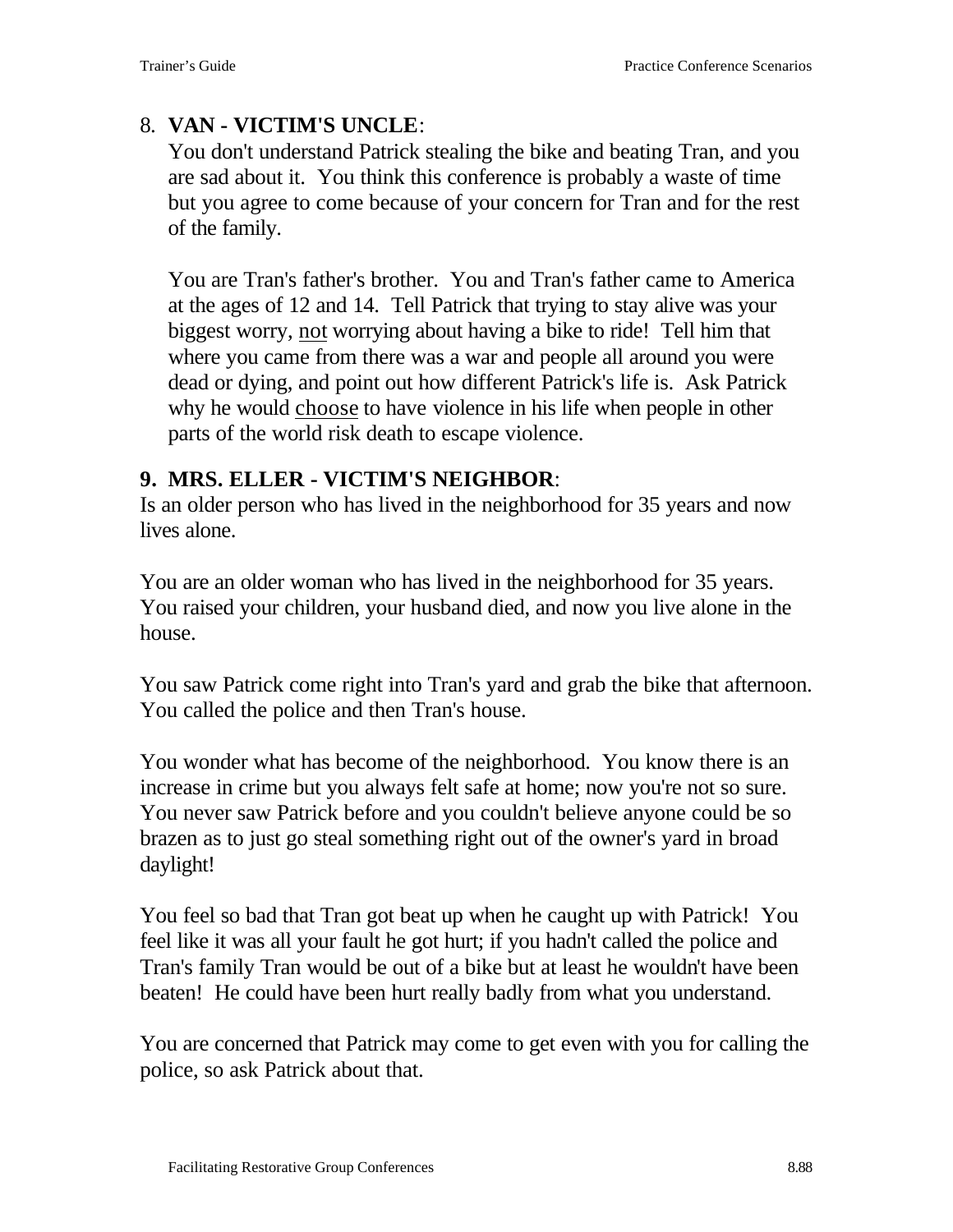#### **CONSTRUCTION BREAK IN AND FIRE**

#### GENERAL INFORMATION

Jacob, 14, and Chris, 13, break into a construction site and set fire to some scrap materials. They try to put out the fire and leave. But, the fire is not totally out and it spreads to the adjacent apartment building for the elderly. When Jacob hears about the fire the next day, he tells his parents. They call Chris's mother and together the boys report themselves to the local police.

Thirteen residents suffer loss, from smoke damage to actual fire damage. Several were evacuated and could not return to their homes for 8-10 days. Although the building repair is paid for by insurance, the residents live on low and fixed incomes, and the cost of replacing items burned or getting professional cleaning for the smoke damage is a real hardship – about \$200/person, \$2680 total.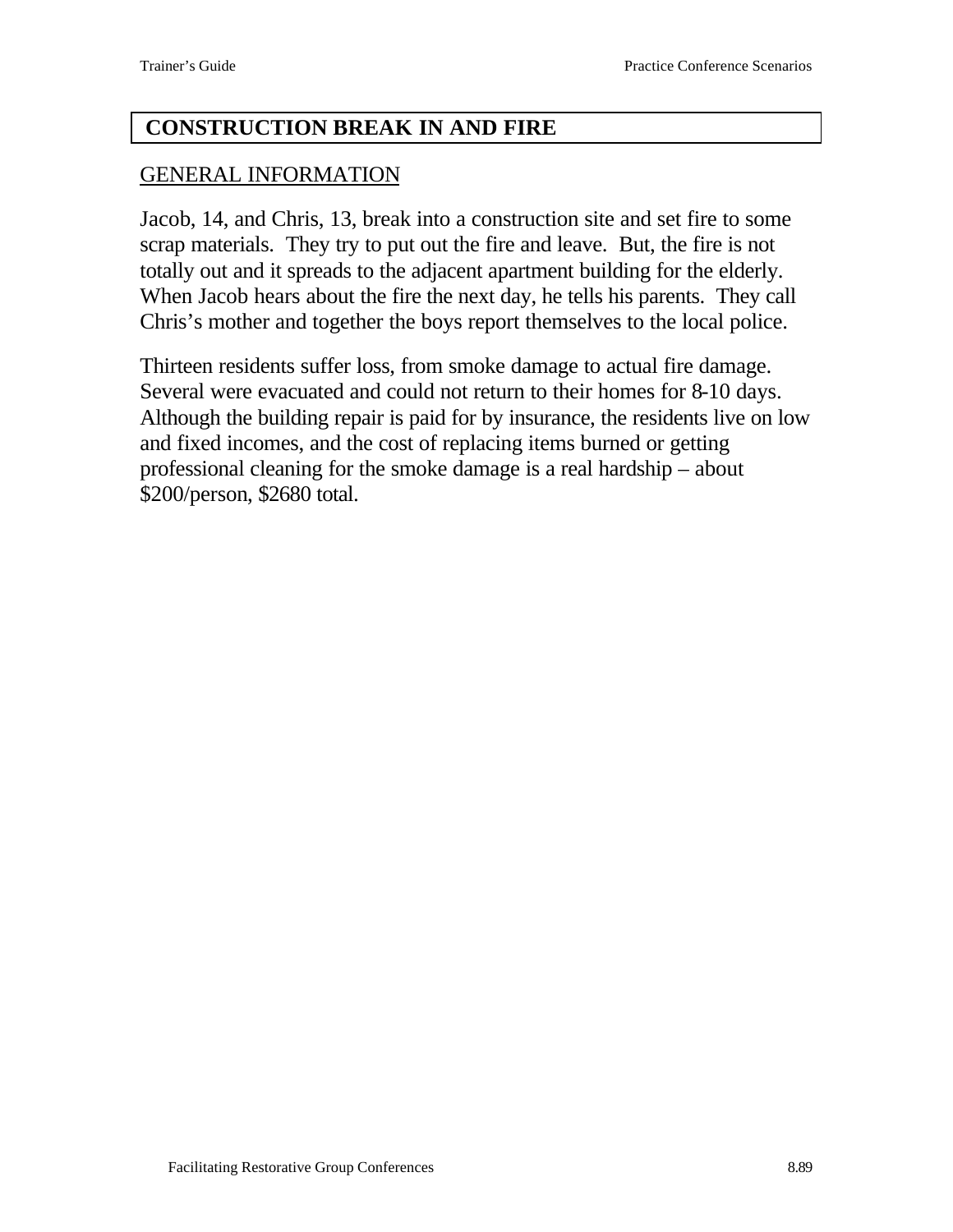#### ROLES – 8-12 including co-facilitators

# 1. **CO-FACILITATOR**

# 2. **CO-FACILITATOR**

# 3. **CHRIS**

You are a 14-year who lives in a low-income urban neighborhood. With your friend Jacob, you thought it would be fun to get a close look at the construction site next to the apartment building for the elderly. Once inside, you thought it would be fun to set some of the discarded building materials on fire. After a few minutes you put the fire out and left. You had no idea the fire continued to burn and eventually spread to the apartment building until you heard about it the next day. You told your parents and they took you to the police to confess.

# 4. **JACOB**

You are a 13-year-old who lives in a middle class neighborhood near a low-income urban neighborhood. With you friend Chris, you thought it would be fun to get a close look at the construction site next to the apartment building for the elderly. Once inside, you thought it would be fun to set some of the discarded building materials on fire. After a few minutes you put the fire out and left. You had no idea the fire continued to burn and eventually spread to the apartment building until you heard about it the next day. You wanted to keep it quiet but Chris's dad called your mom and told her and she made you go to the police with them.

### 5. **SENIOR CITIZEN**

You are one of 13 senior citizens who lived in the building damaged as the fire spread from the construction site. You are afraid all the time now, and some of your fellow residents won't leave their apartments and others can't sleep at night. You are not only afraid of another fire, but you are afraid that Chris and Jacob and others like them will bring other bad things into the neighborhood.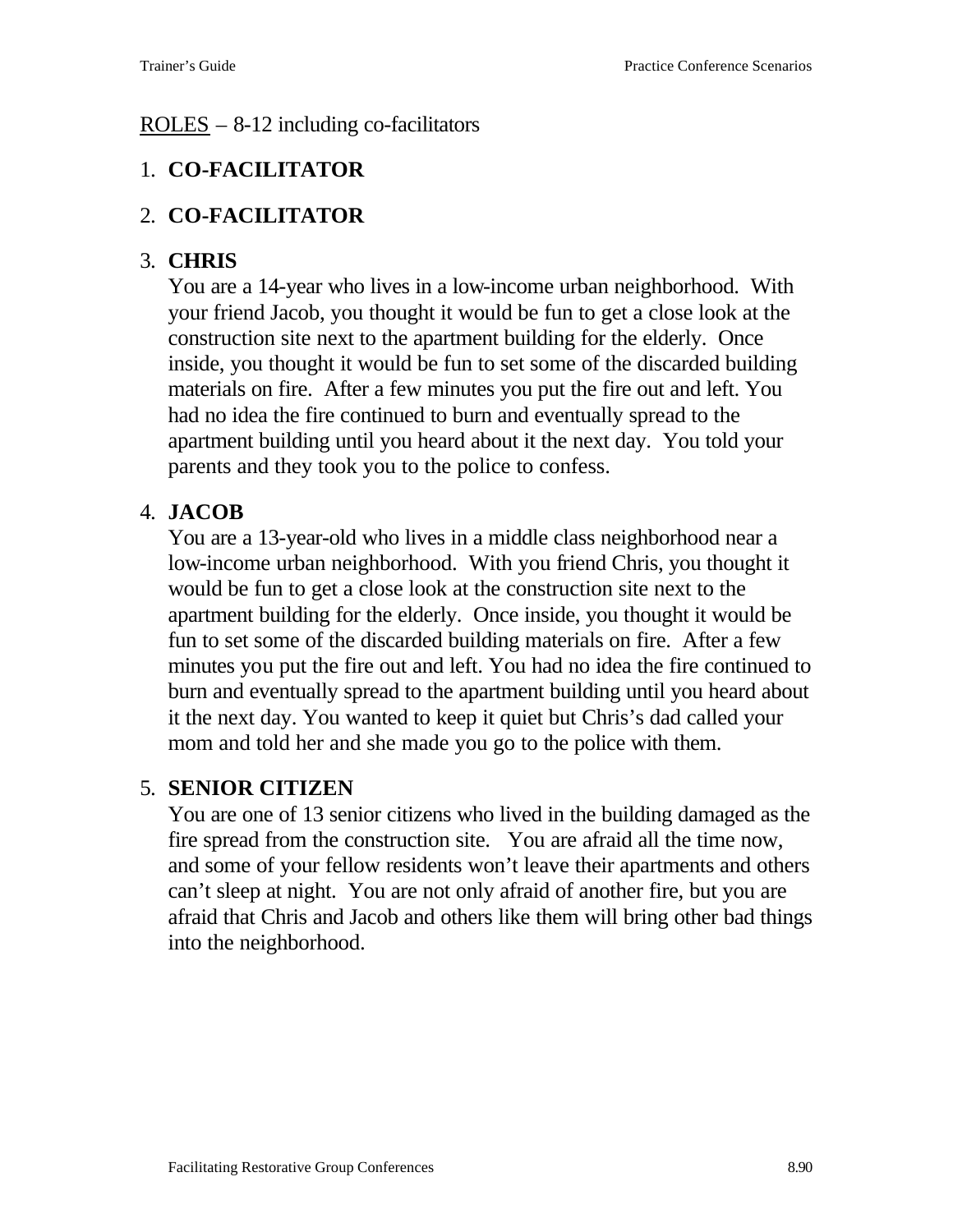# 6. **SENIOR CITIZEN**

You are the second of 13 senior citizens who lived in the building damaged as the fire spread from the construction site. You are afraid, but more than that, you are mad. You have a list of all the costs to the residents and the total is \$2680. Building repairs were mostly covered by insurance, but the men and women in the building live on small fixed incomes and the losses were a real hardship. It averages about \$200/person and for some of them, it means they can't afford to make the repairs or replace the items lost and still pay their rent and buy food. You think the parents should be held responsible.

# 7. **CHRIS'S MOM**

You can't believe that Chris was so stupid. You work two jobs and raise Chris and his younger sister on your own and you know he has too much time on his hands. Still, he's a good boy, goes to school and gets good grades, and you never expected something like this from him.

# 8. **JACOB'S DAD**

You are very disappointed in your son Jacob for setting the fire, but proud that he told you about it and took responsibility for his actions. He is sincerely sorry and you believe that the conference will help him find a way to make it better. You want him to take responsibility, but you will do whatever it takes to help him.

 You and your wife have been having difficulties for a while, but have decided to hold the family together at least until the kids are out of school. She is not at the conference because she thinks there should have been an easier way to handle this – like writing a check to cover the expenses.

### 9. **JACOB'S SISTER (Optional)**

You are there to support your brother. The fire was a dumb thing to do and, as the older sister, you feel that you should have been there to stop it. You wonder if he is getting into the wrong crowd at school or if there's something else bothering him. Your parents have been having some problems and you think that might be on his mind.

# 10.**APARTMENT COMPLEX MANAGER (Optional)**

# 11.**SCHOOL COUNSELOR (Optional)**

# 12.**CONSTRUCTION SITE FOREMAN (Optional)**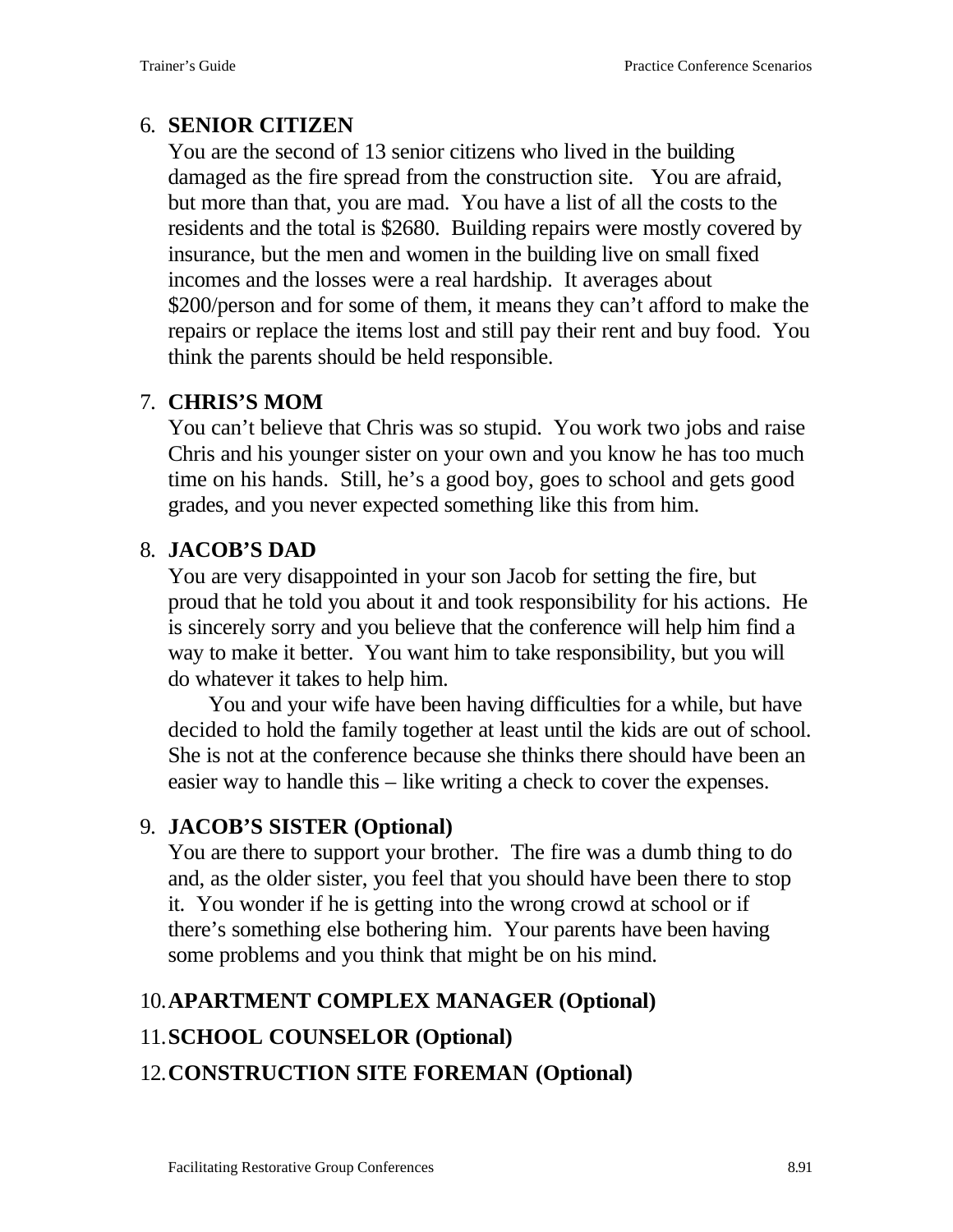# **BURGLARY OF DWELLING (POST ADJUDICATION)** GENERAL INFORMATION

A 16 year old Caucasian male, together with a 19 year old Caucasian male companion, entered the home of this victim at approx. 2:15 a.m. December  $28<sup>th</sup>$ . The pair was seen by a neighbor who called the police. The pair attempted to flee on foot. The juvenile was caught 2 blocks away from the house. The adult was able to get away and has not yet been apprehended. There is a warrant out for his arrest. It is suspected he has left the area. The juvenile offender has been cooperative.

The charge is 2nd degree burglary. Items taken total approx. \$12,300.00 value:

- Jewelry
- VCR
- Car Phone
- Lap Top Computer

Most of the merchandise has been recovered. Those items that were returned were returned in good condition. Insurance paid all but the \$500 deductible. The following items are still missing:

| • Gold cross $\&$ chain value unknown | $$90.00$ est. |
|---------------------------------------|---------------|
| $\bullet$ 2 rings                     | 250.00 est.   |
| • 1 Gold setting with Ruby stone      | 448.00        |
| $\bullet$ 1 Class Ring, 1989          | 298.00        |
| • 35 CD's $@$ approx. \$11.00 each    | 346.00        |
|                                       | 1,432.00      |

This juvenile has no priors but was adjudicated delinquent because of the serious nature of the offense. The sentence:

- Remain law abiding/indefinite probation.
- 100 hours of community service.
- Restitution.
- Participate in conferencing if appropriate.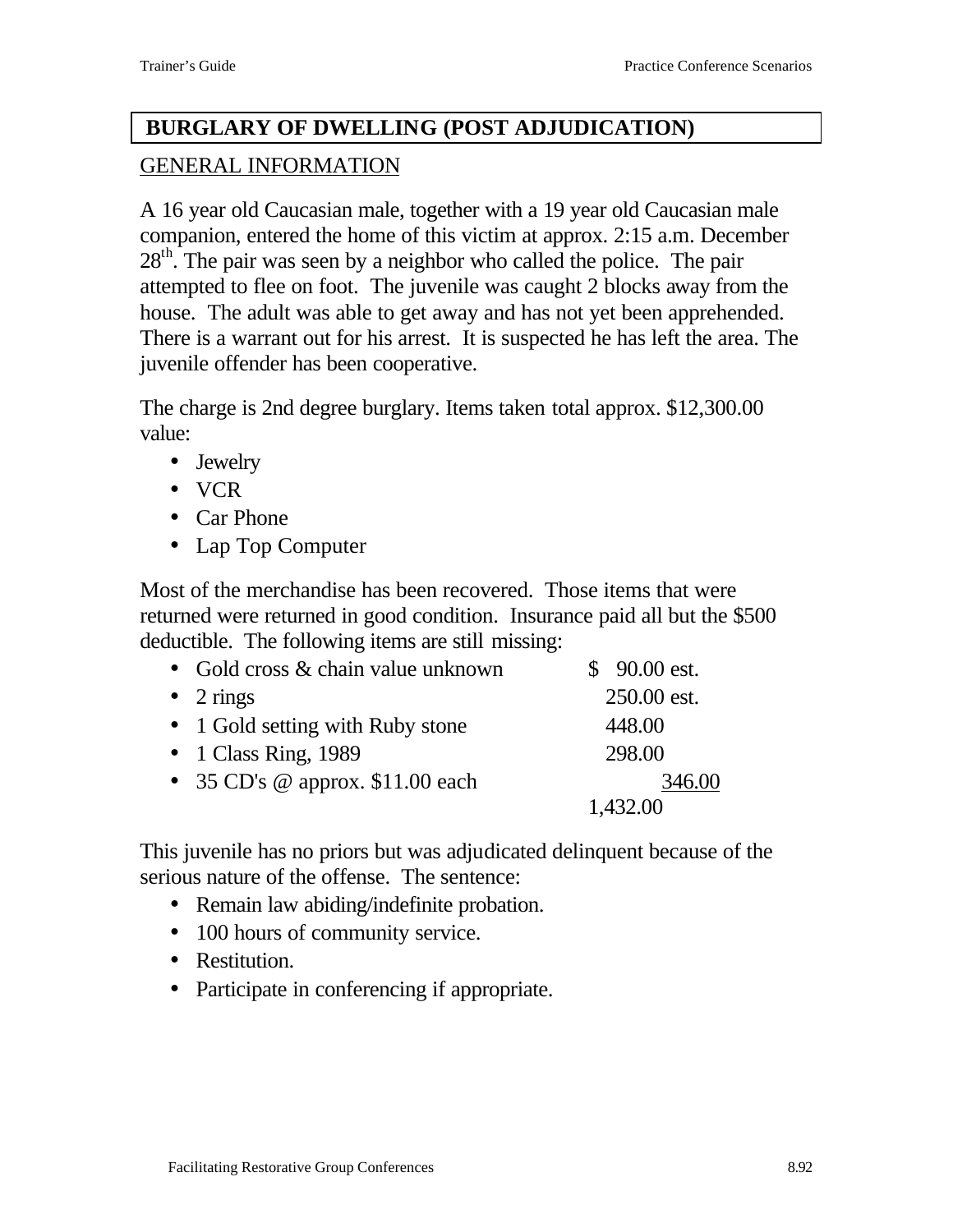#### ROLES – 9-13 including co-facilitators

### 1. **CO-FACILITATOR**

### 2. **CO-FACILITATOR**

#### 3. **IRAN AMUCK, OFFENDER**

You are 16 years old, you live with your mother and two younger brothers. You do not have a job. You are in school. You have never done anything like this before, you do not "even" shoplift. You know you made a stupid choice when you agreed to help your friend burglarize that house. You are scared that if you do not pay all the restitution you will get sent away and you think that's not fair because you weren't alone and because you never messed with the CD's.

You gave the police all the information about Badrole Model that you have. You believe Badrole left town. You don't know where. Badrole didn't have any family around here that you know of. The two of you had not been hanging out together very long. Badrole was exciting to be around and your mother didn't like your companion at all, which was another good reason for you to hang around together. She didn't like most of your friends.

You and your mother had not been getting along very well. She had been on your case to get better grades, get a job and she didn't let you stay out as late as your friends. You have changed. You are not allowed to hang around the same kids. You have one new friend. Life is different.

You are willing to do what ever it takes to make things right again. You threw the jewelry in the neighbor's pine trees when you took off running. You really don't know anything about the CD's. 35 CD's would be too bulky to run with and you really didn't see your friend with them. The police towed your friend's van away. If the CD's had been in the van you think the police would have returned them with the rest of the stuff.

You are willing to participate in a conference if your friend, Rootin Ferya, can be there.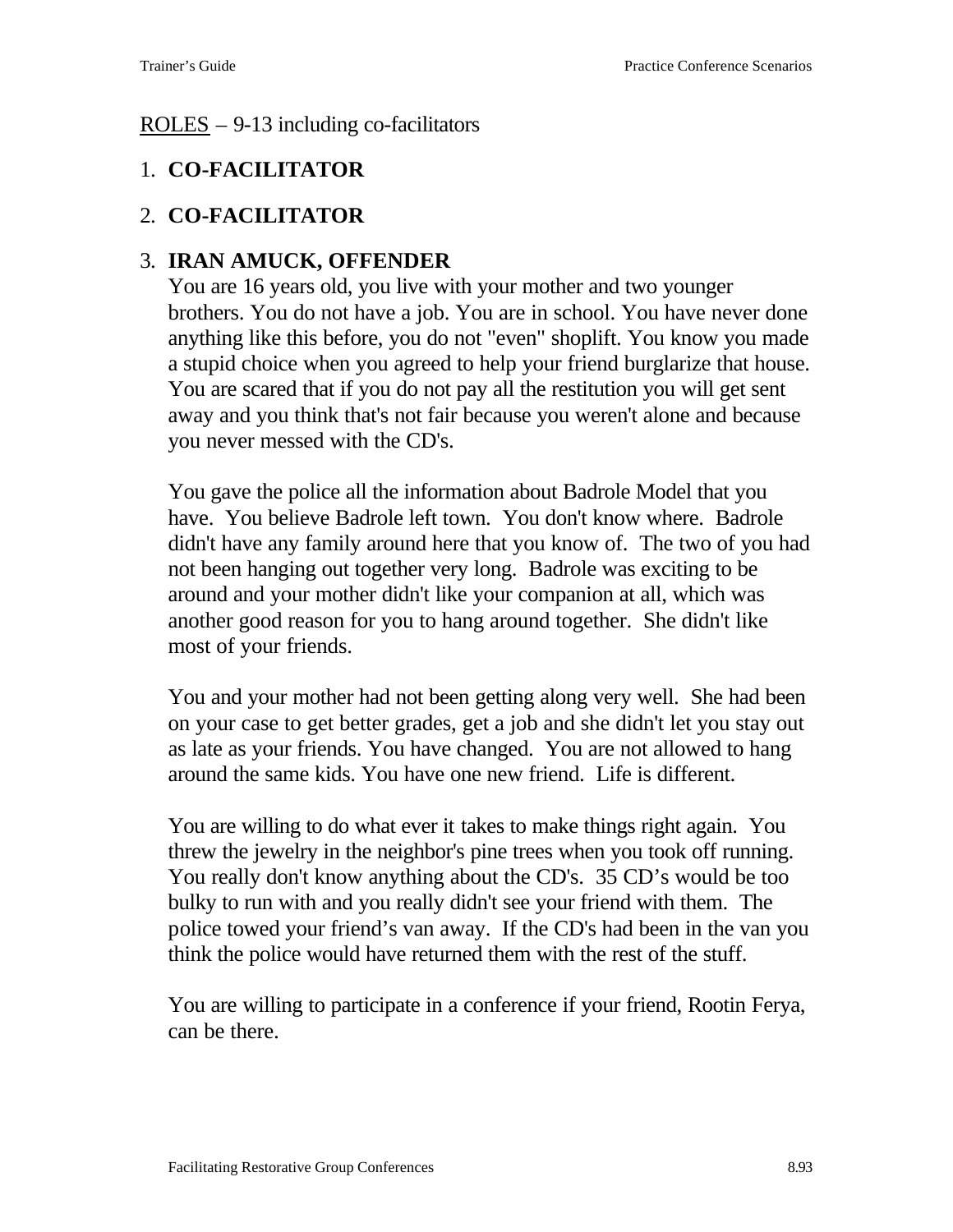# 4. **ROOTIN FERYA - IRAN AMUCK'S FRIEND:**

Everyone calls you Rooty. You are Iran Amuck's best friend. You two were best friends since  $3<sup>rd</sup>$  grade except for a short period of time earlier this year - when Iran seemed to be spending a lot of time with an older kid - Badrole Model. You know Iran is in big trouble - but you two are back together now - Badrole is out of the picture - actually out of town and you think Iran will not be in any more trouble.

You know what Iran did is totally wrong and you two have discussed it a lot. Your parents said if Iran gets in any more trouble you will not be allowed to continue the relationship. You are willing to help any way you can. You are willing to participate in the conference.

You are sorry for the victim and you know Iran is really sorry too.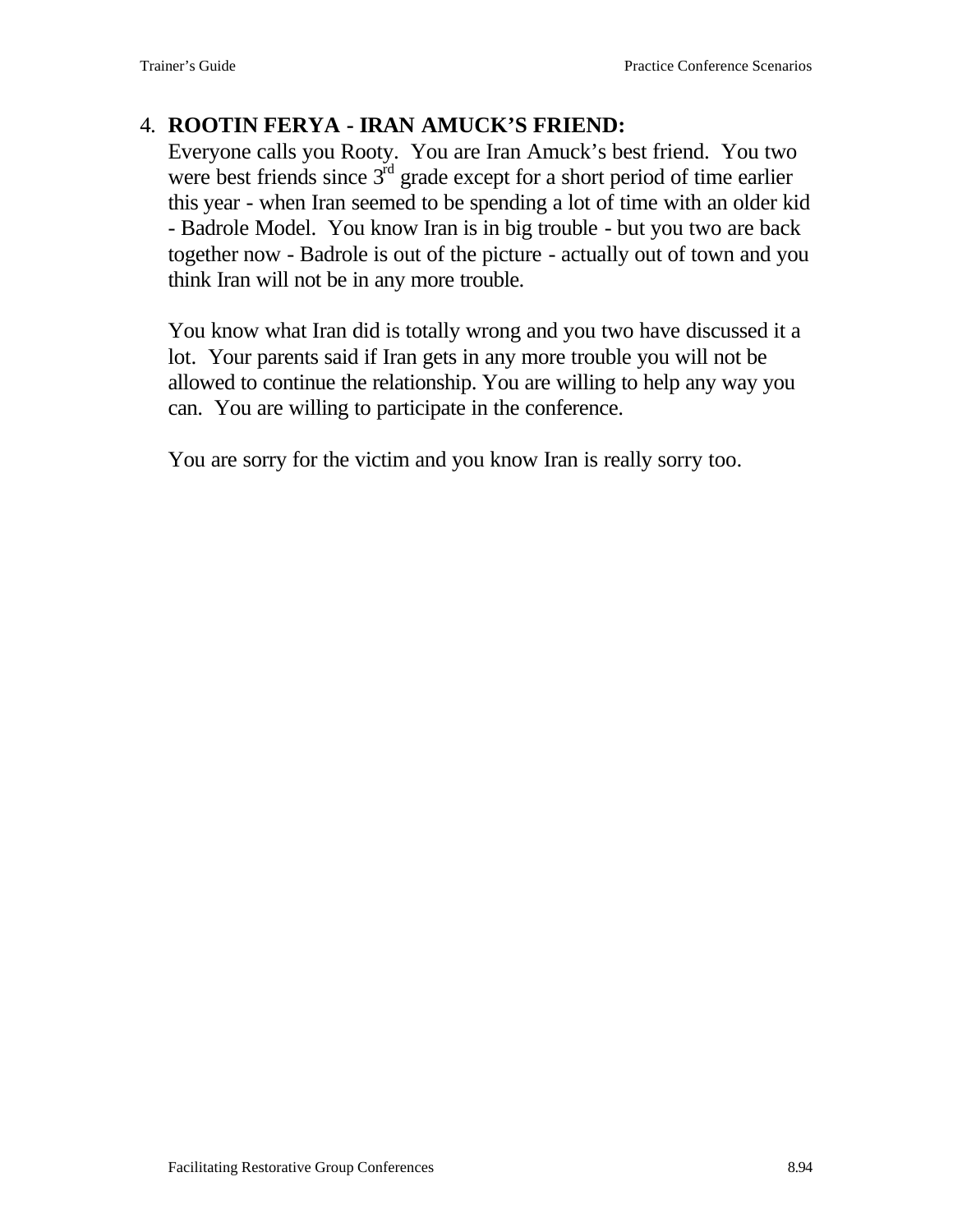# 5. **NOTTA CROOK - VICTIM**

You are frustrated, angry and scared. Everything you have you earned. You can't believe this has happened to you. You're glad they got the kid but you are really angry that the adult offender got away. Not only have you been ripped off but your holiday vacation with your parents in Florida was ruined when you got the call from the police and then your neighbors that your home had been the target of a burglary.

You were told that the one offender had been caught and the vehicle that was used in the crime had been impounded and your property was inventoried and was being held at the police station. Your neighbors assured you they had secured your home, but you felt you had to return home. Your parents convinced you to stay, however, you were so upset that you couldn't enjoy yourself feel like you might as well have gone home right away. When you did get home on New Year's Day you felt sick going through the whole house to see what else was taken. You couldn't believe anyone would steal an obviously hand made gold cross and you don't understand why anyone would take a class ring.

You want the rings and CD's back but the really important thing to get back is that gold cross. It was made for you by your grandfather. You were their only grandchild. The cross had been made from his wedding ring. Before he died, he spent months fashioning his wedding ring into a cross for you so you would always have something from your grandmother and grandfather. It was a wonderful act of love for you and you must have it back.

Your neighbors are all scared. Everyone on your block, including you, has lost his or her sense of safety. It makes you so mad that kids can do things like this and just get their fingers slapped or get clean away! The police even hinted that you might be somewhat responsible for what happened because you have a privacy fence around your whole yard. They told you that other neighbors might have seen what was happening and called the police sooner if it weren't for that fence. The young family in the house across the street has decided to move because of what happened. You want to know what kind of people raise kids like this.

Your Insurance paid all but \$500.00, which is your deductible amount. You want your neighbors included in the conference.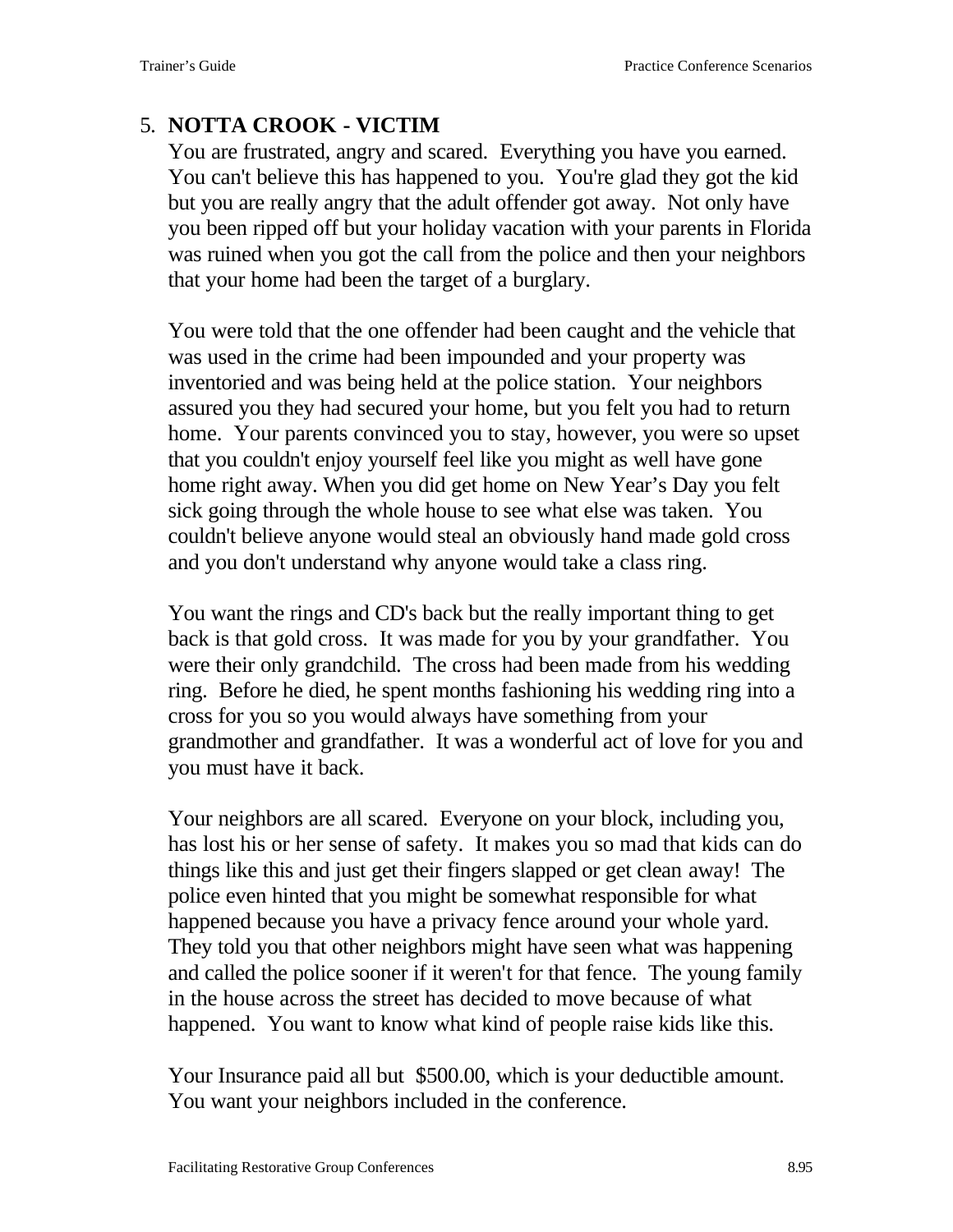# 6. **CARRIE TAKER - NEIGHBOR**

You are the neighbor who saw the offenders in Notta Crook's house. You feel terrible because you said you would look after Notta's home and look what happened! You are angry that they caused all sorts of problems for you and for Notta.

You soften towards Iran after you express your anger - talk about how concerned you are that adults get kids involved in crime. You ask Iran if you have anything to fear from him/her in the future.

You don't need any restitution. You are willing to help look for the missing jewelry if finding it becomes part of the agreement.

# 7. **TAIN'T AMUCK - SIBLING OF IRAN #1**

You let everyone know you have never done any crime! You are not at all happy that Iran got in this kind of trouble. Talk about how people have been making fun of Iran in front of you and that you think you haven't been included in some things because people are scared that you might do what Iran did.

You are surprised that Iran did commit burglary. You know that Iran gets really, really angry if you mess with Iran's personal belongings, so you can't understand how come it was ok for Iran to go into some one else's home without permission.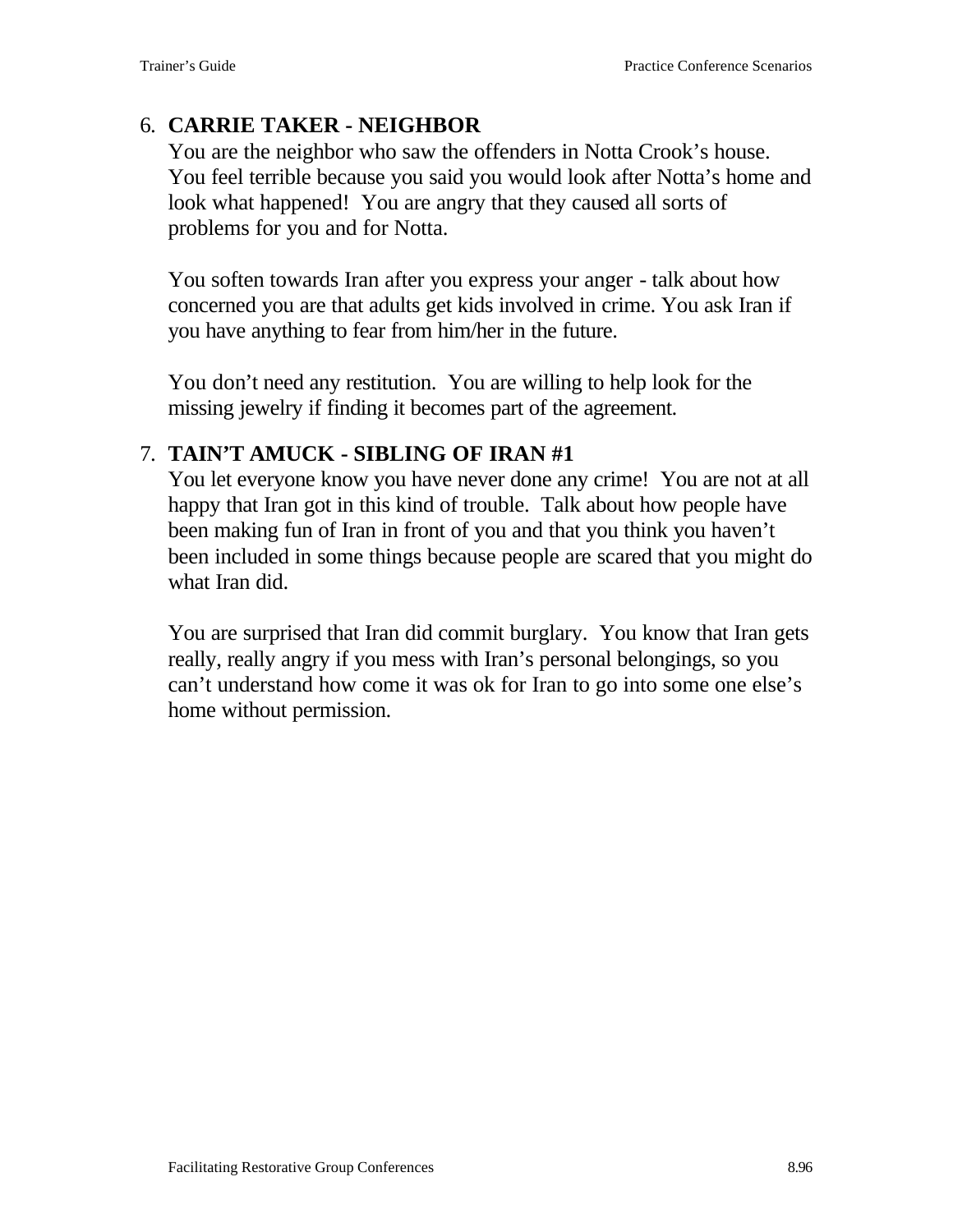# 8. **IM AMUCK – MOTHER OF OFFENDER**

You and your child have not been getting along very well. Your child's schoolwork has been slipping and you know it's just because your child has not been applying any energy or attention to schoolwork.

You do not like most of your child's companions - they were the kind who are always in trouble - most of them are older and even look sneaky. Since this burglary there has been some improvement but, you still have not regained your trust - things were bad before -- but you never thought your child actually capable of committing a criminal act. You are concerned that Iran might be using drugs. You are embarrassed and frustrated.

You must work to support the family - you do not get child support from the children's father. Your family of origin does not know about this and you don't want them to find out. They are pretty dysfunctional and you have worked hard to keep them at arm's length so they would not be a negative influence on your children - you are wondering how this could have happened.

You want your child to do the right thing - meeting with the victim is a good thing for Iran to have to do. You want your other children there too so they learn from Iran's mistakes!

### 9. **HUNNIE BUNN - VICTIM'S SPOUSAL EQUIVALENT**

You agreed to follow the rules, but at the conference you will roll your eyeballs when the offender says the whereabouts of the companion are unknown. You also give a heavy sigh when the offender says she has never been in any kind of trouble before.

You will interrupt when the victim is telling about how the neighbors feel you are even closer than a neighbor is and you are both mad and scared. You will only interrupt this one time.

Nothing of yours was taken. And even though it is Notta's house - you are living there part-time and you feel strongly that you have been violated as well. You want to know how they knew you were both away from home. You aren't a difficult person and you will be inclined to take Iran's answer at face value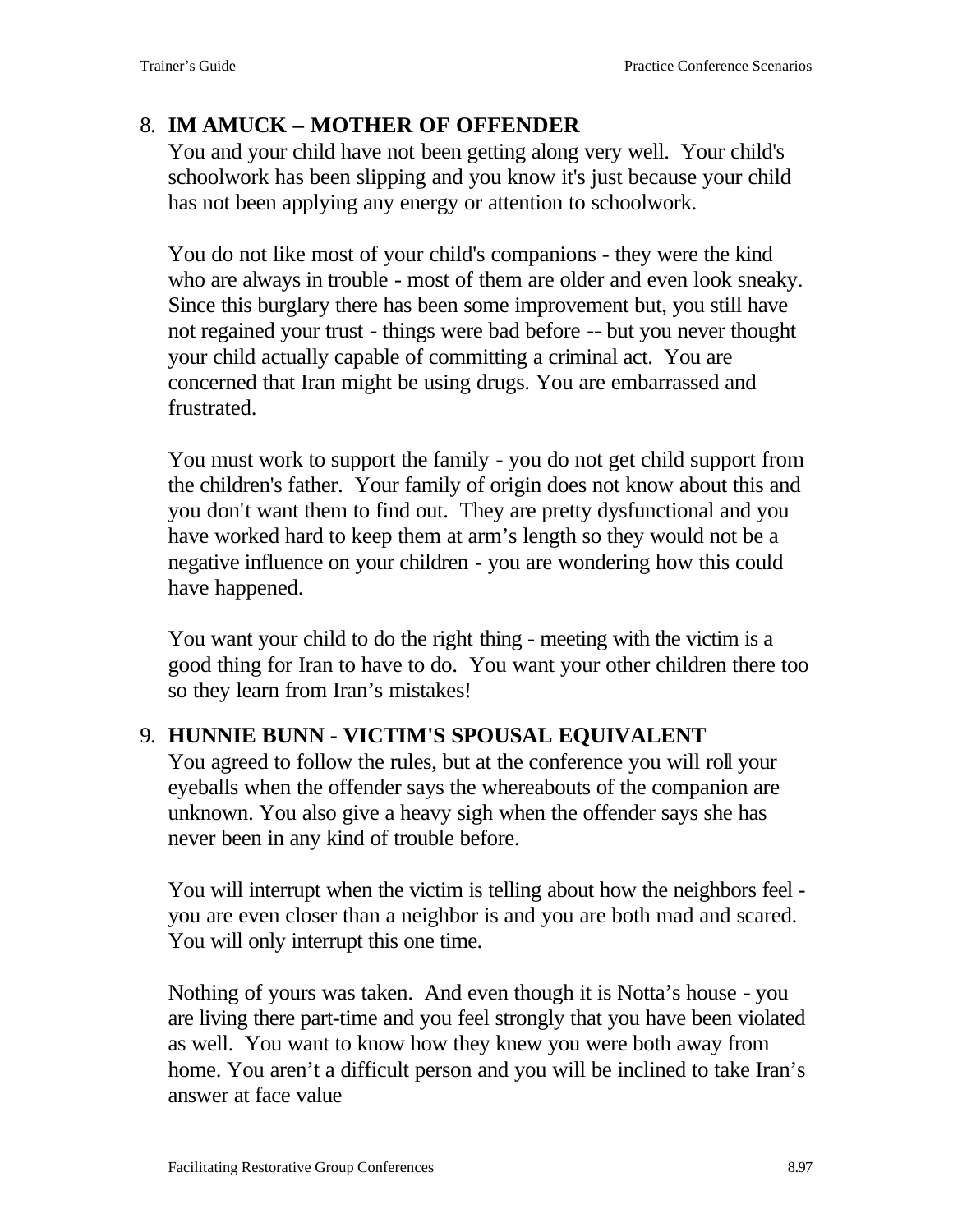#### 10.**NEV ERWAS AMUCK - SIBLING OF IRAN #2: (Optional)** You would never have imagined Iran being involved in a burglary. You are embarrassed to be related to Iran.

You think Iran has now changed back into the person you've always known and trusted. You also are sorry for what Iran put Notta Crook and the neighborhood through.

You and Iran are getting along really good since this happened, so in a way, it has turned Iran around and you are glad for that - even though you are sad for everyone who got hurt by it.

# **11. GOHN AMUCK - FATHER OF OFFENDER (Optional)**

If you had it your way you would have strung that no good Badrole Model up by his toes. Iran's mother, Im, has told you all about what has happened. You are not happy that your ex allowed Iran to go out with him in the first place! Your child never was in any kind of trouble till he took up with him. Iran was a little mouthy, but most kids go through that stage - they come out of it and figure the folks know something eventually.

You agree Iran has to make good for the mistakes made - you also think it would be a good thing for your child to have to meet with the victim. You don't really want to be there though - you own a business and might be recognized. Iran doesn't live with you anyway - they can take care of this without you. You will put Iran to work in your Deli to help Iran earn the money to pay the restitution.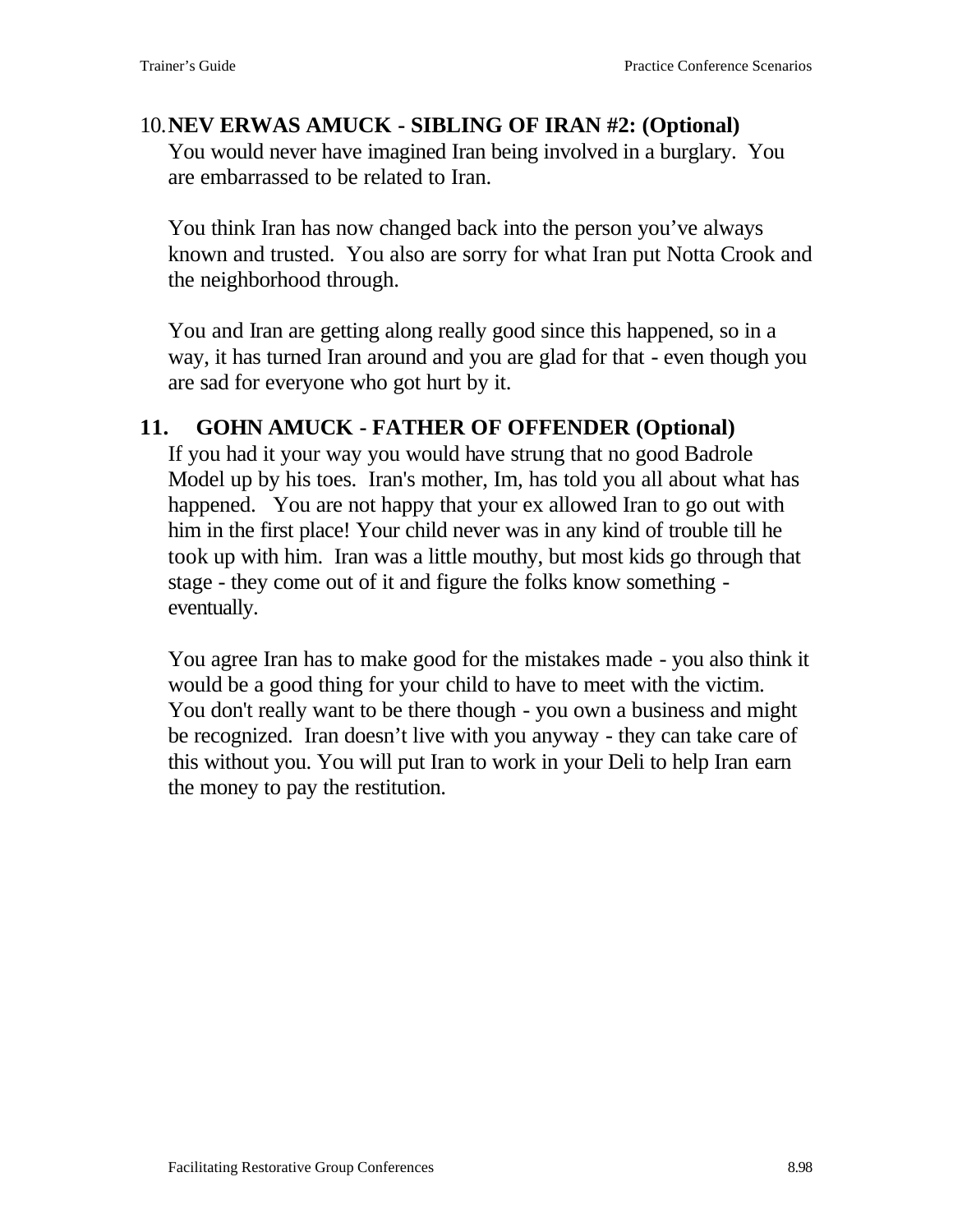# 12.**NTA ITALL, VICTIM'S NEIGHBOR (Optional)**

You pride yourself on knowing what goes on in your neighborhood at all times. Make a statement that you feel like have to start staying awake all night to check up on what's going on now. You were very frightened by what happened. You want to know if Iran told anyone else who might be into burglarizing homes what was stolen from their neighborhood - your concern is that some one else will think your neighborhood is ripe for the pickings!

Thinking about restitution reminds you of a story about getting in trouble yourself when you were a kid - not burglary of someone's home - but of a corner store. You were caught in the act by the owner who marched you home and told your parents. You didn't get reported to the police but you did have to apologize and to work cleaning up around the store for the whole summer. You think it was the best punishment there could have been - not that you thought that then - but you certainly do now. You never got in any kind of trouble after that one incident! You think that Iran could spend time cleaning up your whole block. You would even volunteer to be the one to supervise Iran's work.

# 13.**LIKENIT QUIET -COMMUNITY POLICING BLOCK CLUB LEADER (Optional)**

As the person who is supposed to help keep everybody on the block safe you are glad to take part in this kind of an event. You aren't sure what you can add except to note that you don't think it is to anyone's advantage for everyone to jump on Iran. Rather you would like Iran to know that even though the act was as wrong as a person can get - you all appreciate the courage it takes to come sit with everyone to face the music!

You want to suggest that you would like Iran to meet with you and the Block Clubs committee to be a youth representative to talk about ways to prevent crime from happening in neighborhoods.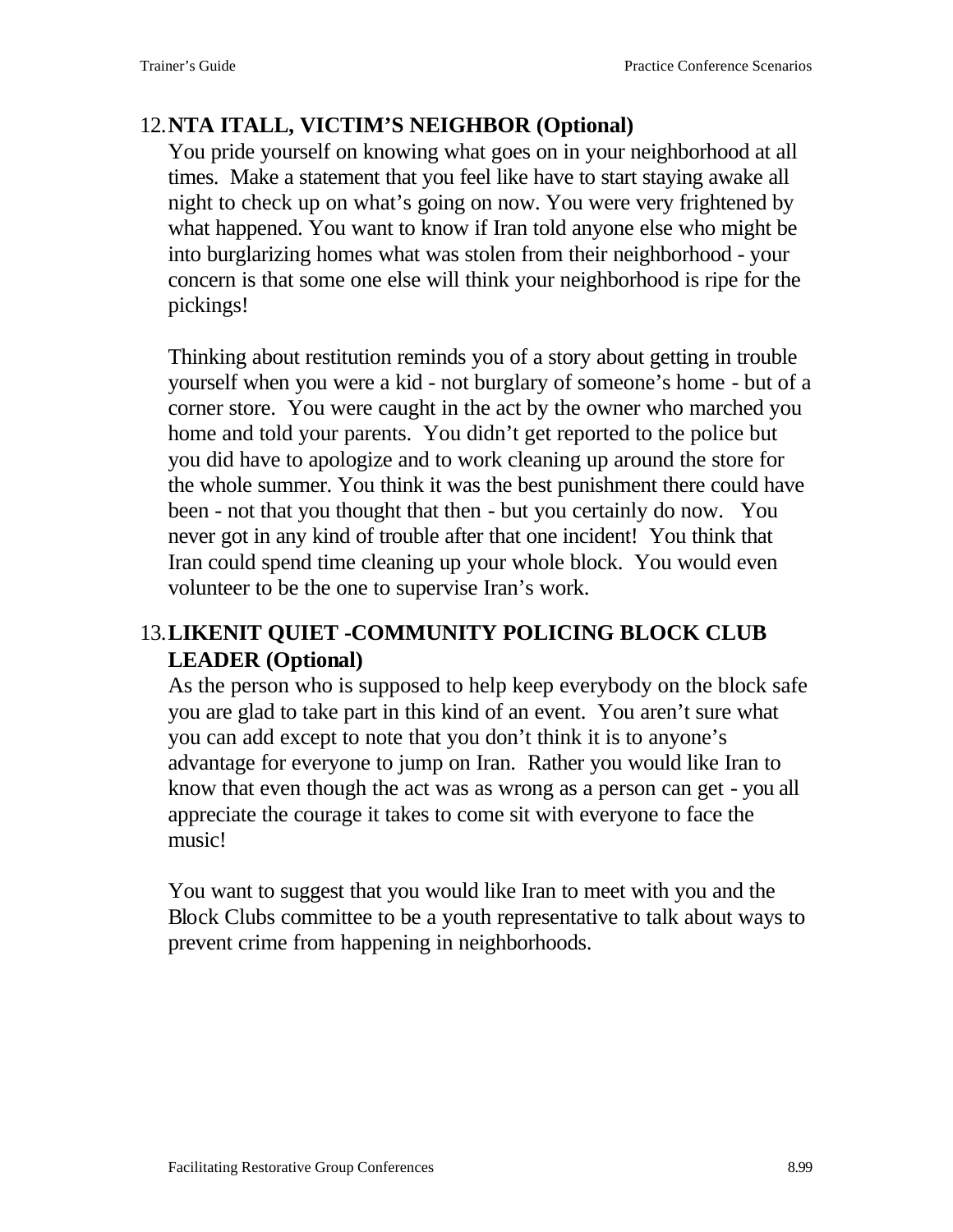#### **GRAFFITI PRIVATE HOME**

#### GENERAL INFORMATION

Mr./Ms. Jones, who's 85, has lived in Denverville for 35 years. Jones lives at the top of a hill right in front of Denverville's most frequented park. The house is painted this bright yellow which Jones is very proud of. Unfortunately, Mr./Ms. Jones has to keep extra cans of paint around because his/her garage door gets tagged on a regular basis.

Jones had Pat (son/daughter) paint the garage one weekend. Shortly afterward, Joe came by and wrote *Denverville in the House* all over the garage door. Joe is 14 and has never been in trouble before. Joe lives with parent Smith who works most of the time and has had trouble keeping an eye on Joe. The DA referred Joe to the Conferencing Diversion Program. The only person he lives with is his parent (Mr./Ms. Smith) who has to work most of the time. Jack, Joe's aunt or uncle tries really hard to make sure Joe stays out of trouble. His teacher (Mr./Ms. Salazar) is concerned because his grades have been dropping at school.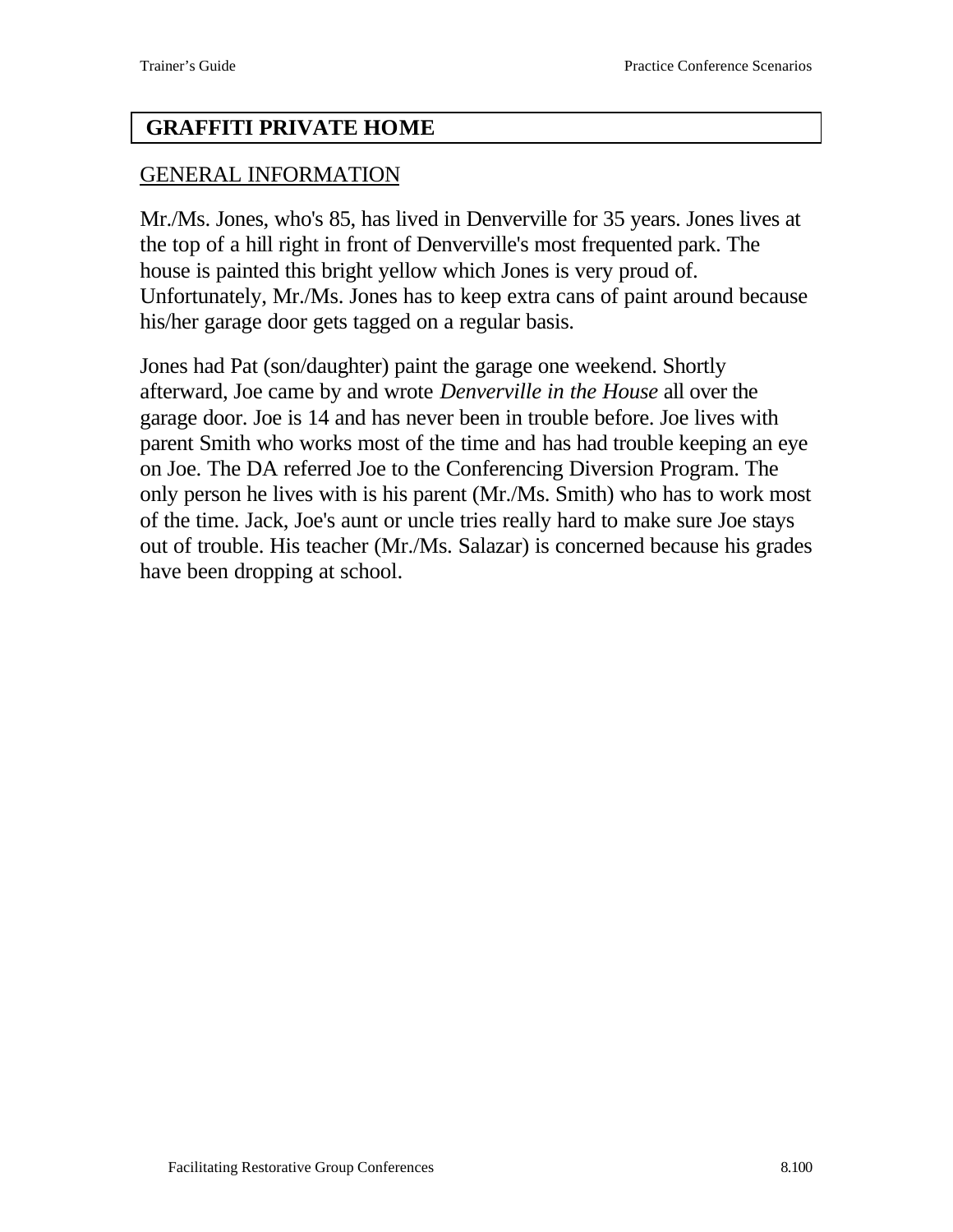#### ROLES – 8-9 including co-facilitators

#### 1. **CO-FACILITATOR**

#### 2. **CO-FACILITATOR**

#### 3. **MR./MRS. JONES, VICTIM**

you're really scared of what's happened to the neighborhood over the last 35 years. It's getting to where you won't go out unless PAT goes with you. You used to go to the park, but now you stay home. You've been thinking about moving out and now you just may even though you love this neighborhood. Possible things to help you out would be maybe if Joe would walk with you in the park. Be creative. Make sure that the issue of safety is addressed.

#### 4. **PAT, CHILD OF MR./MRS JONES**

you're worried about your Mom/Dad. You've been trying to get her/him to move for a while now. You're probably not going to let your kids go by there anymore just because it's getting too crazy with these "gangs."

You're also mad because you have to spend those weekends getting the paint matched and painting over the garage. It's expensive paint! You only agree to solutions if you're parent feels comfortable with them. You're willing to help with whatever is agreed on.

### 5. **NEIGHBOR ON LOCAL JUSTICE BOARD**

You represent the community. Your task is to speak to the issues the community deals with when crime occurs. The general fear crime arouses in the population and specifically how it causes people to lose their sense of safety. Other issues might be making the community look unsightly resulting in people losing their pride in the neighborhood.

You also want to find out what the positive things about Joe are. With Graffiti as a starting point it seems likely to ask if he is interested in Art as a career. You are interested in Joe's likes and dislikes. You want to explore what he good at and what kinds of things he needs help with. Does he have a job? Can he pay restitution? Are there things he needs to learn about? The more information you have about Joe, the more you believe it will help when it comes time to discover what can be done to repair the harm.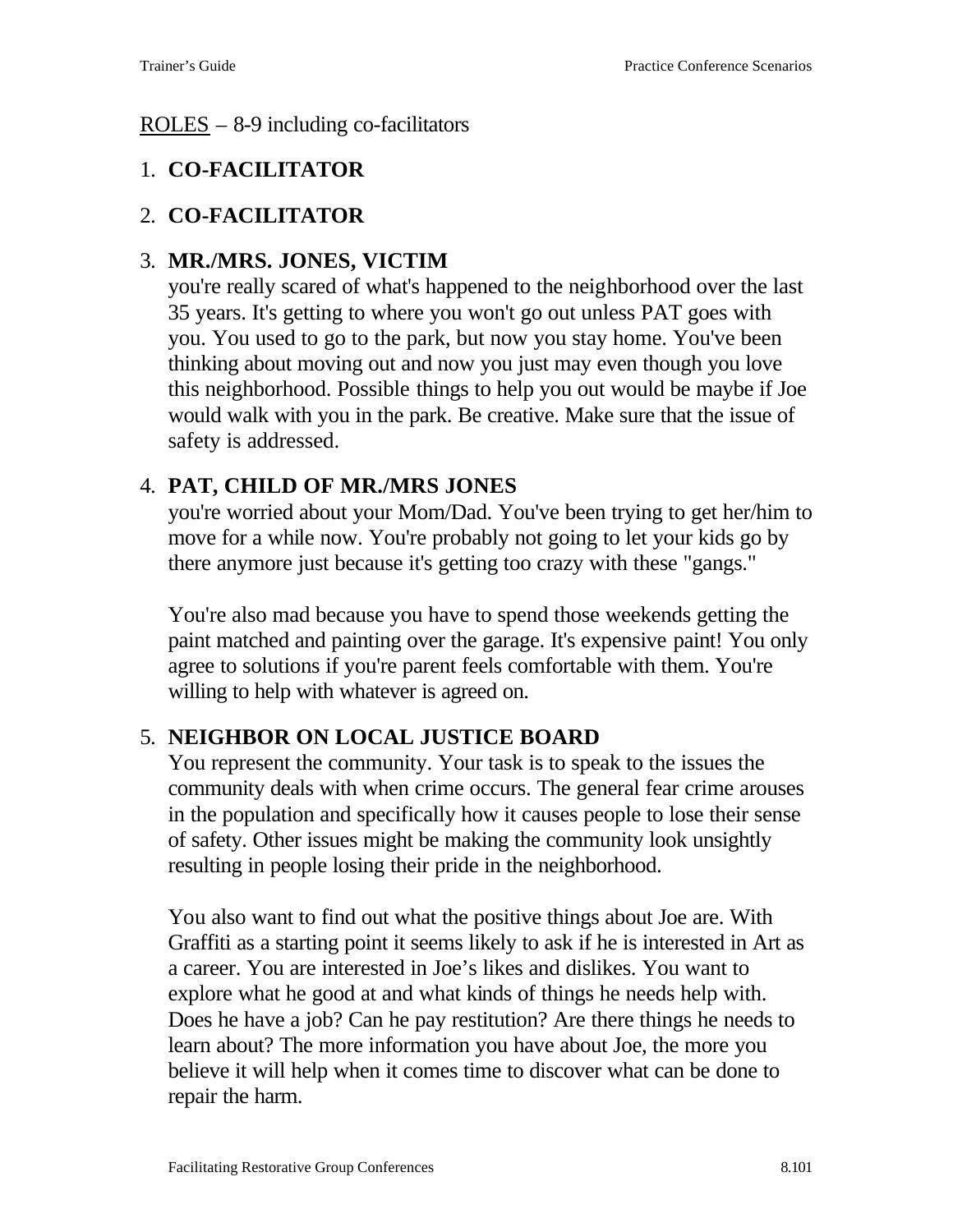# 6. **JOE, THE OFFENDER**

Your parent talked to you about what you did. You understand now that you had no right to paint on another person's property without permission. You are sorry and would like to apologize. You just want it all to go away.

You cooperate and quickly agree to all the suggestions. Even go a bit overboard. If someone brings up gangs, you're not in a gang.

### 7. **JOE'S PARENT, MR./MS. SMITH**

You don't know what to do. You've got to work all the time just to pay the bills. You try to teach Joe right from wrong. You don't know how this could have happened. You offer Joe's time to help Jones with the painting and the yard. You go a little overboard just because you want to teach Joe a lesson. You know Joe's a good kid, but are embarrassed about what happened.

# 8. **CHRIS, JOE'S FRIEND**

You've known Joe forever now, and you always used to talk about how stupid it was to throw up tags. They hit Chris's house last year and you guys were mad. Remind Joe about it. You're also a little mad because Joe keeps hanging out with those kids. Joe hasn't been showing up to all his classes. You want him to pass this year. You offer to help him/her with missed schoolwork. If the suggestions get a little extreme, you stick up for Joe.

### 9. **SALAZAR, JOE'S TEACHER (Optional)**

You've been Joe's teacher for 2 years and he's always been a good student. You've seen his drawings and you're amazed at the talent. You've encouraged Joe to take up art classes, and Joe was thinking about it for a while. Lately, Joe hasn't been showing up to class. You're worried Joe may fail your class.

You think Joe should focus on his/her talents. You'll help Joe catch up with schoolwork if it's an option. You're willing to help MR/MS. Jones too. You love this neighborhood. You know it's safe and don't like anyone saying otherwise. You think whoever thinks so should attend some school functions and help out.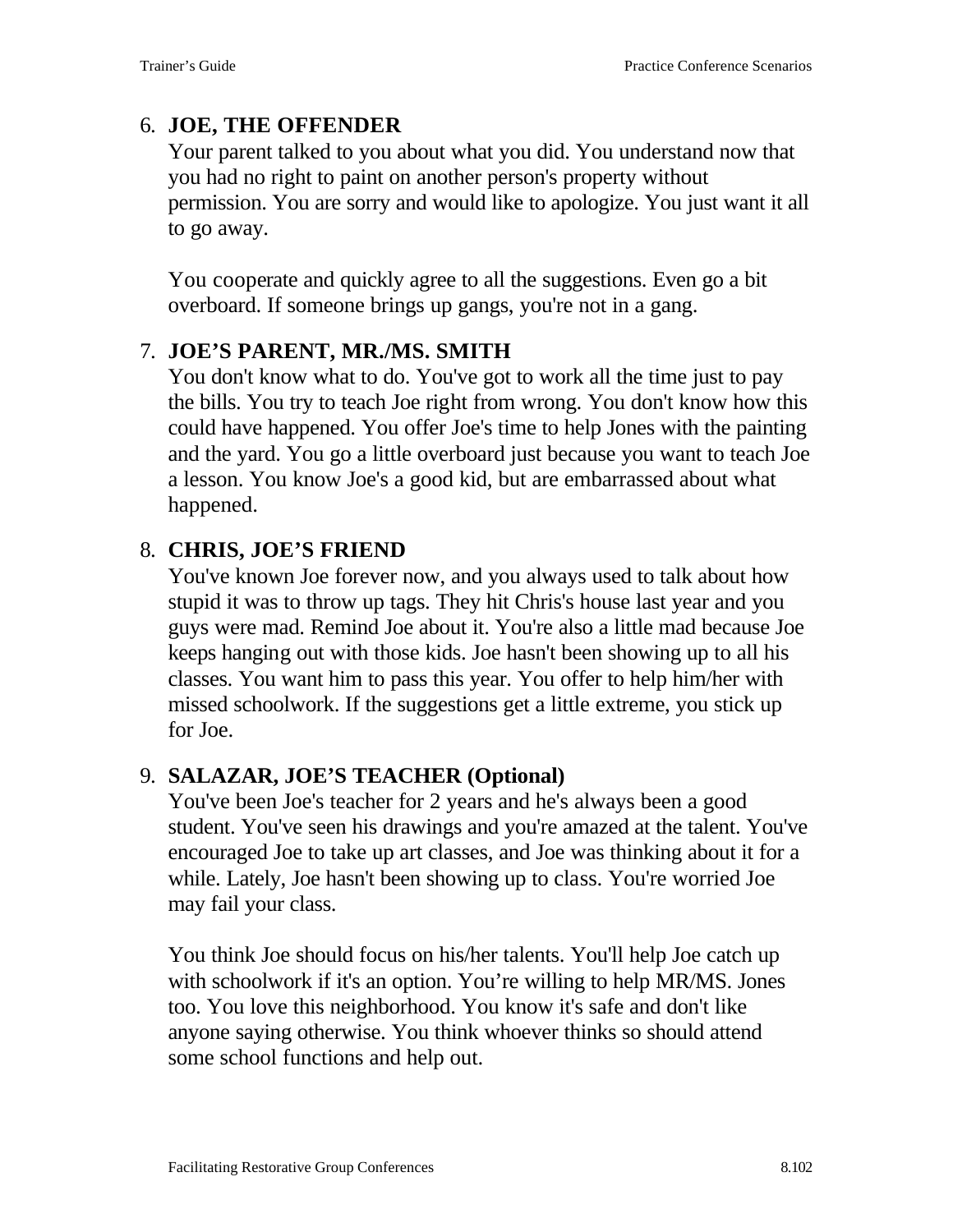# **ABC'S AT THE BUS STOP**

**TRAINER'S NOTE**: This well-written and comprehensive larger group scenario was written by Carolyn McLeod. It is too complex to be used in this training design, but it has potential for use in an adapted training format. It could be longer (most of a day) role play with teams of facilitators doing preparation meetings then meeting to share and consolidate information prior to the actual group conference. If you wish to use the situation in the Facilitating Restorative Group Conferences training, you will need to reduce it and use only a portion of the roles.

### GENERAL INFORMATION

The chargeable offense is harassment & assault. Six elementary students engaged in assaultive behavior at the school bus stop. Racial slurs, epitaphs, and name calling routinely continued while they were on the bus and even spilled over into the school day.

The bus driver, teachers and playground monitors were not able to get these students to change their behavior. They attempted: discussion of appropriate and inappropriate behavior, race relations education, letters to parents, restricted playground time, even suspensions. Nothing worked.

The harassment continued and the violence escalated - the school did not want to make a formal police report, but they had to do something. The principal called to the conferencing team would attempt a large group conference. The principal will participate and suggested the bus driver also be included.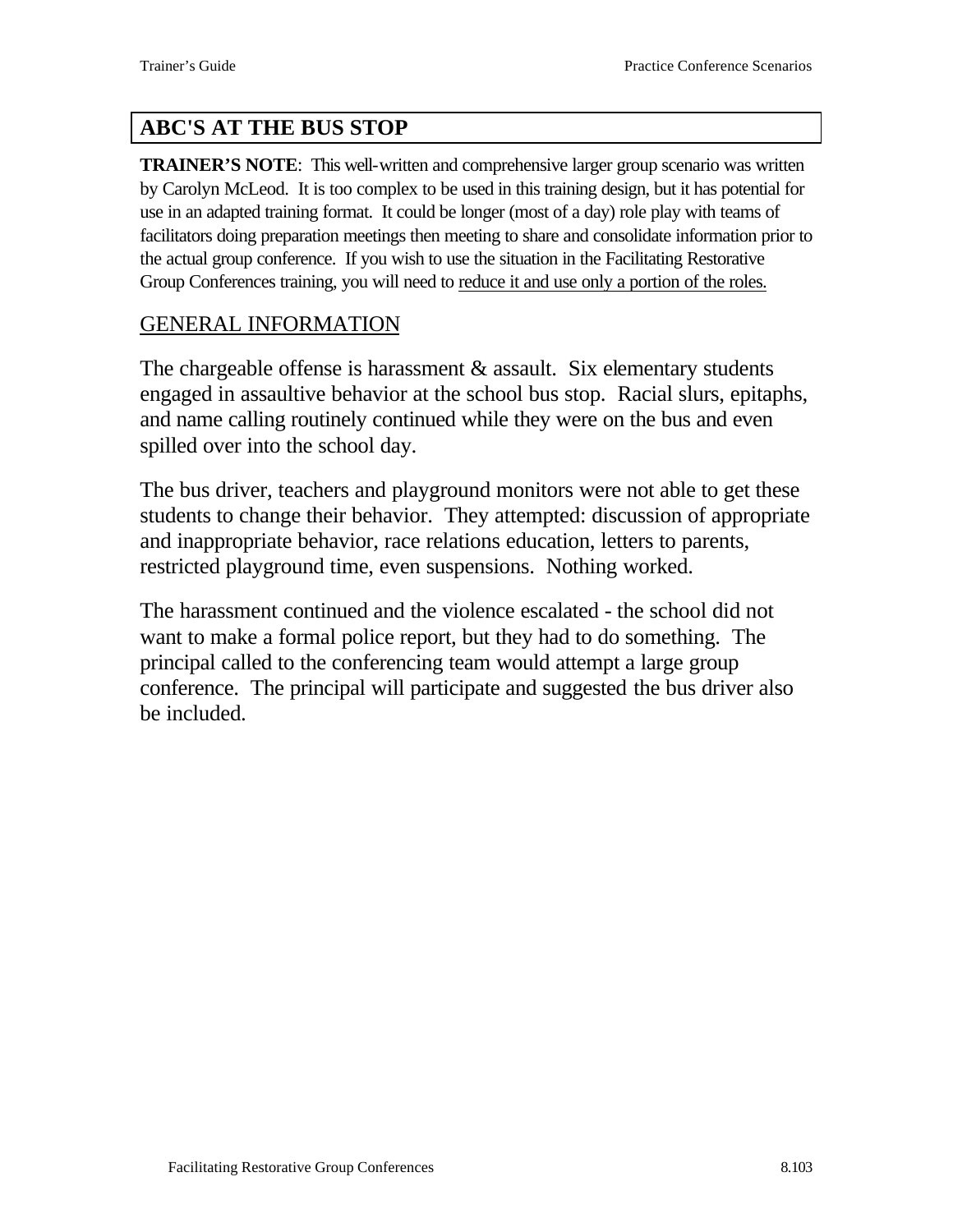# ROLES – assuming conference only, 20-22 including co-facilitators

| 1. Co-Facilitator<br>2. Co-Facilitator                                                                                                   | For preparation meetings, six individual<br>or teams of facilitators could be<br>assigned as follows: |
|------------------------------------------------------------------------------------------------------------------------------------------|-------------------------------------------------------------------------------------------------------|
| 3. Jamie, boy - age $11$<br>4. Jamie's Mother                                                                                            | Facilitator(s) One                                                                                    |
| 5. Mike - age 10<br>6. Mike's Mother<br>7. Mike's Father                                                                                 | Facilitator(s) Two                                                                                    |
| 8. Bobby, boy - age 11<br>9. Amy, Bobby's sister - age 10<br>10. Amy & Bobby's Mother<br>11. Amy & Bobby's Step-father                   | Facilitator(s) Three                                                                                  |
| 12. Jan, Girl - age 9<br>13. Jan's Mother<br>14. Jan's Other Mother                                                                      | Facilitator(s) Four                                                                                   |
| 15. Neil, boy - age 12 (a twin)<br>16. Noah, boy - age 12 (a twin)<br>17. Nick, boy - age 10 (brother)<br>18. Neil, Noah & Nick's Mother | Facilitator(s) Five                                                                                   |
| 19. School Principal<br>20. Bus Driver                                                                                                   | Facilitator(s) Six                                                                                    |
| 21. Teacher(s)<br>$22$ . Mike's older brother(s)                                                                                         | Optional extra roles                                                                                  |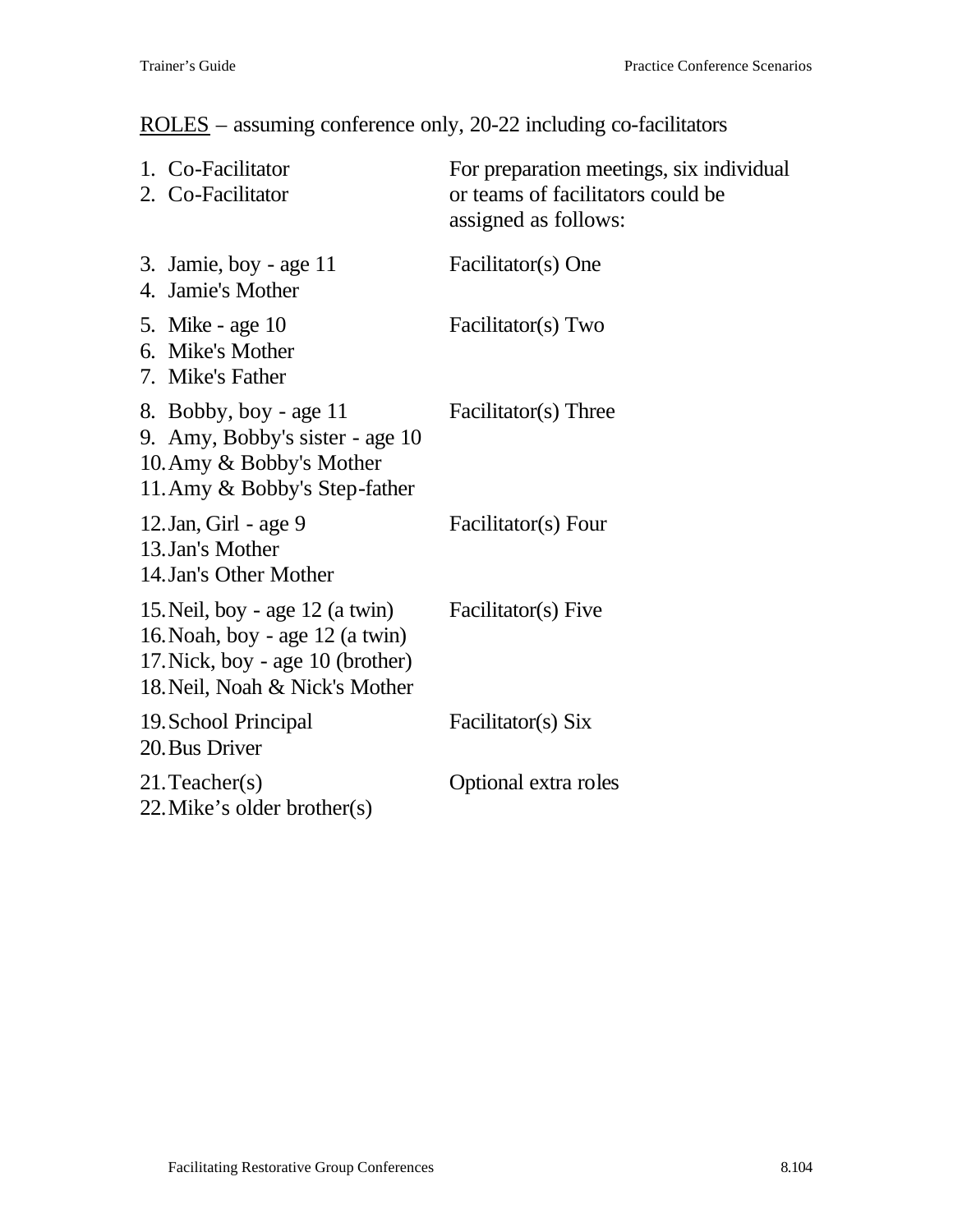### Facilitator(s) #1

- 1. Jamie: age 11, White Hispanic very angry & aggressive. Does not apply himself in school.
- 2. Jamie's Mother: White, Recently divorced. Has another child, Marie, 8.

# **JAMIE, AGE 11**

Your mother is going to tell about your health. You were born with congenital heart defect. You have had 2 heart operations, and because of the nature of the defect, you may need a third. The Doctors have wired your chest together, but one wrong blow to your chest and you could die. Because of your fragile condition you aren't allowed to take part in any sports and you certainly should not be physically fighting - ever!! It could result in your death - but you are 11 years old and ashamed of your vulnerability - you don't want your mother to say anything about it and you won't talk about it period - unless you feel like you want to at the Conference near the end. You really don't want anyone to know!!

You are White Hispanic, kids make racial slurs at your expense. Your parents divorced recently. You are glad your father is out of the home but you have a great deal of anger left from everything that has happened. You are big for your age. You get teased about your size. Admit that you dare kids to fight you now. So you can see that you have been "kind of" a bully at times - but, only to the kids who used to make fun of you. It's the only way you know of to make them stop teasing you. You really want everyone to stop saying things about you. You are willing to participate. You feel like you are the victim since you are the one in trouble all the time when others start it. You want this resolved!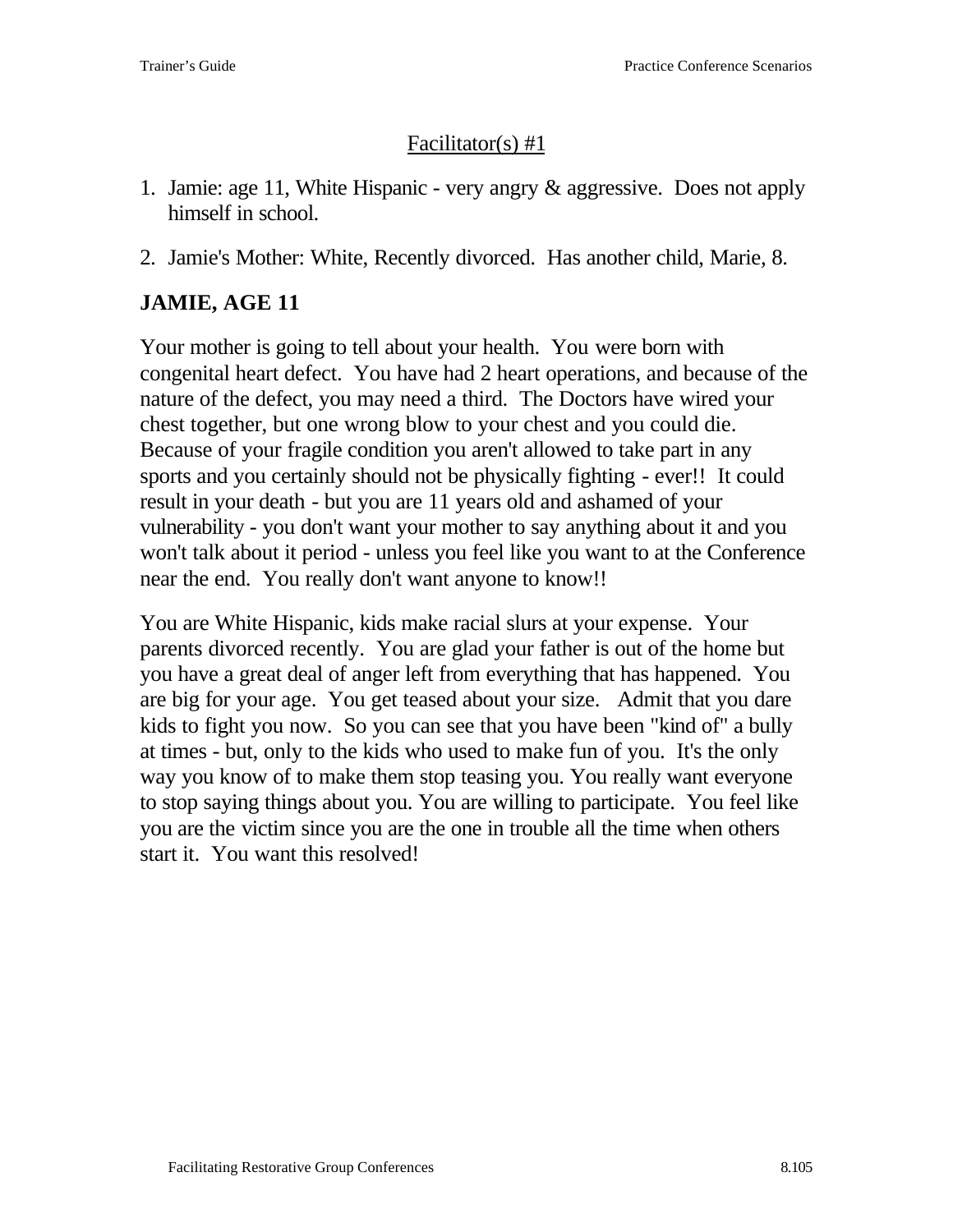# **JAMIE'S MOTHER**

You are a single parent, recently divorced from the children's father who was an alcoholic who physically abused you, a full time student trying to finish up your BA degree, you are over burdened, tired and although you are only in your early 30's you feel about 80 most of the time. You have a restraining order that keep's your ex-husband away from the family.

Tell the Mediator that your son Jamie should never fight - he has a very bad heart, he's already had two open heart surgeries and his rib cage is wired together, one wrong hit to the chest and he could die. His life is very limited even though he looks fine he can never participate in and athletics or rough activities.

You have heard the other kids taunting him about being large and because of his heritage - one of the nicest things they say is "Max-Mex".

You do not think it would be of any benefit for your 8 year old daughter, Marie to be included in the Conference. She is a very different child from Jamie. She even goes to school on a different bus, so is not involved in this mess.

You are a single parent, work full time nights and take classes at the University 2 days a week. Life is not much fun right now and you sure don't need all this trouble - you are pretty unhappy that the school doesn't take care of things like this better. You agree to participate!

\*\*You will have an issue come up between the pre-conference interview and the Conference with the school Principal. DO NOT TALK ABOUT THIS AT THE PRE-CONFERENCE INTERVIEW or AT THE CONFERENCE.

Your ISSUE for after the Small Group Conference that you will ask the mediators to help you with:

Jamie got into a shouting match with another student during class and would not follow the teacher's directions to go to the time out room. The Principal was called to the class room. She decided that Jamie had to go home. She called your house, but you were in class. So, the Principal called your exmother-in-law. Your ex lives with her and you have a restraining order against him. He is a violent man who abused you for years & the Principal should have called your own mother - not your mother-in-law! You are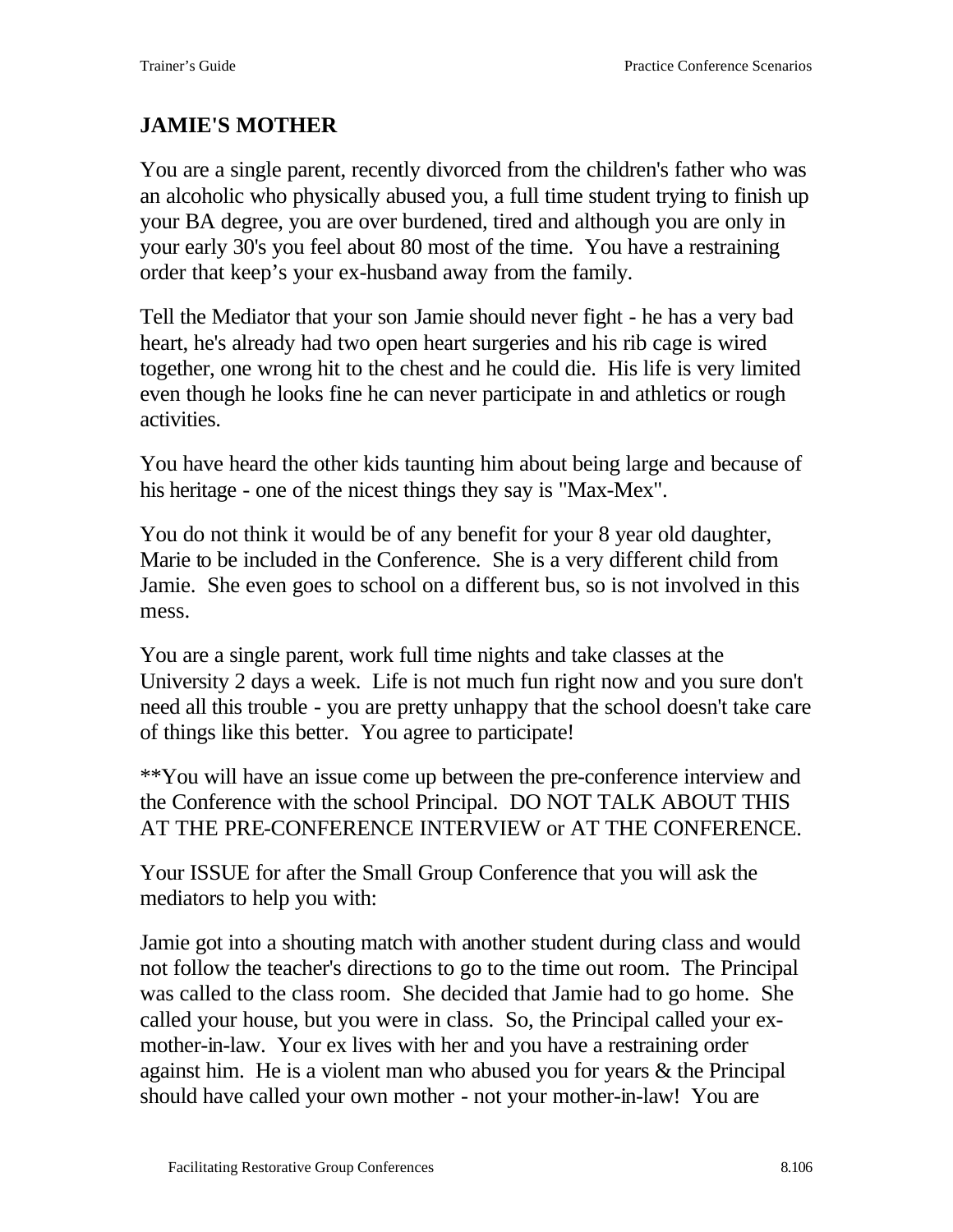furious with her, but you don't want your feelings to get mixed up in what the kids have done - so you say nothing!

This may be role played out or just held up as a situation where there could be a two step or Multi-Method approach to help resolve ALL of the problems associated with these participants.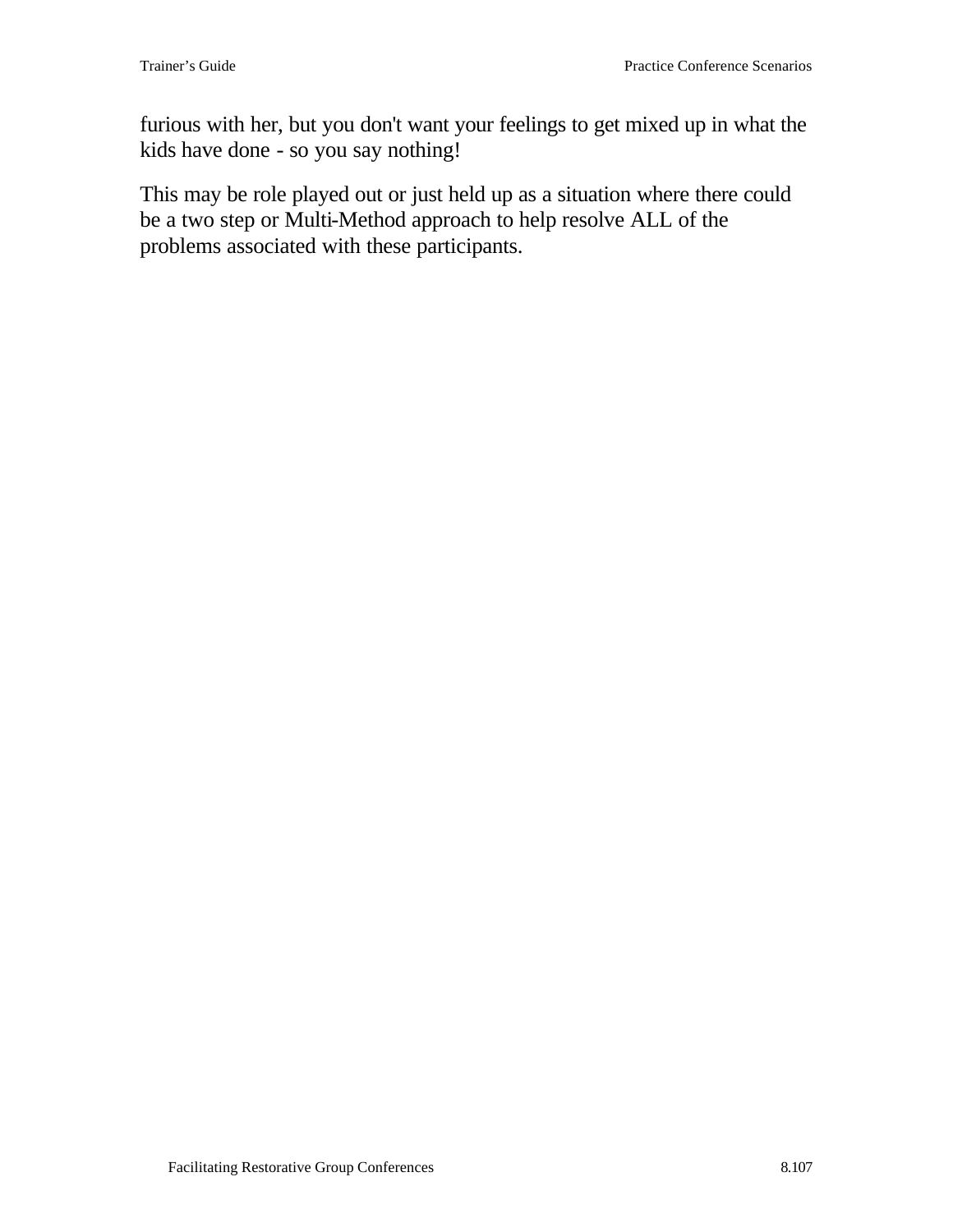### Facilitator(s) #2

- 1. Mike: age 10, small for his age & gets picked on a lot. Pretty good student.
- 2. Mike's Mother and
- 3. Mike's Father are supportive. They both attend all school meetings. History of complaints that students are not supervised closely enough.

### **MIKE, AGE 10**

You are small for your age and have a good sense of right and wrong. You know you shouldn't be fighting, but Jamie and Bobby have pushed you too far too often. You live with your parents who are good to you and care for you very well. Your family is basically healthy and you are just a normal kid.

You admit calling Jamie names, but tell how he called you names first, "midget, half-pint, and Runt" are some of the nicer names. Tell how you see Jamie always bullying everybody. You are small for your age and you just get sick of bullies so you decided to not take it any more. You were surprised at how strong you really are!

You want to know if goofy Bobby has to do this to? Tell the Mediators that Bobby should be there because he is the worst bully in the whole school!

You agree to participate if everybody else does. You want all the fighting to end.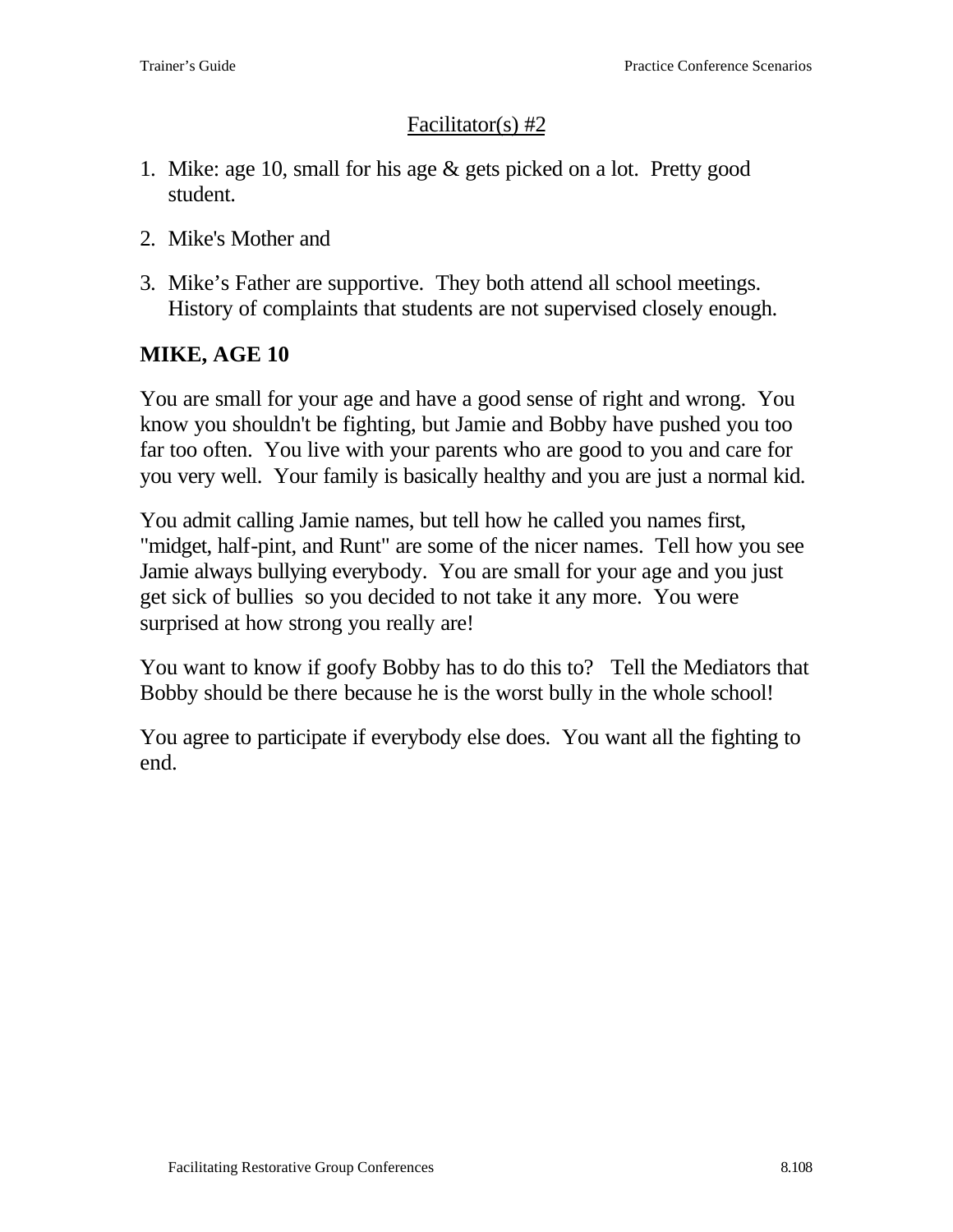## **MIKE'S PARENTS**

You are good parents. You are doing your best to raise Mike to be a responsible, considerate person, but it's not easy with all the outside influences. Mike is small for his age and that makes it especially difficult to instill a good sense of self-esteem in him when the world seems to send the message that "big is best" about everything. You are disgusted with all the violence on television you attribute a great deal of the violence among the children at the bus stop to the influence of television. You see your family as basically healthy and believe Mike a normal kid.

You both talk about Mike's problems on the playground with bullying. Cite a couple of injustices that you know really happened to your son at the bus stop. You also tell the mediators that the playground monitors overlook many similar situations involving the same children that happen on the playground. Add that you do not approve of Mike calling anyone names and in particular they do not approve of anyone being racist.

Mother, tell how your apartment looks out on the bus stop and that you have seen Jamie and Bobby deliberately start fights. You are the first parent to report what was going on to the school who did nothing. Tell how frustrated you were when the principal told you that the bus stop is not the school's responsibility. Add that you were told it was the responsibility of the Transportation Director, and that it felt like you were getting the run-around.

Tell what you have done to help Mike see how he is just doing the same thing but in a different way. Be very concerned and cooperative.

You wholeheartedly agree to participate.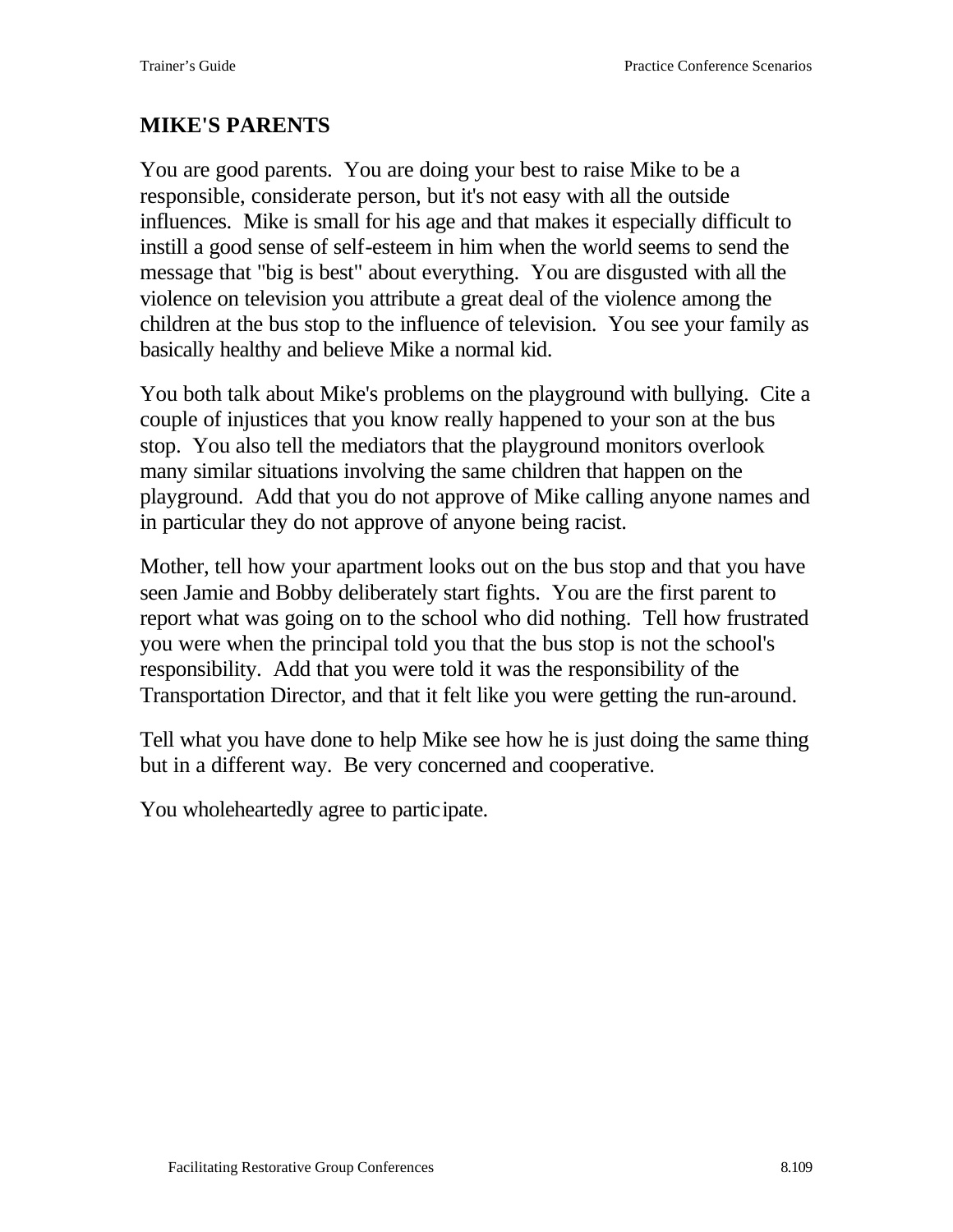#### Facilitator(s) #3

- 1. Bobby, Age 11
- 2. Amy, age 10
- 3. Bobby's Mother
- 4. Bobby's Step-Father

Bobby is a bully and an instigator. He tends to get everyone angry with him frequently. He pushes, shoves, and teases all the time. His mother and Stepfather are actively involved with the school and are always willing to work with school personnel to resolve the problems with their son. Bobby has ADHD and is on medication. Bobby has a 10-year-old sister, Amy, who is a model student.

His mother and stepfather have been through a great deal of pain, suffering and therapy with and for Bobby. They love him very much and are very involved in positive ways in Bobby's school as well as home life.

Amy is the biological child of these parents. She is a very bright, happy child. She has extraordinary deportment for her age. Amy does not cause any problems at the bus stop, in school, or at home. She and Bobby get along very well together.

## **BOBBY, AGE 11**

You have a mental disorder that you have been in therapy for over 3 years to treat. You hurt yourself - cutting, scratching yourself, head banging, anything to feel pain. You don't want anyone to know about it. You are better now. You haven't hurt yourself for a long time now. You have no clue that you have just found another way to feel pain by getting other kids to hit you.

You don't remember your biological father, your stepfather seems like your real father. You have a 10-year-old sister who never gets in any trouble. You do not resent her, she is kind to you and the two of you are very close.

You know you get everyone mad at you. You really don't have anything against Jamie. Appear calm, treat the mediators with a great deal of respect. Look down a lot, even when speaking.

At the Conference admit that you sometimes tease kids. You also admit that you call Jamie a "Spick" and Neil a "Retard".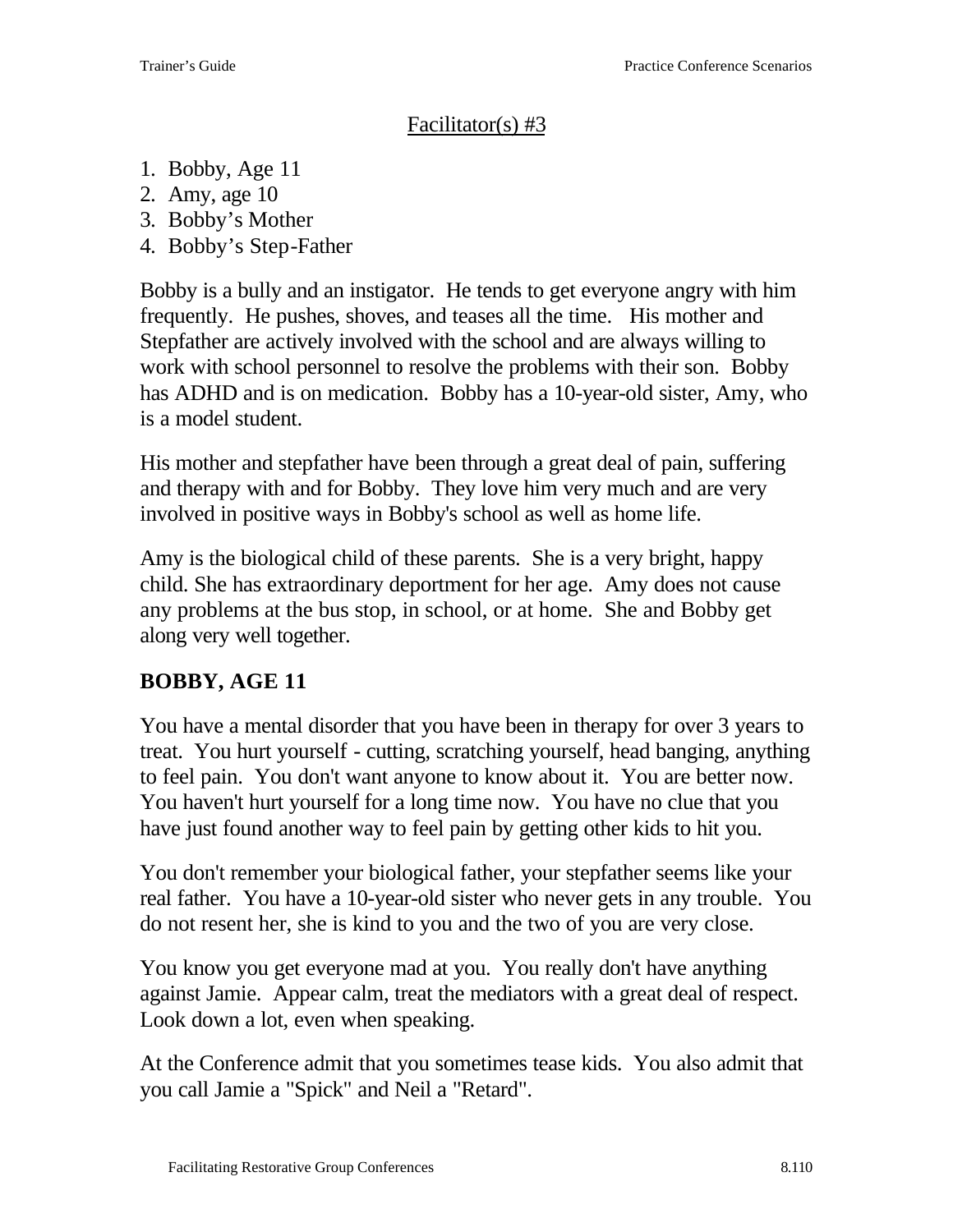## **BOBBY'S MOTHER AND STEP-FATHER**

Take a few minutes to read through this scenario then take turns telling parts of the story during the pre-conference interview and again at the Conference. You are both sincere, hard working, good parents. You will do whatever you have to try to help your son who suffers from a mental illness.

Bobby has no contact with his biological father. You have been married 11 years. As Bobby's parents, you have your hands full. Bobby has a serious psychological disorder - up until the middle of last year he liked to hurt himself. He would cut or scratch himself, and bang his head until you were sure he would cause permanent damage to his brain. You've been working with a therapist for over three years and recently, about 7 months ago, he finally stopped that behavior.

You believe he purposely gets kids angry with him so they will hit him. Bobby knows Jamie has a short fuse and he goes after him all the time. You both think that if Jamie and the other kids knew about Bobby's problem maybe they would ignore the taunts. Neither of you wants to expose Bobby this way, but you really don't see any other options.

## **BOBBY'S SISTER, AMY, AGE 10**

You are Bobby's younger sister, a very mature 10 year old. Because your family has been in counseling since you were 7 you really understand about your brother Bobby's mental illness. The counseling has helped make you wise beyond your years, you are about the only person that Bobby really connects with. You know Bobby starts things some of the time, but you also know the other boys are just as responsible for what is going on at the bus stop and you aren't afraid to say so.

You are a peer-mediator so you know what this is about. Tell the mediators that feel sorry for Bobby because he causes his own problems, but you know he is trying to act better. You wish everyone would just try to understand each other more. You do not get involved in any of the "stuff" that happens at the bus stop or at school. You believe no one needs to fight - they should just ignore each other if they don't like somebody. You want to be part of the Conference.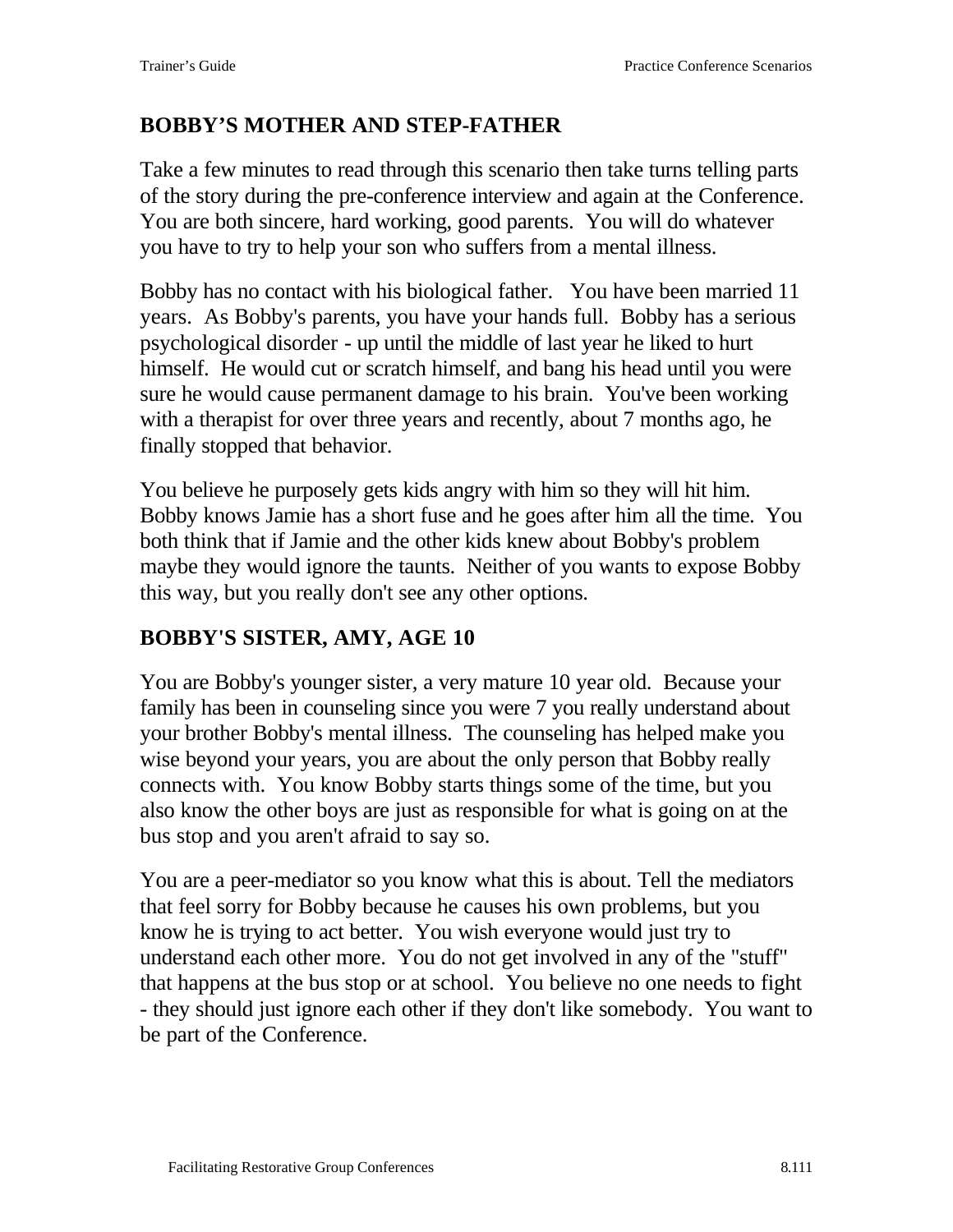### Facilitator(s) #4

- 1. Jan, Age 9
- 2. Jan's Mother
- 3. Jan's Other Mother

Jan has difficulty learning. She is a pleasant child who is small for her age. She is not a troublemaker but, she helps her friends when she thinks they need help.

Her parents are older than most parents are and while they are interested, kind, and loving toward her, they do not appear to be able to help her. Jan is a follower and does not demonstrate an ability to think for herself. Her older brothers, ages 18 & 19, no longer live at home. The mothers tell you both older boys went through similar things when they were in school and they both turned out fine, so they aren't very worried about Jan. "kids will be kids" is, pretty much, their attitude.

# **JAN, AGE 9**

You are a smiley pleasant girl. You have two older brothers - they are grown up and do not live at home anymore. You have a good relationship with your mothers.

You are surprised that the fighting is going to end up in a meeting - you think everybody fights - it's normal. You don't know what your part is. You did fight with both Jamie and Bobby, but only because everybody else was fighting too. You are willing to be part of the meeting if the Mediators want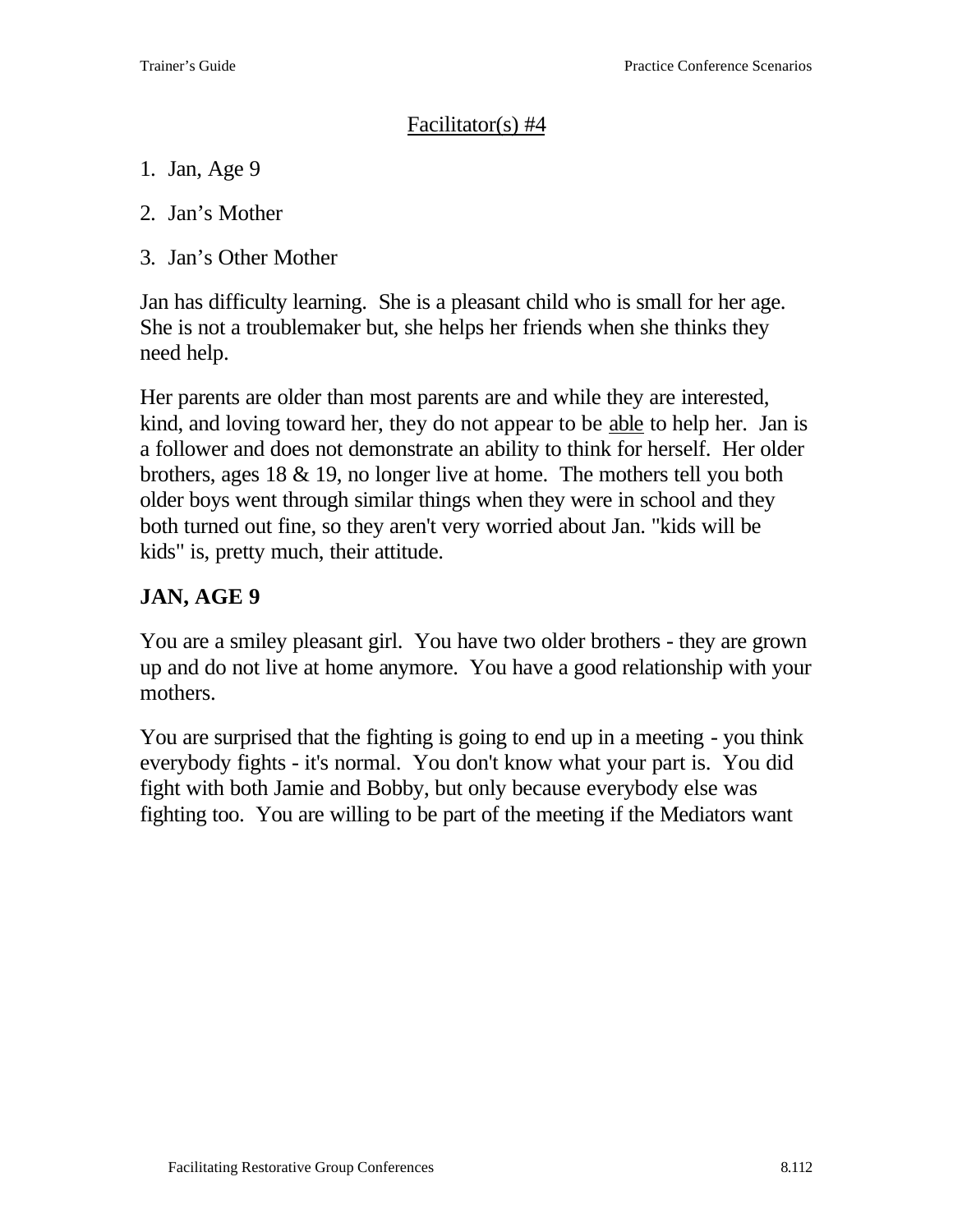## **JAN'S MOTHERS**

Take a few minutes to read through this scenario then take turns telling parts of the story during the pre-conference interview and again at the Conference. You had Jan late in life - she was totally planned, of course, and you enjoy having her. Both of you are very easy going yet very ambitious. You are financially less well off than everyone else and you don't worry about that a lot, but you think Jan does care.

You both say your daughter, Jan, is a good girl. Talk about Jan's two older brothers. Tell that both were in trouble as youths, but have now straightened out. Kids just do things - they make mistakes. The problems come when parents make a big deal out of everything. Point out that your daughter is the smallest of the lot and that she could be hurt the most easily, and you're not worried about it, because you simply don't believe these kids are trying to hurt one another - they're just letting off steam.

As older parents, you can see the mistakes young parents make by getting everyone riled up over things like kids setting the pecking order. You don't approve of violence, but to call some pushing and shoving violence, you think is over-reacting to the situation. You will be happy to attend, and perhaps you can help get this thing settled.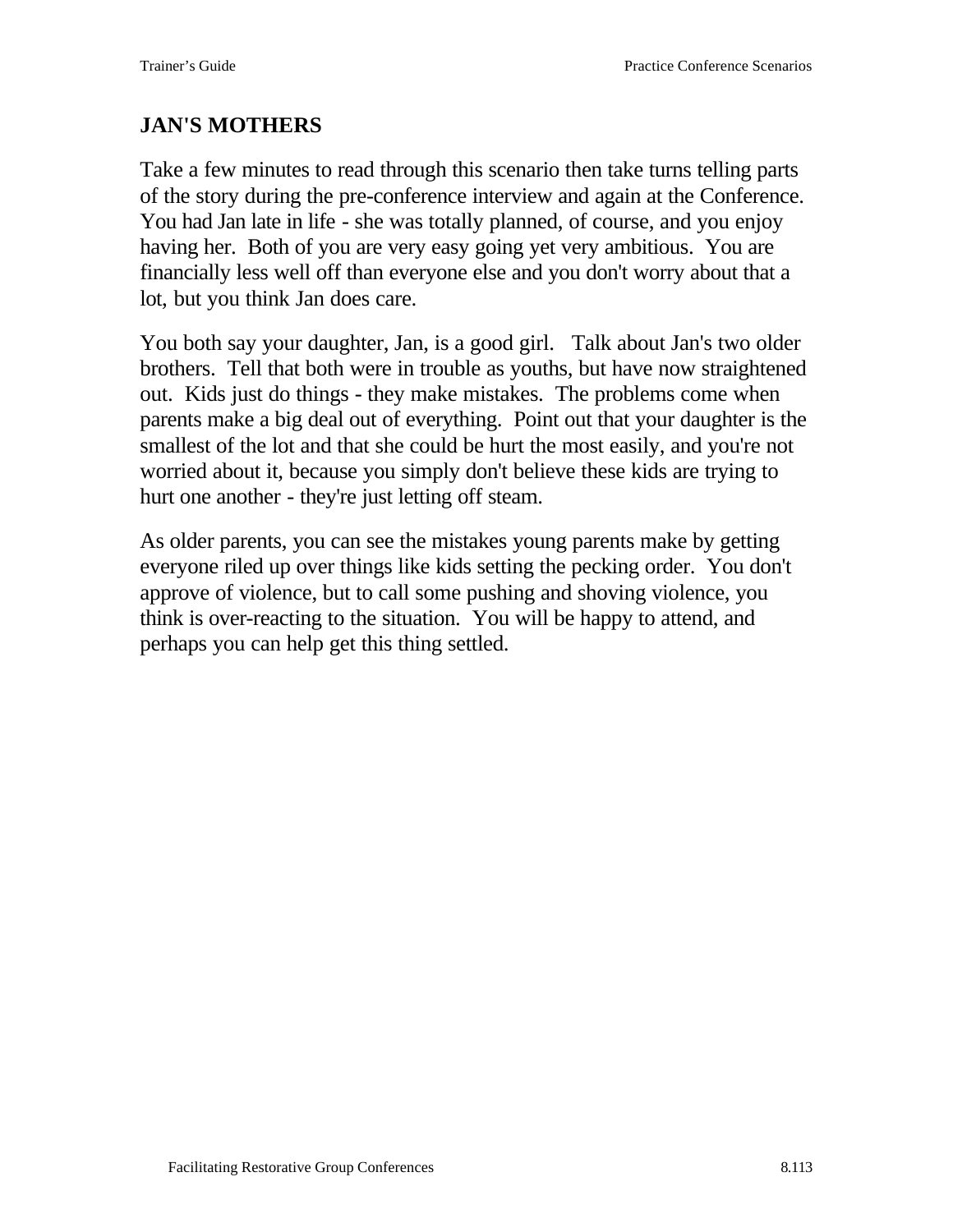#### Facilitator(s) #5

- 1. Noah (12) is an average student. He acts like an older brother to his twin and to Nick. He has been part of the fighting but claims that was only to protect the younger kids from getting hurt.
- 2. Neil (12) recently diagnosed with Attention Deficit Disorder, he is on Medication and it helps until it wears off. Neil is very bright but occasionally has trouble with sitting still. (He will be well medicated during the Conference so he will sit still then.) Admits he sometimes loses "it" and fights when kids pick on him.
- 3. Nick, age 10: is just as active as his brother, Noah. Not ADD like Neil.
- 4. Parent: Neil, Noah, & Nick's Mother: is cooperative, but she appears to be worn out. Her husband, (not the father of any of her boys) is not supportive - not involved in any part of the boy's lives, in fact, it appears that he has nothing to do with them. The mother works full time. Lacks parenting skills to the extent that she acts like a child herself in some respects. She is unable to control her children and appears to have poor relationships with all of them.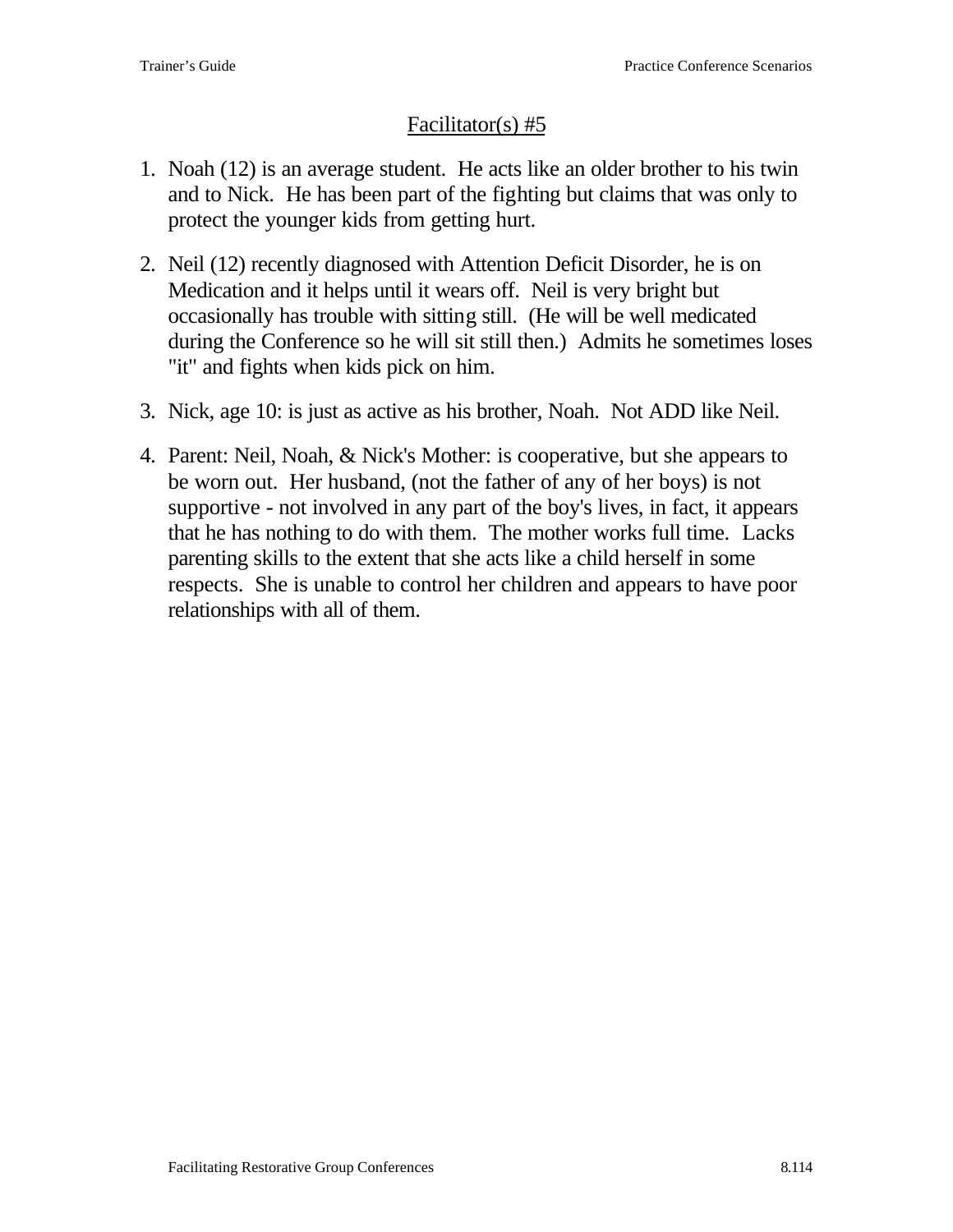# **NEIL, AGE 12**

You have a fraternal twin, Noah and a younger brother, Nick. Your mother is married, but you don't have much to do with her husband, he's not around most of the time so he really isn't part of your life. Your mother is either tired out or gone at work. You really don't care. You recently were diagnosed with Attention Deficit Disorder and now they make you take pills that sometimes make you feel like a zombie. The good thing is that you are getting better grades in school now, the bad thing is that you don't like taking the pills because of the way they make you feel.

You can wiggle around a little - but don't over do it or your mediators won't be able to get the experience they need to do their Mediator tasks!!!

You don't have anything against anyone. Jamie is kind of a pain, but he's easy to scare. Bobby is really dumb - he teases everyone until they just have to hit him. You admit you have been involved in lots of the fights, but you never start them. You want the fights to stop because you are the one who always gets in trouble for it.

At the Conference admit that you have called Jamie a "Spick" a couple of times when you were really, really mad.

## **NOAH, AGE 12**

You have a fraternal twin, Neil and a younger brother, Nick. Your mother is married, but you don't have much to do with her husband, he's not around most of the time so he really isn't part of your life. Your mother is either tired out or gone at work. You really don't care. Your twin was recently diagnosed with Attention Deficit Disorder and now he has to take pills that calm him down. You do not have any problems like that.

You agree with Neil about Jamie and Bobby. Tell the mediators that you think Bobby and Jamie have been worse since they found out about Neil having ADD. They call him PSYCHO all the time. You think Jamie and Bobby are just bullies. They are both bigger than the other kids at the bus stop, older too. You fight because it's not fair when they pick on the littler kids. You don't really like to fight, you believe you have to!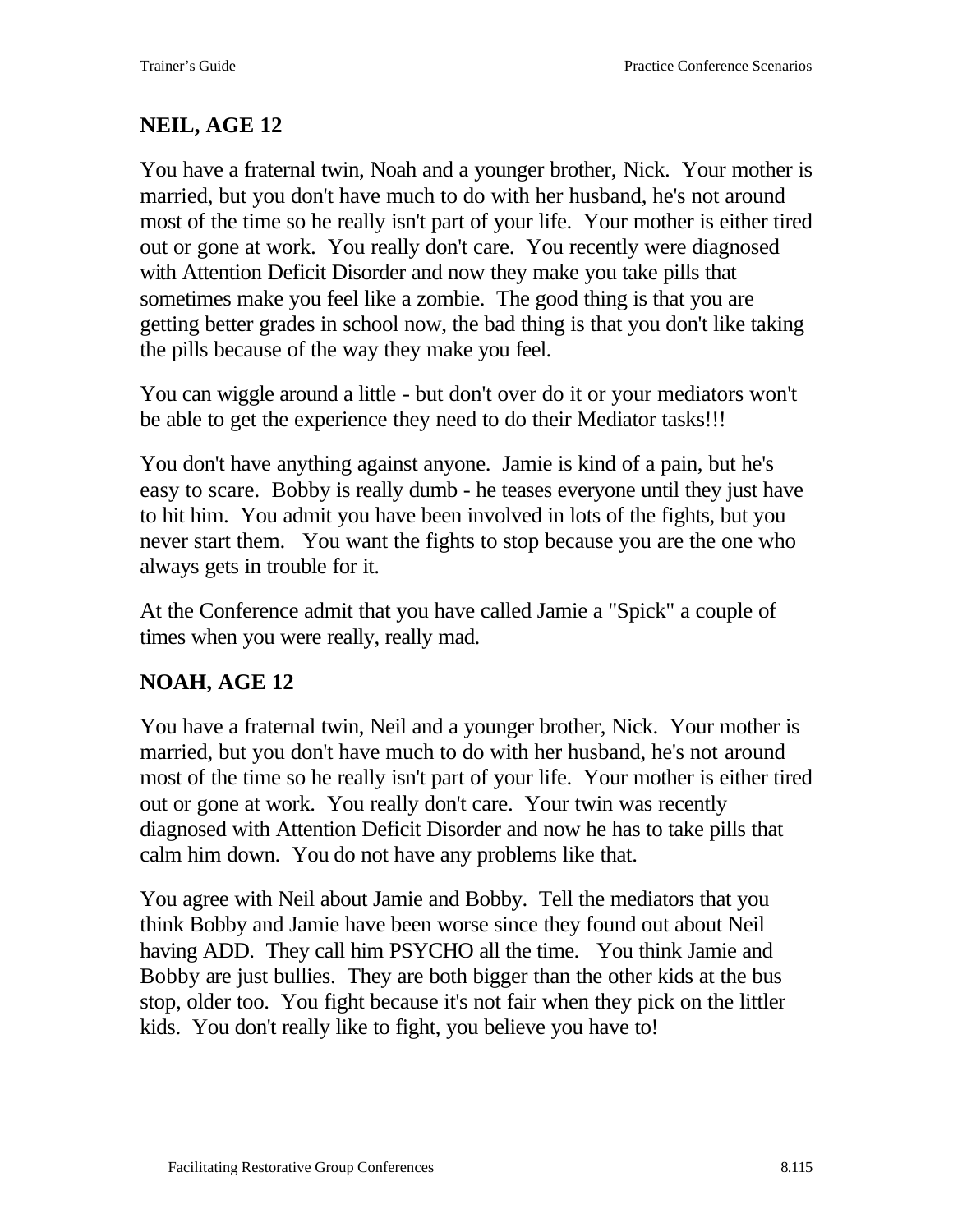# **NICK, AGE 10**

You are almost as tall as your twin brothers are, they are 12. Your mother is married, but not to your father. You don't have much to do with her new husband, he's not around most of the time so he really isn't part of your life. Your mother is either tired out or gone at work. You tell the Mediators that you really don't care that she's gone most of the time. Your brother, Neil was recently diagnosed with Attention Deficit Disorder and now he has to take pills that make him better. He hates to take them. Your mother hates to pay for them. Noah doesn't have ADD. You do not have any problems like that either.

You agree with the twins. It's all Bobby and Jamie's fault. They start everything. Bobby especially picks on the little kids. Jamie mostly goes after Neil and Bobby.

You don't care if the fighting stops or not. You only get involved when Jamie pounds on Neil. You will meet, but you aren't going to take anybody's crap.

## **NOAH, NEIL & NICK'S MOTHER**

You have 12-year-old fraternal twin boys, Noah and Neil, and another son, Nick. They all stick together on everything. They seem to take delight in making your life a living hell. You believe they are totally out of control.

You would pack them all up and ship them off to their father if you only knew where he is. He's never paid a dime of child support since he left years ago.

You've been married 3 times and this current marriage is ending, you can sense it. You believe the boys are a large part of the problem. You tell the mediators, your boys love to fight - they are so out of control that they make you fight with them all the time. They fight with each other too.

You talk about the fact that there never seems to be any peace in your house! You talk about how they constantly drive you crazy and that you welcome anything that helps you get control of them and that ends the fighting. It is OK to tell the Mediators you think your 3rd marriage is failing because of the behavior of your boys.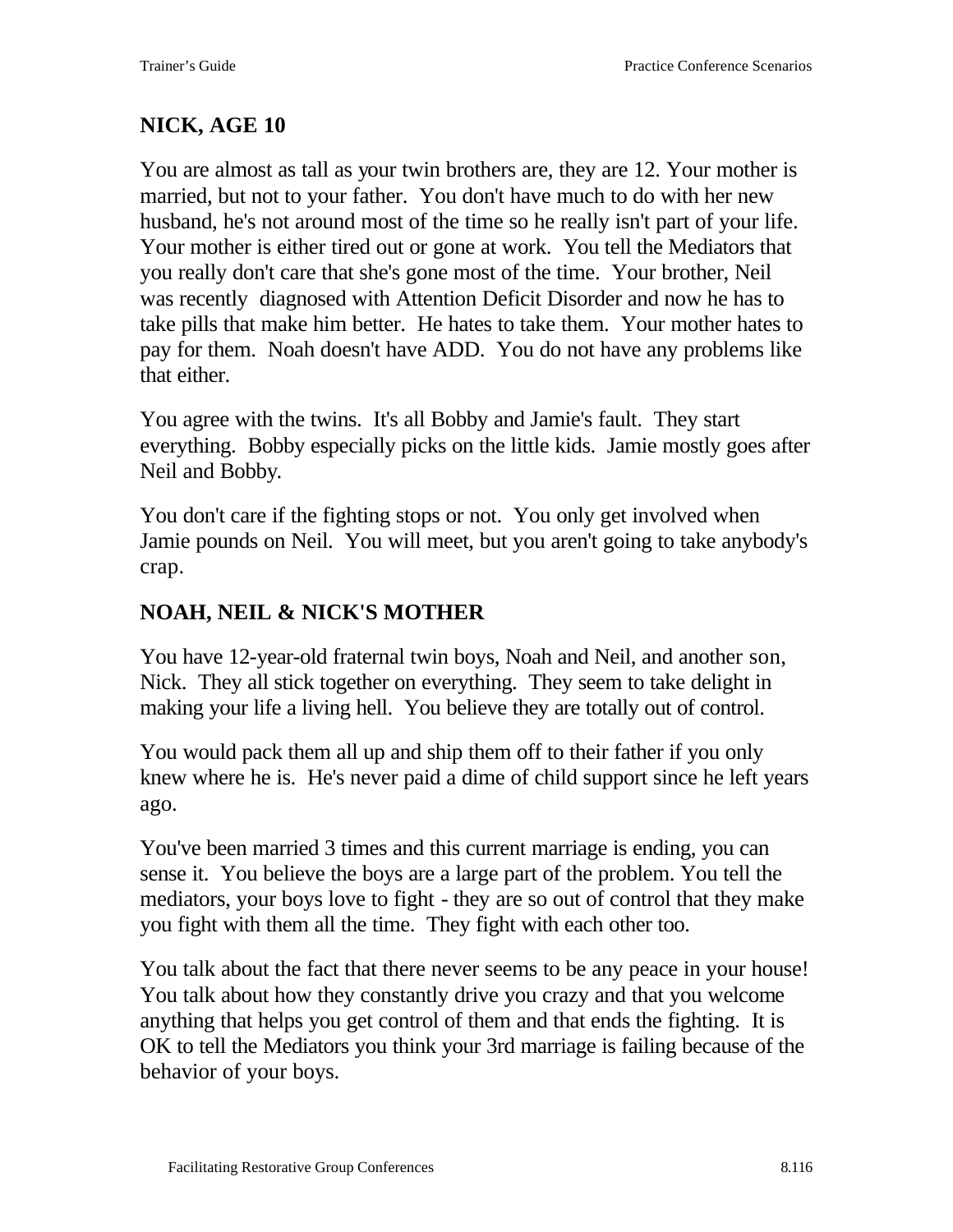### Facilitator(s) #6

- 1. The Principal is a trained Mediator who has already done everything she could think of to resolve the situation. She hopes the Conference will help enlist the parent's help in resolving the situation. She will definitely attend the Conference.
- 2. The bus driver is fed up. Thinks maybe the parents are dumping their responsibility on him and the school. Safety is a big issue for him. He's nearing retirement and has had a perfect driving record - he doesn't want these kids to goof that up for him and the other students now! He will attend the Conference but he thinks he should be on the payroll for the time he spends on this situation.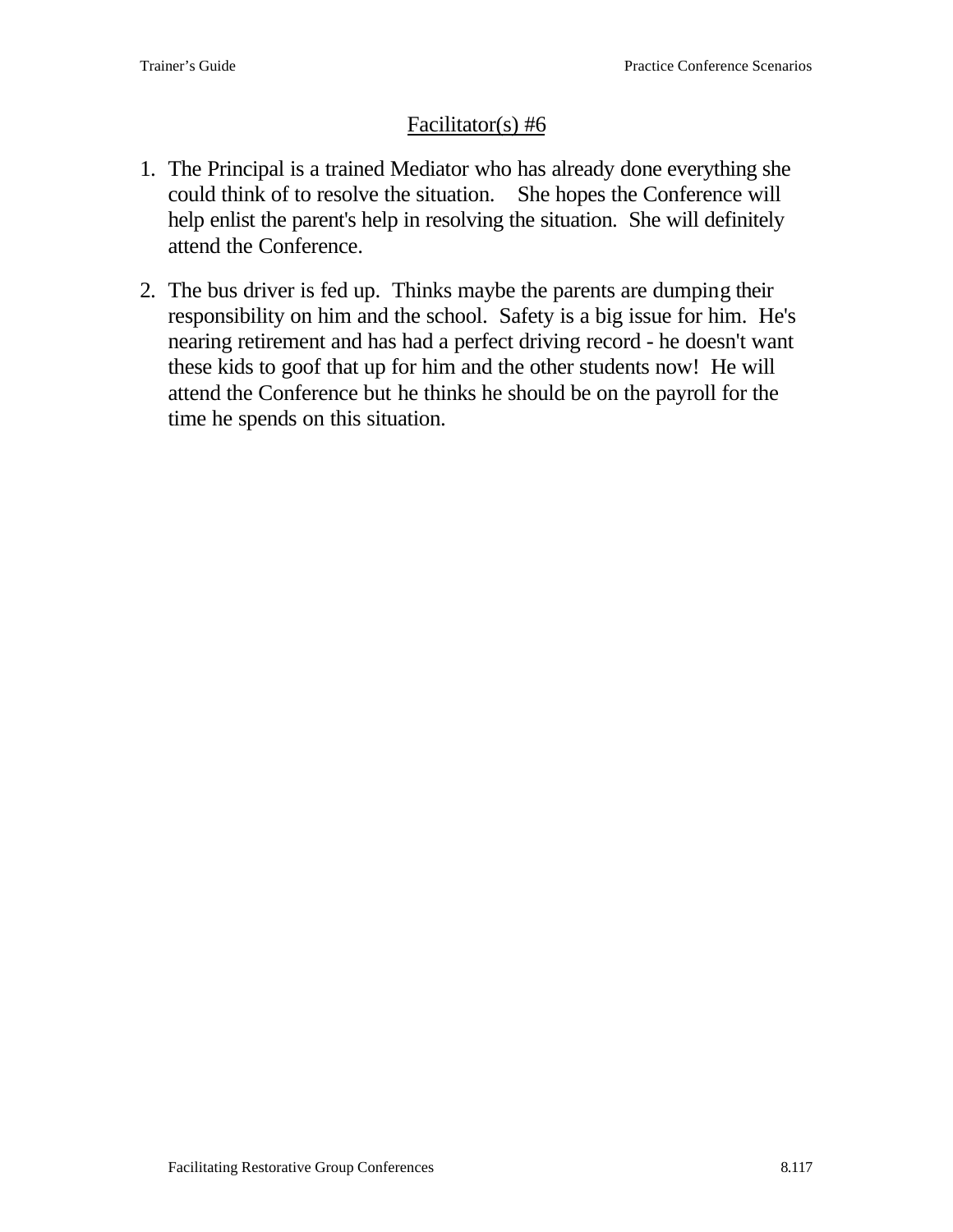# **PRINCIPAL**

You have been in contact with the parents of all the students identified as being involved and you have even been threatened by a couple of them. They said they don't believe you are very capable of doing your job and they have even said they are planning to go to the newspapers with their stories of your incompetence. One threatened a law suite. She is not afraid of anything, you know you have nothing to hide or to be ashamed of, but you do recognize that you need help to try to resolve the situation. The problem begins out of her jurisdiction - the bus stop is not part of school property. Children at the bus stop are technically still within their parents area of responsibility.

You are a trained mediator who believes that people have the ability to resolve their problems if given a safe environment in which to work things out. You know a lot - but not everything about the boys and their families. You believe they can stop their fighting and harassing behaviors if they want to.

You have an issue with one of the parents and you would like to resolve it, but not until this larger thing has been dealt with.

You like being principal because you really care about kids. You are feeling exhausted and unappreciated because of all the trouble over these boys at their bus stop.

It's been nothing but phone call after phone call complaining about the harassment and fighting at the bus stop for months. You've tried talking to the kids, rewards, punishment - nothing works. You are so grateful for this process. You believe it will work. Let the Mediators know you are a trained mediator also. You are willing to do whatever it takes to resolve this situation. It is taking away from all the students because the behavior spills over into the school.

You really cannot do anything about what happens at the bus stop. That is not under your responsibilities. It belongs to the Transportation Director. Unfortunately he has said he doesn't want any part of meeting with the kids or their parents after the way he has been spoken to by the parents over this situation.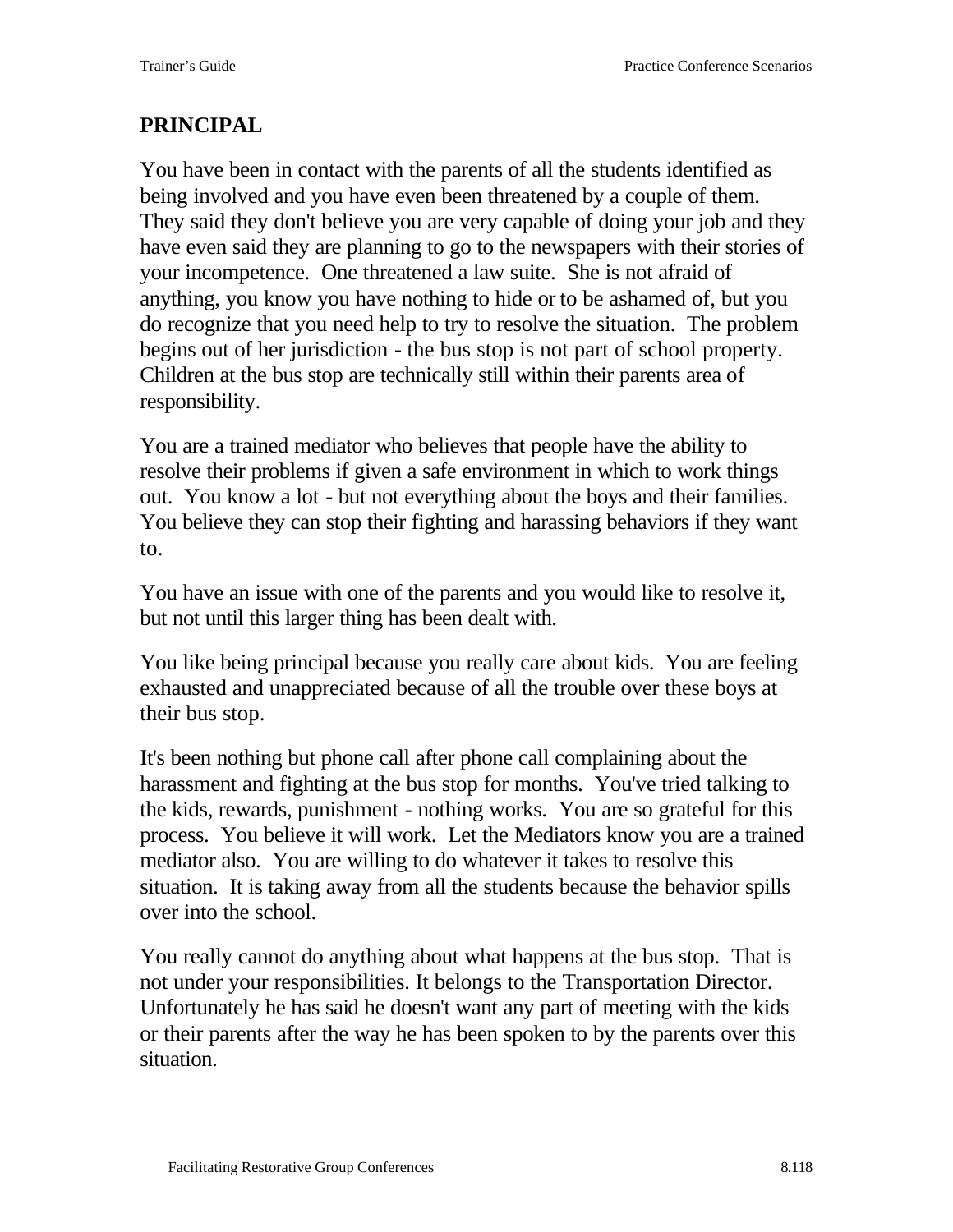## **BUS DRIVER**

You have tried your best to get these kids to behave on the bus. They have been a problem all year long and it has gotten so bad that you believe they cause a safety hazard for everyone. You don't know what gets them started but by the time you pick them up they seem to be already beyond reason most days.

You have tried to reason with them. You've gotten tough on them, you've suspended bus-riding privileges. You have reported each incident to the transportation director who said he might attend the conference if his schedule allows. He is as interested in resolving this situation as you are!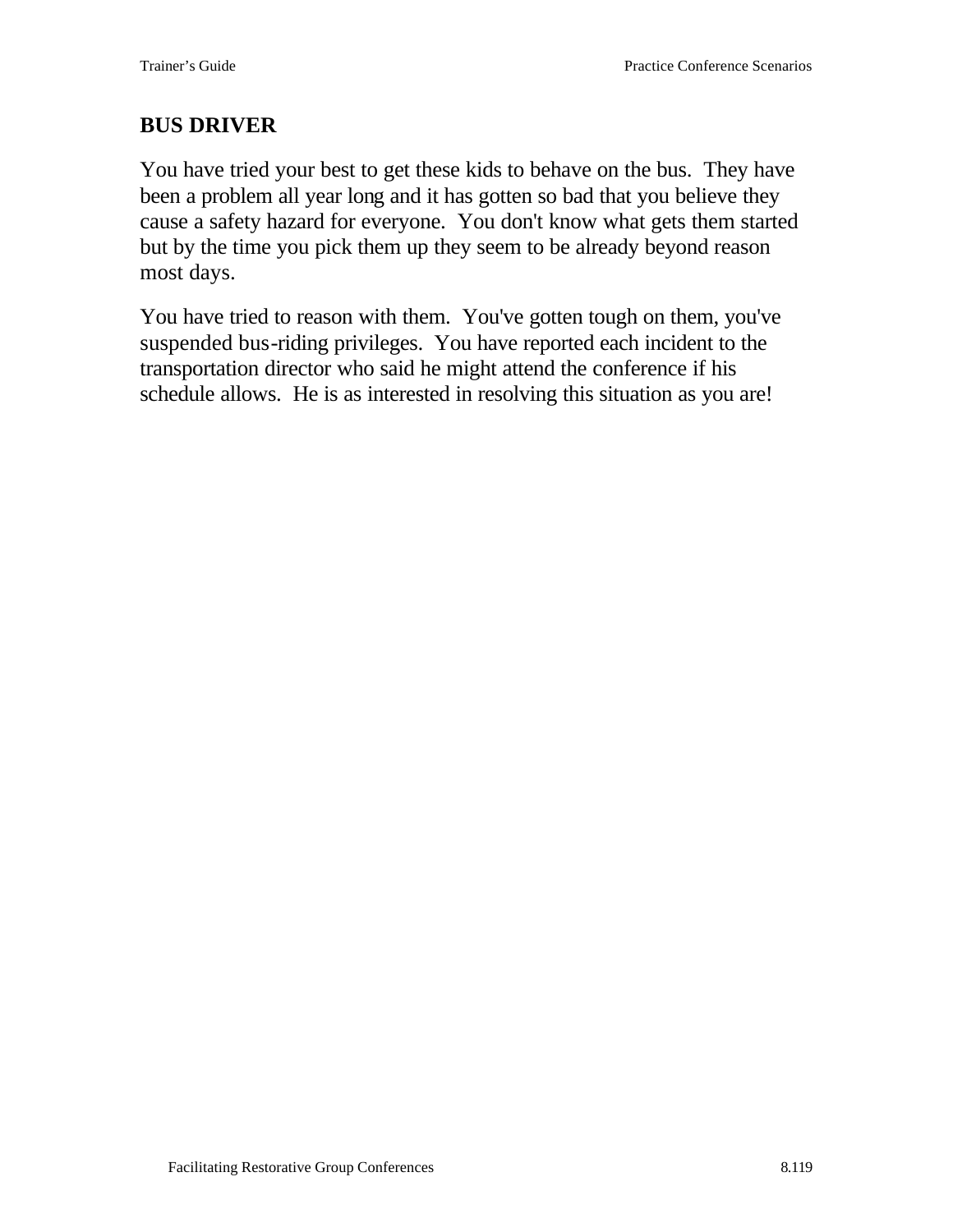# **Damage to Property – Pellet Shooting**

On a hot July night four young men drove around town shooting out car windows with a high-powered pellet gun. During the escapade they also shot out some windows in six homes. The total damage done to the 23 victims of this spree was in excess of \$8000. Conferences are being held to decide the issues. All four have been required to appear before a judge and admit their behavior. The judge has suspended any further action pending the outcomes of the conferencing. This conference is for those who had damage in excess of \$100 from the River Rd. neighborhood.

# **Matt Smith**

You drove the car and you were the first to suggest shooting out windows. You feel very bad about the house damage now but don't think the car damage was that big a deal. You did not know anybody was shooting at houses.

# **Ron Green**

It was your gun but you only shot at two cars and one house. You have been blamed for shooting all the houses, but Jim and Tom shot at most of them. You think you should only pay about 10% of the damages for your limited role.

## **Jim Young**

 You admit all the damage was at least partly your fault and you are willing to make things right but you keep dwelling on how you were the one who told the others to "stop, it was not right" or it would have been much worse. You think people should see you as a hero, sort of.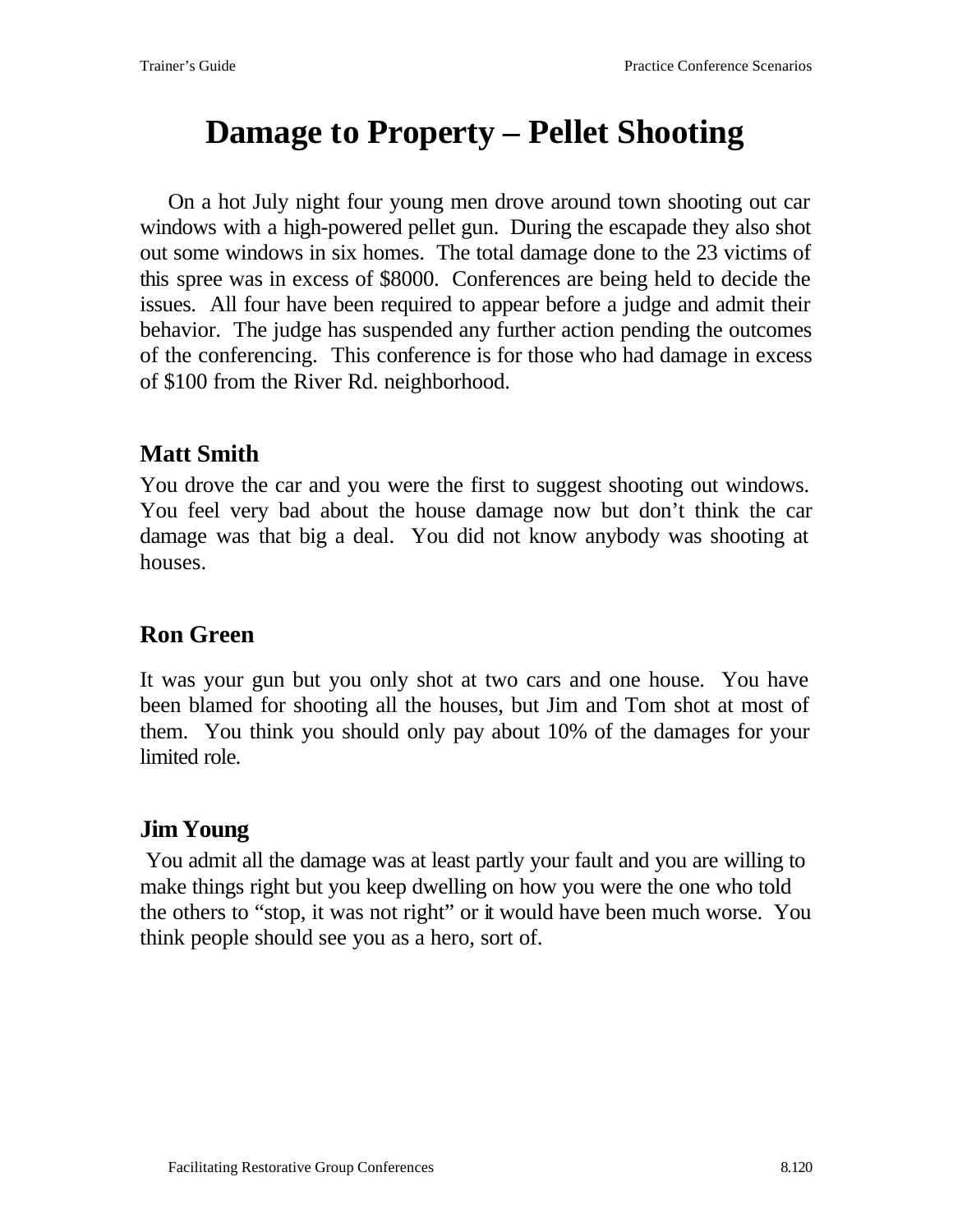# **Tom Barnes**

Unlike the others you already have a record and don't need this. You admit to being along but deny actually taking part until you hear two of the victim stories. You then admit your role and spell out everyone else's role while suggesting you all split the restitution evenly.

## **Maggie Smith (Matt's mother)**

You have already taken the car privileges away but you still don't think Matt gets it. You want him to be more accountable and you insist he pay ¼ of all the damages and the other three do so also.

# **Chuck Green (Ron's dad)**

You agree that each of the young men should pay equally. You don't buy the "limited role" idea of your son. They were all involved and are all equally responsible.

# **Doug Young (Jim's father)**

You do not see your son as a "hero". You are disgusted at his actions and see this as the beginning of the long road to crime and shame he is now certainly on.

## **Martha Young (Jim's Mother)**

You think Jimmy is a good boy and very misunderstood. He did his best to stop this and should be rewarded for his efforts not chastised. After all he is not like these other boys. He comes from a good family in a good neighborhood.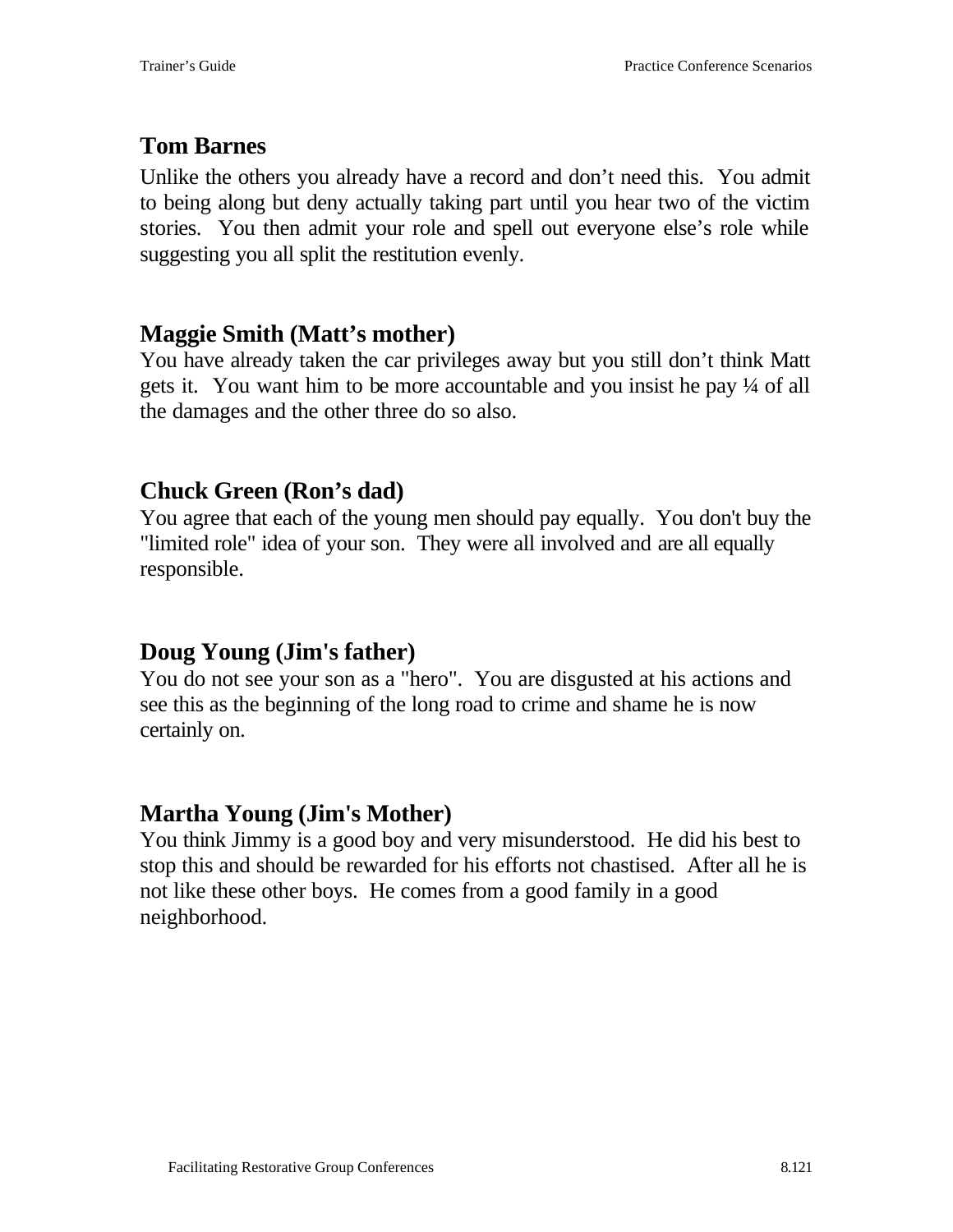# **Lucy Barnes (Tom's Mother)**

You want Tom accountable. You are very worried he will end up like his DAD. Tom never knew DAD because he was sent to prison for 45 years (in Oklahoma) when Tom was just 2 yrs. old. (Armed robbery and manslaughter) You have raised him alone since and now feel like you failed him somehow.

# **Victoria Peters**

You had your bay window shot out as you stood in front of it. Your cancerridden husband, now deceased was on the couch behind you. The next morning you found the driver side window on your car was also shot out. Still you want these boys to learn from this and not end up with a felony on their record. Your son did, serving four years in prison and a lifetime of regret and difficulty with jobs, relationships and nearly everything else.

# **Bob Rommel**

You had two side windows shot out of your classic 1954 Ford. The car was *all* original and worth over \$20,000 because of that. New glass will drop the value in half**.** Given this and your past as a Marine Corp Captain in charge of enlisted men who breached Marine protocol, you want these boys to have felony convictions, jail time and restitution of five times actual damages. You believe this is the only way to teach a lesson.

# **Darren Cobb**

Two windows on your house were shot out. Replacement cost was \$850. You want restitution but are mostly concerned these guys will come back to get you for your part in bringing them to justice. Your wife would not come just because of this fear.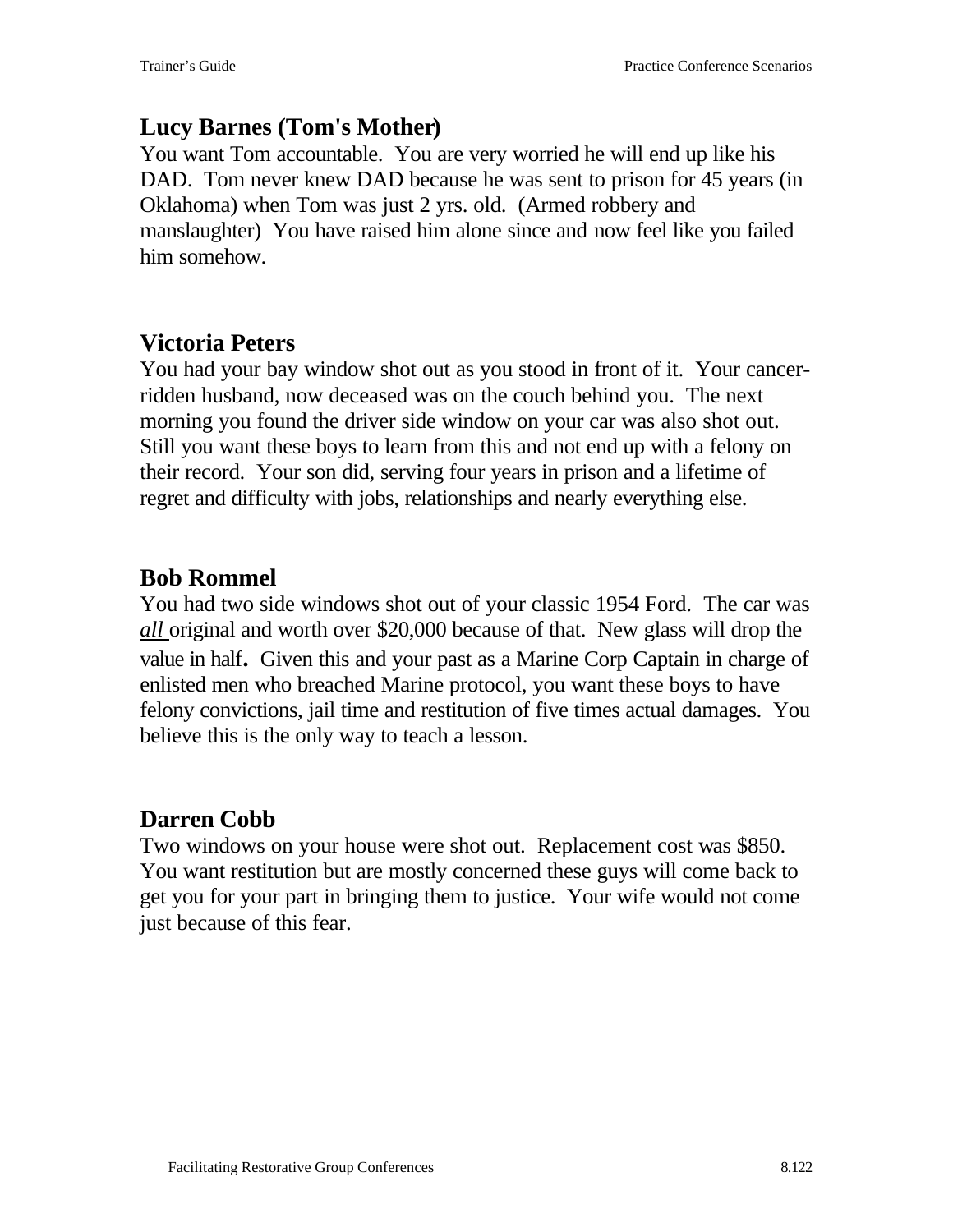# **Mitzi Brown**

She had two windows on her car shot at. One was broken, costing \$300 to replace. The other was open so it did not break but a special ceramic lamp you made in art class was destroyed. Having your creation destroyed is what bothers you most. The emotional anguish you feel over this is unbearable (but during the agreement phase you decide \$1000 will help heal your emotional wounds).

## **Simon Schwartz**

You had one window in your house shot out. It was in your seven-year-old son's bedroom. You were born in this country but moved to Israel for a time. Coming back out of fear for your son's safety. Since this happened your family cannot get past this feeling of complete fear. This is your one and only concern in this matter.

## **Barrett Hill**

You had three windows shot out of your Jaguar that was parked in your driveway. You forgot to close the gate at the drive entrance, so you acknowledge this is partly your own fault. You live in the biggest house in the area and can easily afford to pay the damages but you believe in accountability and so want the boys to pay your \$1600 repair bill.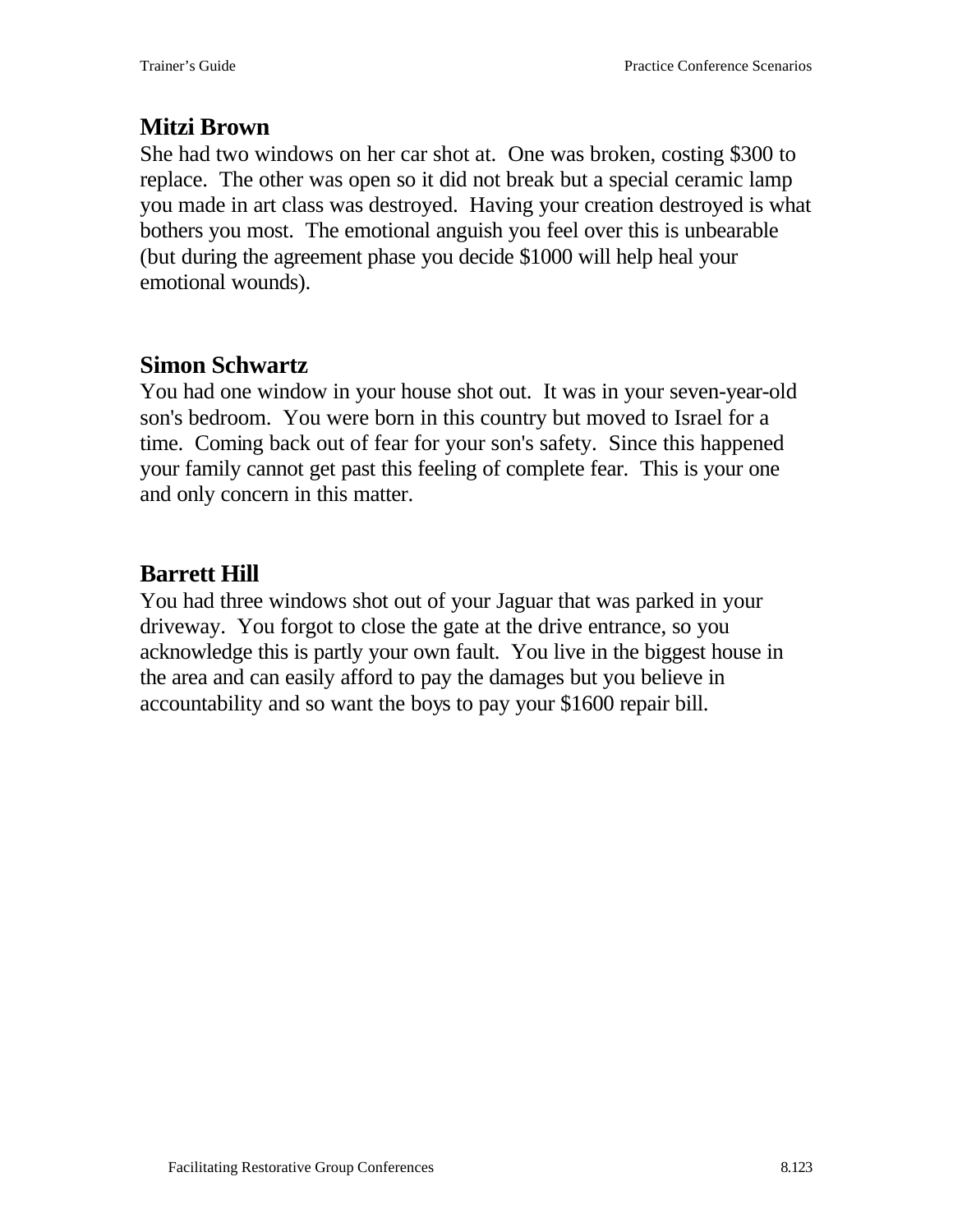# **Sale of Alcohol to a Minor**

The offender, Gabe, works for a local liquor store. Gabe is 18 and a senior at the local high school. Several weeks ago some friends (all over 18 but under 21) talked to him about getting liquor from him for a \$20 consideration. At first he resisted but after a couple days he decides to do it. It worked so well he put out the word in school he would do it for anybody for \$40. He had sold to only three people before he was caught in this case and fired. In this case he sold a quart of whisky and another of vodka to two 15-year-old girls from school. That night they met three other friends in the park and mixed the liquor with Mountain Dew. After drinking for two hours the girls split up and walked home. One of the girls, Sara, walked into traffic and was struck by a car. It was a glancing blow with little damage done but Sara was unconscious when police and rescue arrived on the scene. She was taken to a hospital where she was treated for minor scrapes and bruises and a blood alcohol content of .324, considered a seriously toxic level though not yet the fatal content of over .40. Sara remained hospitalized for 24 hours. The other girls' parents were notified by Sara's parents four hours after the accident when Sara finally told them the truth of that evening. All the girls were tested and all had readings of .185 to .213. Sara and her parents have chosen to meet with Gabe and his parents in this conference.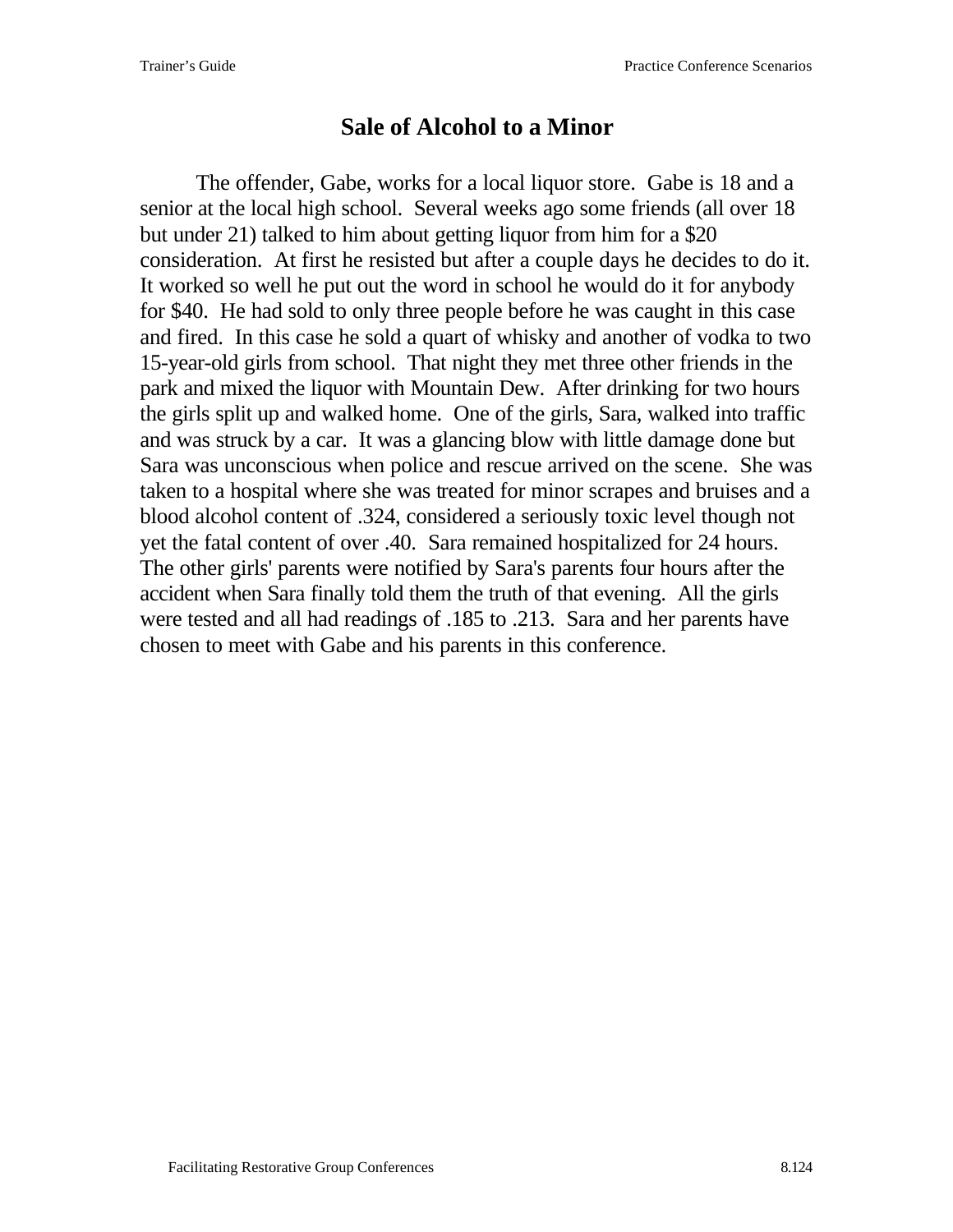#### **GABE (offender)**

You are a good student and a star basketball player who has never been in trouble before. You were so happy to get the job in the liquor store when you turned 18 because they pay better than other jobs kids usually get. You let people you don't even like that well talk you into this stupid idea of selling to minors. You liked these girls, they are all "hot", and figured they might be willing to go out with you if you helped them get the booze they wanted. Plus \$40 is a nice profit. You feel bad about what happened to Sara but, in truth, you are mostly worried about your future. As the conference goes on you begin to realize how much your actions placed others in jeopardy. You become truly sorry for the situation and feel very responsible for the girls, especially Sara.

#### **Ron (Gabe's Father)**

You are divorced from Maggie and only see Gabe once every month but you go to all his games. You believe he is being railroaded here. He is up for a big time scholarship to play basketball at a big university and this could screw it all up. You are very protective of your son and perhaps a little guilty about your lack of time with him. You think this should be looked at as the responsibility of the girls, after all Gabe didn't force them to drink.

#### **Maggie (Gabe's Mother)**

You are horrified and totally shocked by what Gabe did. You are also more than a little annoyed by your ex-husband's attitude. You too are concerned about Gabe's future but you are concerned he learns from this so his future will be better. You see Gabe as totally accountable for supplying alcohol to young girls and he did create the situation that put Sara's life in danger. You want him to see this and own up to it.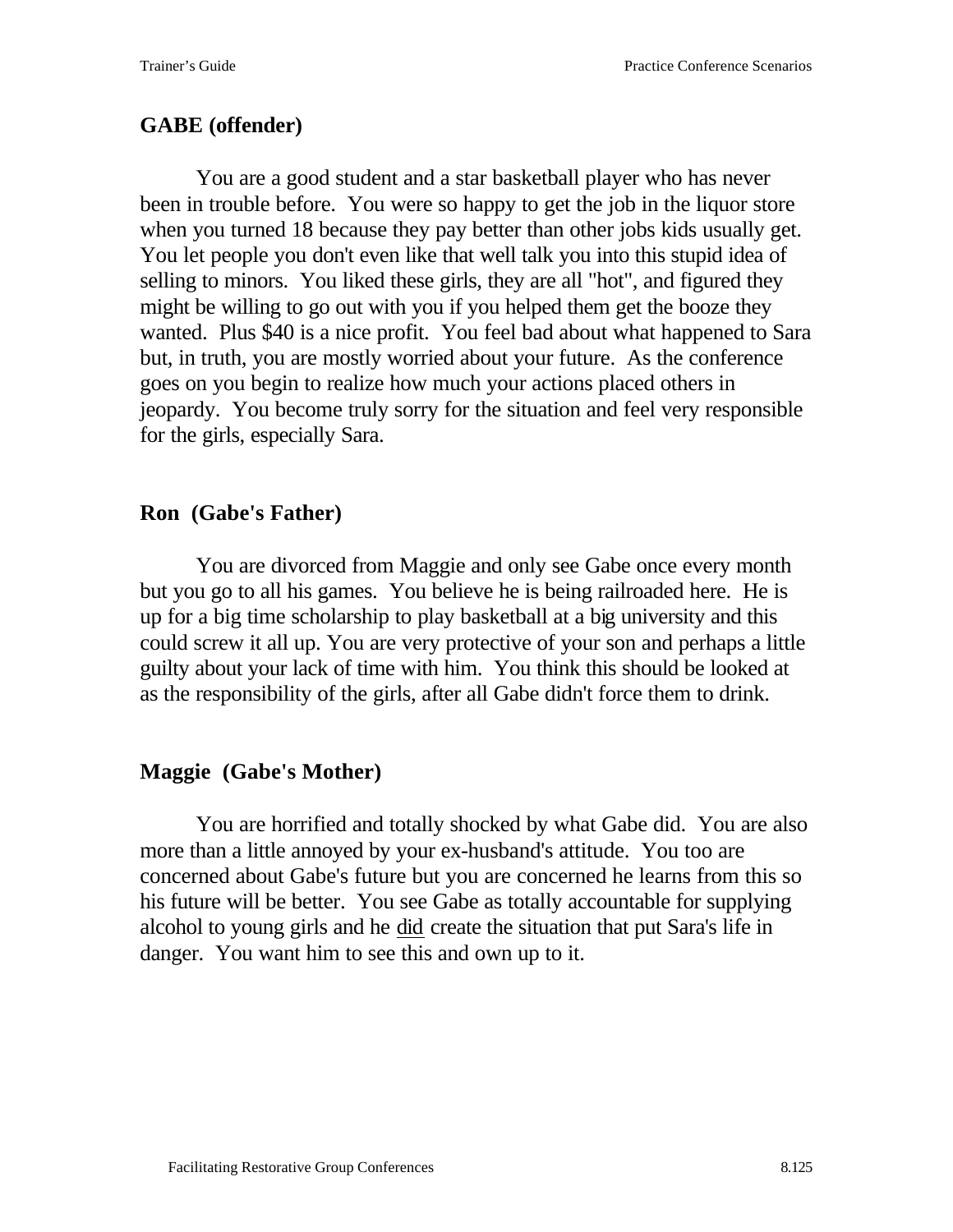#### **Sara (Underage drinker)**

It was not your idea to buy the liquor but you were glad it happened because you really wanted to try it. In fact you wanted to see what it was like to be drunk. You drank that night to get as drunk as you could, figuring it was safe as long as you were with your friends. You don't remember the accident or even leaving the park. You are a little scared about that whole incident but what you disliked the most about this situation was losing your control and memory of that night. You are a person who takes pride in being in control, the experience of losing it was not pleasant and you are in no hurry to do it again. You are tired of your parent's "attitude" about this incident but you understand it. You want to get punished "good" in this process so that maybe they will be satisfied and quit ragging on you about it and what could have happened.

#### **Judy (Sara's MOM)**

You used to trust Sara implicitly. She was so mature and such a wonderful daughter. Now that trust is gone. She is a stranger to you these days. You do not believe she fully understands her responsibility here or appreciates the gravity of the situation. You agree all the girls should be directly accountable for their actions but you also want Gabe to understand he was the cause of this and he needs to "grow up". You are also troubled by his interest in 15-year-old girls.

#### **Jim (Sara's Dad)**

You are **angry** with Gabe. He needs to pay a price for this. You call him a low life gangster and pervert. You are angry with Sara too but you need to see Gabe suffer. You also want Sara to stay away from those other girls who obviously are a bad influence and must have questionable upbringings to get your daughter in to this mess.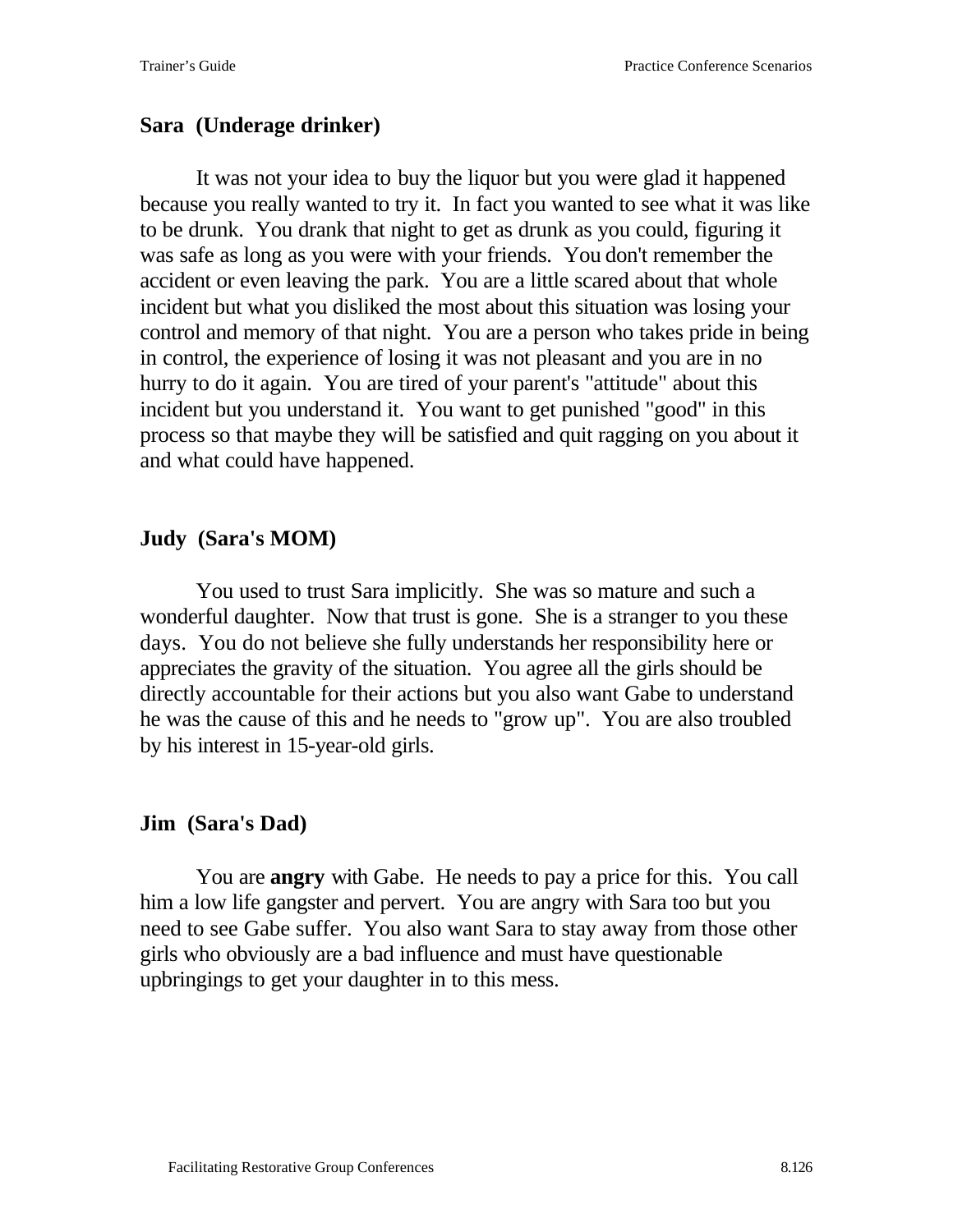#### **Mike (Basketball Coach)**

You are Gabe's coach. You also have two daughters (12 and 10) so you have enormous empathy for the girl's parents. Gabe is a good kid but behavior like this speaks for itself and now you wonder a little about Gabe. Maybe you were wrong in your opinion of him. He is a good BB player but is he a good person? Actions speak and create other people's truths. That is what you want all the young people involved in this to understand. Each must learn and that learning needs to be reinforced. Basketball is not what is important in life and you want Gabe to know that.

#### **Kathy (Bought the liquor)**

It was all your idea. You bought the liquor and you set it all up. Sara scared you with the way she drank and how she behaved. She was not the Sara she had been friends with for over 10 years. You blame yourself and think you should pay a price that is heavier than anybody else for what happened. When you heard what happened to Sara you were scared to death. You now have nightmares where you see Sara being hit by a car and mangled beyond recognition.

#### **Wilma (Kathy's Mother)**

You are a nurse in an obstetrics emergency room. You have seen children injured by others who use alcohol and that was your first picture when you were told about Sara's injury. When you went to tell Kathy you realized she was very intoxicated as well. But Kathy told you the whole story. Since then you have grounded her and she is doing extra work in the house to earn back some of the trust she lost. That trust extends to her friends and their parents too. Kathy and Gabe both need to accept primary responsibility but all the girls must be accountable for their own behavior. You would like them all to come to the hospital with you and visit some of those young victims of alcohol abuse by others.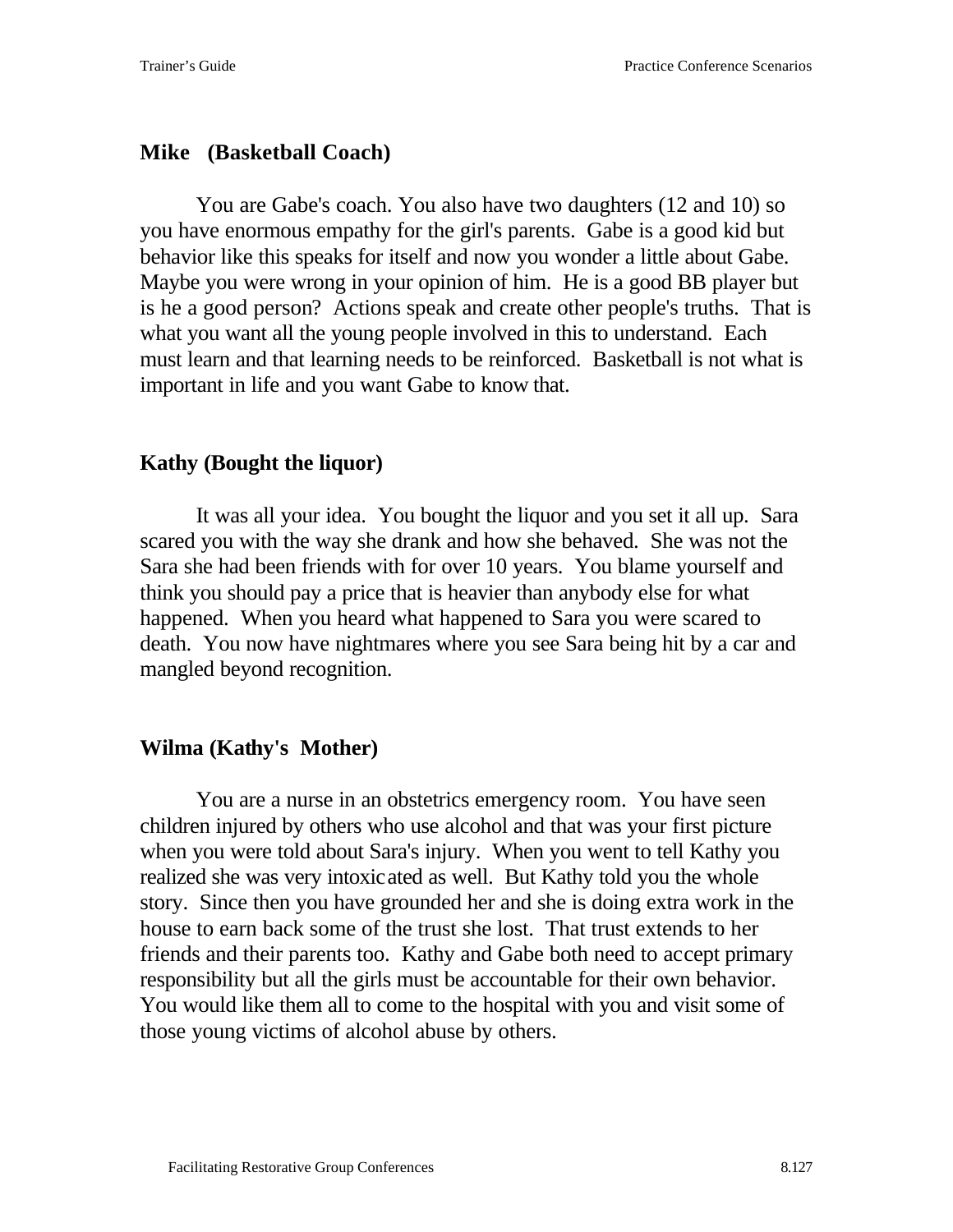#### **Frank (Kathy's Father)**

You are a construction worker and don't know much about psychology or "social needs", you only know what the girls did was wrong. What Gabe did was also wrong and they should all suffer the consequences as the law says. You assure everyone Kathy is paying a price for this at home but she needs to "pay the other price" as well. You have been known to drink too much, on occasion, but you have always made it clear to your kids they are not to touch the stuff until they are of age. There is no excuse for any of this in your eyes.

#### **Hannah (Another underage drinker)**

You were with Kathy when she bought the liquor. You did not do anything but drink some, however, and you want everyone to know your limited responsibility here. You admit to drinking "once in a while" and when pressed you admit you drink alcohol every week and have been into alcohol since you were 11. You usually get it from home, taking drinks from your parent's bottles, or you get it from friends at school or at parties. You like to drink and you sometimes drink gin or vodka before school if you know it is going to be a rough day. You don't think drinking is that big a deal because you are a responsible drinker but what Gabe did is dead wrong and you think that should be where the conference should concentrate its efforts.

#### **Alice (Hannah's Mother)**

You are devastated hearing Hannah tell of her alcohol use. You have feared this for years. Hannah is your oldest daughter by a man you divorced a year after she was born. He was a very serious alcoholic. He was charged with stealing from his employer and several IRS violations. He died two years ago of complications from alcoholism. Hannah knows virtually nothing about him, but you know she carries his genes and a propensity toward alcoholism. In this state you lash out with all your emotion and fear blaming Gabe for this whole episode and for your daughter's alcohol use. You want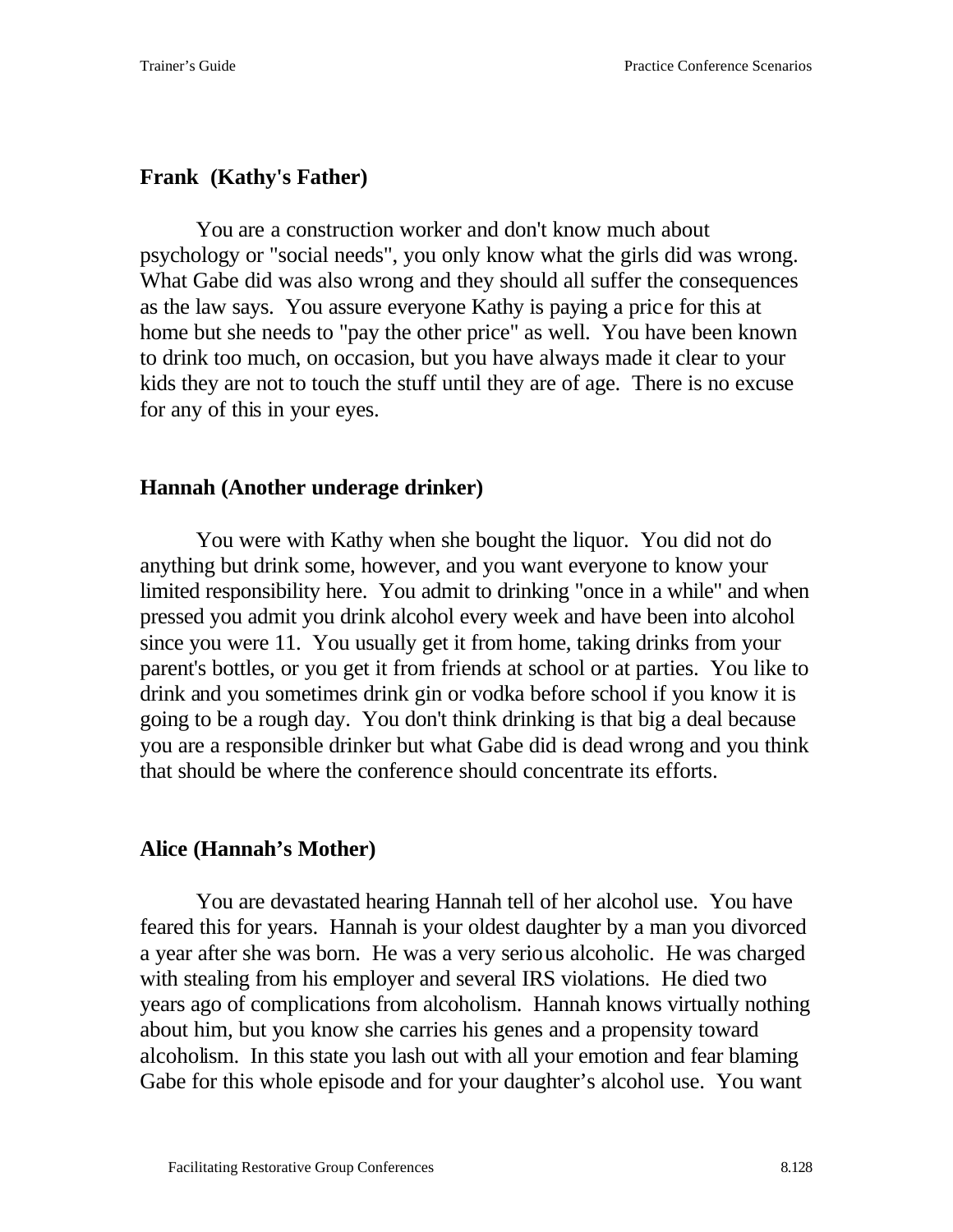him sent to jail, you want his life ruined the way your daughter's life will be ruined now that she has discovered alcohol.

#### **Bill (Hannah's Father)**

You know you are really Hannah's stepfather but you never think of it that way---to you she is your daughter. You are very upset by what she has revealed but you realize Gabe is not the cause of her alcohol use. Gabe did wrong and he needs to be accountable for that but Hannah is accountable for her behavior. You want the conference to recommend or require, if possible, some counseling or treatment for Hannah. You think all the girls should be given a chemical assessment and Gabe should do community service involving people who have abused alcohol.

#### **Charlie (The liquor store owner)**

You are upset with Gabe and the girls. Gabe is obviously fired. You tell the girls they jeopardized your livelihood by putting your liquor license at risk. You have a wife and five kids at home. This store represents all your income and all your assets. You think Gabe should be fined, be forced to do at least 50 hours of community service and attend local AA meetings telling all there what he did and aiding those trying to recover. This should be required for the next year. The girls need some service work hours too and they need to go to classes or something on alcohol use and abuse. You suggest that maybe the local MADD chapter has something that would be suitable.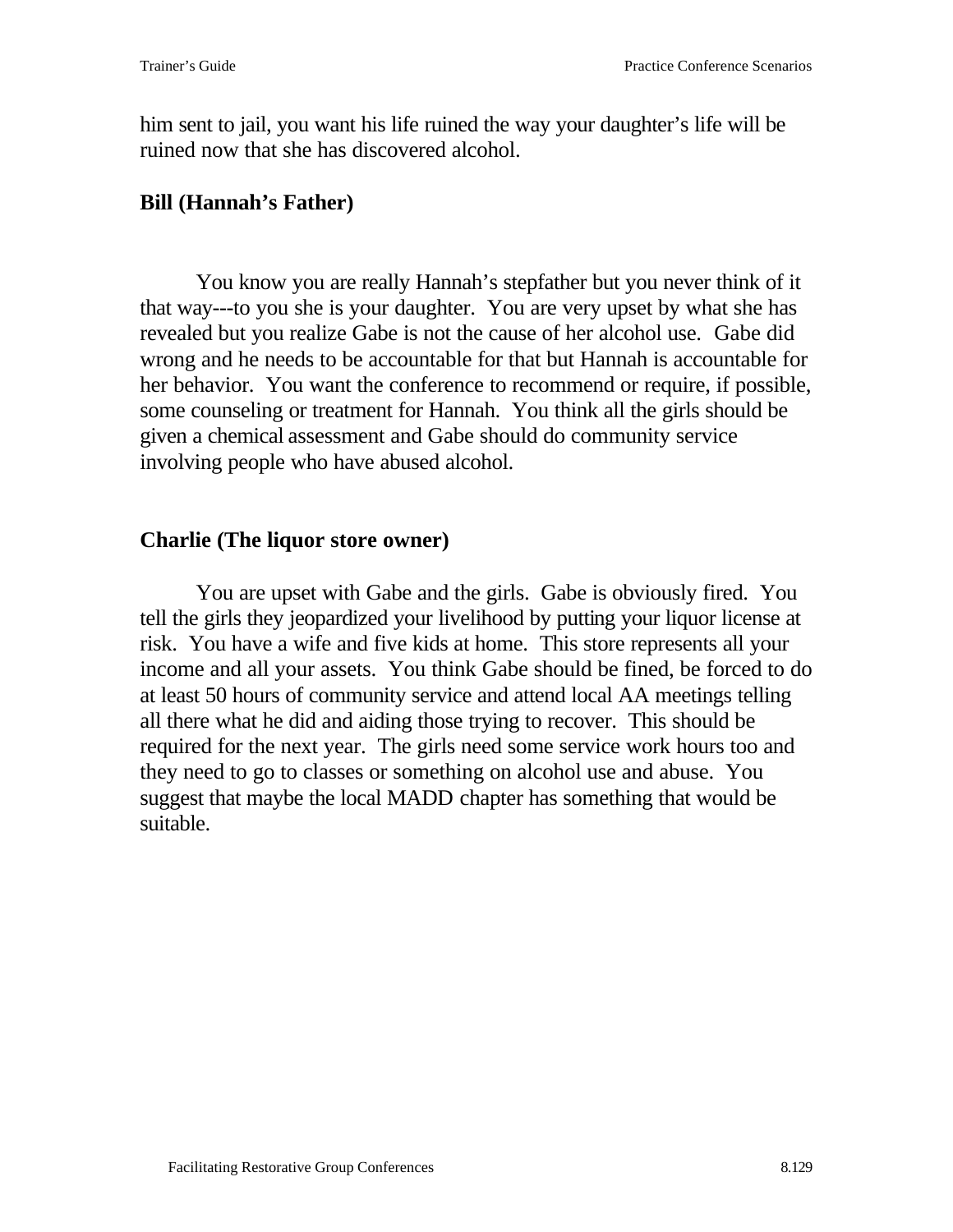# **Theft by Housecleaner's Son**

A twelve-year-old boy regularly accompanies his mother to her job as a house cleaner. He gets paid 6.50 an hour to help his mother. He hates the work and finds the whole thing very demeaning. One day while at the home of one of his mother's best customers he decides to supplement his income by stealing several items of expensive jewelry and \$200 in cash. The jewelry is worth over \$7000 but is all returned undamaged except for a watch sold to an older kid in the neighborhood. The watch is worth \$250. The boy has a minor developmental disorder but is very capable of distinguishing right from wrong.

The homeowner and her daughter meet with the boy, his parents, a juvenile officer (police) and the conference facilitator. The boy explains how he felt angry with his mother for making him work with her. He tells of how he feels self conscious about cleaning other people's homes and he feels like a second rate person because of it. He took these things because he wanted to get back at mom and hurt the homeowner who he feels is subjecting him to this humiliation. He is trying to get the watch back and he spent the money he took but he can replace it from his bank account, "if he has to".

The homeowner talks of her feelings of betrayal and how she does not look down on him or his mother. She is hurt by what he did and what he thinks of her. She says the cleaning is a service she is very grateful for because she has no time to do it. The homeowner tells him she views them as more than equals and admires his mother for being willing to do such difficult work for others. She wants her money back and the watch. He must be accountable for that loss in her eyes but she is pleased to have assurances his mother will continue to work for her.

The homeowner's daughter explains how she was afraid of the boy since the theft incident. She thought he was mad at them and would hurt her if he got a chance. She is in his school and has stayed away from him because of this. She is dismayed to learn of his feelings and now feels sorry for him but is still a little afraid.

Mom is horrified by what he did. She is surprised she still has a job. She demands he apologize to the homeowner and her daughter. She demands he pay the \$200 out of his bank account and if he cannot get the watch back, he pay for that too. She thinks his discussion of how he feels demeaned is just an excuse and she apologizes for it to the group.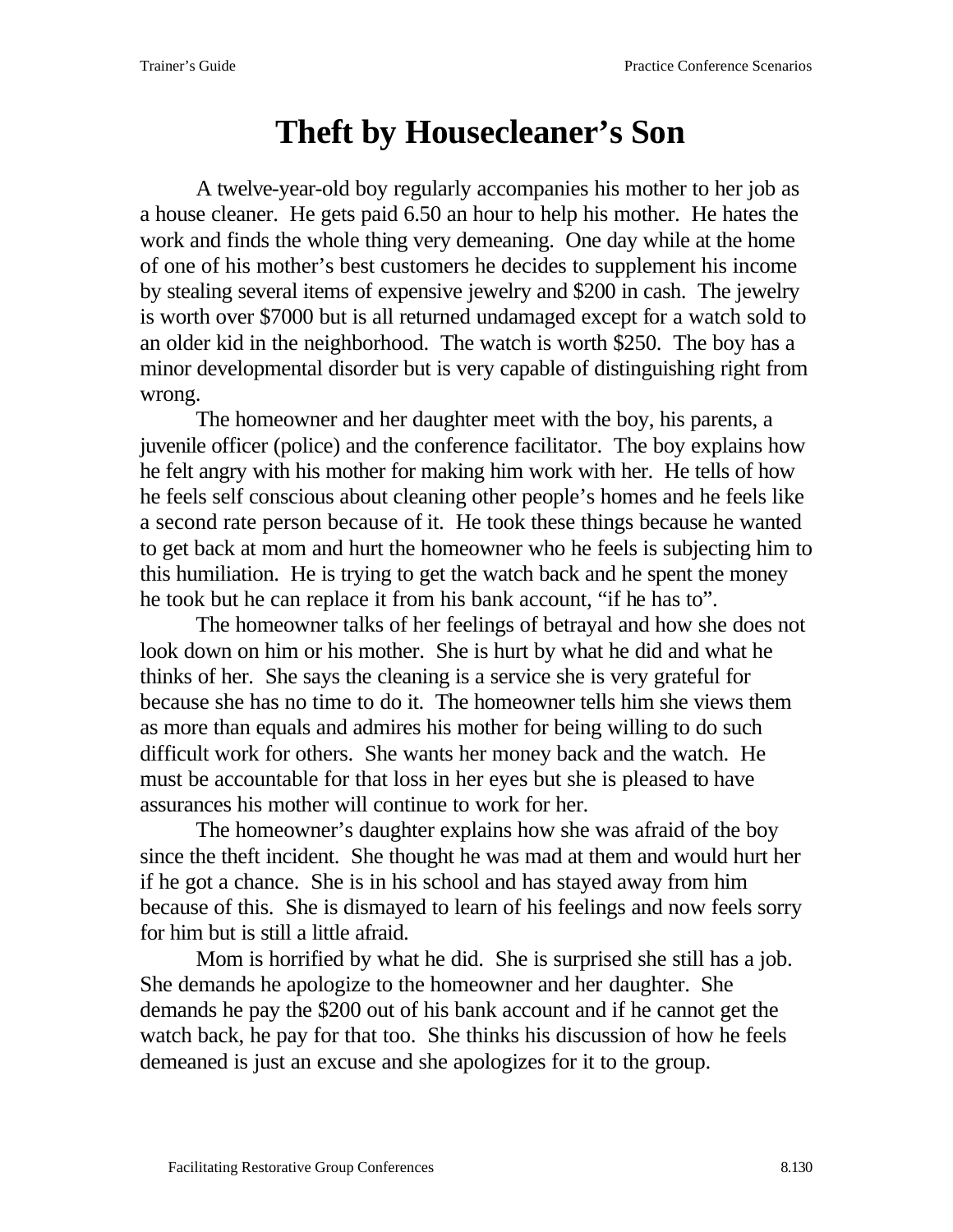The final outcome has everyone acknowledging the boy's feelings. He admits he was wrong and apologizes to the homeowner and her daughter. He agrees to pay \$200 back from his bank account. He agrees to get the watch back in two weeks or pay \$250 for it. He also agrees to do work in the homeowner's house, with his mom for "no charge" in the next three weeks. The watch does get returned in good condition, he pays back the money and does the work. He also continues to work with mom, seeing it in a different light after the conference.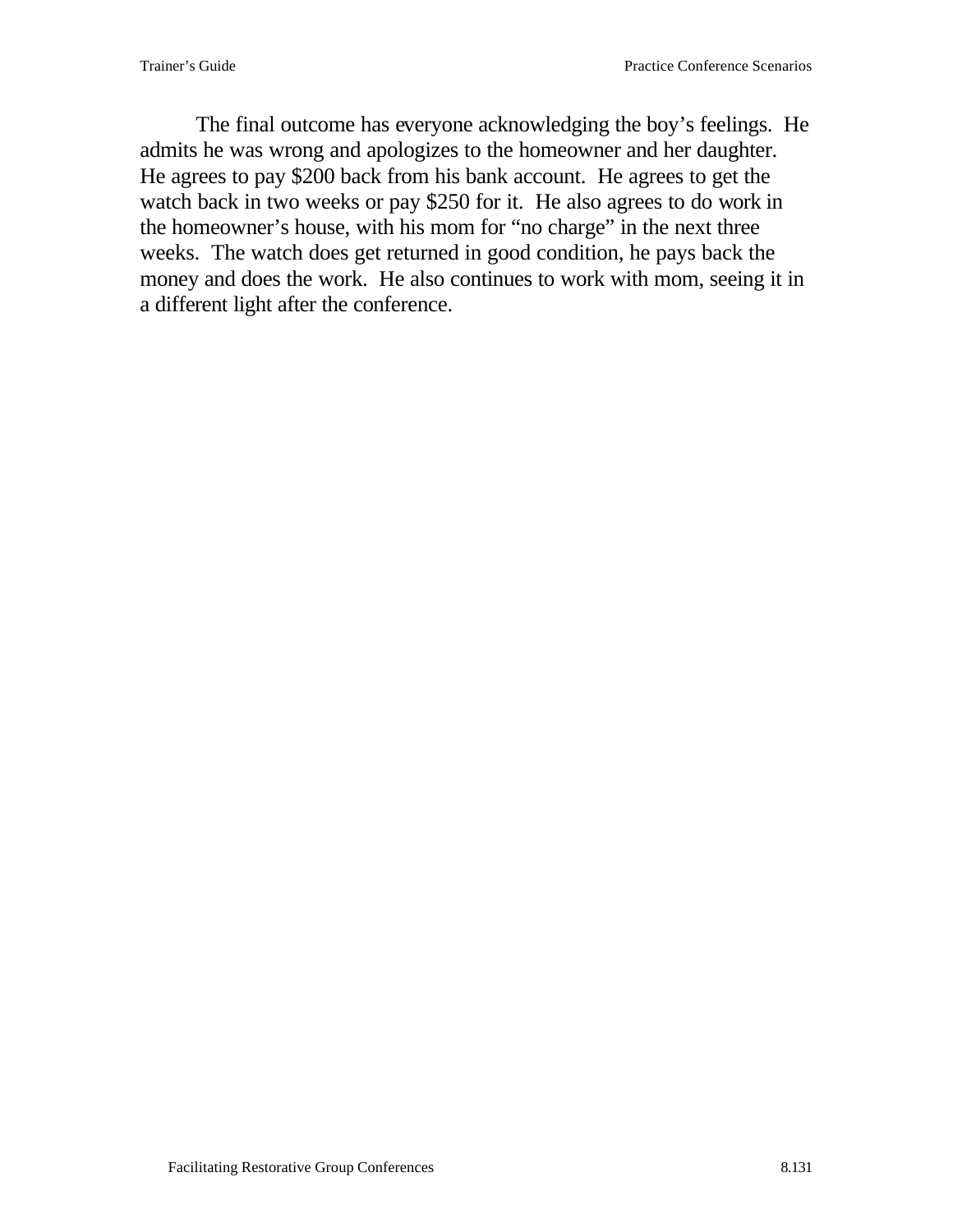# **Theft**

A twelve-year-old boy regularly accompanies his mother to her job as a house cleaner. He gets paid 6.50 an hour to help his mother. He hates the work and finds the whole thing very demeaning. One day while at the home of one of his mother's best customers he decides to supplement his income by stealing several items of expensive jewelry and \$200 in cash. The jewelry is worth over \$7000 but is all returned undamaged except for a watch sold to an older kid in the neighborhood. The watch is worth \$250. The boy has a minor developmental disorder but is very capable of distinguishing right from wrong.

The homeowner and her daughter meet with the boy, his parents, a juvenile officer (police) and the conference facilitator.

# **Jeff (12 yr old offender)**

You felt angry with your mother for making you work with her. You tell how you feel self conscious about cleaning other people's homes. It makes you feel like a second rate person. You saw the jewelry and found the money while looking through the jewelry. You took it to get back at mom and hurt the homeowner who you think is subjecting you to continuing humiliation. Since this was exposed you have tried to get the watch back from the kid you sold it to without success. You spent all the money at the local arcade. You can pay everything back from your savings account "if you have to".

# **Carla (Jeff's mom)**

You are horrified by what your son did. You are surprised you still have a job. You demand Jeff apologize to the homeowner (Veronica) and her daughter. You demand Jeff pay full restitution. You think the discussion of Jeff feeling demeaned is just an excuse and you apologize to everybody for it in the conference.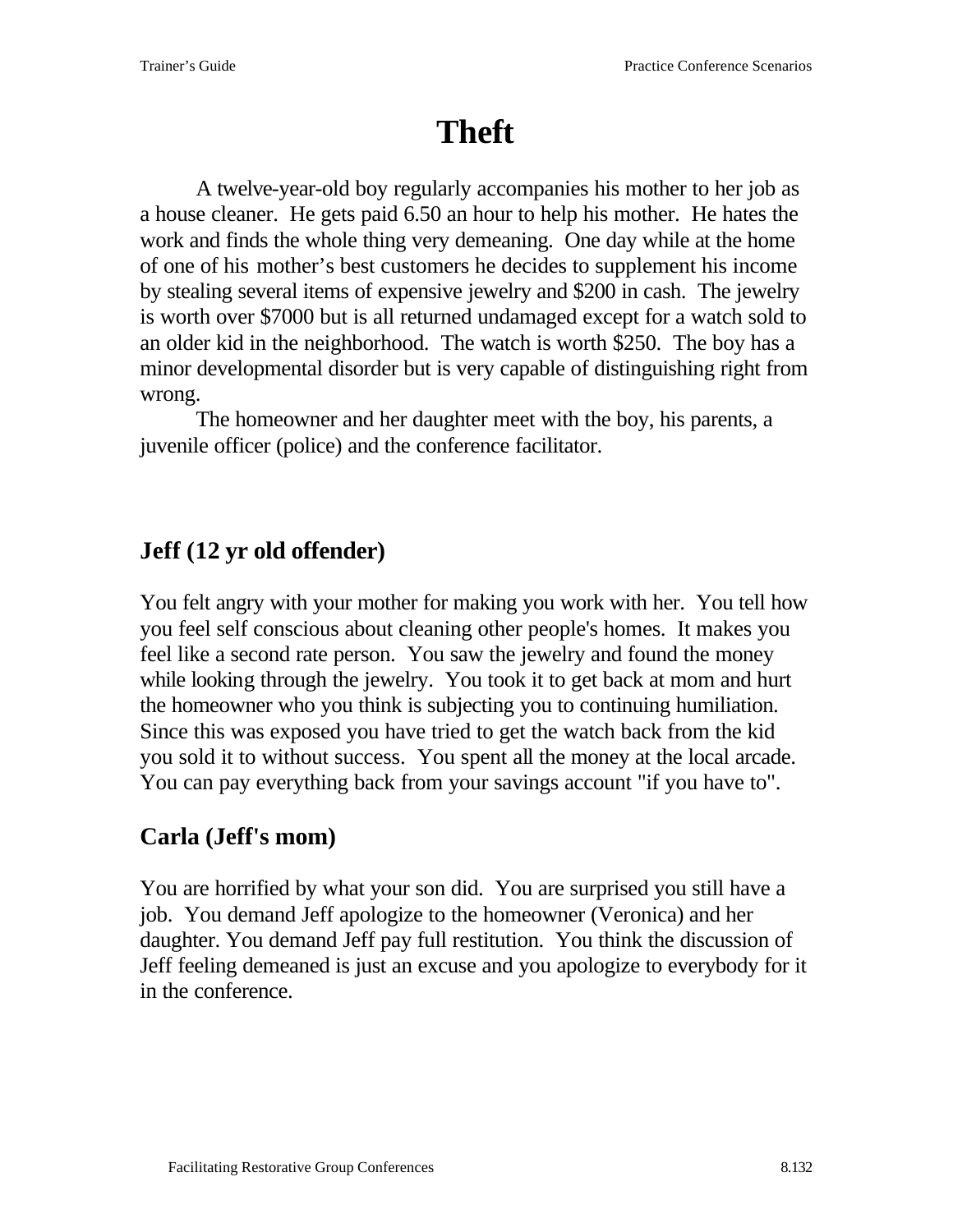# **Veronica (Victim/Homeowner)**

You feel betrayed by Jeff and you never have looked down on him or his mother. You consider them equals and appreciate the work they do. You are hurt by what happened and what Jeff thinks of you. You want the money paid back and the watch returned and you believe Jeff must be accountable for this. You hope for assurance from Carla she will continue to work for you and this will not affect your relationship with each other.

# **Sally Ann (Veronica's daughter)**

You are afraid of Jeff since this incident. You thought he was mad at you and mom and would hurt you if he got the chance. You attend the same school with Jeff a year ahead of you and you have taken care to stay away from him since this happened. You are shocked to hear how he feels and you now feel sorry for him but still a little afraid.

# **Officer Scott (Juvenile Officer)**

You worked this case and have known Jeff for a couple years now. You know Jeff has a feeling of inferiority because of his slight learning disorder and that it creates problems for him now and then. He has anger issues and is very defiant of most authority although you have always gotten on very nicely with him. You want him to address these issues and to pay back Veronica, while apologizing to everyone including his mother.

## Optional role: **Jacob (Jeff's father)**

You don't buy Jeff's story. To you it is "black and white". Jeff is a problem for the family and now he is a thief. You want him to pay back all the loss plus do some substantial work service, like a road gang does. He needs to learn so you want theft classes too. You think he is lucky he is not in jail where he belongs.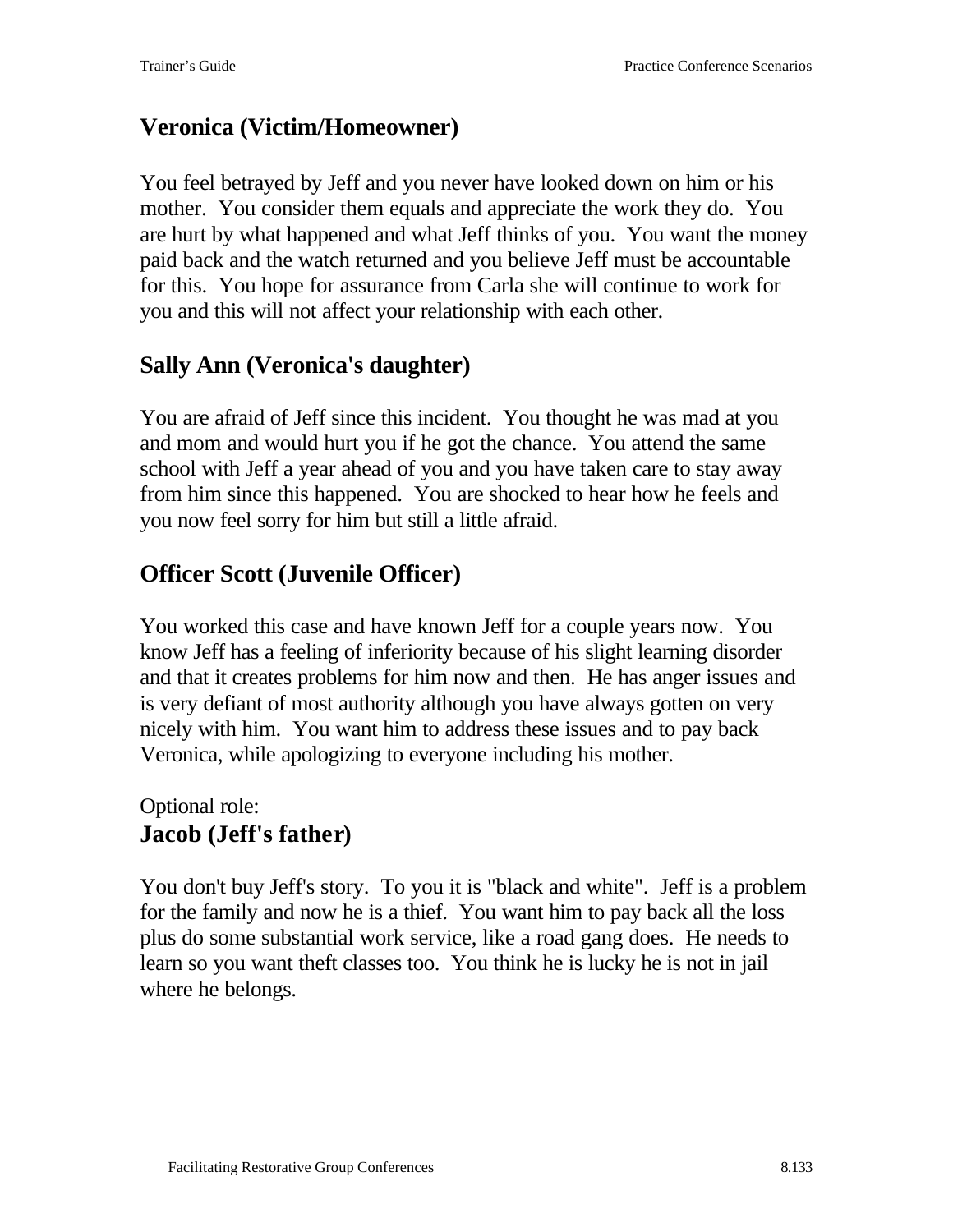# **Road Rage**

A forty-year-old woman returning home from shopping at a neighborhood mall turns into the right lane in front of a speeding car swerving in and out of traffic. The driver, a young white male, becomes irate honking and blinking his lights at her. When she stops for a red light he exits the car walks up to her car and bangs on her window, shaking his fist at her and yelling obscenities and threats. As he walks back to his car he stops and jumps on her trunk stomping his foot repeatedly denting the car. When the light changes she speeds home, tells her husband and he calls the police. This occurred at 9:30 PM and since the incident she has been afraid to go out after dark.

## **Mary (victim):**

You will not attend any conference nor will you let your husband. You are terrified of retribution by the perpetrator. You want him to know how you feel and you want to know you are safe. You want him to pay damages and promise to leave you alone. You agree to have your brother represent you at the conference.

## **Bill: (victim's brother)**

You are very angry about this situation. You have always protected your little sister but you think she should face this "scum". You understand her feelings and agree to represent her. As a former Marine Corp. combat specialist and trainer in close quarter combat techniques you would like to have five minutes alone in the room with this guy but you agree to be respectful and give this process a chance. You can always arrange a personal meeting with him later, if you are not satisfied with the outcome.

## **Tricia (Mary's best friend):**

Mary asked you to go to the conference to keep an eye on Bill. Your job is to keep him from doing something stupid in a rage. You are pretty upset about what happened and want to be sure this guy pays the price. You also don't mind keeping an eye on Bill, at all!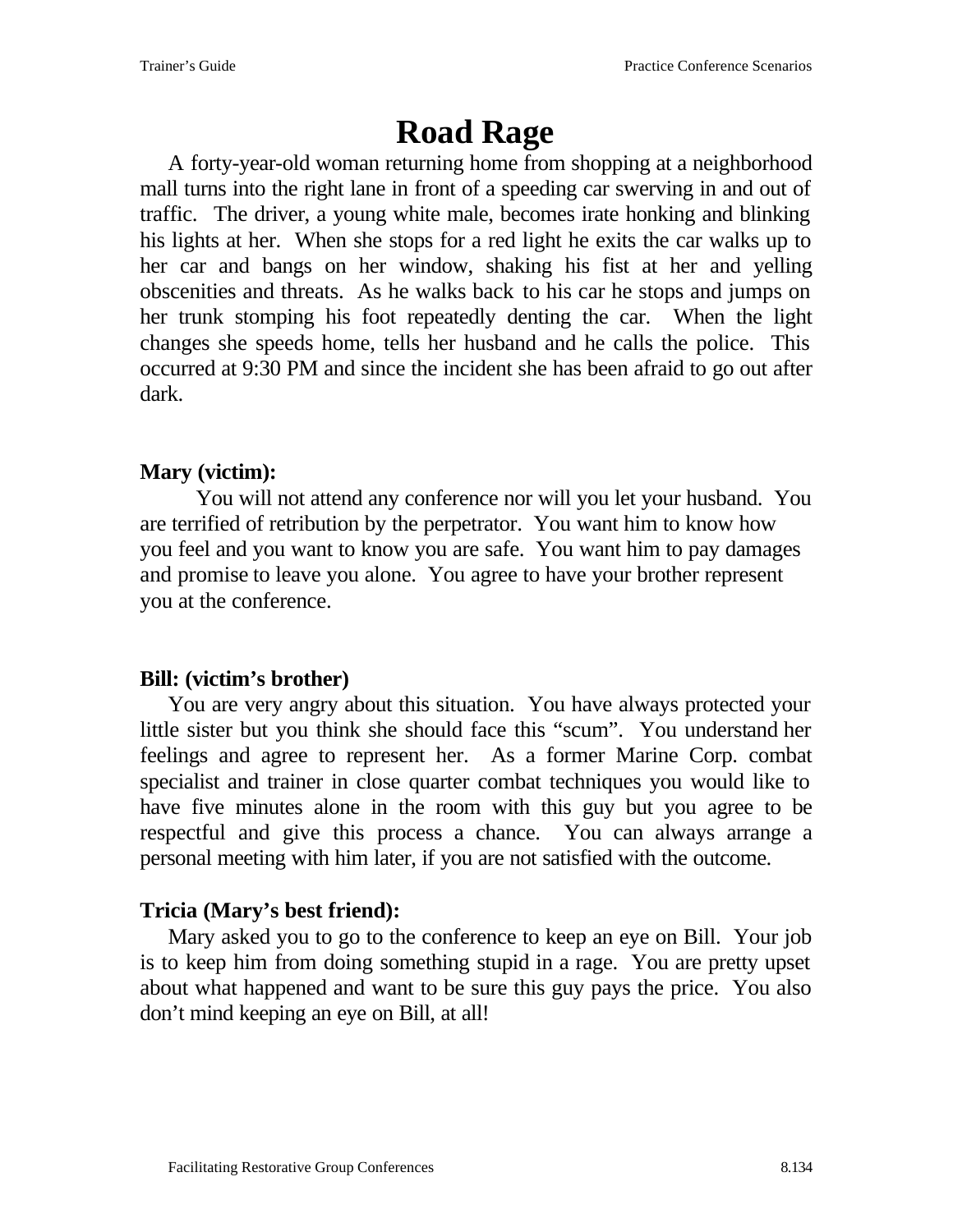## **Larry (offender):**

You feel pretty bad about what happened. You are 25 and haven't been in trouble since you were 19. (You assaulted your Sgt. and did 60 days in the brig then.) You were coming home from softball, where you lost the championship because of a bad call by the umpire. You had a bad day at work, a fight with your girlfriend, and you had been drowning your troubles since the game ended at 7 PM. You left the bar when your friends told you to go home and cool off. You were in a rage and not thinking clearly when this woman who looked like your ex-wife got in your way. You lost it. You were given a chance to clear your name at 19 by the Marines and have tried hard to be a good citizen since. You want to pay damages and apologize to the poor lady you terrorized.

## **Linda (Larry's girlfriend):**

You were really nasty to him before the game that night when you knew he was having trouble at work and his ex was after him for more alimony. He left mad and you blame yourself for what happened. You want everyone to know he is not a bad guy but he does have anger issues and he drinks too much as a way to escape his problems.

## **Charlie (investigating officer):**

You have known Larry for a long time. He was hell as a kid but never mean or dangerous. You are surprised by this incident. You want him to pay damages, do some community service and get help for the anger and drinking. You also think he should address all the victim's concerns.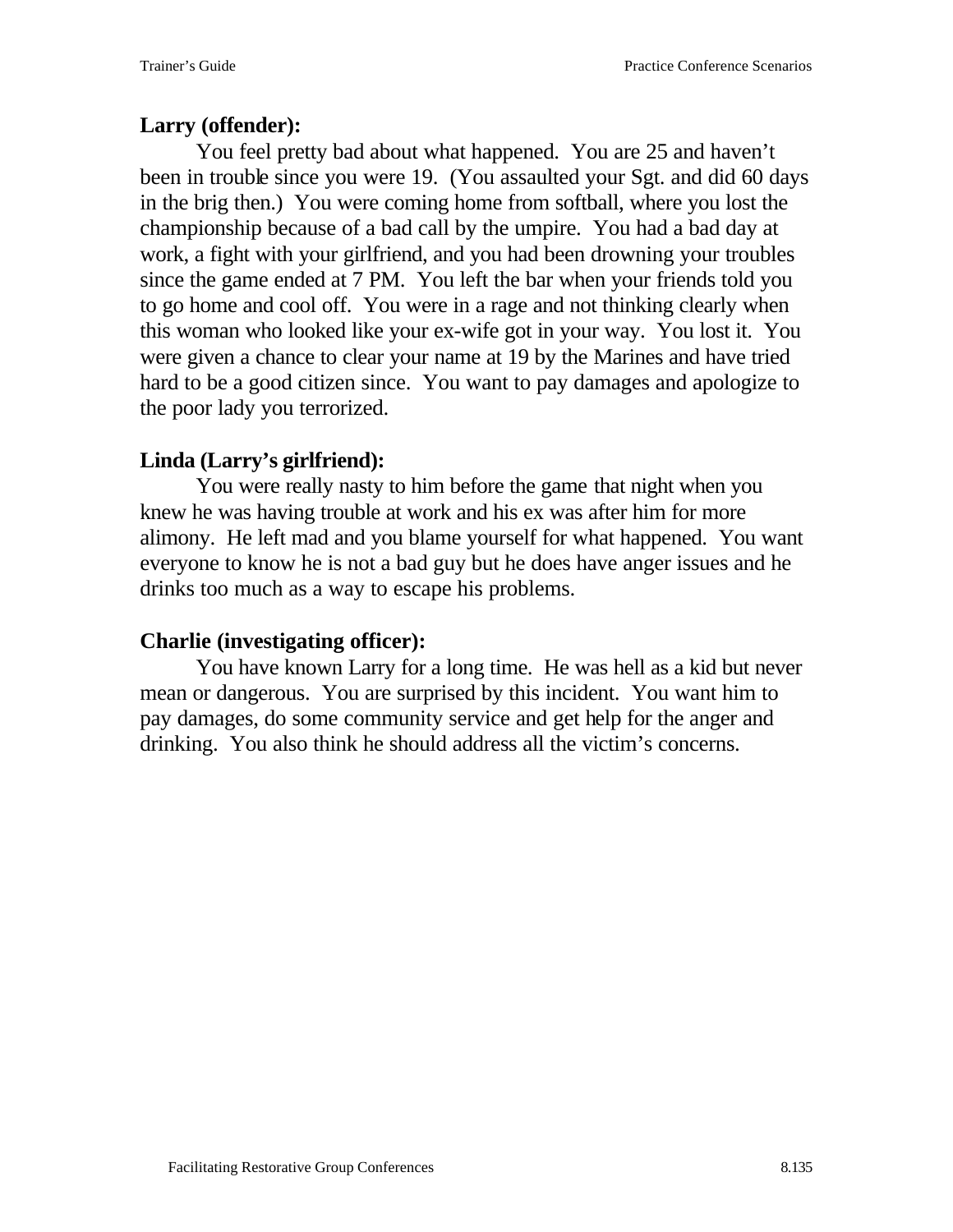# **ROLE PLAY CHECK FORGERY**

A local discount store discovers two checks have been forged by the same person two days apart. The same cashier accepted both checks. Loss prevention calls the cashier in for questioning. The cashier, Angela, admits to the scheme to cash the forged checks and tells them about Laura, the check passer. The night LP crew leaves info for the day shift who are to call police. The info left indicates a white and black girl are involved. LP advises police the black girl passed the checks, coercing a white clerk for help. This is their *assumption* but when police act on it they are quickly corrected by Angela's parents. Angela is black, Laura is white. Angela's mother is immediately upset by these false assumptions.

What actually happened is: Laura took her friend's (Tina) checks from Tina's car one day. She decides to cash them or forge them for clothes. Laura knows Angela works at the store and convinces her at school one day to help her pass the checks. Laura promises Angela a CD and a sweater as payment for her help. The total loss is \$404.12.

Neither girl has a record so it is decided this case will be handled through a conference rather than court.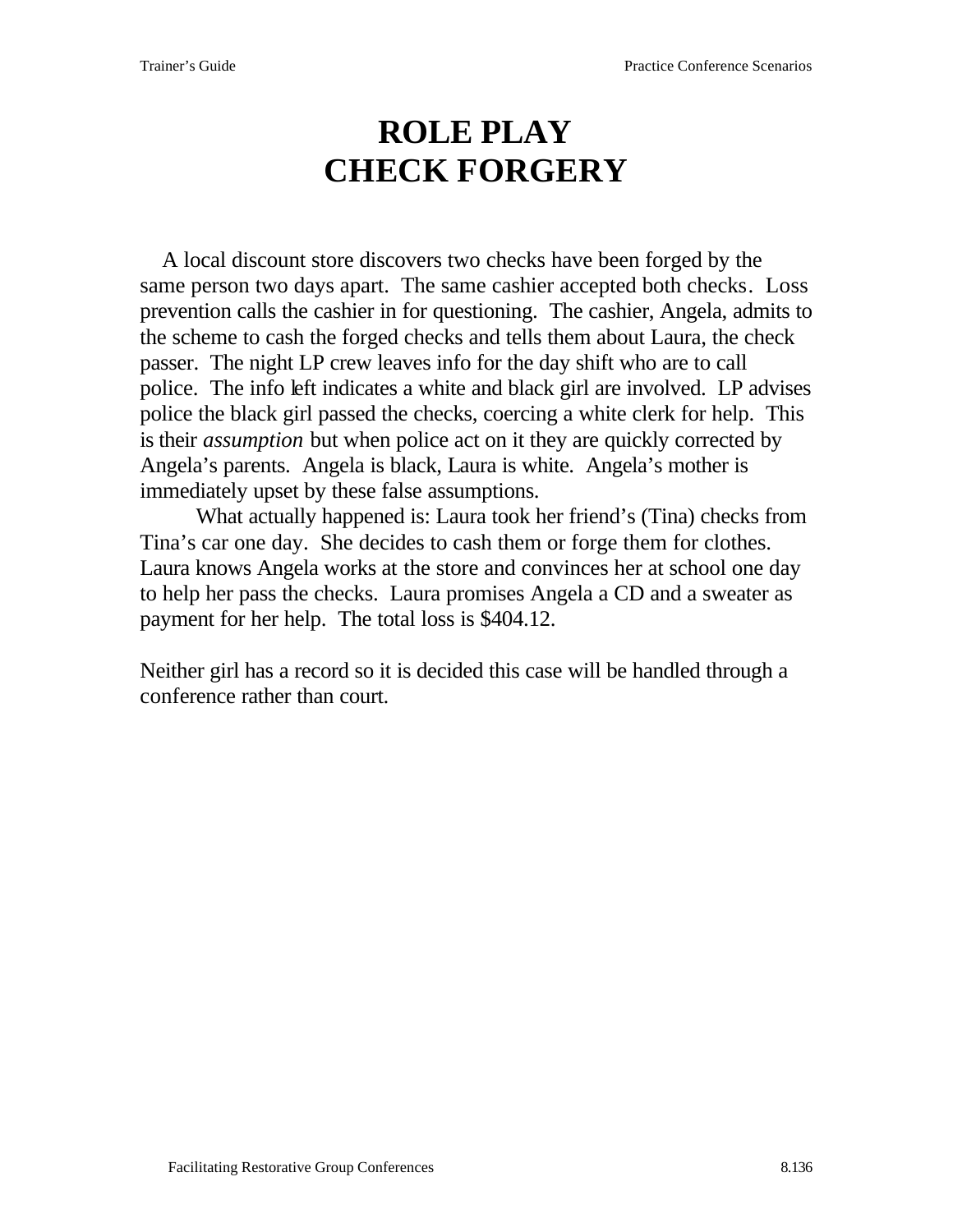#### (Offender) Angela Clark:

You admit your part in the forgeries, are very remorseful and immediately offer to pay all the money back. You were talked into it by Laura who told you she would help "smooth out" the social problems you have in school as one of only four blacks in your high school's sophomore class.

### (Offender parent) Bill Clark:

You manage a large auto service center in town. You work hard and have taught your daughter honesty and hard work are what matters most. You are appalled by this incident and Angela's actions. You like the conference idea and want your daughter to pay for the loss and apologize.

### (Offender parent) Alicia Clark:

You are very disturbed by Angel's behavior. You are a legal secretary and office manager of a large downtown law firm. You are upset by the racial implication of the way this was reported. You are angry with the store and the police. You also think that Laura is a racist and suggest her family is probably the reason as she had to learn it somewhere.

## (Offender) Laura Jones:

You freely admit stealing the checks and passing them as forgeries. You are only remorseful for involving Tina in this and wish now you had stolen somebody else's checks. You have no regret for involving Angela, calling her an "easy mark" and suggest she is responsible for her own actions. You are fine with her paying back the store for the whole amount, after all, she worked there and without her you "couldn't have pulled it off." You do not show any real remorse until your sister explains how she looked up to you. That changes everything.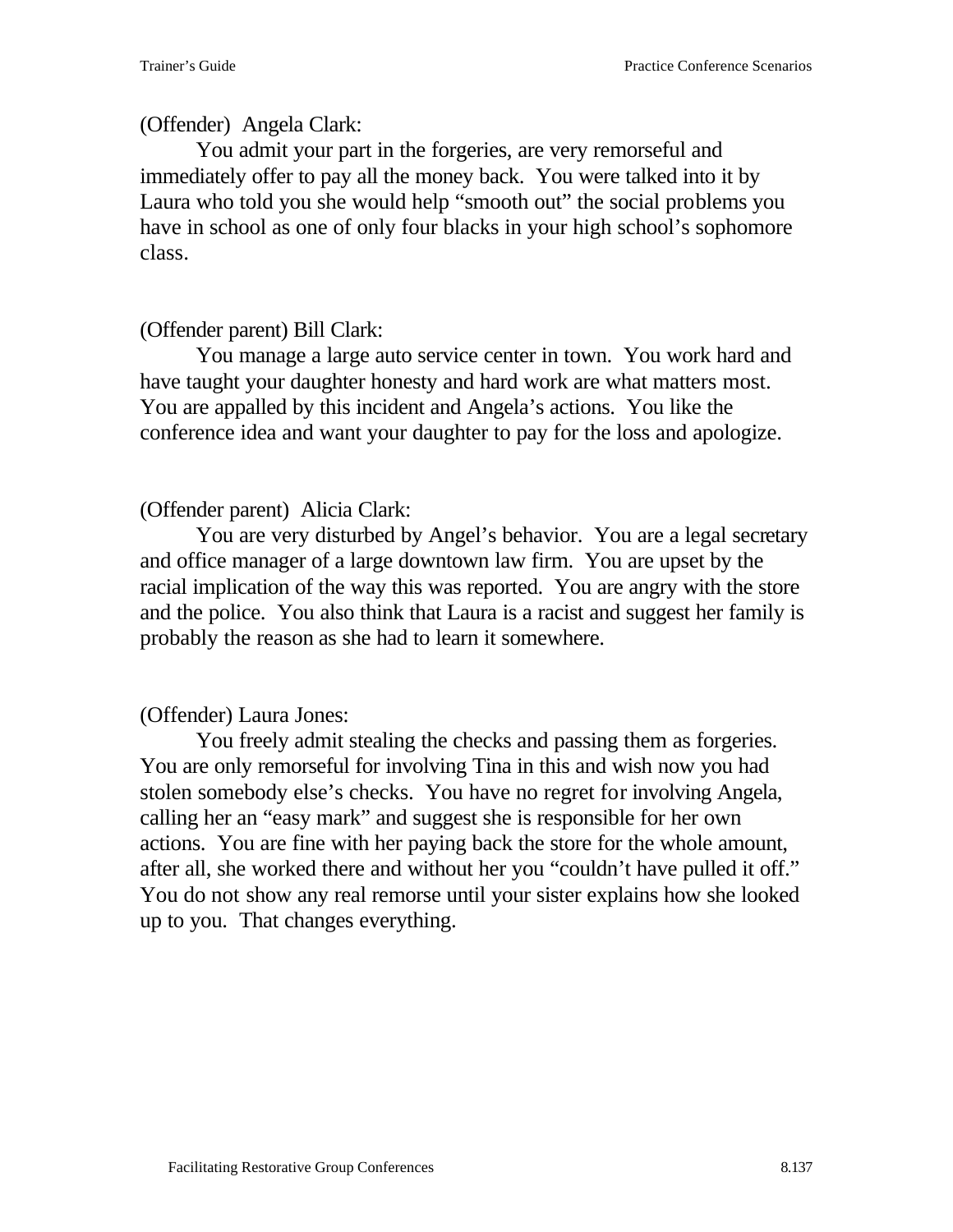(Offender parent) Shannon Jones:

You are wearing a short, tight black shirt that exposes your midriff and your pierced navel. Your tight jeans make it hard for you to sit still and you fidget in your chair through the whole conference. You are angry with Laura for doing this. You are on food stamps and government subsidy, you aren't paying for this, Laura's on her own and you accuse her of being a racist, which you certainly are not. You blame your boyfriend for this and mention how you don't really like him much anymore.

#### (Offender's Sister) Willow Jones:

You are twelve years old. You have yellow and green hair, a pierced nose and lower lip with tattoos visible on your neck, right hand and both arms. You do not want to be here. You are mad at your mother for making you come. You are mad at your sister (Laura). You don't like mom's boyfriend and you tell him so. You tell Laura she was the only one in the family you thought was worth anything. You looked up to her but now you don't know what to think and you feel there is nobody any good in this bunch and all is futile.

#### (Mom's boyfriend) Dean:

You like Laura and are surprised by what happened. Given all the attacks on you, you remain pretty quiet and reserved.

(Victim accountholder) Tina:

You don't think anything should happen to anybody over this. You want to "live and let live."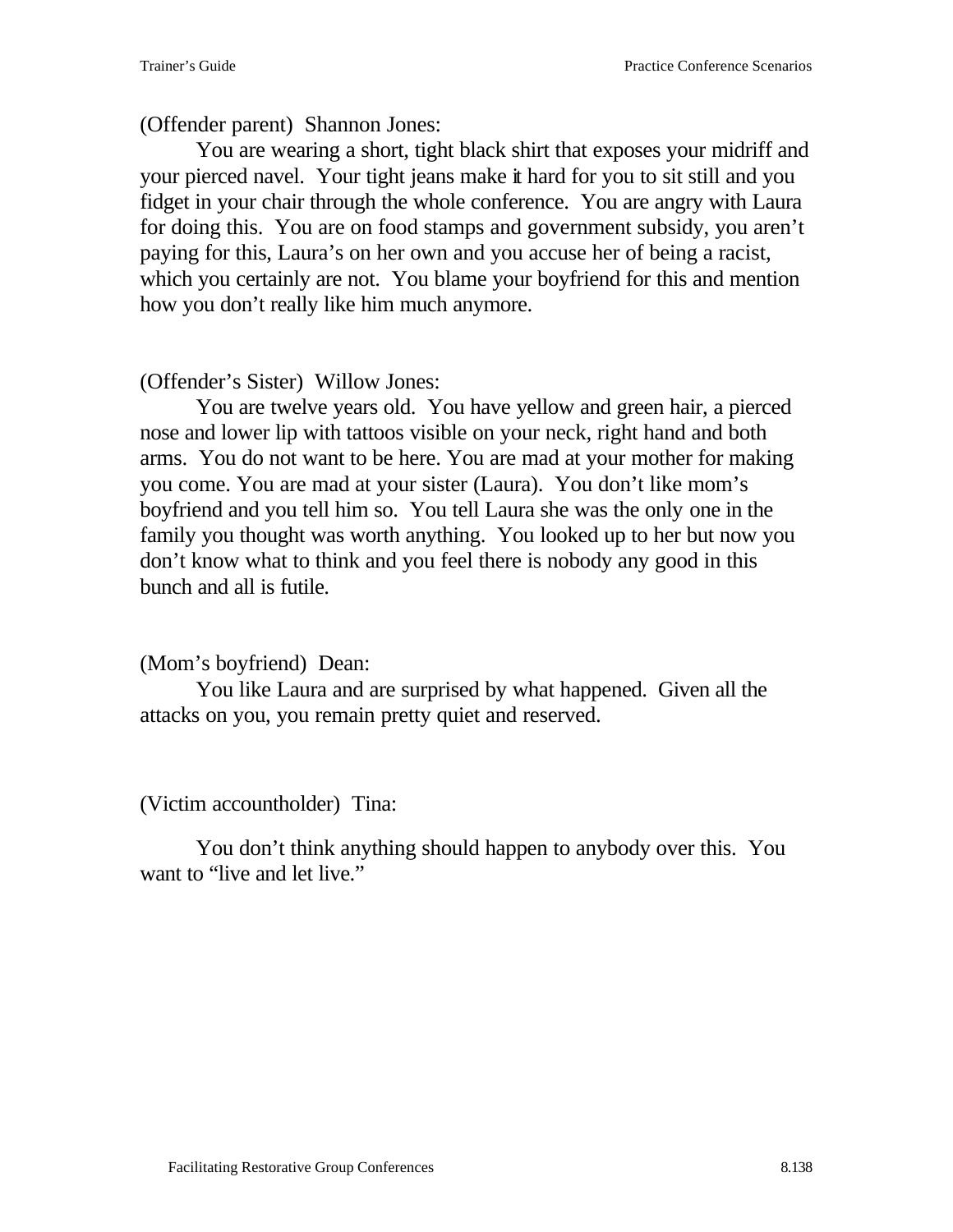#### (Tina's mother) Karen Daniels:

You are very angry at Laura. You think she is a lost cause and you want her to stay away from Tina. You had to pay \$30 in bank fees over this and want to be paid back. You say how impressed you are with Angela and her family. You also express your horror at the Jones clan calling them the "Adams Family" and saying you now know why Laura is such a "bad seed".

#### (Victim store loss prevention agent) Harry Jackson:

You are intent on getting full restitution and on keeping both girls out of the store for life. You want them both branded publicly as thieves. You do not support this "kiss up" conference idea but are here because your boss told you to be here. You think this nonsense about racial problems is all just "crap" to deflect the responsibility but after hearing your boss speak your attitude changes and you become much more subdued and cooperative.

#### (Loss prevention manager) Tom Olson:

You like this conference alternative and want it to work. You are not too happy with your employee's attitude but you want aggressive enforcement. You are very concerned and apologetic about the original mix up and the racial overtone that has developed because of it.

#### Officer John Larue:

You think the conference is a good idea. You like Angela and think she is a good kid. You are not so sure about Laura. You are uncomfortable with the original mistake about who was the primary actor in the forgeries and you apologize to the Clark's about your role in that. You promise to check things out more carefully in the future and assume nothing.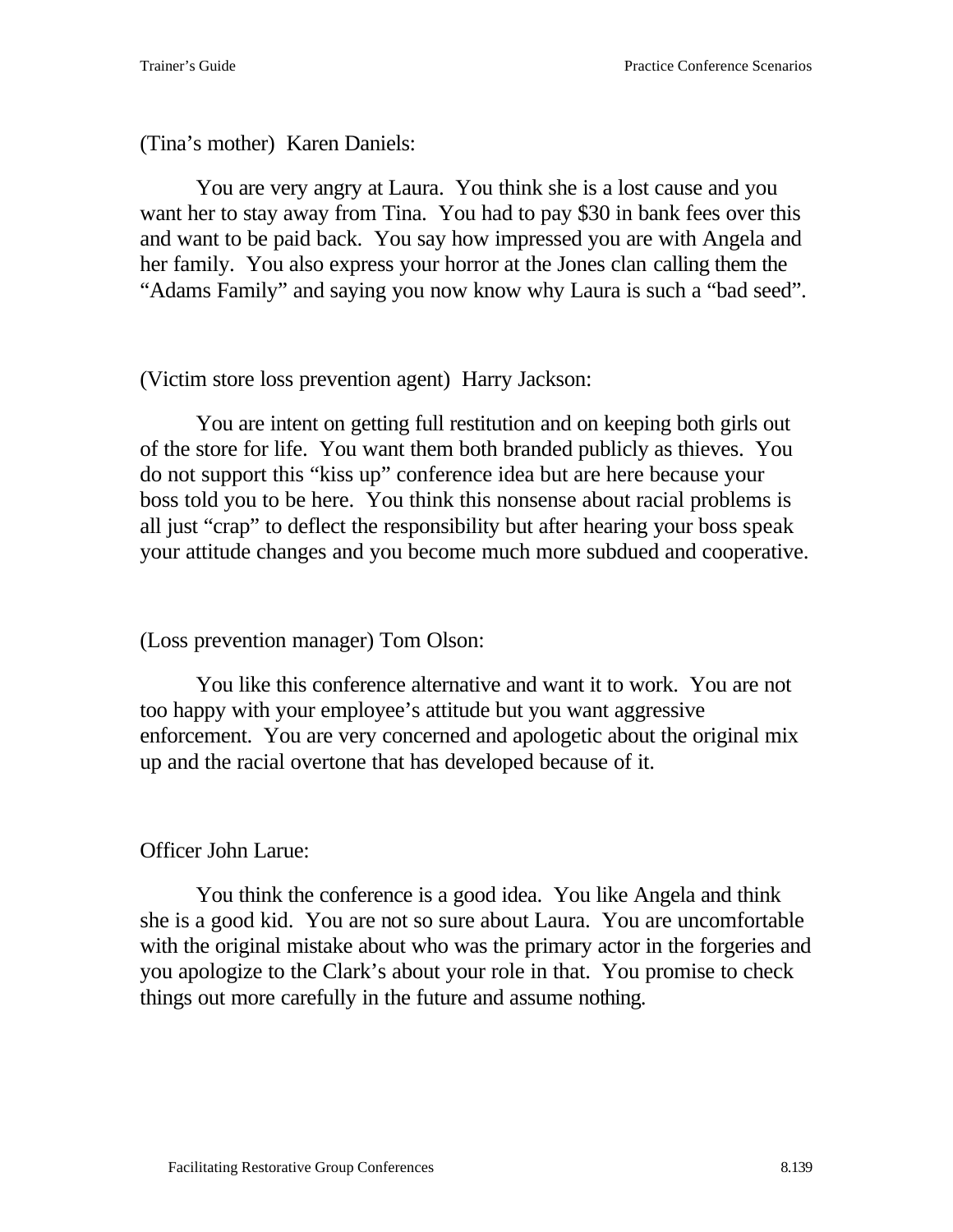#### (School advisor) Mr. Clancy:

You have worked with both Angela and Laura. You are concerned about Angela feeling isolated and unwelcome in the school setting. You are sure Angela would not have done this if Laura had not manipulated her.

### (Laura's school friend) Wendy Whistler:

You come to support Laura but soon feel sorry for Angela. You think Laura set her up and that Laura, not Angela is to blame for the whole thing.

### (Social Worker) Fiona Grant:

You have worked with Laura's family in the past especially Willow in school. You are concerned with Willow losing her respect for Laura and having no positive influence in her life.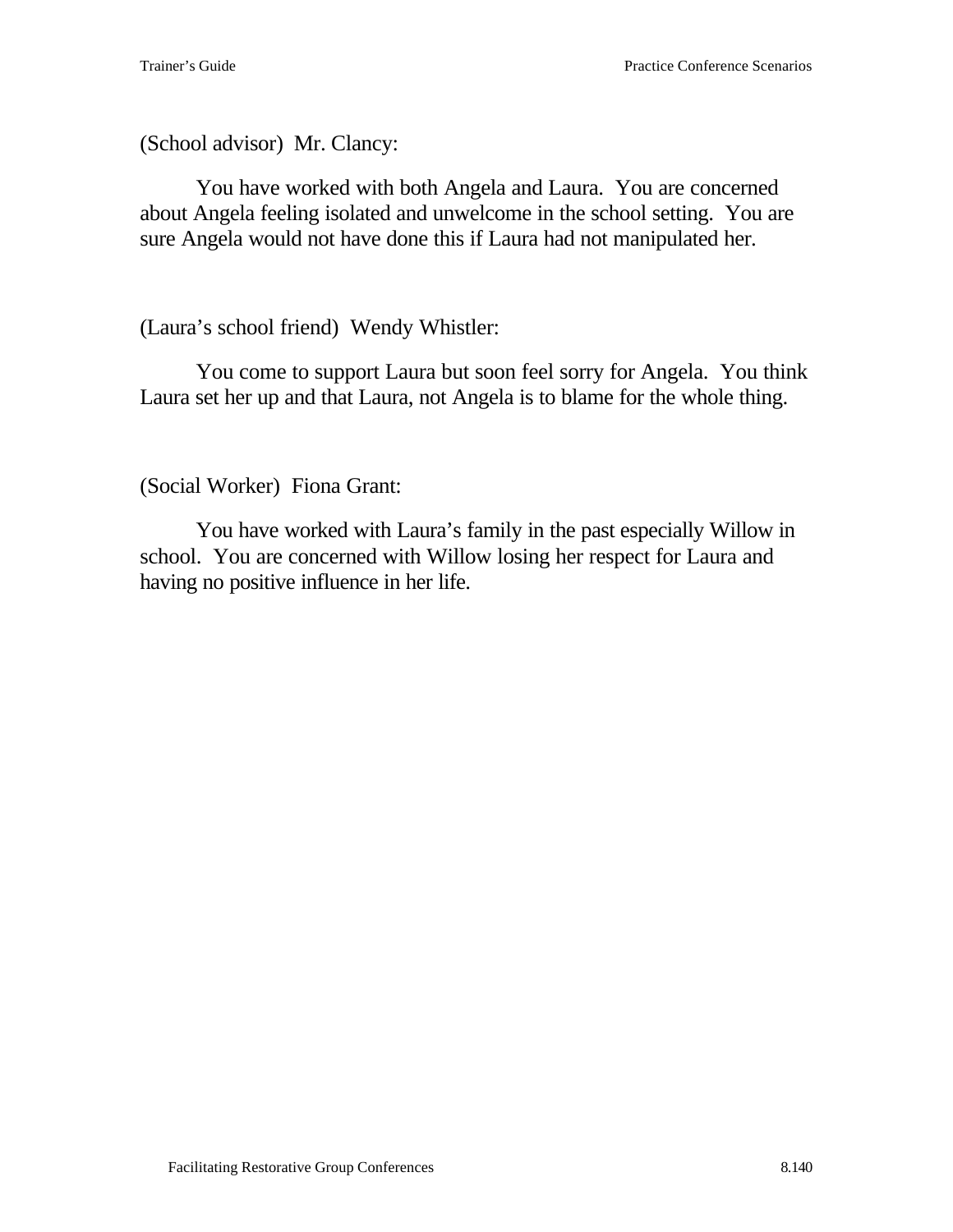# **Gun on School Property**

A fifteen-year-old student at the local senior high is rumored to have a gun in his locker. When the school administration checks the locker they find a replica Beretta 9mm .177 pellet gun handgun. It is loaded with pellets and could be fired. Shortly after finding the gun several students come to the office to report the gun owner has threatened them. He told them he had a gun in school and he was going to shoot them before the day was out.

The student is called into the office and meets with the assistant principal. The student, Jack, admits the gun is his and admits the threats only he never said he would shoot anybody, he only said, "I have a gun in school and you will be sorry." The violation requires ten days suspension and a presuspension hearing with the parents. The AP decides to do a conference as a pre-suspension hearing. He brings in the two students directly threatened by Jack for the conference. The attendees are as follows:

#### **Jack**

You are fifteen and in your first year at the high school. You were being a big shot early in the year and challenged a group of seniors known to be bad actors. Now four months later you have heard they are going to get you good as an object lesson to all others who would cross them. Rumors are this group almost killed a kid two years ago and you are really scared. You buy an old pellet gun from a kid for \$17 just as a scare tactic for protection. You have actually had it in school now for over a month but today those kids decided to confront you. You were so scared you immediately told them you had a gun. It worked. They backed off calling you a nut case.

You had shown the gun to three friends two days ago and they were the ones that originally told the office about the gun.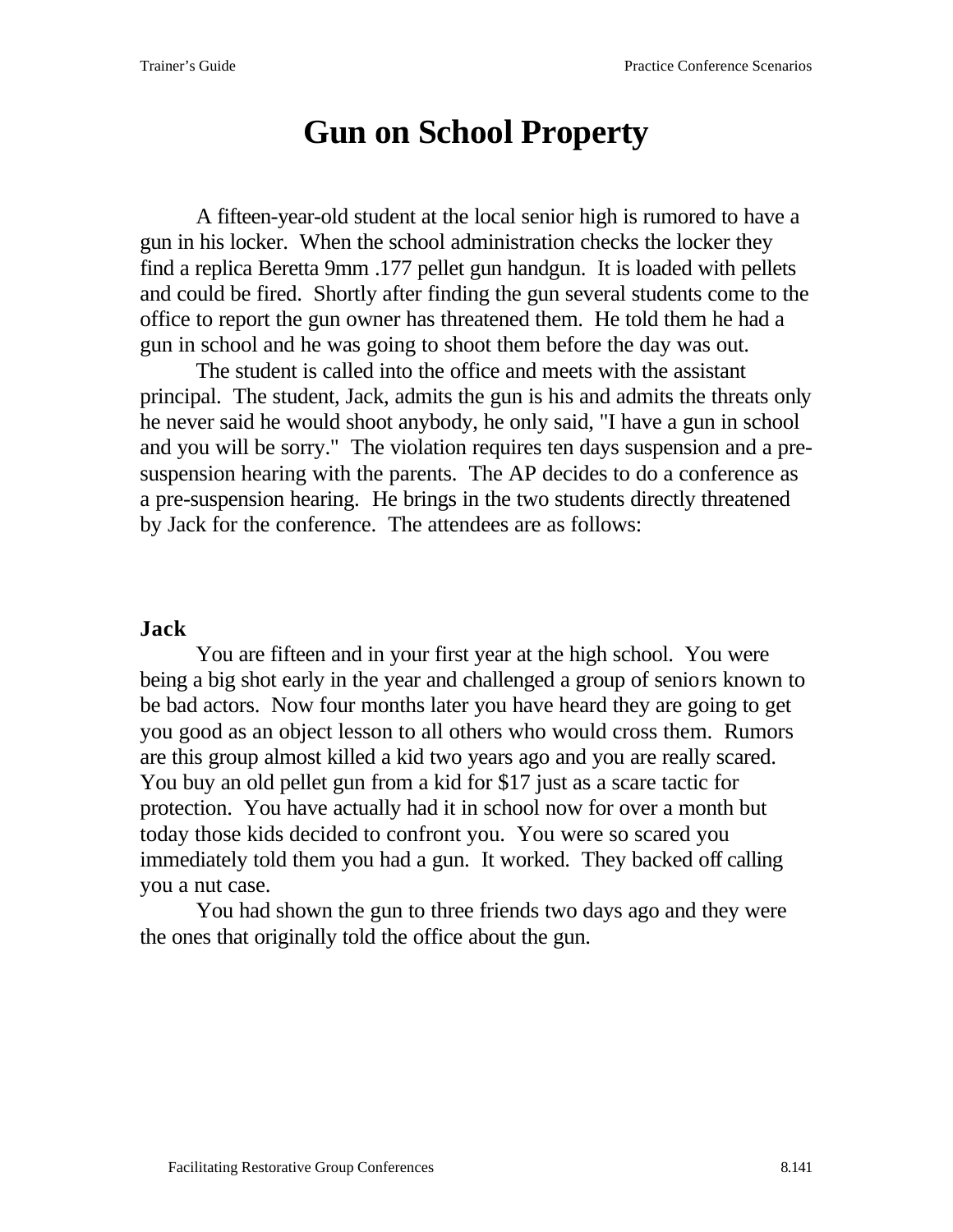## **Roy (Jack's dad)**

You are not happy with Jack to say the least. Your wife is out of town but she will be furious when she returns to find out Jack actually used her to transport the gun to the school inside a box of decorations for a school dance. She does not like your gun collection or your long hunting trips and now this. She will make your life hell. Still, this was just a pellet gun and it turns out the thing won't even fire correctly. You don't see why the suspension is necessary. You think too much is being made of this. Kids will be kids and Jack was just handling things as he felt he could best do so without crying to authorities. You are actually kind of proud of him for that. Being a man should never be wrong.

## **Allen (threatened student)**

You know your group of friends has a reputation around school. It's actually based on a bogus rumor but it helps keep others in order when you are around. You decided to hassle that kid that got in your face at the beginning of the year but it was just some mild verbal sparring. Then the kid turned nutty and threatened you with a gun. You are genuinely afraid this guy will come after you and try to kill you. The reputation can go, it wasn't based on anything real anyway, but you don't want people shooting at you for any reason.

## **Brian (threatened student)**

You were once a fighter, a bully who enjoyed picking on other kids. But that only got you into lots of trouble and you decided to change your ways. You have avoided that kind of activity for two years now. You have enjoyed hanging with your old group and frankly, the rep has helped keep trouble away. You don't like the threat of the gun, that's not a "man to man" kind of thing. It is a coward's response. If the guy wants to go at you, you'll meet him anywhere, anytime. But drop the gun stuff. In fact you would like the school to set up a "meeting" for you and him to "work" it all out. You tell Jack and his dad that if anything happens to you or your friends they can expect to be paid a visit by the others in the clan. You want this to get handled in a way that everybody knows you don't mess with me.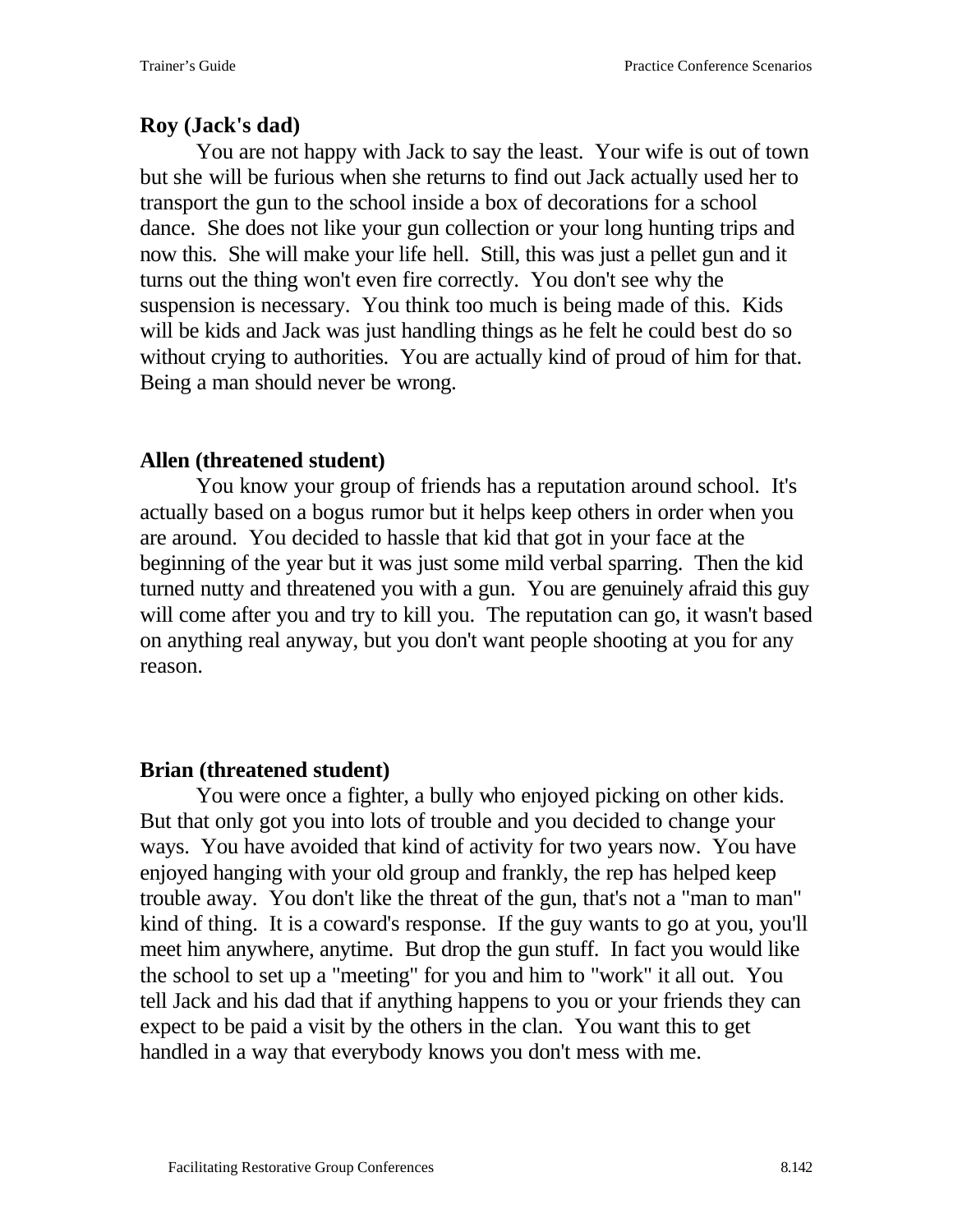#### **Assistant Principal**

You are surprised Jack is involved in this. You feel for his fear of this group but there is no way you can condone a gun, any gun, in school. Brian's attitude is disturbing to you also and now you are worried this is going to develop into a school-wide war. You don't want to see additional bullying develop in the school nor do you want fights or any more weapons incidents. It comes down to making sure there is adequate consequence for Jack so that all the other students will see they can not live with the cost of bringing a weapon to school. You are leaning toward a maximum suspension (three months), repeating the grade and facing criminal charges as well.

#### **Mark (Jack's friend who reported he had the gun)**

You reported the gun to the AP because you were afraid Jack would really do something dumb. Now you are thinking the response is too severe and you wish you had not told anybody. What Jack did was wrong but he had a very good reason. You feel like the problem that created this in the first place is being ignored and it will mean more people will be bullied and more will feel the need to protect themselves. You agree Jack needs to pay a price for this but the other, bigger, problem needs to be addressed and making Jack a scapegoat and over loading on his punishment is just going to make things worse in your mind. Brian and his attitude scare you already. He seems to be using this as an excuse to strong-arm the whole school.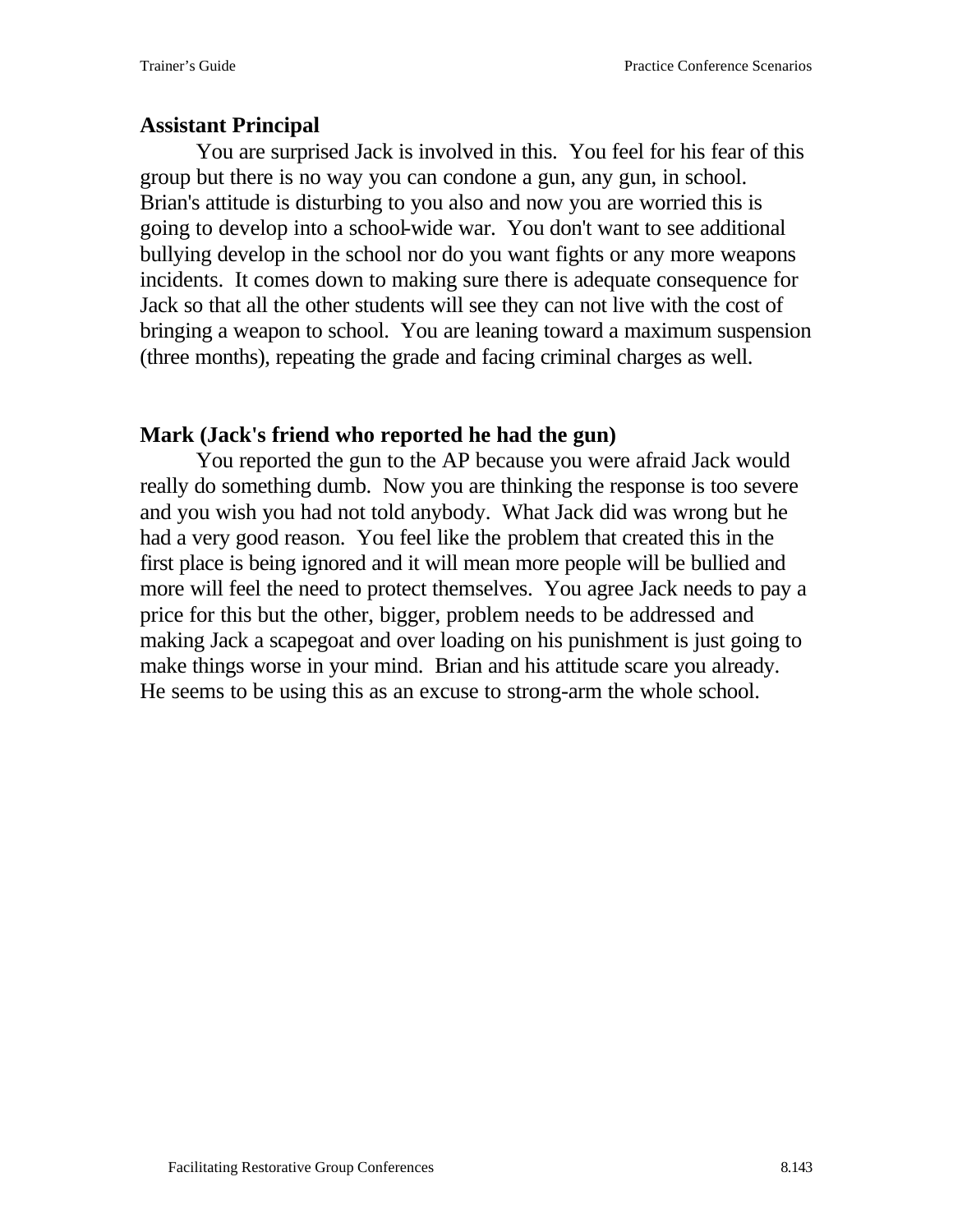# **School Assault**

A teacher reported seeing a student (Billy) walk up to another student (Jim) in the hall and hit him with a large textbook. As Jim ducked Billy hit him in the head with his fist and pushed him knocking him to the floor. Once Jim was on the floor Billy repeatedly kicked Jim in the head and side until the teacher and other students broke up the fight. Jim suffered a broken nose, bruised ribs, loosened teeth and bent braces along with numerous bruises and scrapes. The attack appeared to be unprovoked. Jim has been a long time behavior problem in school but Billy is very quiet, an average student who never causes trouble. Doubting Jim is totally innocent you decide a conference is the best approach to this situation.

# **BILLY**

You feel really bad about the fight. You have never done anything like that before in your life. Jim has been picking on you for years and lately he has been intent on making your life miserable. In the past two weeks he tripped you in the hall, sprayed bug bomb on your lunch, hit you with a ball in gym class, and stole your pen in study hall. Yesterday, in the library, just before the fight, he poured ink all over a report you had worked three weeks on. I was all you could take. You lost your cool, went looking for him and then took out all the pent up frustration you had on him. It actually scared you to see what you were capable of. It was like a dream to you, a nightmare you can't shake off. Now you just want to be punished, get it over, and frankly, you would rather not ever return to this school.

# **Wanda (Billy's Mom)**

You are a single mom (divorced). Billy's dad has not been in the picture since he was six. Now at sixteen you know Billy has been having a tough time in school but you have been afraid to interfere thinking it might make it worse for him. He has two sisters who pick on him too much at home. He has become more and more withdrawn in the past two years. You have worried about what might happen. Now you face one of your worst fears come true. You are lost; you have no idea what to do now. All you know is you hate Jim, his parents and this school for what they have done to your son.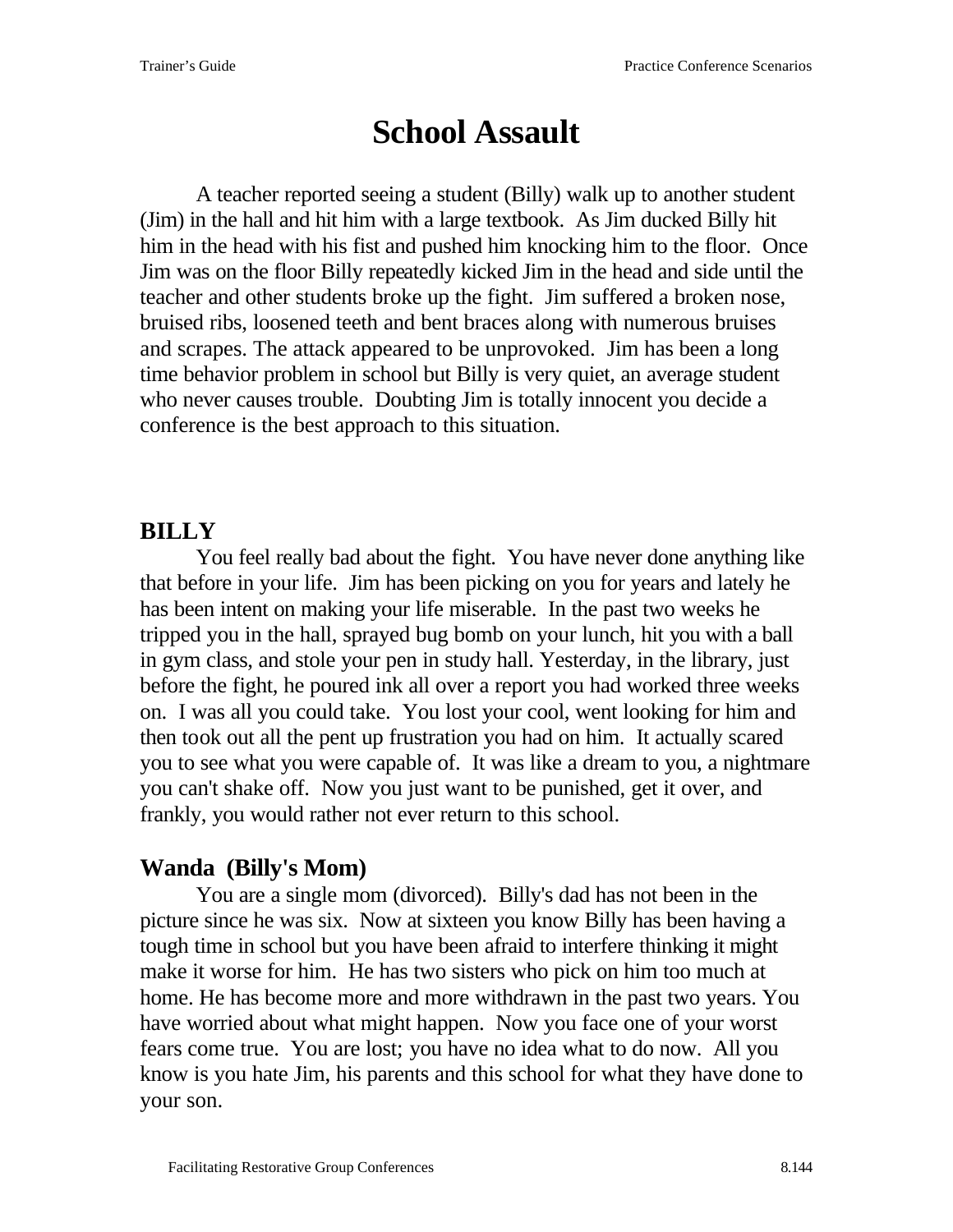# **JIM**

You come in feeling pretty good. All the attention is on you and for once people really do feel sorry for you. This is great, what you have always wanted. You plan to play this up good.

After you hear from Billy and his mom you get to feeling pretty guilty. You were pushing Billy because it got you points with the cool kids. You wanted him to fight because you figured he could be beat easily and that would be worth lots of points with the kids you wanted to impress. It did not work out that way at all and now here you are feeling sorry for him! You are supposed to be the victim here but somehow it does not feel that way to you now. Hey, the only reason you do this stuff is because you feel like an outcast. You feel nobody cares about you especially the school staff, and you're not too sure about your parents either.

# **Marjorie (Jim's Mom)**

You are still upset at the Principal suggesting your husband should be here, "if he cared about Jim". He is a busy, highly successful businessman who knows priorities just fine. Car dealerships don't run themselves and he has four that obviously keep him very busy. Your own salon stores are very well known and successful as well. You simply are not free for this type of thing and you have only 45 minutes to spend here so it had better move along quickly!!! The solution is obvious, Billy is expelled as a menace to the school, he pays the medical bills and you all go back to your own business. Jim has been self-sufficient and totally capable since he was eight. He is, after all, a reflection of his parents. And that is probably the problem here, Billy is also a reflection of *his* parents!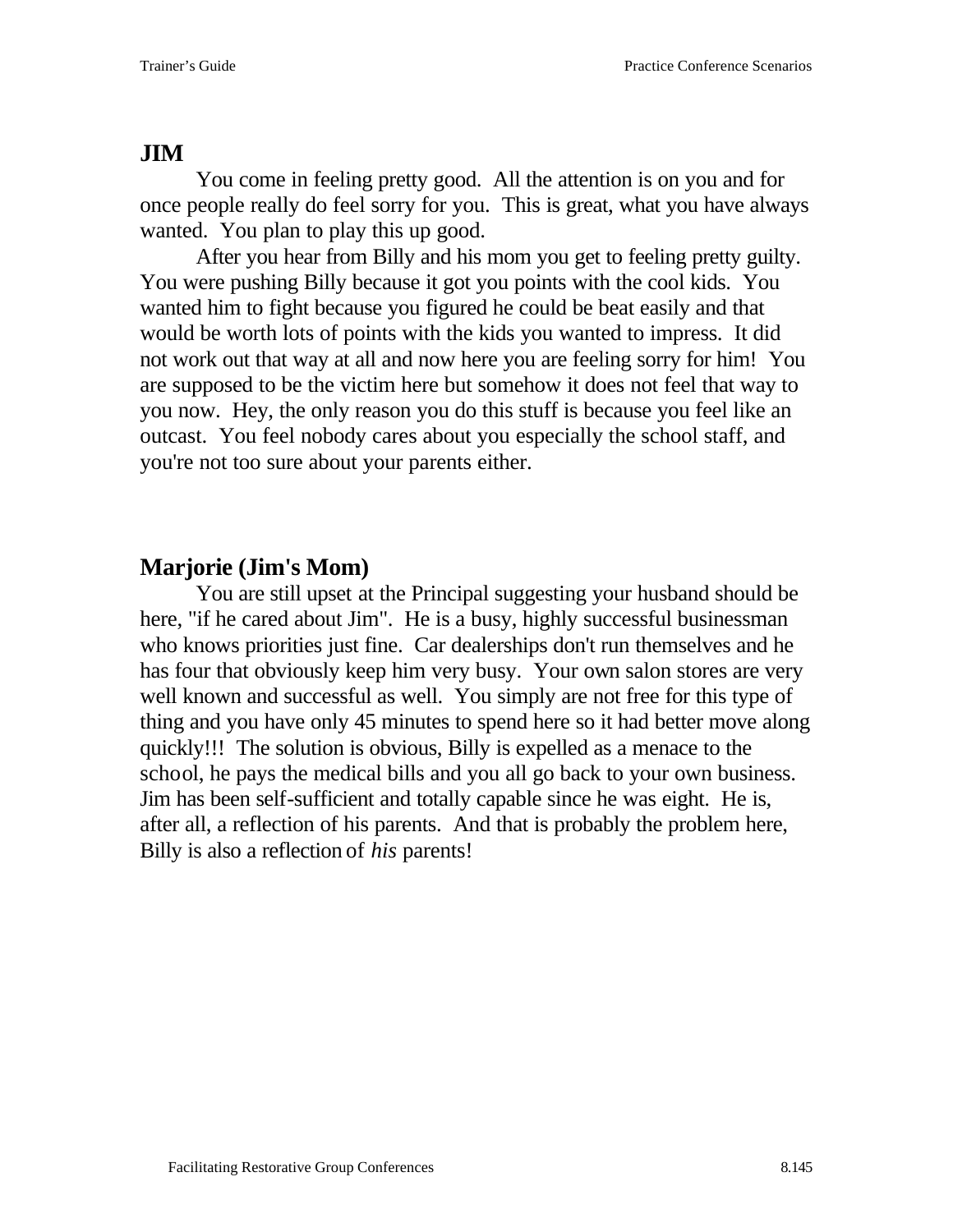# **J.B. (School Counselor)**

Both students are on your list of students. You don't know Billy at all because he is never a problem nor is he one of the high achiever students. Jim and you are well aquainted. He is a nuisance but you actually like him. He is personable and capable, though he rarely shows his true potential. Jim has bullied other kids too but it is usually not malicious. He seems to be a frail kid trying hard to find a niche and he always seems so unsure of himself. Lots of self-doubt. Billy on the other hand seems to be someone who would do just fine, maybe even excel if he were in an atmosphere free from meddling people. Unfortunately, there is no such place in this society. Both these kids need to feel better about the environment of this school and their lives in general. Billy needs to learn to defend himself sooner and more appropriately, Jim needs to stop seeking attention at the expense of others. In many ways they should probably be kindred spirits, not enemies. Suspension would really be counter- productive here. But both need to commit to work on their issues and improve this kind of behavior.

### **Sean (student witness to the fight)**

You saw this happen and could hardly believe it. You thought Billy might kill him he seemed so out of control. You barely know who Billy is but you never thought he was capable of this. Jim, on the other hand, is known by everybody, liked by few. He is a jerk who you can't help think had it coming. You would like it if they were both gone. Billy could blow again and he is scary, Jim is a pain in everyone's side and nobody would miss him.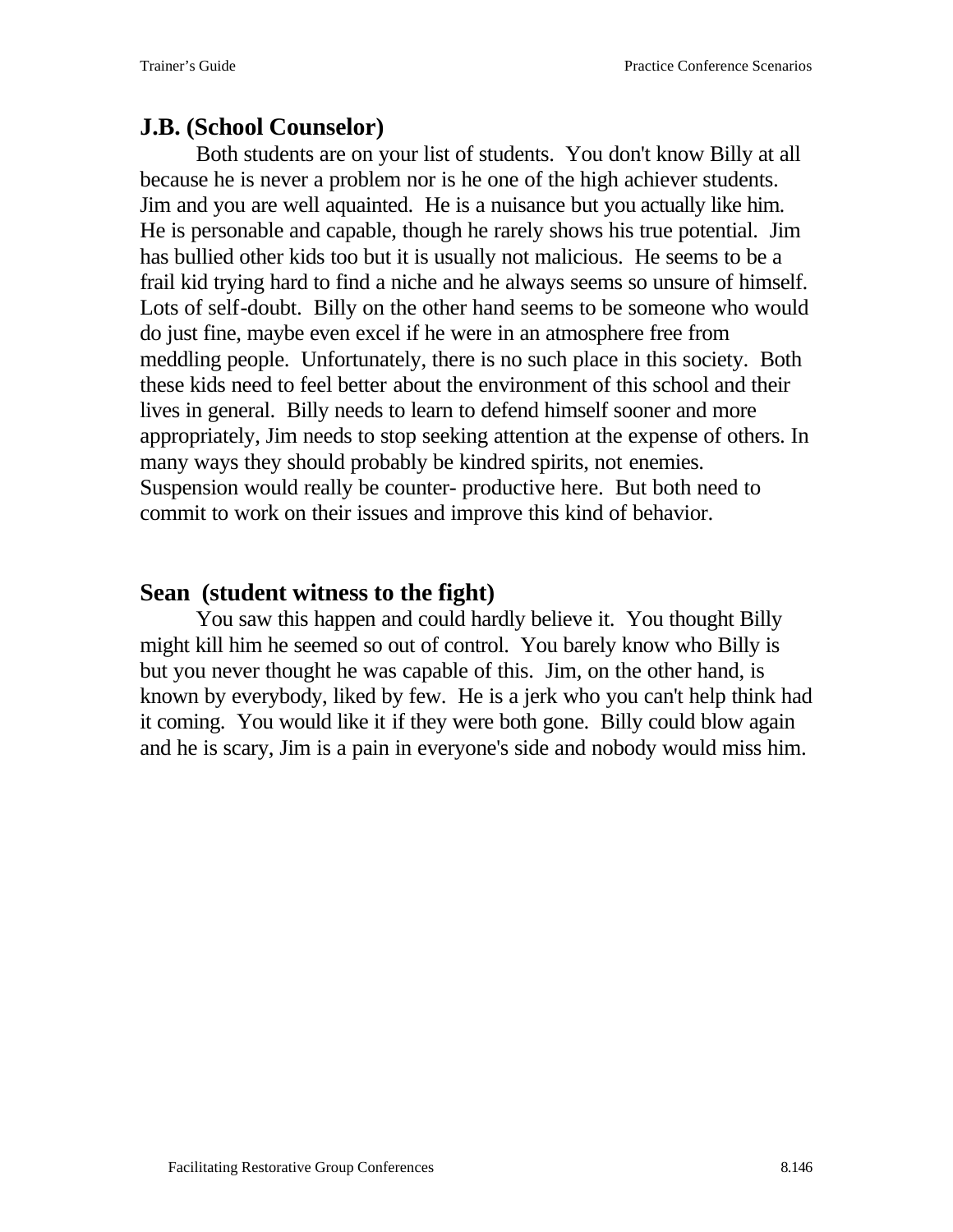# **School Bus Incident**

After school as the bus was transporting students home, several students became involved in an incident that eventually resulted in several students scuffling on the bus creating a serious disturbance that caused the driver to stop in a convenience store parking lot and call the police. The incident started when two male students started verbally accosting a female student seated across the aisle and one seat ahead of them. The verbal barrage became nastier as it went along, finally suggesting the young lady was granted A's in some of her classes in exchange for certain sexual favors to her male teachers. At that point the girl swung from her seat and slapped the face of the nearest antagonizer. He rose up and pushed her hard enough to make her fall in the aisle. This caused another male student in a letter jacket to rush from the rear of the bus and tackle the pusher. His friend then tried to help him by attacking the student in the jacket but this only brought two more young men into the battle. Now seven or eight people were fighting with other students throwing things at the pile of combatants. The driver yelled at them to stop and sit but he was ignored. Not willing to physically intervene, the driver pulled in to the convenience store lot, stopped the bus, ran inside and called the police. When the police arrived they sorted out the mess and decided the following people were the main actors and their involvement was as noted:

Melissa- She was the student verbally tormented. She slapped Matt and later hit him in the face with a book, breaking his glasses and his nose.

Matt- He had started the harassment and received the brunt of the retaliation. Besides his broken glasses and nose he also had his jacket ripped, his pants were torn and some of his textbooks were ripped up by other students.

Brent- Matt's friend who also was a tormentor. He escaped major damage but was found to have four marijuana cigarettes in his jacket pocket.

Larry- He came to Melissa's rescue.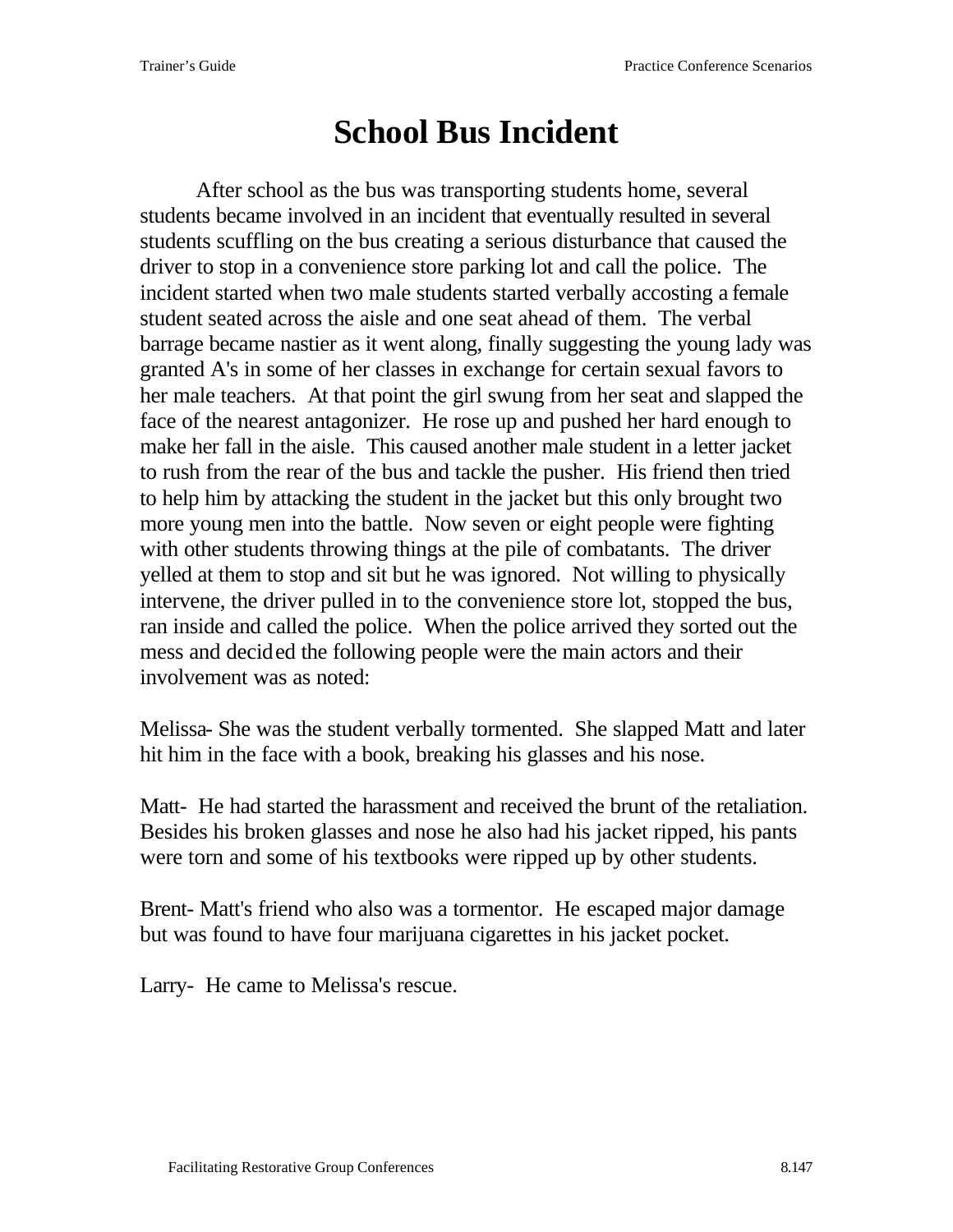#### **Melissa**

Other kids have harassed you before because you get good grades and you dress nicely but conservatively. You were sitting quietly on the bus minding your own business when those boys started to taunt you. You usually don't mind this kind of thing that much but you had had trouble with a girl in school accusing you of thinking you were better than she was. She threatened to beat you up and she dumped her Coke on your best sweater at lunch. A boy you liked in school had also decided to go to the homecoming game with another girl because she just "dresses so cool" and dyes her hair school blue. She is also a poor student, a tramp and, rumor has it, smokes dope almost everyday after school. So when this started you had just had enough and you blew up and went after the jerks that were responsible. That's the real story here, they are responsible for what happened, not you. You were well within your rights, they caused it and they should be punished for it.

#### **Matt**

You started the verbal harassment on the bus. You were just having fun, teasing the girl a little. You don't dislike her but you are a little jealous of her success in school. Your grades rarely rise above a C and it often seems the only thing you have a talent for is getting into trouble. Actually, you think Melissa is kind of cute and you would like to be her friend. You are really sorry for the ugly tone the teasing took. Brent started to add the stuff about Melissa "doing" teachers to get her A's. You did not like that but got caught up in the moment anyway. You paid the price, which you sort of feel you deserved, but your nose really hurts and you don't think she had to hit you like that. You had to pay for your new glasses too and they cost almost half your savings.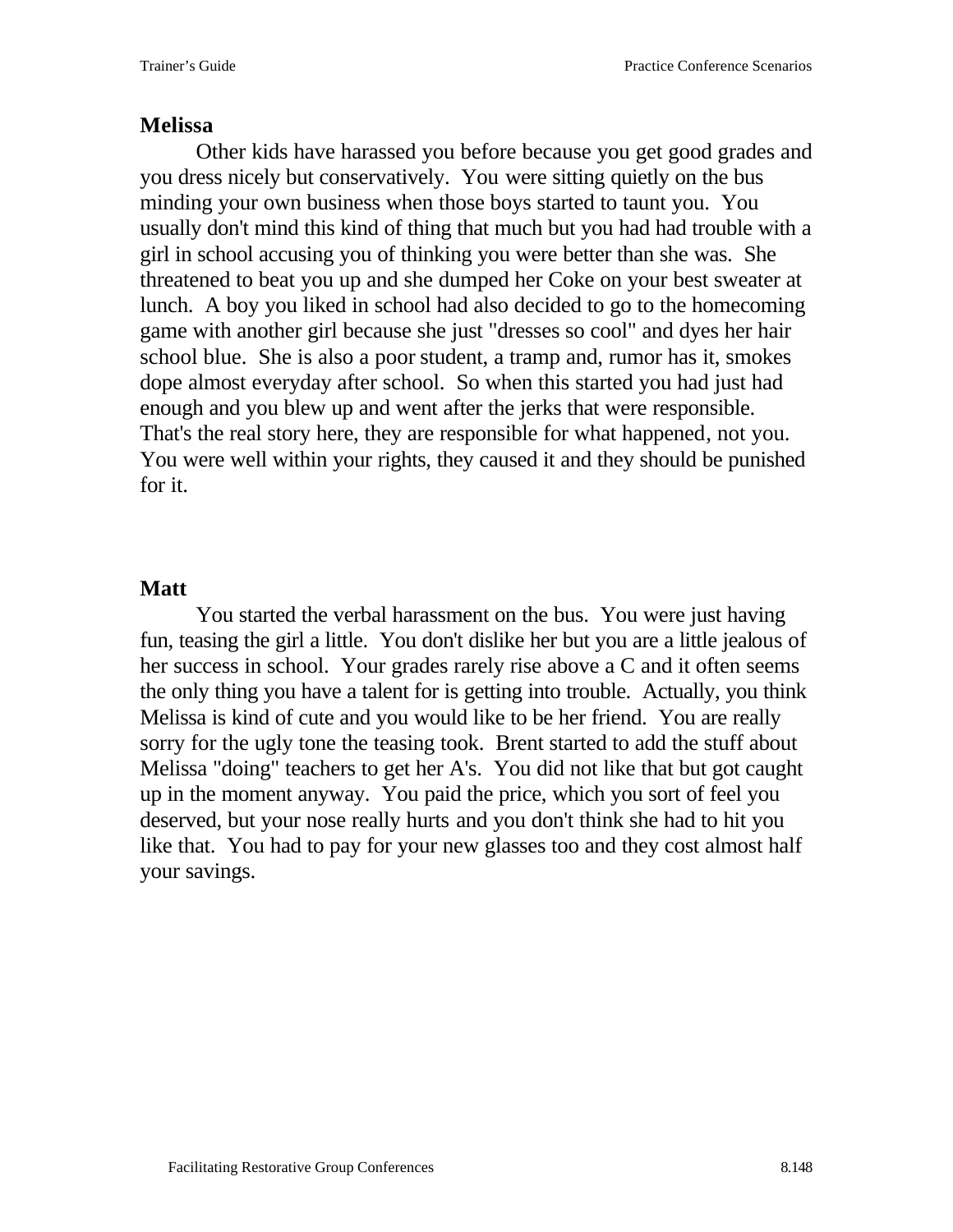#### **Brent**

You really don't like people like Melissa. They always have a stuck up, "I'm better than you" attitude. You are just as good as they are even if your grades are lousy and your clothes aren't as nice. You loved it when Matt started the verbal insults. Your additions may have been a little exuberant but its no worse than these people say about you. You thought it was funny when she clobbered Matt but the broken nose is not funny and you think she should be punished for that but you know she won't be because she is too good to be thought of that way. You pulled Larry off of Matt, twice. That's how his jacket and pants got ripped. You took a couple swings at Larry but missed both times. He is a big bully jock wrestler who always fights but never seems to get in trouble for it. He only came to Melissa's rescue because he likes to fight and beat on people.

#### **Larry**

You are a state champion wrestler and toughest guy in the school. You often defend other students, especially lame-o's and geeks. Sure you like to fight creeps like these two but that's only because you are so good at it. Melissa is a true geek and while you would never date her you felt compelled to help her with these two low-lifes.

Matt's nose was already broken when you pushed it against the back of that bus seat but you still got his attention real good. The school would be better off without these kinds of jerks. But until that happens you feel justified in cleaning up the trash every once in a while. After watching Melissa in action you see her in a little better light; maybe she isn't such a geek after all, if only she didn't look more like a teacher than the teachers do.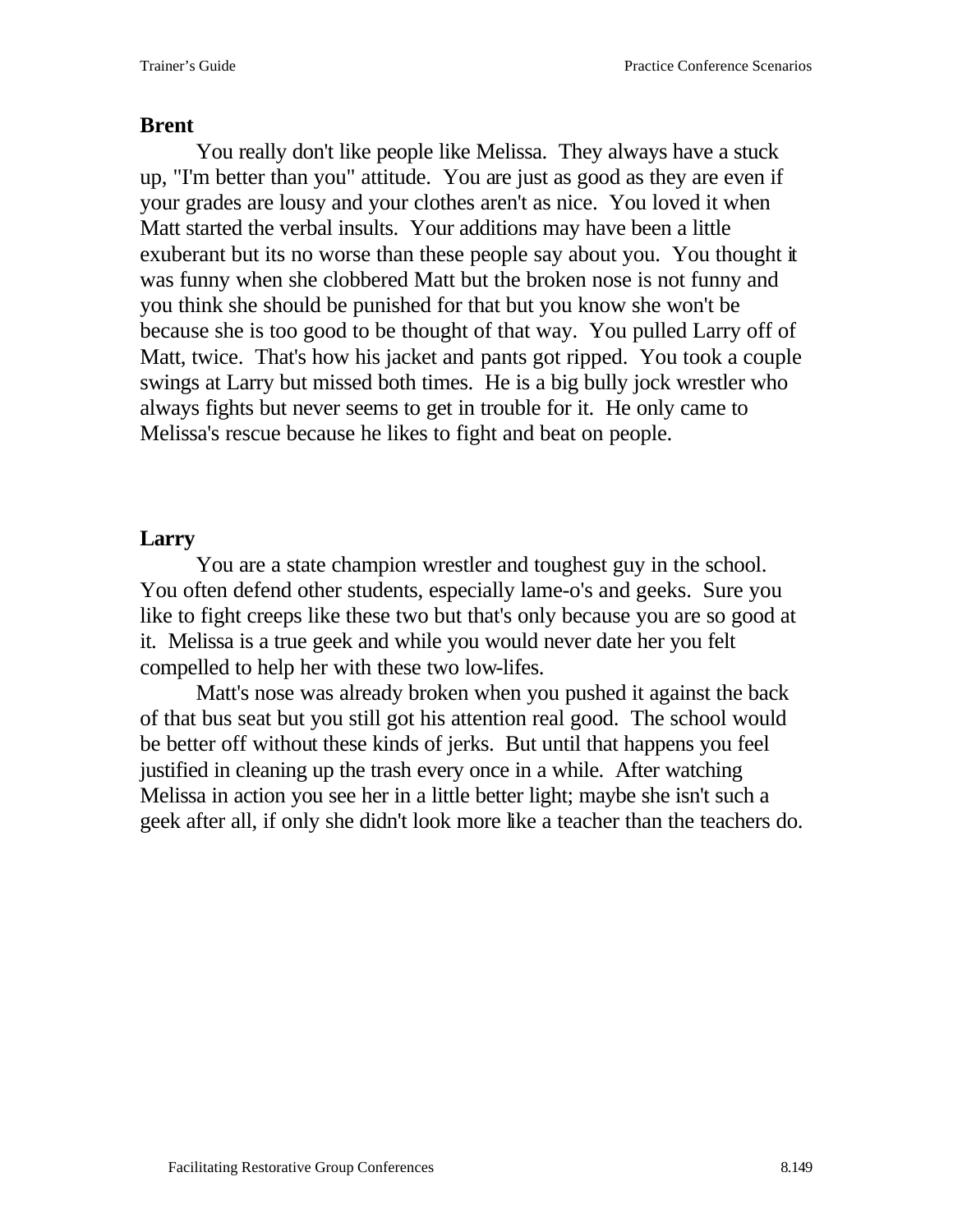## **John (Bus Driver)**

You have been a bus driver for over 10 years and never have you seen anything like this. You've heard stories about stuff like this in New York or California but not here. You have seen kids pick on Melissa before and always felt sorry for her. She seemed like such a nice girl, the kind you would want your own daughter to grow up to be. But after what you saw her do and heard her say in this incident you have changed your mind. She is dangerous and you don't want her on your bus anymore. Matt and Brent have always been trouble and you refuse to drive a route with them on it anymore. Larry has always been somebody you could count on to help keep order and you appreciate him and all he does for you.

# **Mary (Principal)**

This incident is the worst bus incident you have encountered in 26 years of school administration. You have seen students hurt other students worse than this but never has there been a mob scene like this one. Thirteen students have been identified as becoming involved in this incident and all will be facing severe consequences. The people in this room are the key actors in this riot and you want special consequences for them. Responsibility lies heavy with each of them. You also want to make sure this situation ends here, no more confrontation from any of the students here today will be tolerated. Melissa is a good student and she was being picked on but her response was completely over the top and totally inappropriate. She will be held accountable for that. Matt and Brent have created this kind of situation for the last time. There will be no more chances for them and they will face severe consequences this time. Larry has been in a fight almost weekly. He is not the guardian angel of this school and his love of physical altercation outside of wrestling will not be tolerated any further. All of them are hereby prohibited from riding a school bus for the remainder of the year. Now you want them to find a way to deal with their issues and with each other and to design appropriate consequences for each of them as part of this conference. They will have to find a way to please you and the bus driver as they consider this assignment within the conference.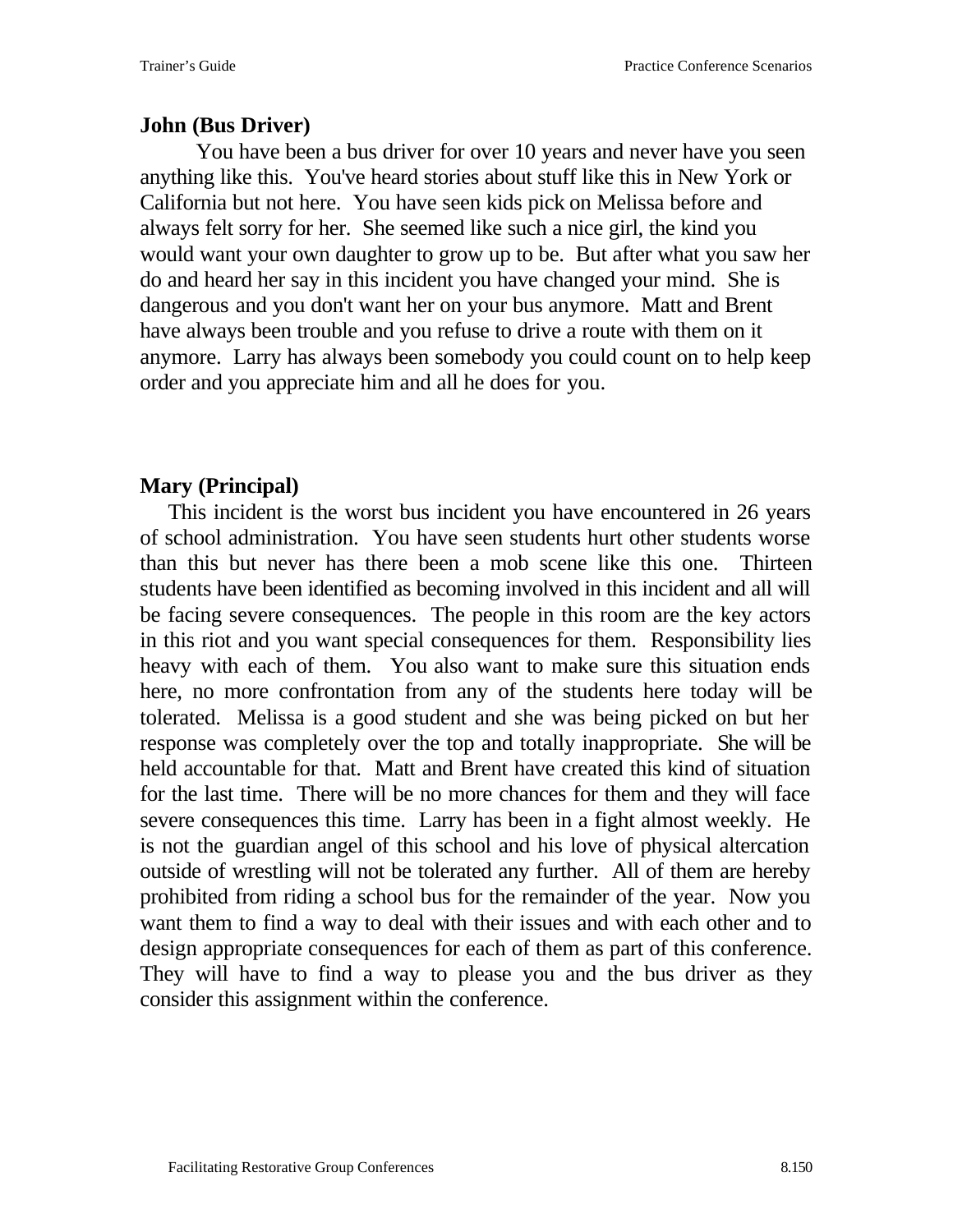#### **Assistant Superintendent**

Your concern is twofold; first, school safety for staff and students must be preserved. Secondly, every student needs to have an equal opportunity to find their place and learn the skills necessary to enter the world as best they can after high school. Nobody seems to have too high an opinion of Warren and he is clearly not his brother or his sister, but you are not ready to simply throw him away. For the peace and sanctity of the school Warren cannot stay there but the district must find a workable alternative for him. Therefore Warren is to be immediately removed from the high school. Warren's parents must take him to a psychologist for a thorough exam and determination of what psycho-physical problems may exist, if any and how best to treat them in the context of the education system. After this is done district counselors and special education officials will scrutinize Warren's case to determine a plan for Warren's education within the district. Warren will be given a strict behavioral contract to follow while in school or on school property, including any district transportation. Other needs will be addressed as they are uncovered by the psychologists, counselors and special education officials working on Warren's case. Warren will also have to maintain a steady progress in his work within this education plan in order to stay involved in this opportunity within the district.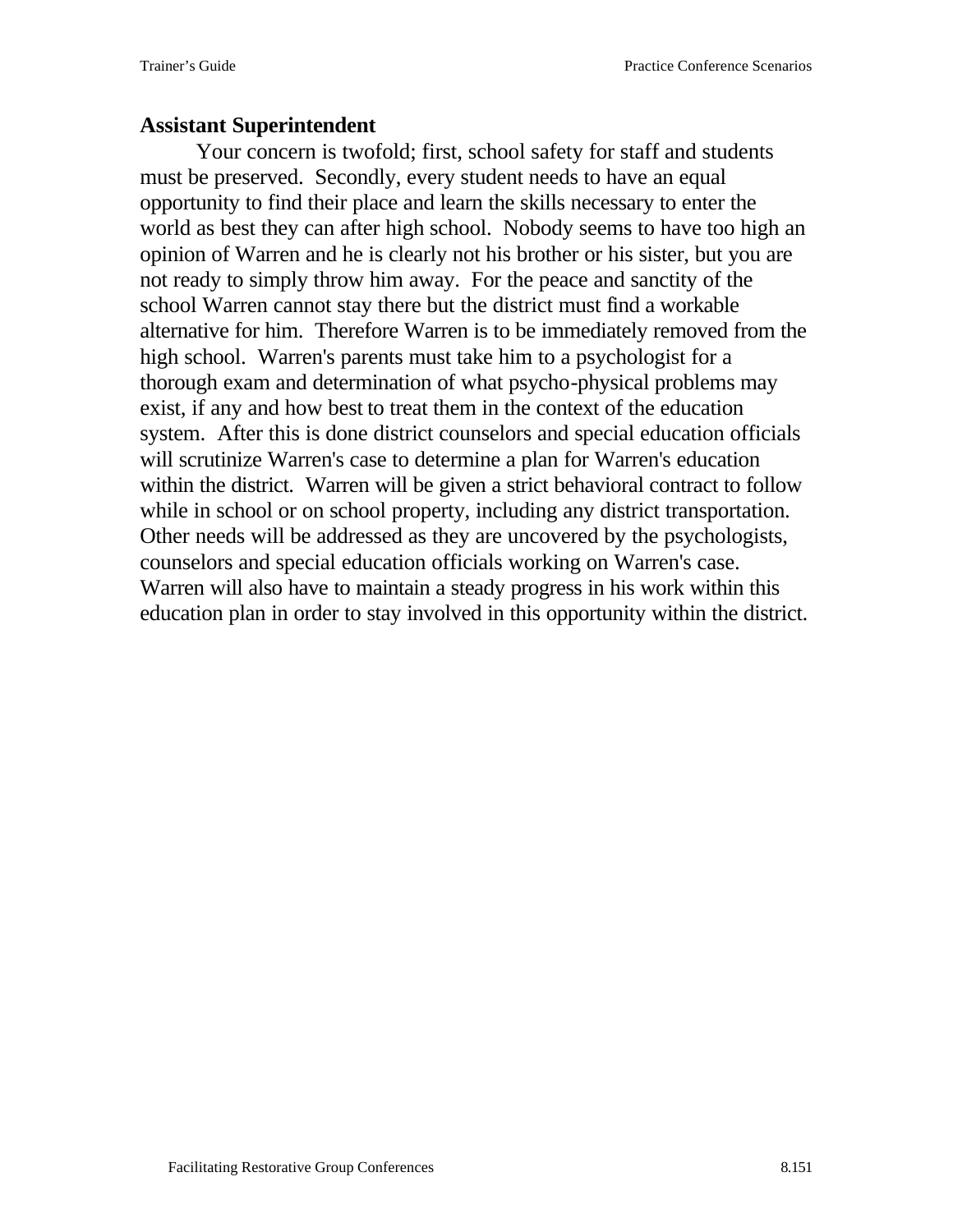# **Harassment/Bullying Groups**

During a class discussion group at an Alternative Learning Center a female student talked about how difficult it was when other students picked on her for the problems she has had adjusting to school life. She explained her problems with depression make her unable to function normally at times and more susceptible to engaging in destructive behaviors. This has led to arrests for shoplifting, alcohol use at school and, at times, risky sexual behaviors. This discussion resulted in many joking and derogatory remarks from the others in the discussion group. But it also resulted in lots of support from others. Bolstered by that support Alice tells of her experience being raped by one of her father's friends. She only describes her feelings following the event, not the event itself. One of the boys (Bob) in the class says girls are always complaining about being raped and how it messes them up for life. He was accused of rape and it really messed up his life. Girls need to understand how they mess up guys with their claims of rape, besides they are here to provide for men in the first place. This interaction creates a frenzy of heated discussion with two distinct groups forming around Alice and Bob. Several get into a pushing match and blows are barely averted by six staff who break up the confrontation. Alice enrolls in another school; Bob is suspended and told he cannot come back to the ALC. Others in the class remain and continue to engage in the group harassment and bullying of each other. Each side finds the weak links in the other side and targets them for the verbal harassment, petty thefts, and physical intimidation that have been occurring since the initial incident. Things are getting more tense and stressful for everyone. It is decided a conference will be held to address this situation.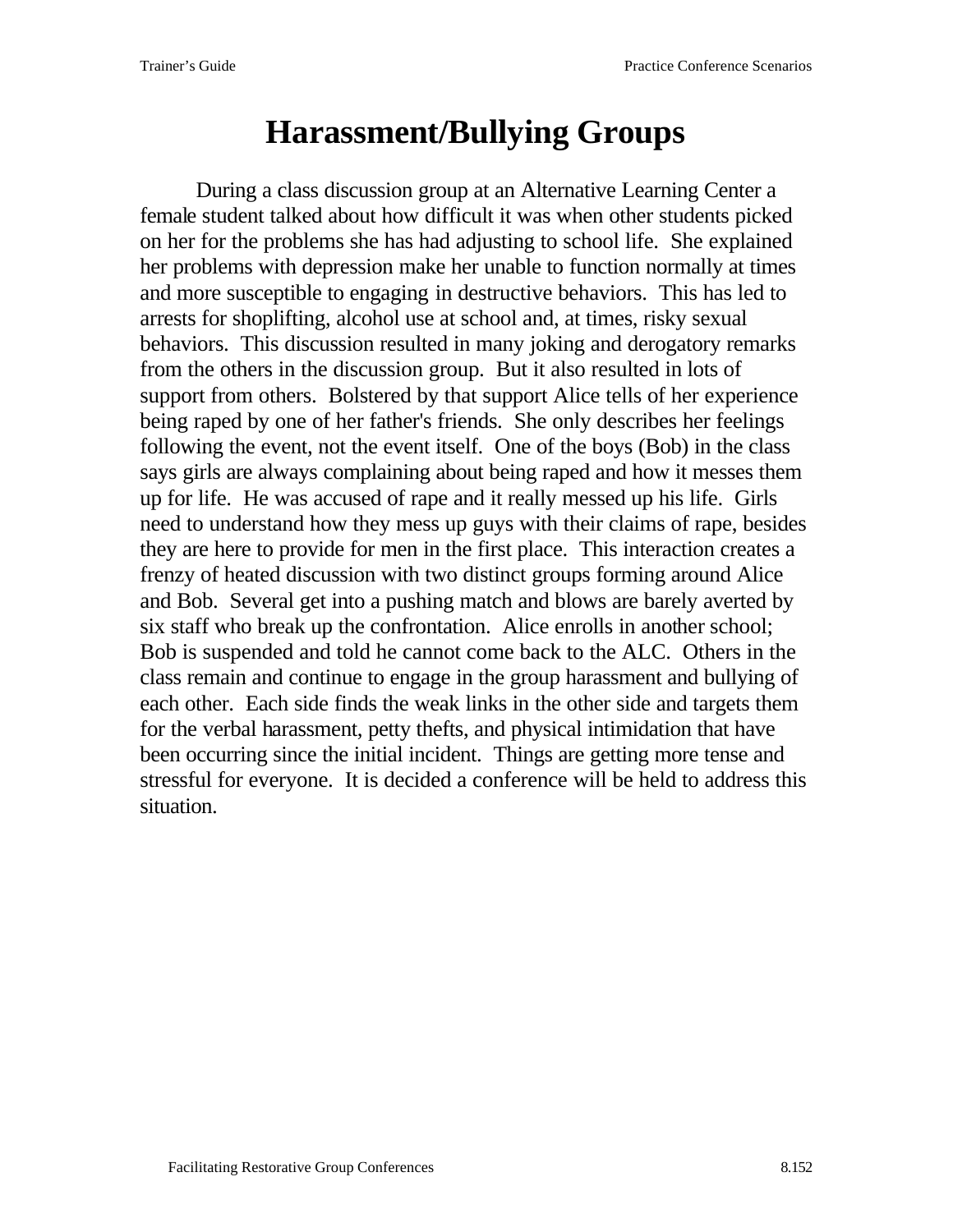### **Mary (student)**

You are a leader of Alice's Army, the group of students in support of Alice. You have been busy seeing to it that "Bob's Raiders' get what is coming to them. You readily admit to harassing and threatening Jill and Steve, you even pushed Jill one day when she got in your way. You feel they should all be kicked out of school because they caused all of this and made your friend leave. For you the issue is control and you want to have it here because you don't have it anywhere else.

# **Greg (Student)**

You are the other leader of Alice's Army. You have defended her for years against people like Bob and the others. You like to help defend weaker people because it gives you a valid excuse to fight, which you really like to do. You are tough and like to prove it. You like to blow off steam at somebody else's expense but you aren't a bully. You're a hero who comes to the aid of those who are picked on by the goons of this world. Those in Bob's Raiders are the goons and you are the defender of right.

### **Lisa (student)**

You are in Alice's Army because she was your friend and you felt she was a soul mate. Since this all began you have been constantly harassed by Bill and Tyler. Although you can't prove it you are sure they have stolen your lunch twice, your glasses once and your calculator. You do know Steve took your homework report just two days ago. You caught him with it and when you confronted him, he tore it up in front of you. You did not tell anyone because you just felt it would make things worse. You are really depressed over all this and don't know how you will get through the rest of the school year. You are thinking of just dropping out, as you just can't take this anymore.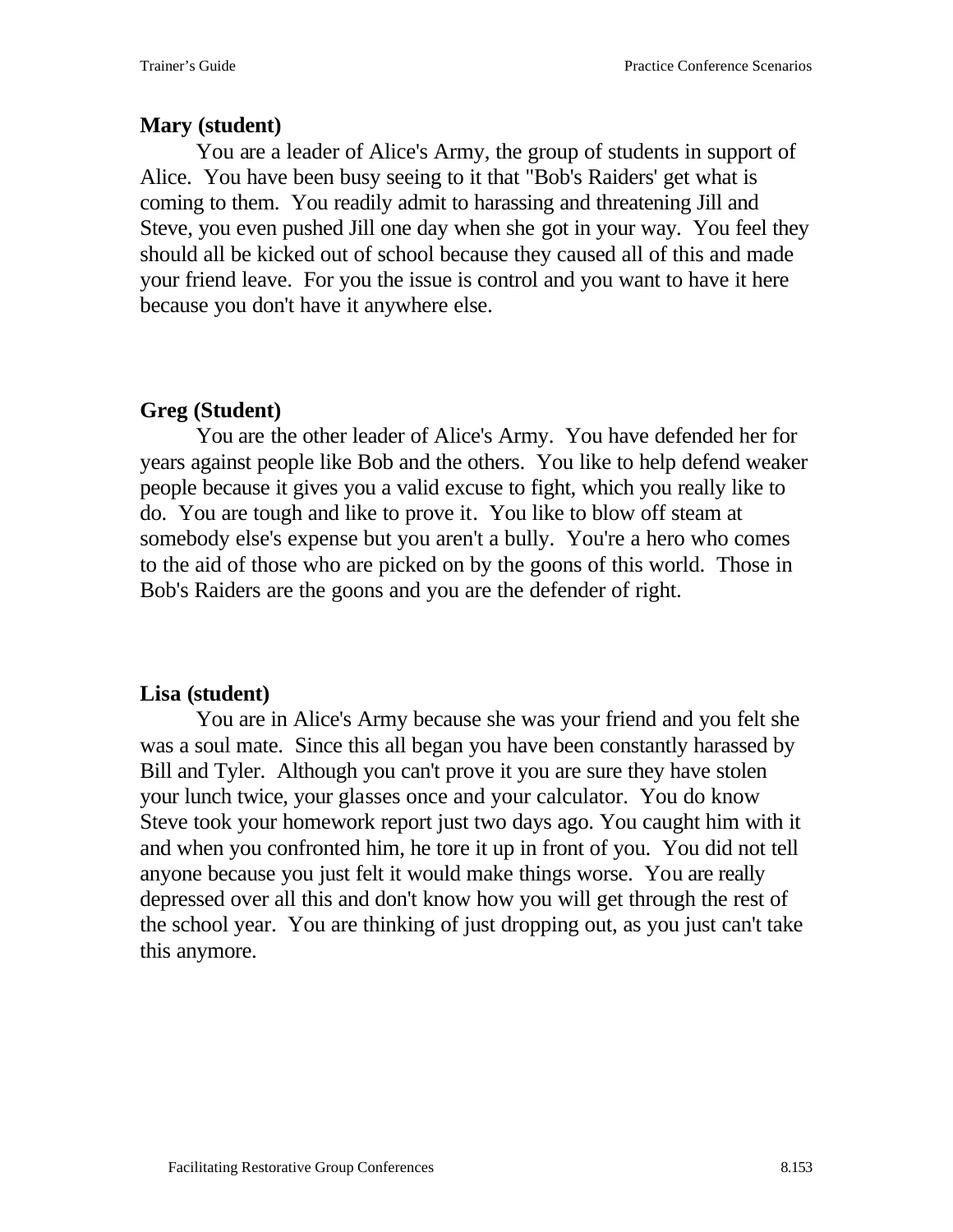#### **Jack (Student)**

You are a very introverted person by nature. You rarely speak up and have few friends. You initially defended Alice because she was a rare friend to you. Since then Bill has punched you, Tyler put glue in the pockets of your jacket and Jill has been telling everyone your father is gay. School has become a nightmare for you and it is no longer about Alice, it is about trying to survive where you feel you don't belong. You took your mother's sleeping pills and intended to swallow them all just a few days ago but you thought about it and realized that would make all the bullies winners. Instead you have decided to fight back and protect yourself by whatever means you need to. You warn the others it could get very dangerous to push you further. You also tell Jill your father is gay but that is not anything to do with you. You want her to stop telling people because it does make things tough in school for you and if she keeps it up you will stop her, permanently.

#### **Steve (Student)**

You are tired of Mary always verbally harassing you. You also have been physically threatened and challenged by Greg. You were a friend of Bob's because he looked after you and kept people from bothering you. You have a learning disability that you can't help and it has always created problems with other kids. You were a friend of Bob's because he looked after you and kept people from bothering you. You are not a "retard" as other kids say but you can't read well because the letters in words get all jumbled up when you look at them. Your own dad doesn't like to be seen with you or even be around you because you make him feel weird due to your disability. But Bob always welcomed you and had no problem with you hanging with him. You would have done anything to defend him even though you did not agree with what he said.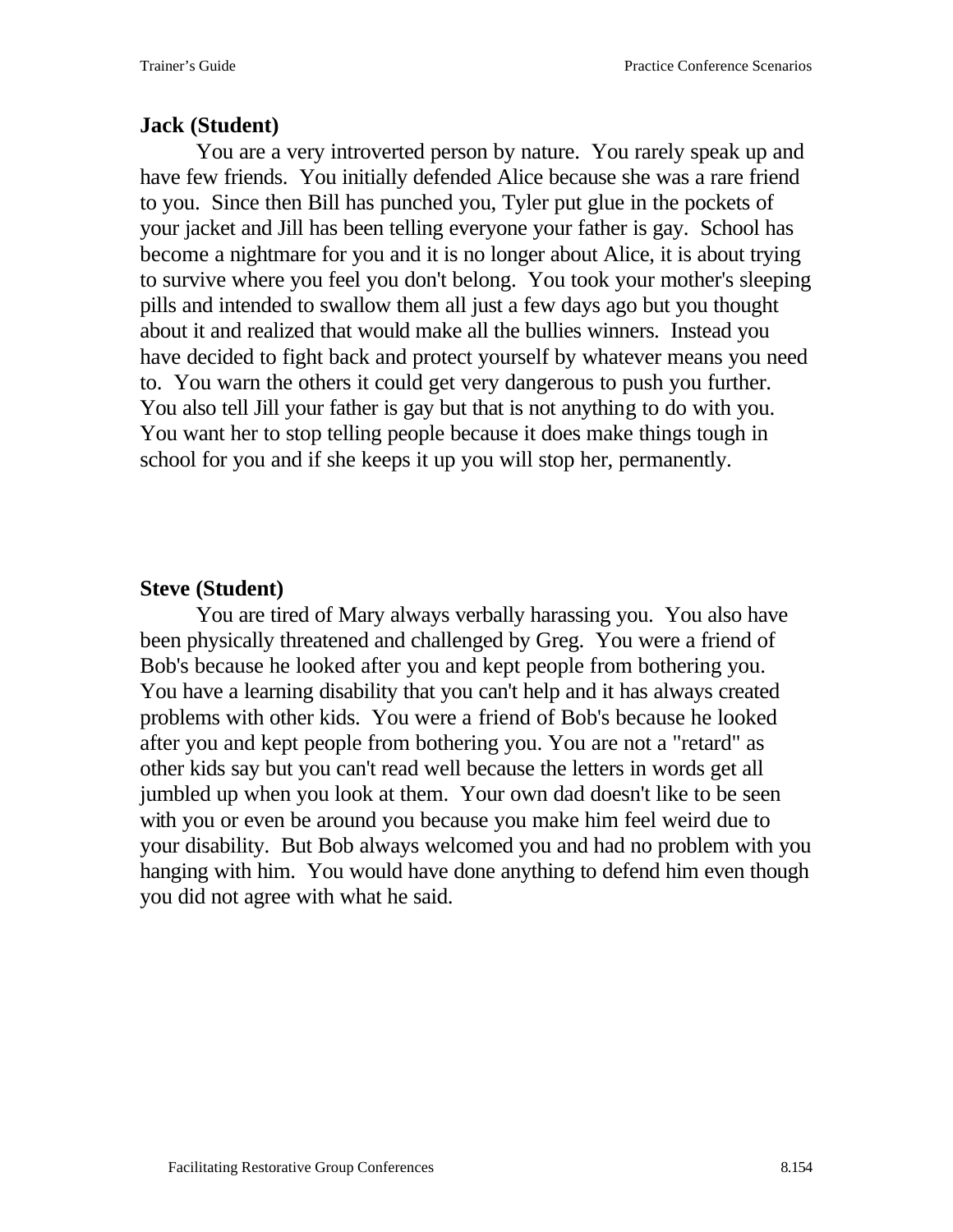#### **Bill (Student)**

You and Bob have been friends since you were three. You learned to smoke together, were arrested for shoplifting and burglary together. You have always been together. You also always looked up to Bob. Your parents hate him, but you think they probably hate you too. Now Bob is gone and those responsible must pay.You don't like Mary, Greg, Lisa or Jack. They are the enemy and just like your old man says about his foreman, its your job to see to it their life is as much a hell as they made yours.

#### **Jill (Student)**

You never disliked Alice and you agreed with what she said, in fact, it was pretty much what you have experienced. Bob was your boyfriend, sort of. He took you out sometimes and even if he was a little rough and demanded certain things of you, he did at least pay some attention to you. Relationships are hard for you to get into and you can't stand loss and rejection so somebody like Bob was really important to you. Mary has been making your life miserable since this all happened and you have begun striking out against others because you are too afraid of Mary to go after her. Its wrong but it is the only thing that helps you get rid of the feelings of inferiority this has generated in you.

#### **Tyler (Student)**

You are always angry and it feels good to you to have a direction for the anger. Bob was a jerk but Alice always made you sick with her psychoanalyzing everything. Life is all about people hurting you. There doesn't need to be a reason. If you don't like it you fight back, you get them before they get you. Mary is a lot like you, you understand her but she is dangerous and you figure it is going to come down to who gets who first. Greg will nail anybody for any reason and you are no match for him so you stay away from him. Lisa and Jack are easy pickings. They were "born to be abused" as Bob always said. It's easy and it's fun to have at them. It makes you feel better overall when you get home if you have gotten to somebody else before mom sets in on you.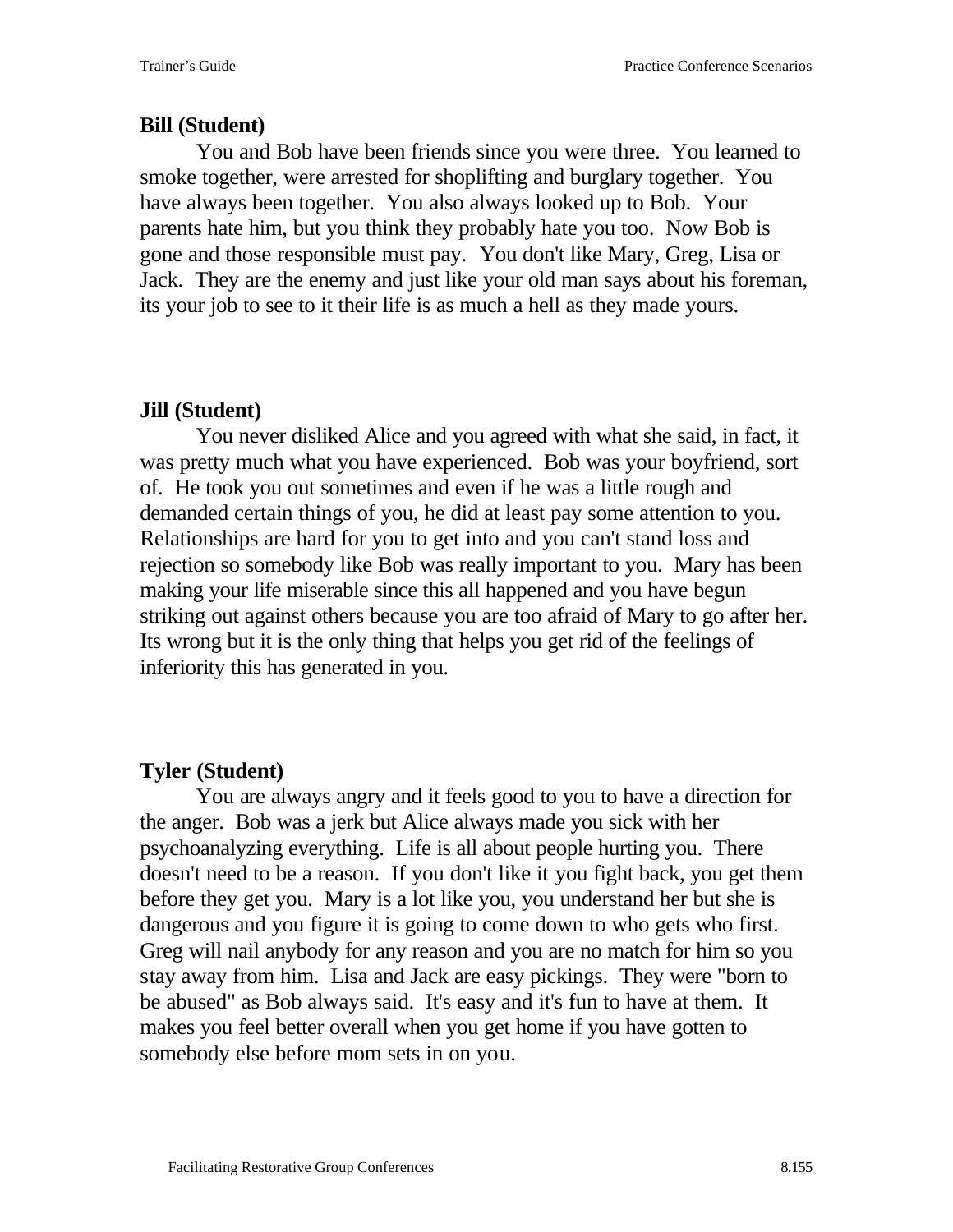#### **Tom (Staff member)**

You are the staff person who thought up the idea for the discussion group that started all this. You have been at the ALC for less than a year and the "old-timers" warned you it would not work. They even predicted the kids would get disruptive and out of control. But for four months it had gone well and many kids had benefited, were doing better schoolwork and having less behavior problems. Now it all seems a mute point because the aftermath of this incident will undoubtedly result in shutting the group down. As usual the majority of kids who did benefit will lose out.

#### **Jean (Staff member)**

You have been here the longest and you were the first to tell Tom the group discussion was a bad idea. But you were wrong. It did work and there is clear benefit to it. You appreciate young staff with fresh ideas and you don't want Tom to be discouraged or this program to be discontinued. You personally know the group benefited most of the kids in this room. Mary found it very helpful when it was her turn and supported talk of issues like Alice brought up because it helped her. Lisa, Jack, Steve and Jill had all experienced positive results from the group sessions. Even Bob and Bill had used the group to unload a lot of toxic emotional baggage and they were showing improvement in school since it started. Only Greg seemed to be unaffected and unwilling to participate most of the time. These kids need this and they know it, so it is time for them to take responsibility for keeping it active. They need to admit they are wrong and work to a positive solution to keep the discussion group going.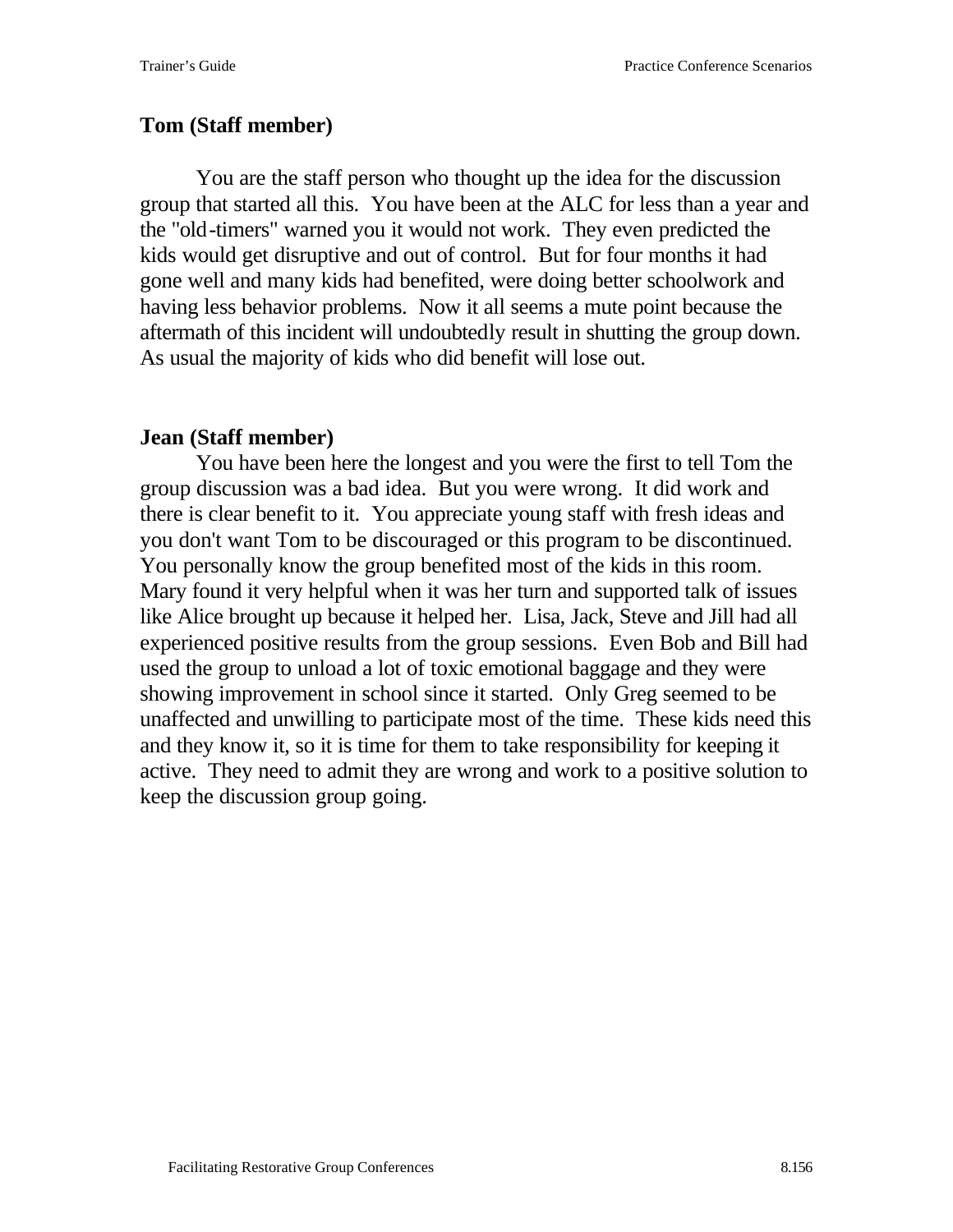#### **Mitch (Staff member)**

You are an ex-marine drill sergeant who got this job because of your unique skills in keeping order and "busting heads" when needed. As far as you are concerned the school should be providing a strict regiment of class work and discipline, nothing else. Social work and counseling are up to others outside the school after hours. What were really needed here were more rules, simple and clear that provided better control. The school also needed more severe consequences and a greater breadth of consequences. No rule should be broken without a clear and significant repercussion. These kids aren't here because they are sweethearts, they are screw-ups who can't cut it in the world most people live in and so must be given this expensive, exclusive little club to keep them occupied until they are adults. They are lucky to be here, they should be grateful and if they aren't they can either leave or be quiet and behave. The real question that should be explored is how each and every kid here should be punished and if they should even be allowed to stay on in this ALC.

#### **Gail (Staff member)**

You were the first in to help break up the melee at the group discussion. Your observations don't jive with much of what has happened since or what you have heard from a lot of staff who side with Mitch. You saw a lot of very emotional people who were in pain dealing with deep issues that impacted them significantly. Unfortunately, most were not equipped to deal with the experience and so responded with what they knew best. Violence, verbal lashing out, deprecating speech are all these people know and so they used it. The group discussion was not a failure; it worked too well in your opinion. This incident highlighted a serious deficiency in this school. There is no curriculum to teach these people how to respond to this kind of difficult situation, there is no effort to equip them to deal with difficult life circumstances. This needs to be addressed or the school will continue to graduate students unprepared and unable to function in the outside world. These kids here today need to be accountable but they need to be taught how to behave differently as well.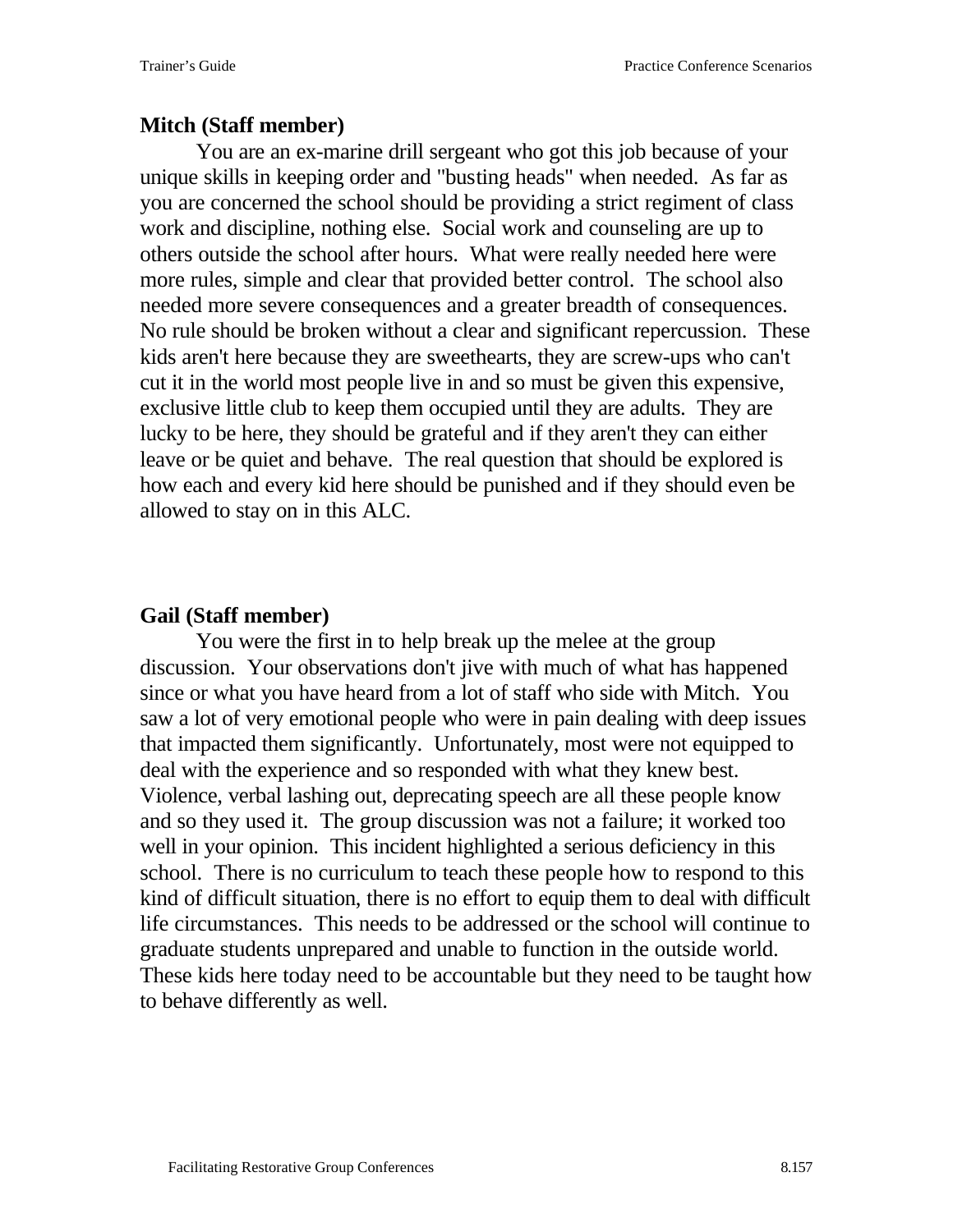#### **Sean (Director of Alternative Learning Center)**

As the director you must balance multiple needs and concerns to find the best alternative for the school, both students and staff. What results is never perfect but it is the best available solution. Mitch is right, these students and others have broken rules and acted out. They must face consequences. But those consequences must make sense and accomplish a goal not just be there for the sake of having consequences. Gail is right too. It is not enough to graduate students who can read a book, do basic math, pay taxes and know how government works. They must be able to function in the world they will be living in; they need the proper social skills to do so. It is our job to supply some of that education. Tom's discussion group was working. It needs some refining and some closer scrutiny but it should not be discontinued because it benefits too many people. This group needs to begin the process of deciding how Tom's group can be structured to prevent this from occurring again. It also needs to find a way to deliver consequences that result in real learning for all the students involved in this incident. The reason for this group coming together is to utilize everyone's ideas and talents to address this issue.

#### **Harriet (School Counselor)**

You believe consequences are important and needed for all these students in differing degrees. You are leery of the group thing only because you sense it will mean more work for you. You have never attended it (although you think you probably should-- its that more work thing again) but it sounds like a good idea to you on the surface at least. The idea of teaching better thinking and social skills you are all in favor of as long as you don't have to do any of it. You don't need more on our plate. You barely can get your work done now between 7:30 and 3:30. You have many things going on outside of school. Its not that you don't care about these kids but you have a full life too. They do need these things but you aren't the one to do it. That's the message you want to make sure gets out in this meeting.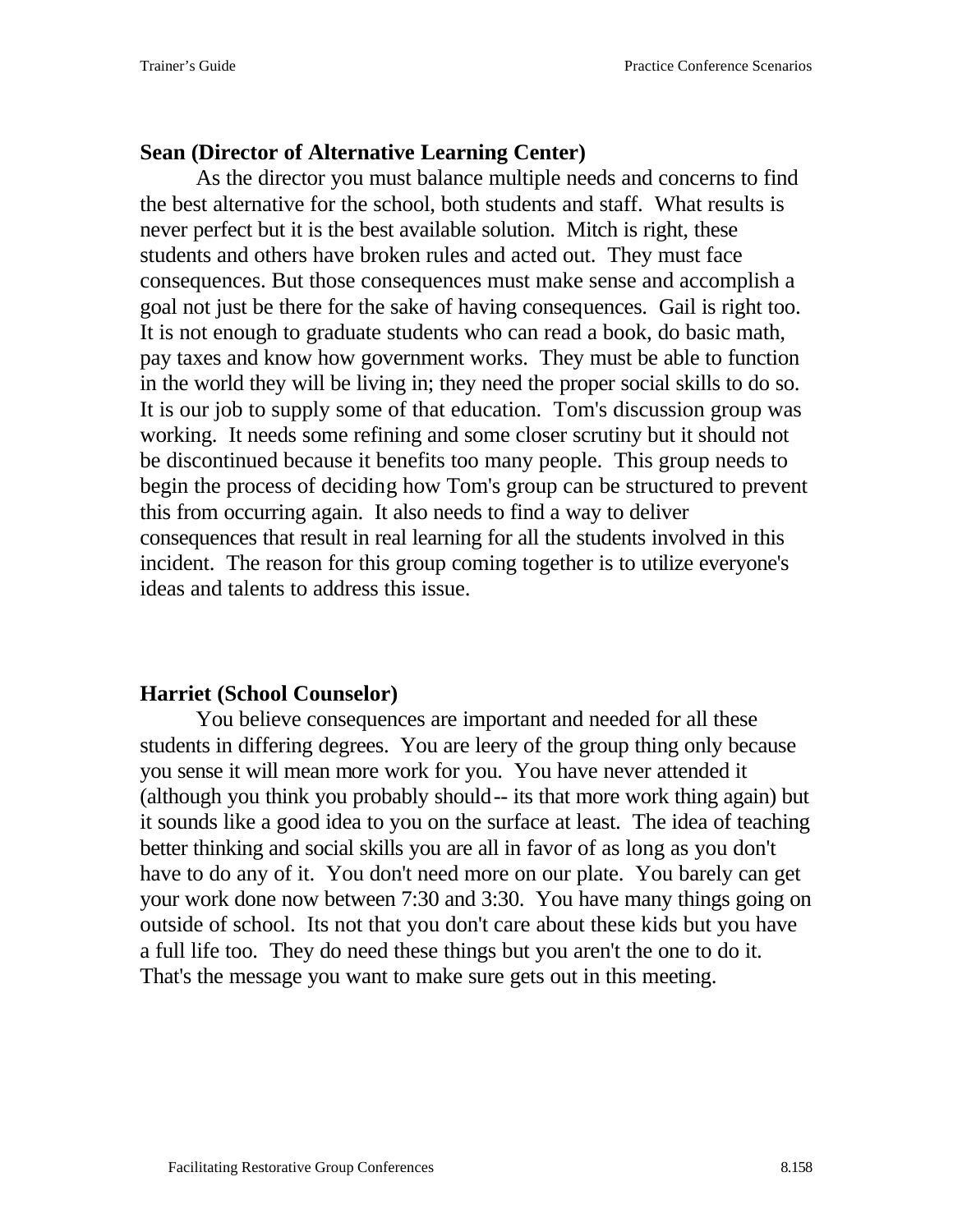# **School Theft**

During a two week span the local high school suffered 15 thefts from locker incidents. Seven were in the boy's locker room and eight were from hall lockers scattered throughout the school. Items taken included cash, cell phones, pagers, and calculators. Over \$600 in cash was taken with total loss reaching \$2400. The local police assisted with placing a surveillance camera in the hall area where most of the thefts occurred. The camera was monitored and recorded in the school resource officer's office. Yesterday at 1 PM the School Resource Officer saw a male student approach a locker, look around, then begin to manipulate it in an attempt to get it open. The SRO ran to the area and detained the student. The Assistant Principal searched the student's locker where she found several of the missing cell phones, pagers, and calculators. The AP questioned the student in the office and he admitted to all the thefts. That was the end of the school day so parents were contacted and a meeting was scheduled for this morning at 9 AM to decide how to handle the situation. You have been assigned to facilitate this conference with the following participants: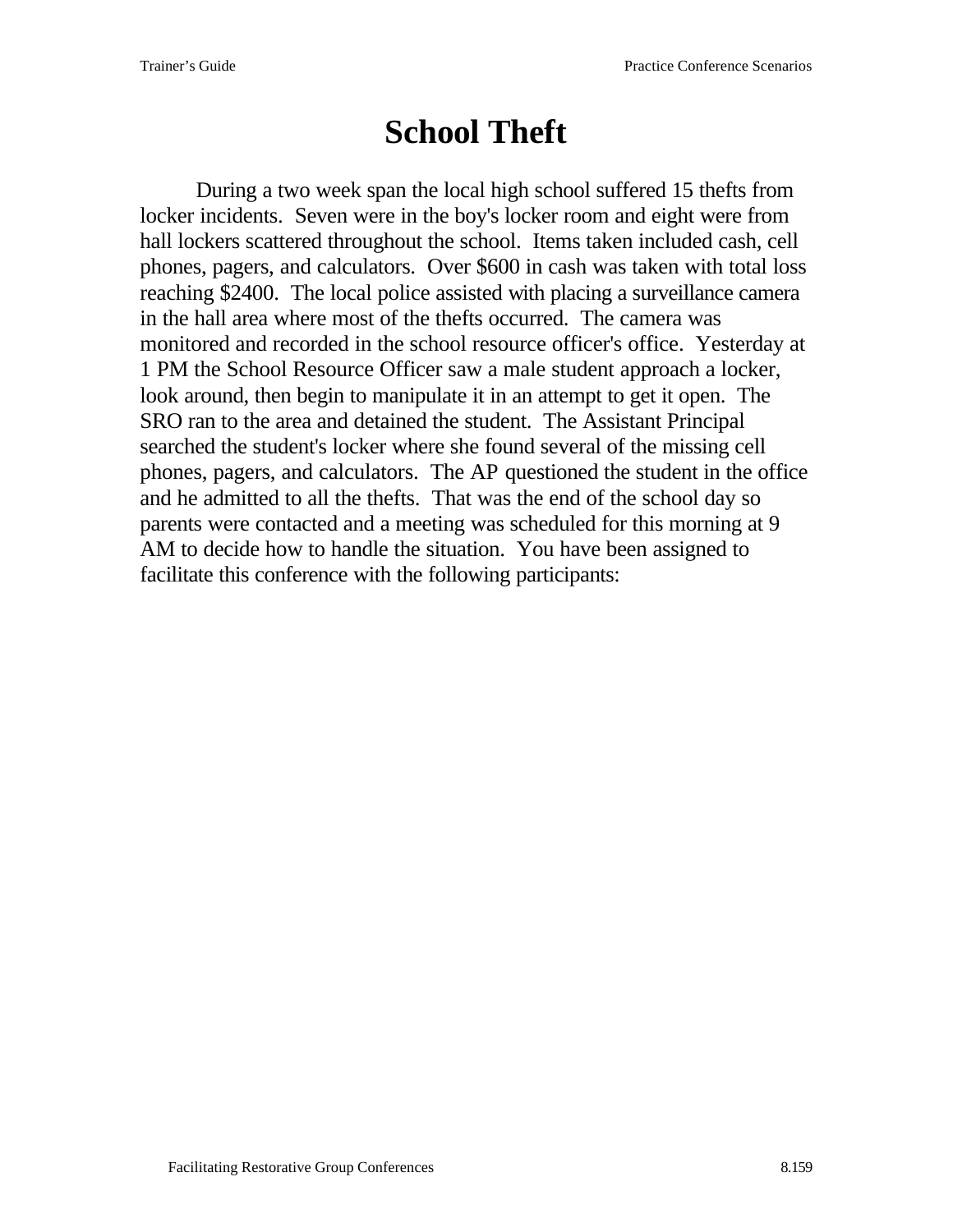#### **Ben (Student)**

You are very worried about what will happen now. You have admitted to everything but you fear expulsion and a criminal record for this. You were in the boy's locker room one day and saw a wallet with cash in easy view. You could not resist and managed to fish the wallet to the locker screen then pry it open enough to pull it out. You took the money and put it back in. You then looked at other lockers and did it three more times. It was so easy. You had jimmied your hall locker one-day with a pocketknife and thought it might work on others so you tried it. It did and you got a cell phone and calculator for your effort. You then started to look into hall lockers as you walked down the hall noting the ones that contained cash or cell phones. You would skip class to return and break in to those lockers. You don't know why you started but once you did you were hooked on the excitement and the easy money. And yes, you know it is against rules to have a pocketknife in school but everybody has them. The money is spent, the phones, pagers, and calculators not recovered were sold at football games and the mall to lots of people including many strangers and you can't recover any of them. As the conference starts you have yet to think of the impact on anyone else you are just worried about you.

#### **Alice (Ben's mother)**

You and your husband split up last summer and he is now living with a very young woman in California where he had his company transfer him. You are sure this has all affected Ben and caused him to do this horrible thing. It is all your fault, you have not paid enough attention to him lately either, being an account executive for American Express you have immersed yourself in work to avoid facing your marriage problems. You don't want Ben to be punished for this, you want people to see it is your fault, he is just a victim of circumstances.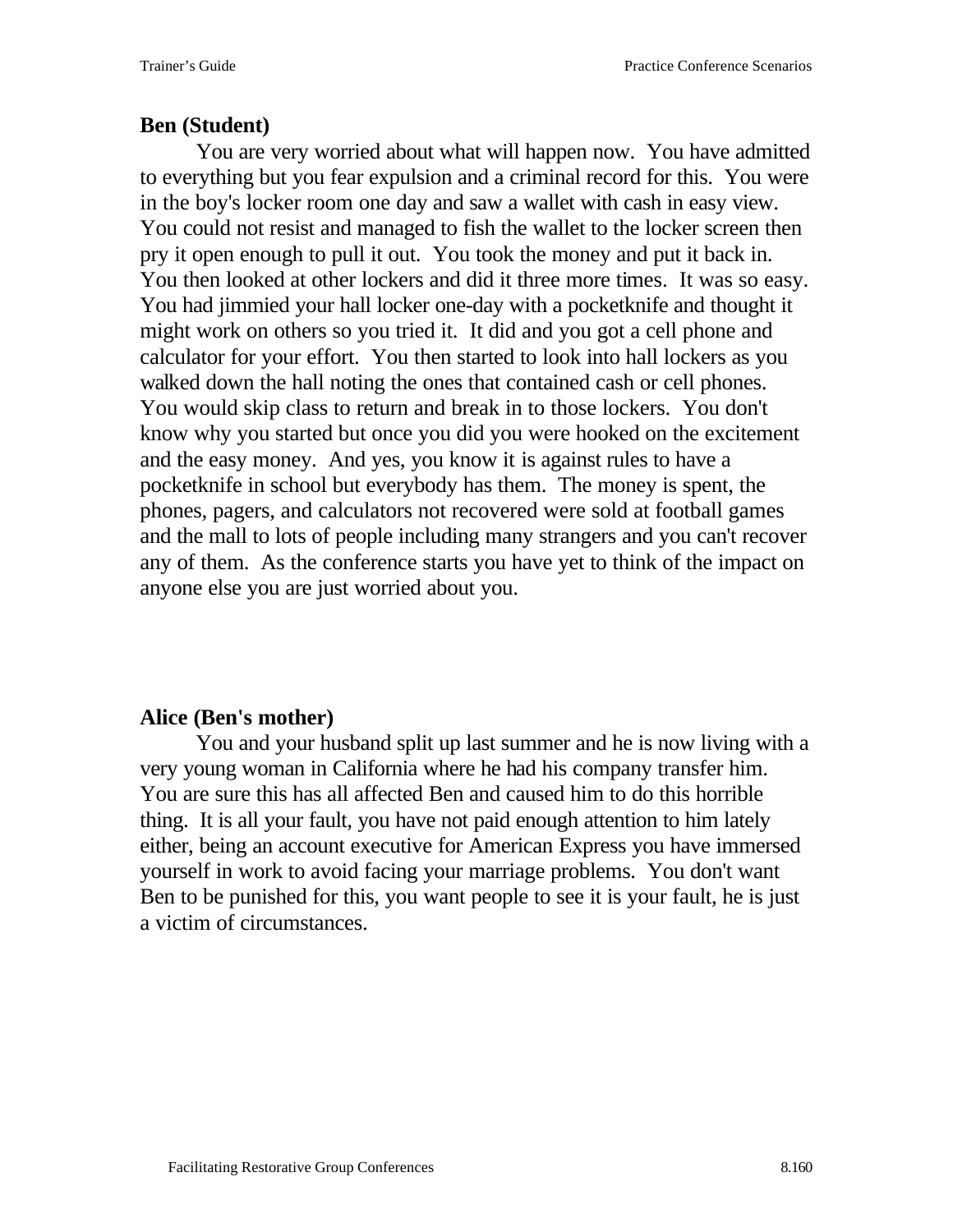### **Roger (Ben's Uncle)**

Alice is your sister, but she drives you nuts with this idea Ben is innocent and it is her fault. Ben knows right from wrong. He did this not Alice. Ben needs to be accountable. Ben is basically a good kid. He has lots of potential that he has never lived up to. Its time for a wake up call, in fact it is long overdue. Ben needs to pay a price for this and he needs strict guidelines from here on.

# **Sally (Student/Victim)**

Your hall locker was broken into and you lost a cell phone, a calculator and \$100. You were asked to come because you are a Student Senate member as well as a victim. (The Student Senate is an advisory group to the school administration.) You want Ben removed from the school. You believe there is no place for this kind of behavior or the person who perpetrates it in the school. You tell Ben you worked hard for the things he took. You have two jobs and volunteer at a local hospital on Sundays. You don't have rich parents who take the blame for you like he does. You work and are expected to provide for yourself and to do what is right. It will take you six months to make up for the loss you suffered. You think he should be as responsible as you must be and want him severely punished as well as getting repaid for your loss, immediately.

#### **Maggie (Assistant Principal)**

You had a lot of angry parents calling you the past two weeks because of this theft spree. You had to come in late at night to help police set up the camera equipment. It disrupted your life a lot. Ben created many victims and caused many students to feel unsafe in their school. Many who were not direct victims were made so insecure they have experienced the same feeling the victims did. You are inclined to parade Ben around school with a sign that says thief on it. But you also believe everybody deserves a second chance. You agree with Roger's assessment that Ben fails to live up to his potential. You do not favor Ben being kicked out of school, you think it would be better if he were in school under strict supervision and control. You want full restitution, in school suspension, theft classes from the county probation department and you want a strict behavior contract Ben will have to follow the rest of the school year.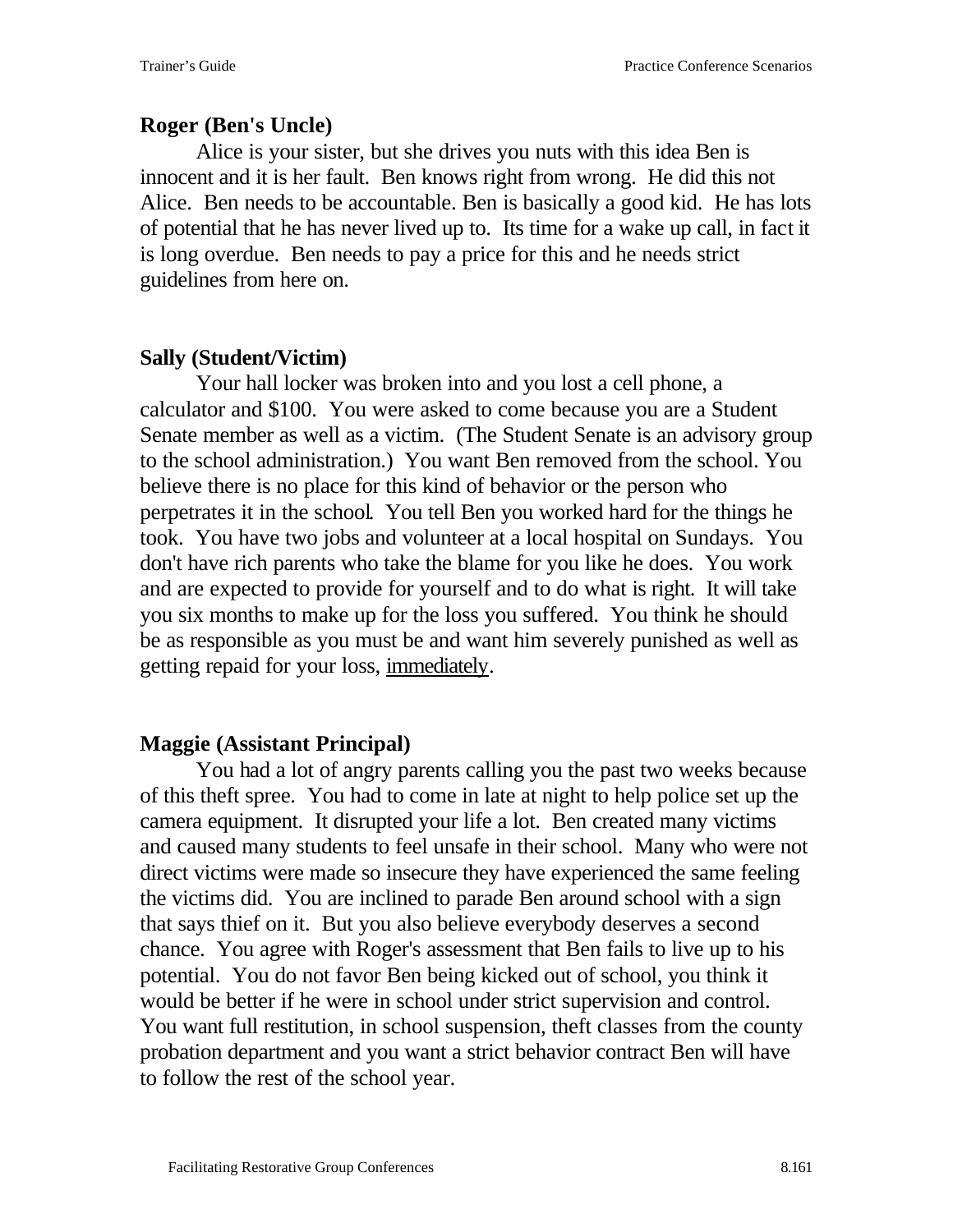#### **Slim (School Resource Officer)**

You have a reputation around the school of being tough but fair. Ben is not usually a troublemaker but he needs to understand this is wrong and that message needs to move to the rest of the students too. You know kicking Ben out of school is not the answer, and you want to deal with his issues to solve this problem. Still, he must be accountable and full restitution is where it must start. Ben needs a job to pay restitution ASAP and he needs to be involved in some after school activities that create a positive place for him to stay busy. He also needs to be kept on a short leash while in school, for the rest of this year, at least.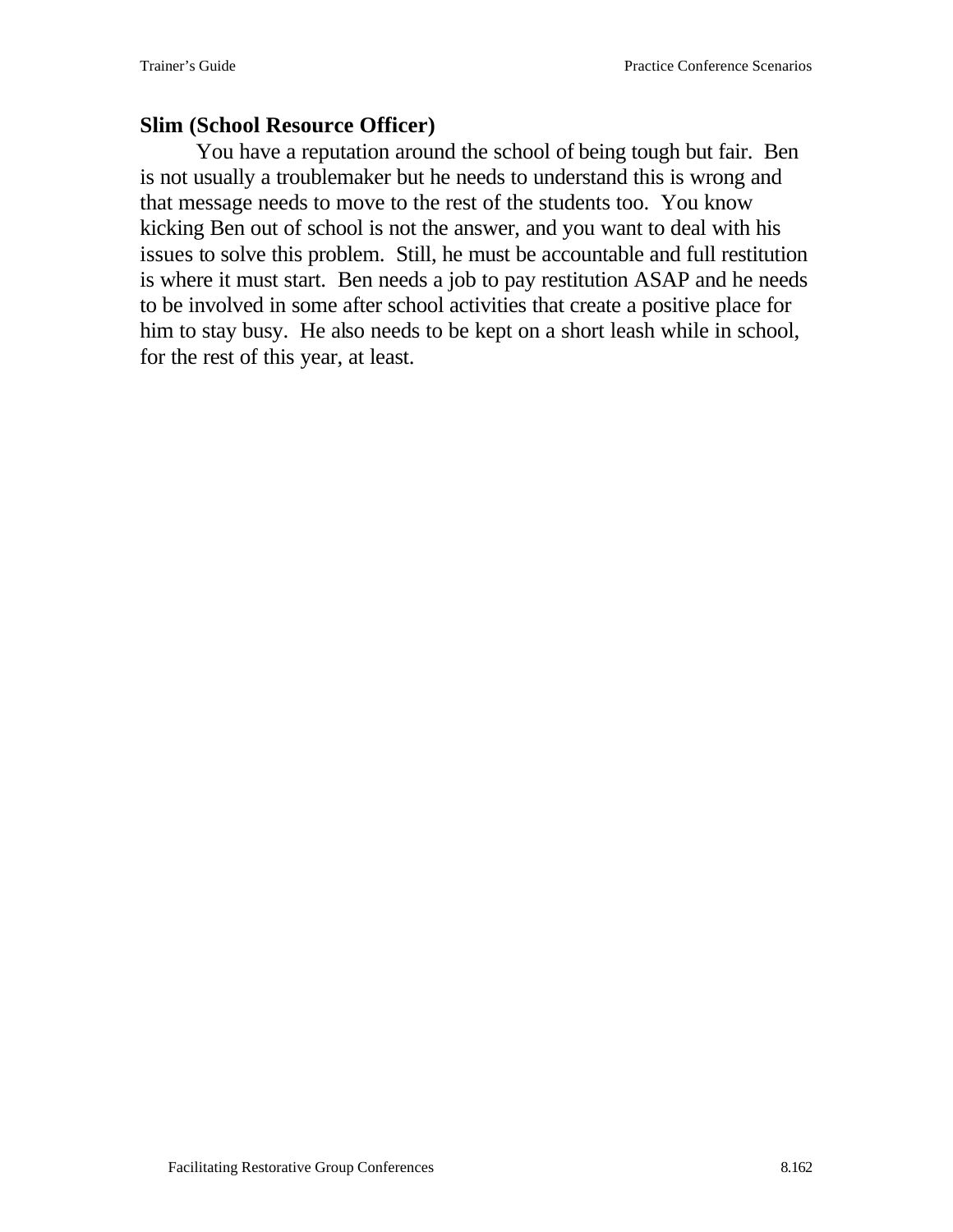# **Damage to Property - Anger Issues Ellen's Bad Day**

#### **The case:**

Ellen has had a bad day. She is angry. It started with her teacher, Mr. Collins scolding her for not completing her homework. When Ellen leaves work as a dishwasher for Mr. B's restaurant she sees Collins' car in the lot. She blames him for her bad day. She walks up to the car, takes out her house key and runs it the length of Collins' new car. As she is doing this she is thinking how he caused all her problems. She gets so angry she returns and smashes a side window with a rock. She is caught after a witness describes her to the police. She admits to the incident and now feels very sorry.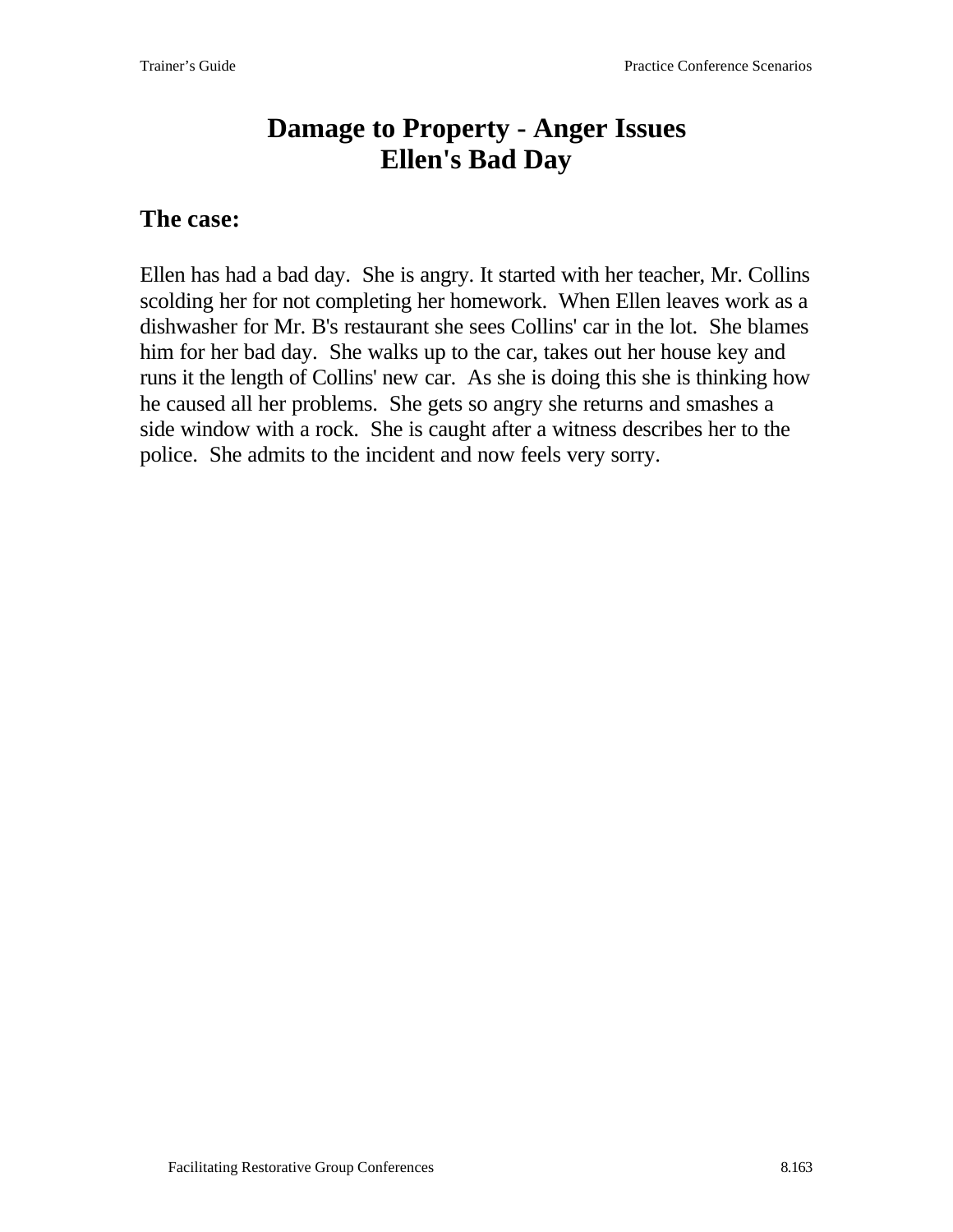# **ELLEN**

You are sorry for what you did to the car. You don't like Collins but you realize he does not deserve this. You know you have an anger problem. You are angry most of the time. Collins was once a favorite teacher until you tried to talk to him one day about a serious issue (your parents lack of interest in you) but he was busy talking to someone else and ignored you. Your father travels constantly on business. He has never been there for you. Once you tried to tell him about your close call at a party with a drunken 19 year-old but he ignored you, called his partner on his cell phone and went off to a business golf "meeting". You have had nothing to do with him since. Your mother is always apologizing and protecting him. You think she only helps create the problem and cares nothing about you. You have found an outlet for your anger: you take your mother's crystal and smash it on the rocks lining a walkway in a park near your home. You don't like losing control and want help with this. You will be 17 in three weeks and can't wait for the next year to go by so you can be free of your parents.

# **Mrs. Taylor (Mom)**

You are embarrassed and worried about the "social fallout" of your daughter's behavior. You are afraid people will blame you and you want it understood you are not to blame, you have done nothing wrong and you are a good parent. You also defend your husband as a father and see Ellen as an over-sensitive problem child that does not appreciate all that is done for her. You also worry about the affects of her behavior on your husband's job should word of this get out. You are surprised to learn of the glass breakage. You have seen the broken glass in the park and it always irritated you that the city allowed this to happen. You are beginning to see the anger problem and the need to get it "fixed".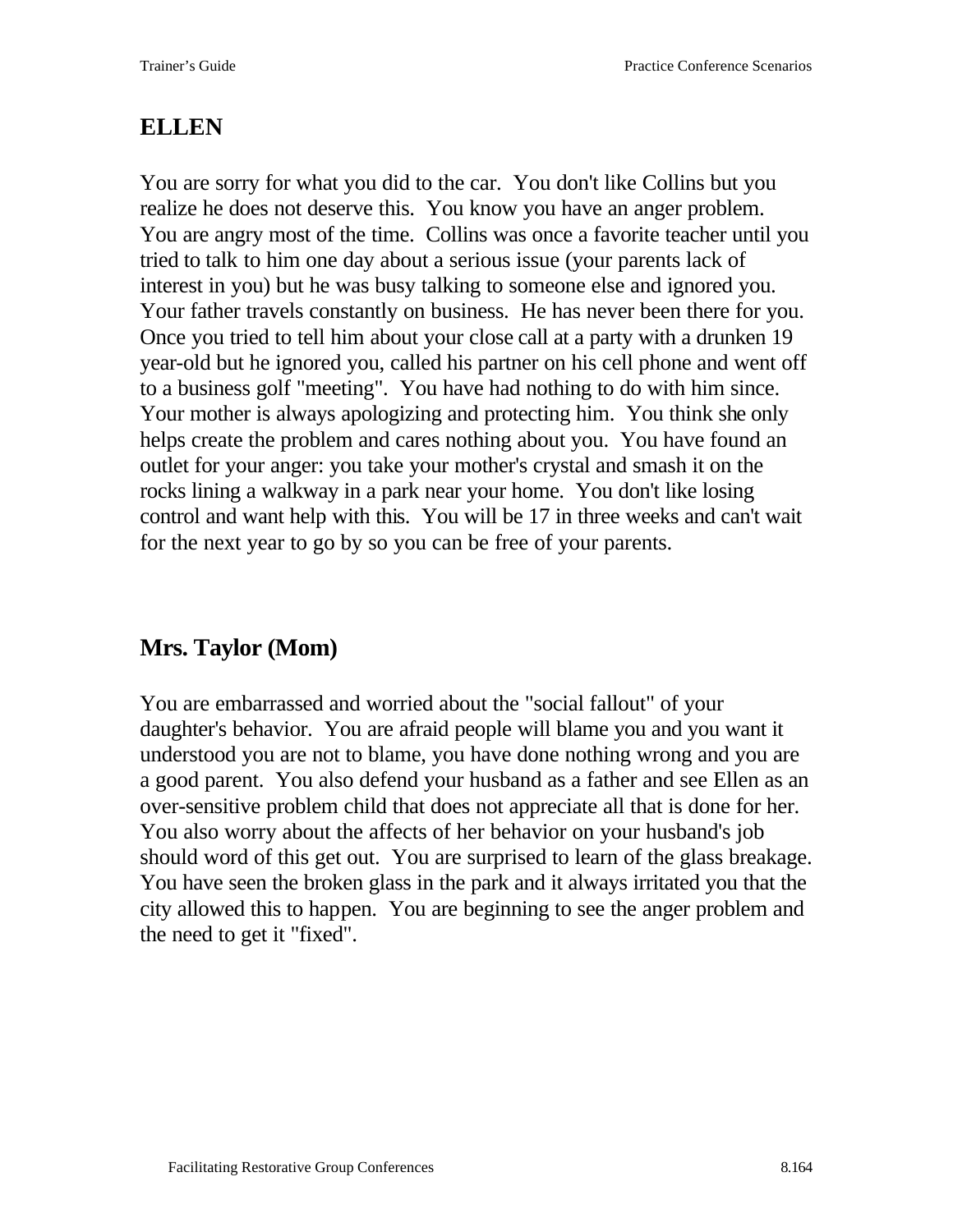# **Mr. Taylor (Dad)**

You know Ellen and you do not get along. She is mad at you for forgetting to pick up her dress at the cleaners and you are beginning to understand it goes much deeper than that. You want to be closer to Ellen and feel bad about your past behavior toward her. You never realized it was this big a problem. You want Collins paid for the damages and offer to do so immediately. You also want Ellen to go to counseling with you and MOM. You eventually see the wisdom in holding Ellen responsible for paying for the damages herself.

# **Mr. Collins**

You are Ellen's Biology teacher. You thought Ellen liked you. You liked her but have been concerned for some time now about her apparent anger problem. You have saved money for almost 20 years to buy your dream car, a red BMW. You had it for only four days before Ellen caused damage that will cost \$2400 to properly repair. Even after it is repaired the car will never be the same in your mind. You are also concerned about your safety now knowing a student was capable of committing an act of violence against you like this. It is a problem that runs deeper than just Ellen and you are now deciding if you want to continue your career as a teacher or move on before things get worse.

# **Gloria (Collins girlfriend)**

You were with John (Collins) when the car was damaged. You know how important it was to him and how devastated he was to learn of the damage. He was a good teacher and loved the job but you understand his reluctance to continue. You blame Ellen for all this. You want full restitution from her. You want her in a treatment facility because she is dangerous and a menace to society.

# **Bruce Jones (Ellen's Boss)**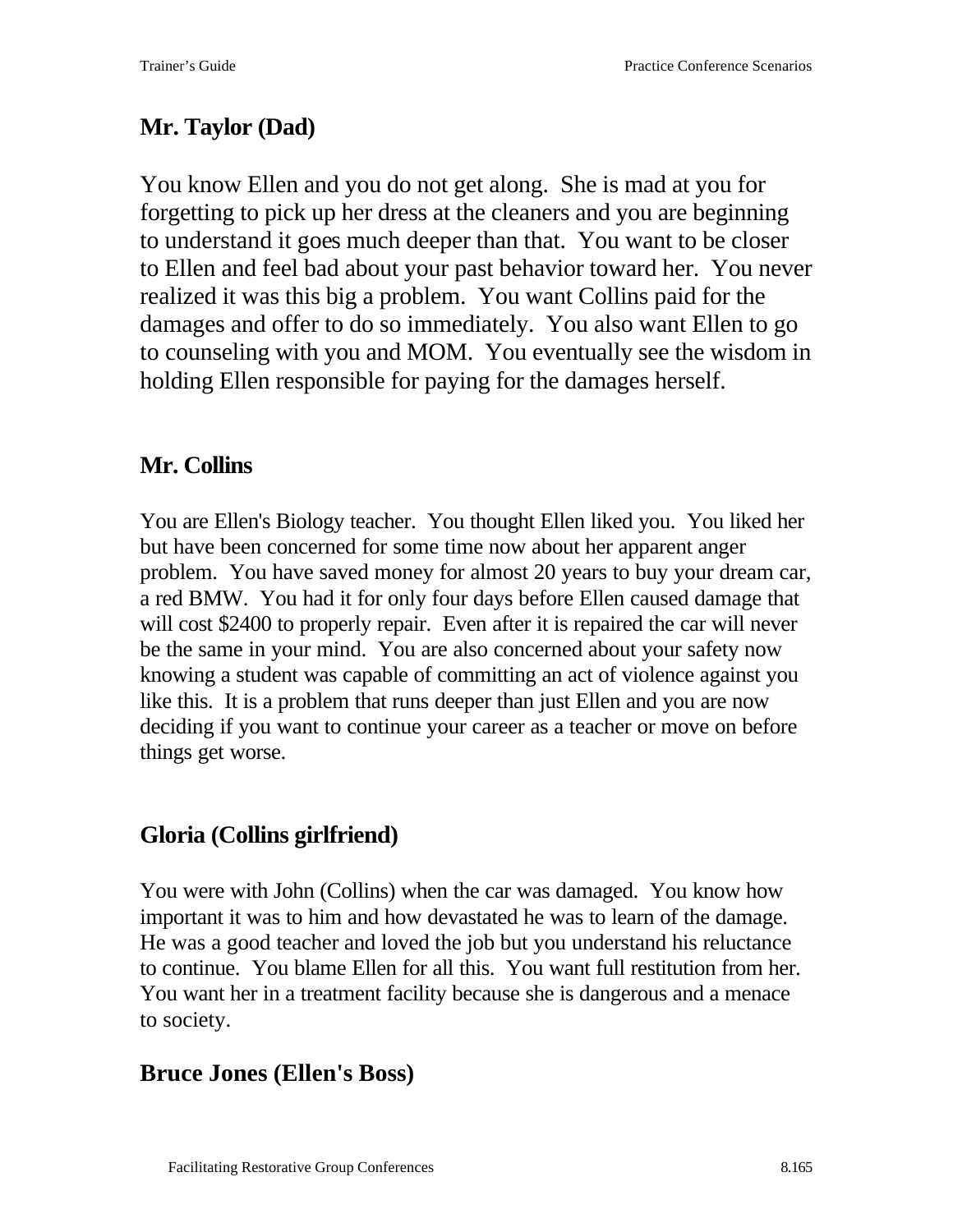You are worried about a customer having his car ruined by an employee. You want to fire her but you like Ellen. You are concerned about her anger problem and her feeling rejected by her father. You decide to keep Ellen as an employee so she can pay Collins back.

# **Tracy (Ellen's friend)**

You know Ellen has an anger issue. She scares you sometimes. You were with her when she smashed her mom's glass pitcher on the rocks in the park because she was mad at DAD for not remembering her dress at the cleaner's. You don't like Collins so are not concerned about his damages but you do want something done about the anger issue.

# **Adam Cain (Ellen's neighbor)**

You live on the park. You have seen the broken glass in the park many times and now realize it was from Ellen. You are very concerned about how this affects the safety and the overall appearance of the otherwise magnificent park. You are very surprised Ellen is responsible for this as you remember her as a happy little girl who was always friendly to everyone in the neighborhood.

# **Mrs. Rogers (Witness to the damage)**

You were horrified and frightened by what you saw Ellen do. You have lived in the neighborhood for years and never have seen anything like this. You are afraid Ellen will come after you for calling the police. You did not want to be here but were convinced to come by Bruce Jones and the facilitator. You are afraid to go out again now. You want some reassurance you will be safe and you want Collins reimbursed in full.

# **Tom Brown (Mrs. Rogers' neighbor)**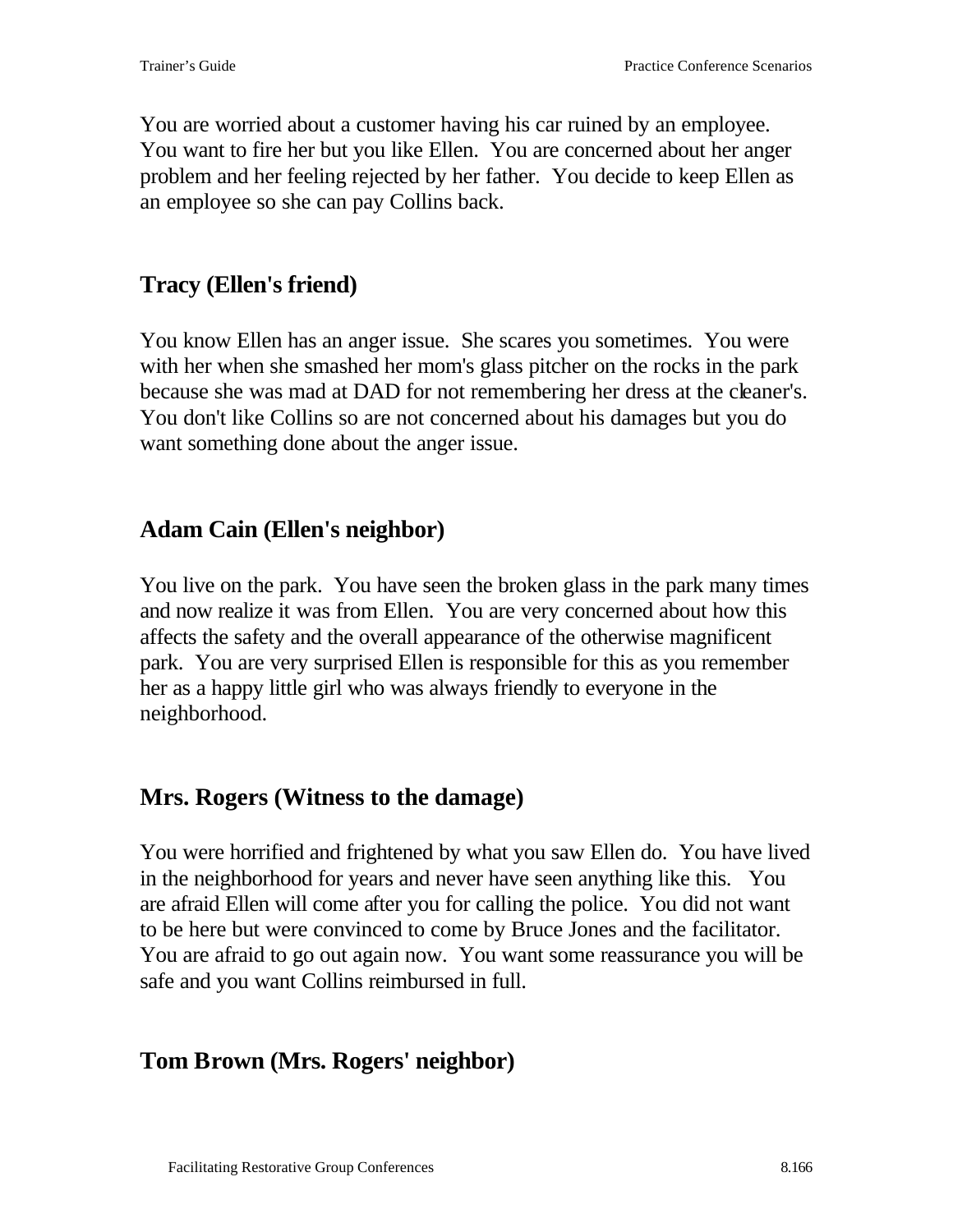You are very concerned about what this has done to Mrs. Rogers' peace of mind. You are appalled by what Ellen did but you do not see her as a menace to society. You are also a lawyer and you want to see justice done for the victim but you are most concerned for Mrs. Rogers and finding some way of restoring her feeling of security in the neighborhood.

# **Pastor O' Brien**

You have known Ellen for a long time. You have seen signs of family problems but don't feel close enough to the family to have intervened before. But now you think they need family counseling or this will not end. You are also concerned for Mrs. Rogers, as no one should have to live in such fear. You want Ellen to do some positive work in the neighborhood so Mrs. Rogers will see another side to this and not be so afraid. You volunteer to watch Ellen in this endeavor to prevent any further harm in the area.

# **Mike Gray (Student Council President)**

In your role in the school you do not want to see a student and teacher involved in this kind of conflict. You like Ellen, you do not like Mr. Collins all that much but you cannot condone a student doing this to any teacher. You are concerned about the implications if other students think Ellen got off too easy. You want her to pay full restitution and you want some sanction in school so everybody sees you can't go after a teacher without paying the price.